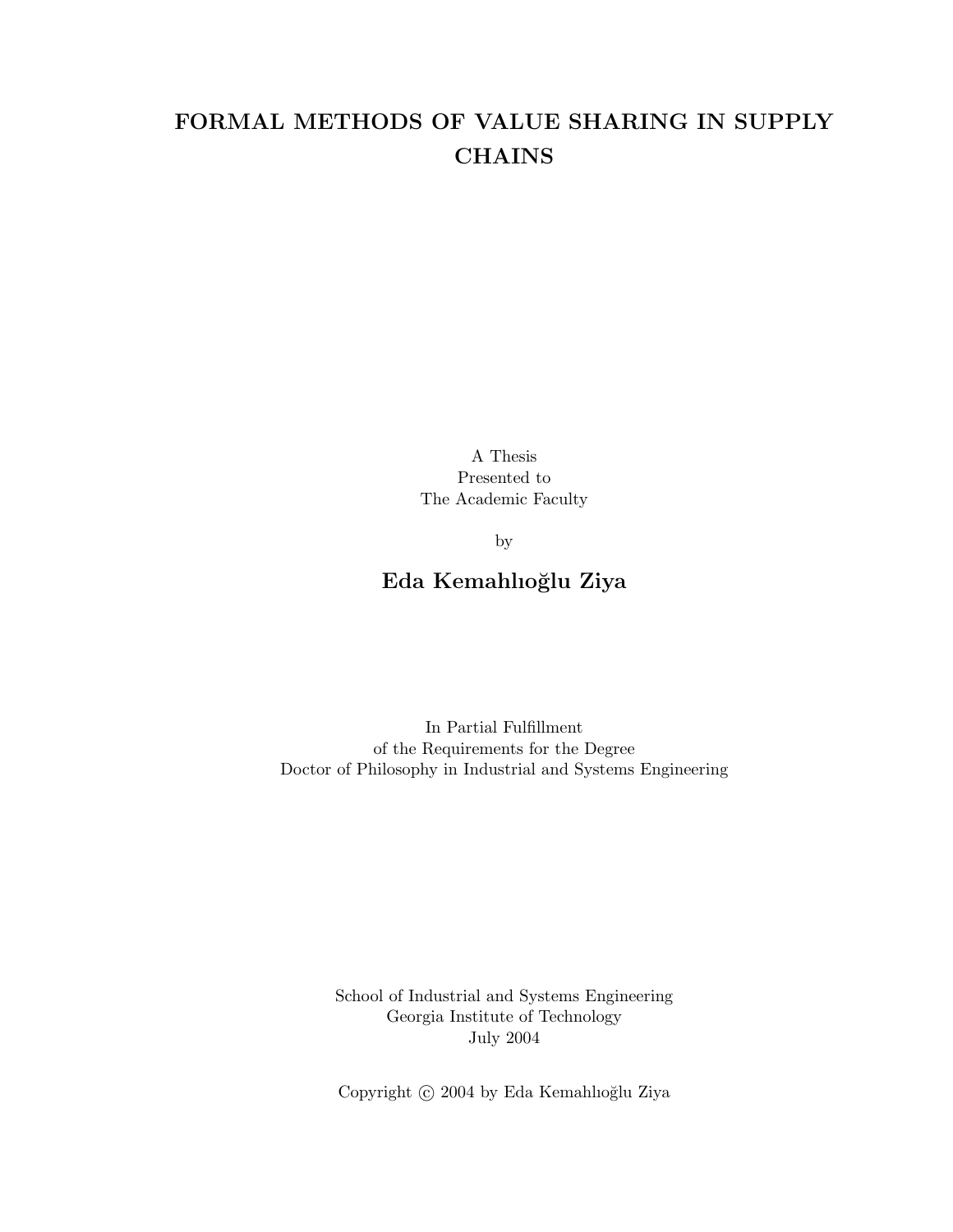# FORMAL METHODS OF VALUE SHARING IN SUPPLY **CHAINS**

Approved by:

Dr. John J. Bartholdi, III, Advisor

Dr. Pınar Keskinocak

Dr. Jim Dai

Dr. John H. Vande Vate

Dr. Mark Ferguson

Date Approved: June 7, 2004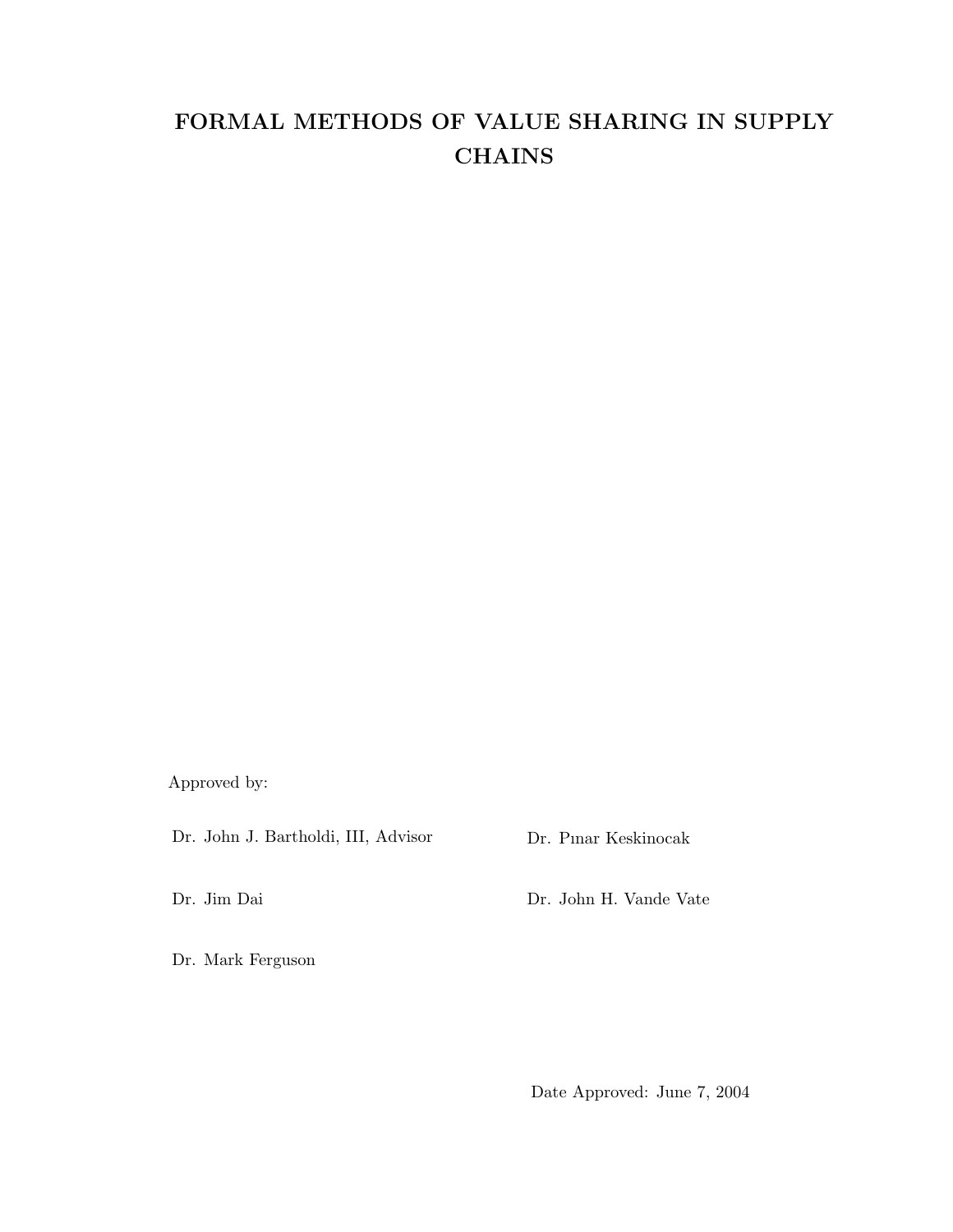To Mom, Dad, Özge, and Serhan The four people who never failed to support me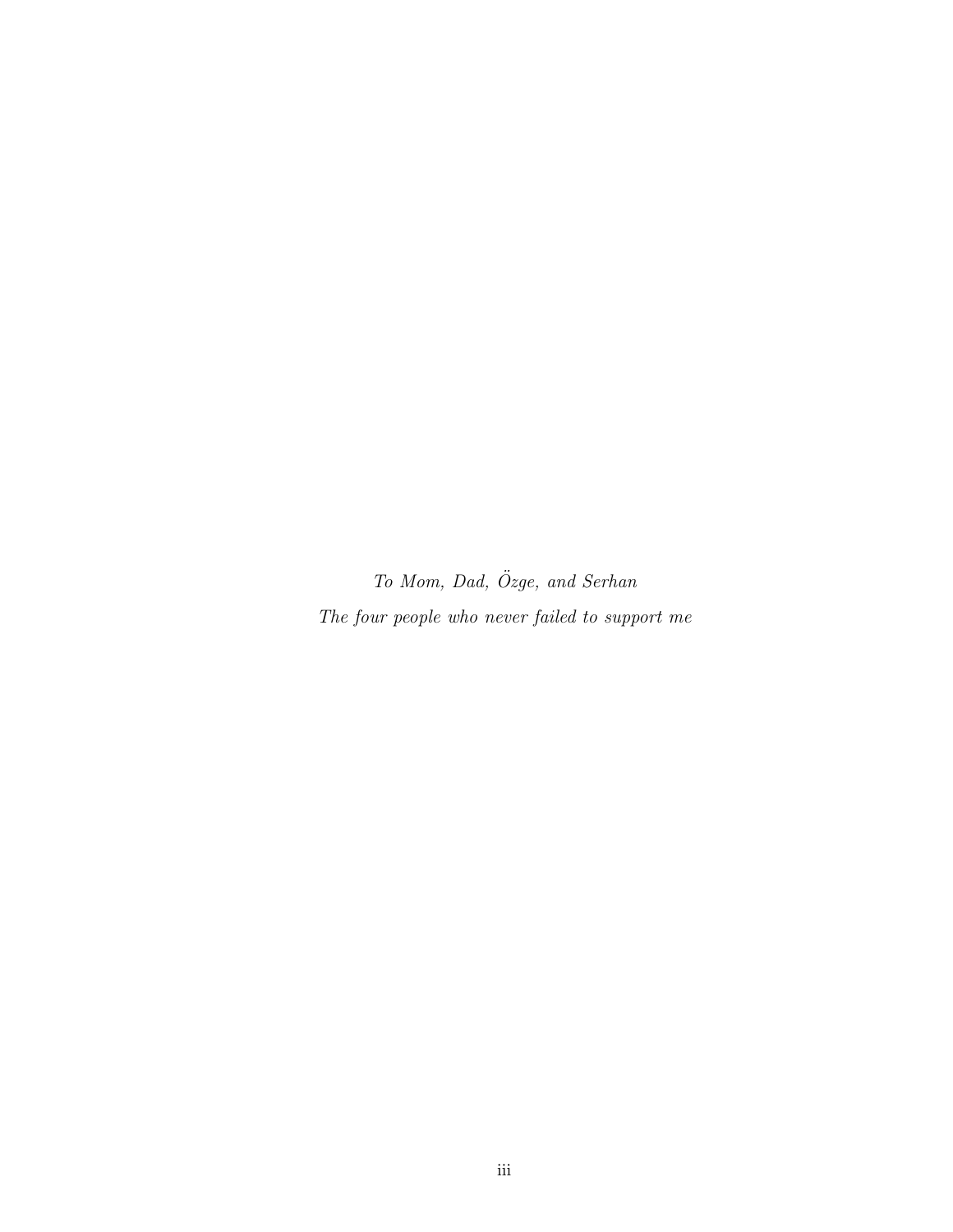#### ACKNOWLEDGEMENTS

I would like to express my sincere thanks to my dissertation committee, Dr. John J. Bartholdi, III, Dr. Jim Dai, Dr. Mark Ferguson, Dr. Pınar Keskinocak, and Dr. John Vande Vate, for their time and for all the valuable comments and suggestions.

In particular, I would like to thank my advisor, Dr. John J. Bartholdi, III, not only for his guidance on this dissertation but also for so generously sharing with me his experiences regarding academic life. He once told me a good advisor should neither let a student get lost nor deny the student the research experience. I am extremely lucky to have worked with such an advisor.

I am grateful to the faculty of the School of Industrial and Systems Engineering for all they have taught me – both in and out of the classroom. I would especially like to thank Dr. Hayriye Ayhan, Dr. Paul Griffin, and Dr. Steve Hackman for their support, encouragement, and advice on a wide range of issues starting with the question of whether to pursue a Ph.D. to the academic job search.

My gratitude also goes to all of my friends for their support and patience in handling the significant amount of complaining and disappointment that went in to the preparation of this dissertation. Some are fellow graduate students whose dedication and success are a constant source of motivation. Some live on another continent but even then never let me feel alone.

The two people to whom my education has always been very important are my mom and dad. They have always provided me with the environment I can be successful in to the best of my ability. I am forever indebted to them for their constant love, encouragement, and support. I sometimes think they believe in me even more than I do and this gives me the inspiration to try harder.

During the time it took to complete this dissertation, I was lucky that my sister, Ozge, was at least on the same continent with me. She knows exactly when and how to lift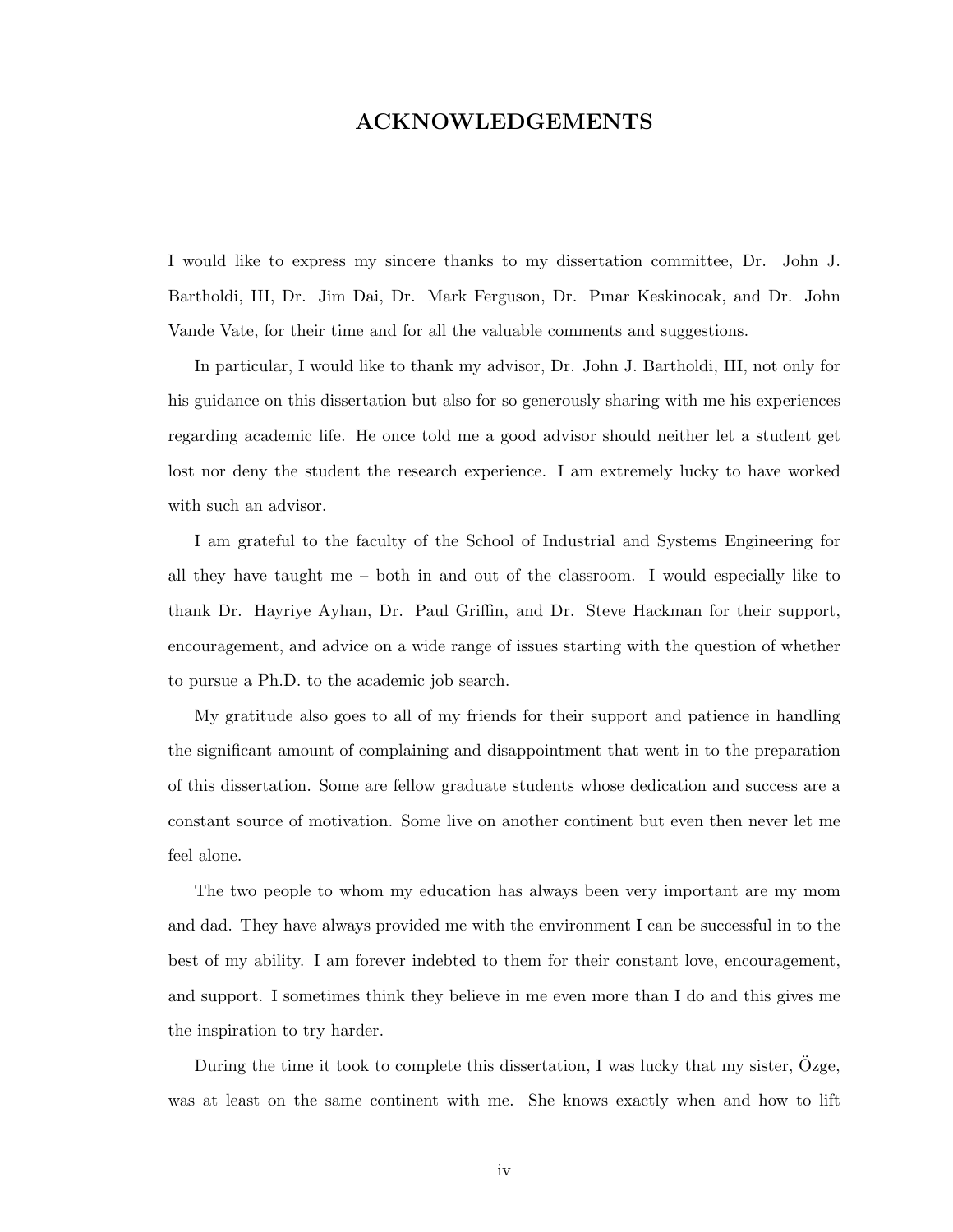my mood and boost my morale. Our phone calls every night are always a very welcome distraction and I am sure they are definite sources of happiness to our long-distance carriers.

Finally, I would like to thank my husband, Serhan, for all his love. It would have been very difficult to complete this dissertation without his unwavering encouragement and his rare ability to make me relax and laugh. Our hours-long discussions on the act (or sometimes the inability) of "doing research" will always be appreciated. I will always be grateful to him for not losing his cool even when I considered keeping the sole hand-written copy of my research in the fridge.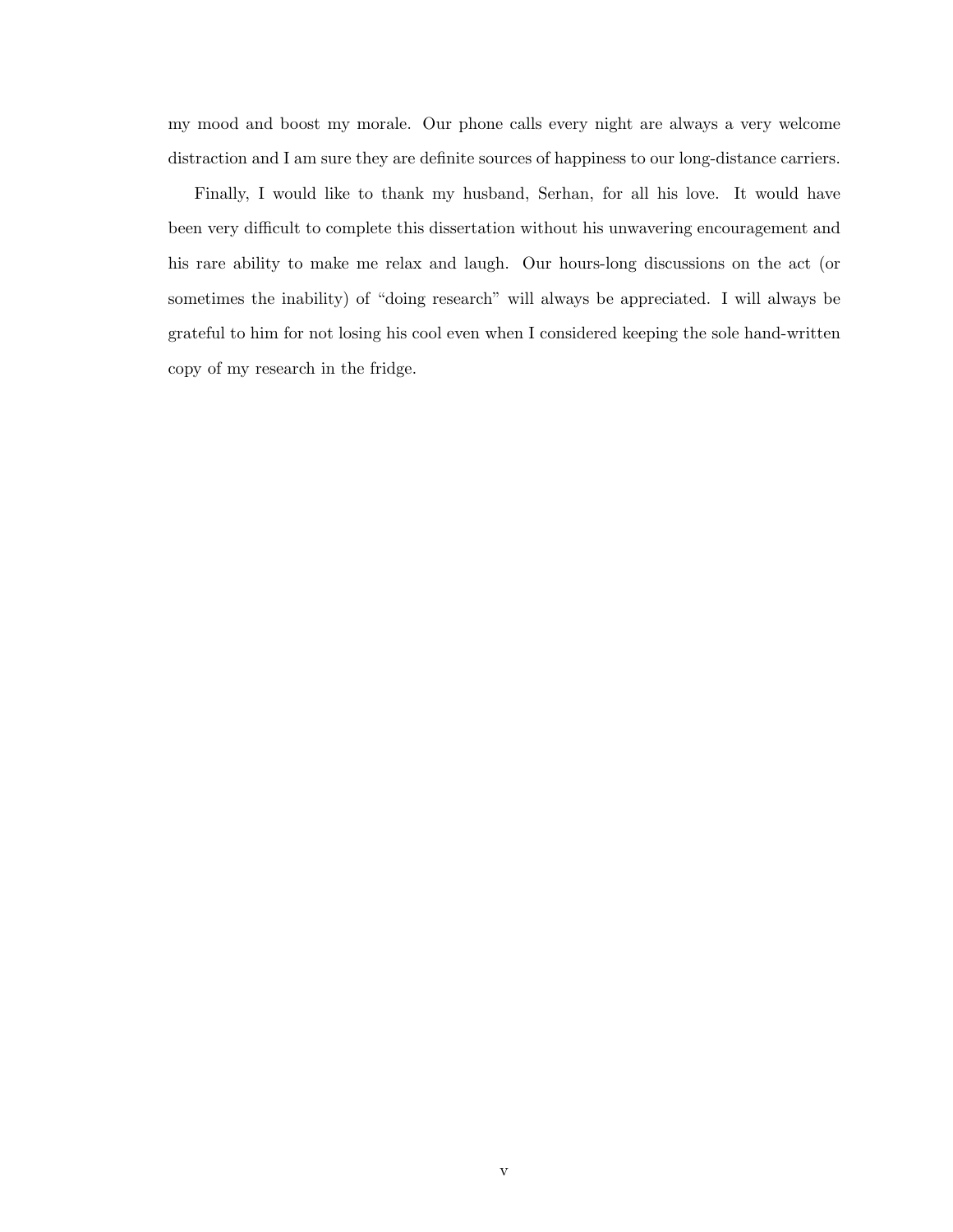# TABLE OF CONTENTS

|     |                   |                                                                                                    | iii          |
|-----|-------------------|----------------------------------------------------------------------------------------------------|--------------|
|     |                   |                                                                                                    | iv           |
|     |                   |                                                                                                    | ix           |
|     |                   |                                                                                                    | $\mathbf x$  |
|     |                   |                                                                                                    | xi           |
|     | <b>CHAPTER I</b>  |                                                                                                    | $\mathbf{1}$ |
| 1.1 |                   |                                                                                                    | $\mathbf{1}$ |
| 1.2 |                   | Dissertation Outline and Research Contribution                                                     | 6            |
|     | <b>CHAPTER II</b> |                                                                                                    | 9            |
| 2.1 |                   | Inventory Centralization and Risk Pooling                                                          | 9            |
|     | 2.1.1             | Benefits of Inventory Centralization and How to Share Them                                         | 10           |
|     | 2.1.2             | Inventory Rationing in Single Echelon Supply Chains                                                | 12           |
|     | 2.1.3             | Inventory Pooling in Multi Echelon Supply Chains                                                   | 15           |
| 2.2 |                   | Supply Chain Coordination and Revenue Sharing Contracts                                            | 18           |
|     |                   | CHAPTER III CENTRALIZED VS. DECENTRALIZED INVENTORY MAN-<br>AGEMENT IN MULTI-ECHELON SUPPLY CHAINS | 20           |
| 3.1 |                   | Inventory Pooling: Definitions and Preliminary Results                                             | 22           |
|     | 3.1.1             | Powerful Retailers – No Inventory Pooling                                                          | 23           |
|     | 3.1.2             | Inventory Pooling by a Powerful Supplier                                                           | 25           |
|     | 3.1.3             | Centralized Supply Chain Makes Pooling Decision                                                    | 25           |
|     | 3.1.4             | Weak Supplier, Weak Retailers: Inventory Pooling Subject to Ser-                                   | 26           |
|     | 3.1.5             | Service Contracts and Fill Rate as an Alternative Service Measure                                  | 32           |
| 3.2 |                   | Supply Chain and Supplier Profits – Inventory Decision by Powerful Sup-                            | 33           |
|     | 3.2.1             | Supply Chain Profit as Demand Variance Changes                                                     | 34           |
|     | 3.2.2             | Supplier Profit as Demand Variance Changes                                                         | 37           |
| 3.3 |                   |                                                                                                    | 40           |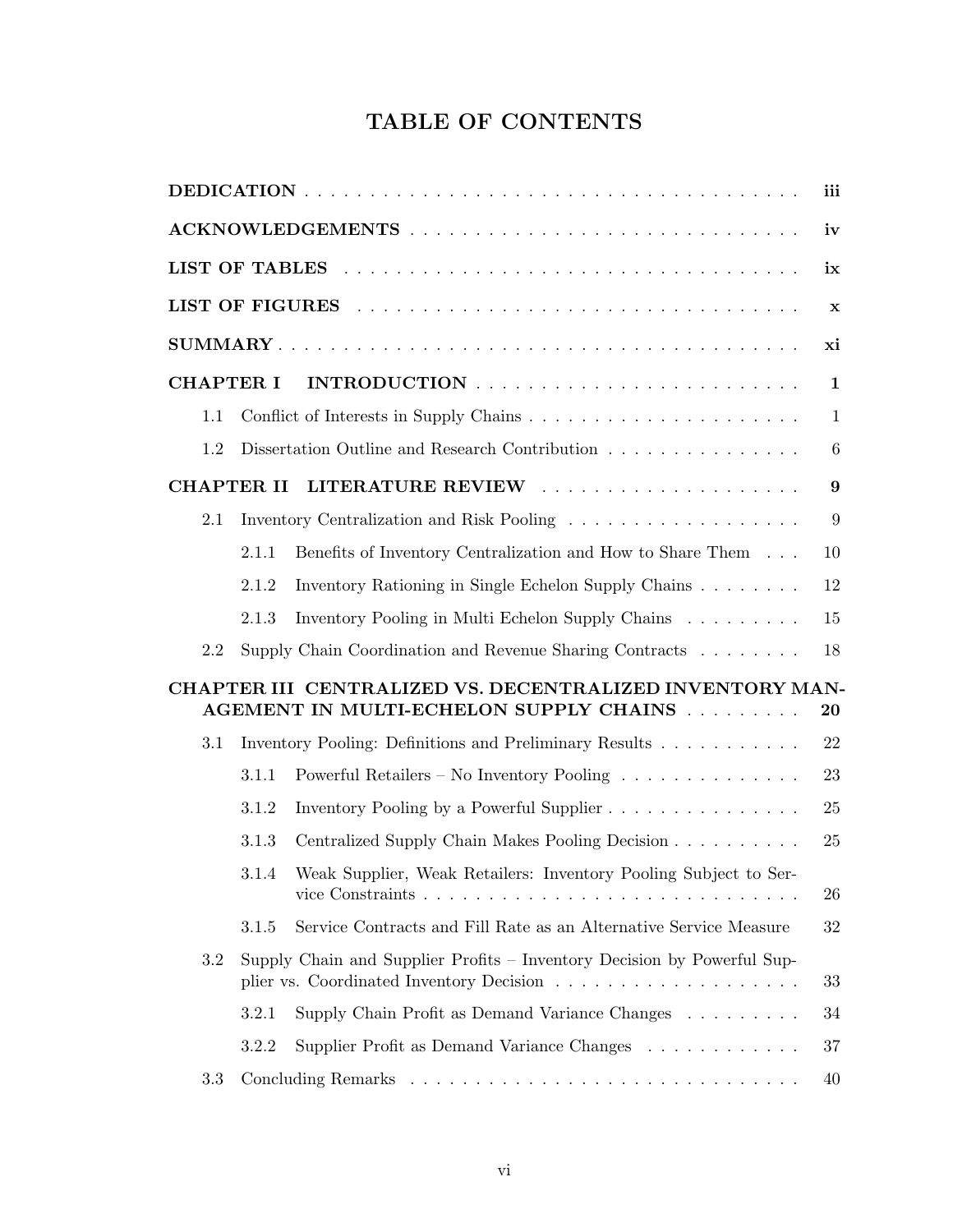|     | CHAPTER IV MODELLING METHODOLOGY: COOPERATIVE GAME                                                        |        |
|-----|-----------------------------------------------------------------------------------------------------------|--------|
|     |                                                                                                           | 43     |
| 4.1 | Cooperative Game Theory and Solution Concepts                                                             | 43     |
| 4.2 |                                                                                                           | 45     |
| 4.3 |                                                                                                           | 47     |
| 4.4 | Choice of Shapley Value as the Solution Concept                                                           | 49     |
| 4.5 |                                                                                                           | 51     |
|     | SHAPLEY VALUE PROFIT ALLOCATIONS: CASE OF<br>CHAPTER V<br>2-RETAILER SUPPLY CHAINS                        | 53     |
| 5.1 |                                                                                                           | 53     |
| 5.2 | Shapley Value Allocations for Two-Retailer Games                                                          | 55     |
| 5.3 |                                                                                                           | 57     |
|     | Shapley Value Allocations Favor Retailers<br>5.3.1                                                        | 57     |
| 5.4 | With Whom to Form a Coalition? $\ldots$ , $\ldots$ , $\ldots$ , $\ldots$ , $\ldots$ , $\ldots$ , $\ldots$ | 60     |
|     | 5.4.1                                                                                                     | 60     |
|     | 5.4.2                                                                                                     | 63     |
|     | 5.4.3<br>Conflict Between Retailers and Supplier                                                          | 65     |
| 5.5 |                                                                                                           | 68     |
|     | CHAPTER VI SHAPLEY VALUE PROFIT ALLOCATIONS: CASE OF                                                      | 71     |
| 6.1 |                                                                                                           | 71     |
| 6.2 | N-Retailer Games and Shapley Value Allocations                                                            | 72     |
| 6.3 |                                                                                                           | 76     |
|     | 6.3.1<br>Is the Shapley Value Profit allocation Mechanism in the Core?                                    | 79     |
|     | 6.3.2<br>Shapley Value Allocations and Normally Distributed Demand                                        | 81     |
|     | 6.3.3                                                                                                     | 83     |
|     | 6.3.4<br>Shortcomings of the <i>Core</i> as a Stability Measure $\ldots \ldots \ldots$                    | $85\,$ |
| 6.4 |                                                                                                           | 87     |
| 6.5 | Strategic Bargaining and Colluding Retailers                                                              | 95     |
| 6.6 |                                                                                                           | 99     |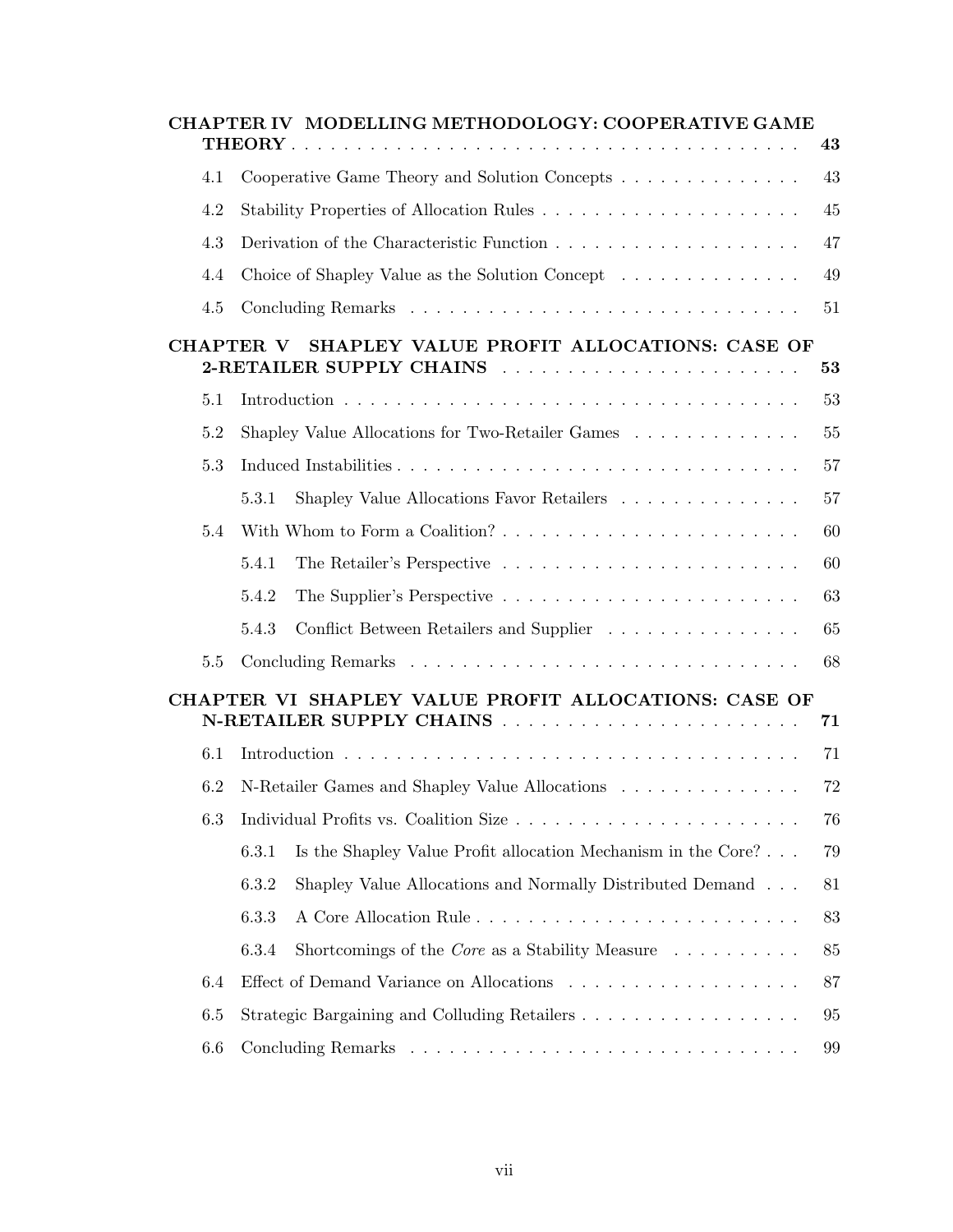|                                                                                                      | 7.1 Discussion of Assumptions and Model Limitations 102 |  |  |  |  |  |  |  |
|------------------------------------------------------------------------------------------------------|---------------------------------------------------------|--|--|--|--|--|--|--|
|                                                                                                      |                                                         |  |  |  |  |  |  |  |
| APPENDIX $A \leftarrow$ DERIVATION OF SUPPLY CHAIN PROFIT WHEN<br>DEMAND IS NORMALLY DISTRIBUTED 107 |                                                         |  |  |  |  |  |  |  |
|                                                                                                      |                                                         |  |  |  |  |  |  |  |
|                                                                                                      |                                                         |  |  |  |  |  |  |  |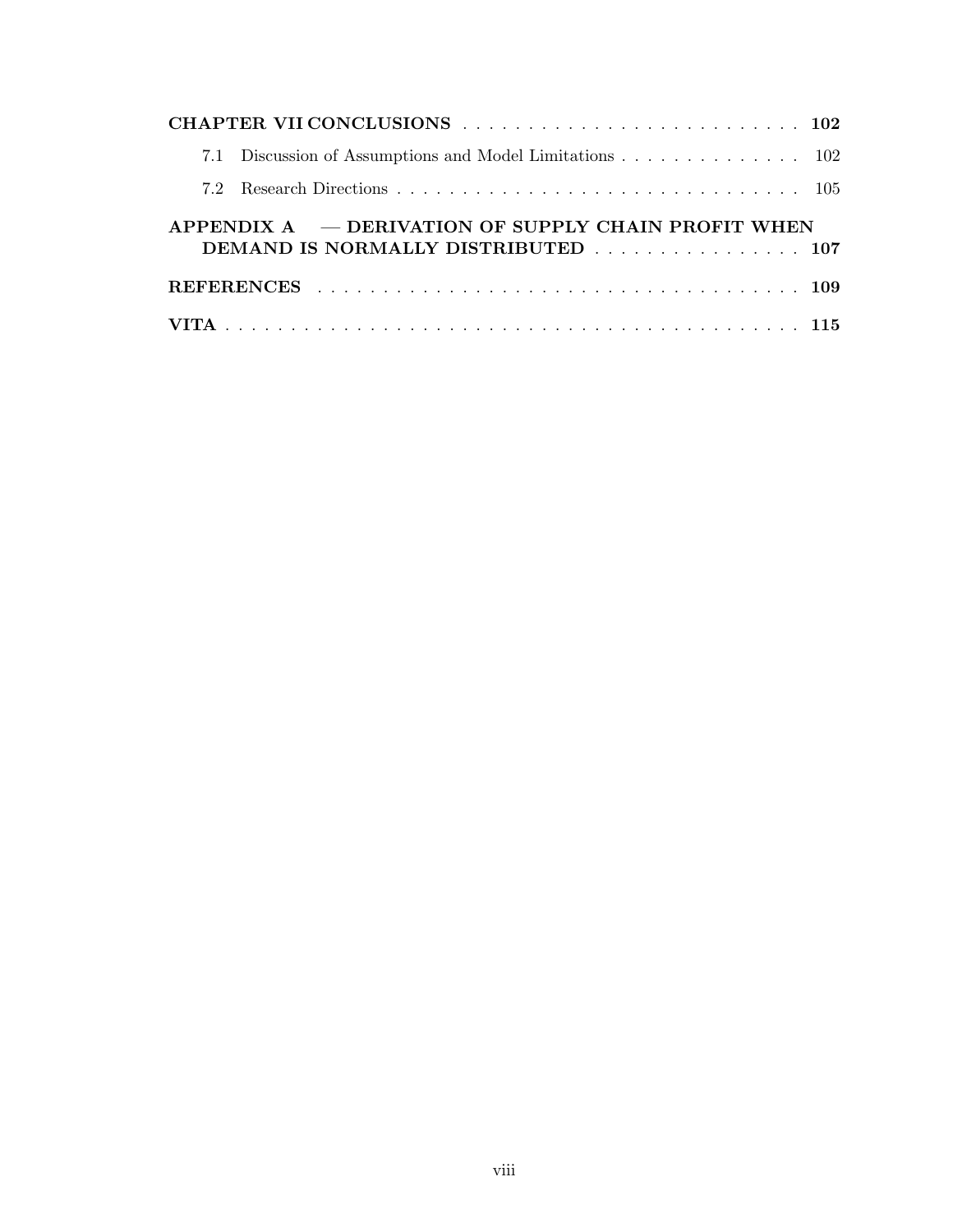# LIST OF TABLES

| Table 1 | Optimum pooled inventory level depending on service levels $\rho_1$ and $\rho_2$ .                                                    | 29  |
|---------|---------------------------------------------------------------------------------------------------------------------------------------|-----|
|         | Table 2 Direction of change in retailer and supplier profit allocations as demand<br>variance increases at different levels of markup | -94 |
|         |                                                                                                                                       |     |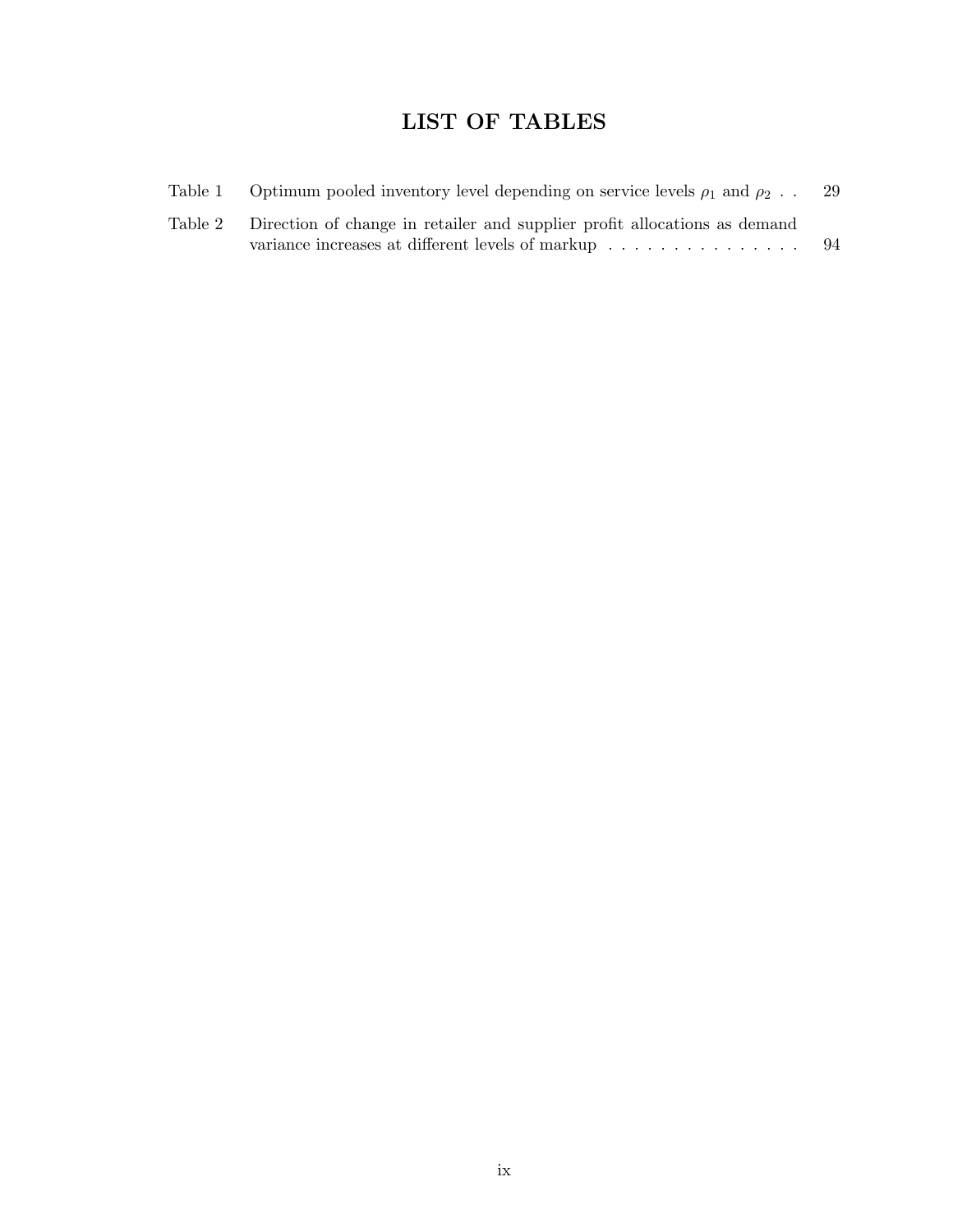# LIST OF FIGURES

| Figure 1 | Four different types of inventory policies for the decentralized supply chain                                                                                                                                                                           | 21 |
|----------|---------------------------------------------------------------------------------------------------------------------------------------------------------------------------------------------------------------------------------------------------------|----|
| Figure 2 | A decentralized 2-echelon supply chain and relevant cost and revenue pa-<br>rameters                                                                                                                                                                    | 22 |
| Figure 3 | Gap Between Optimal Supply Chain Profit and Supply Chain Profit under<br>Powerful Supplier as Coefficient of Variation of Demand Increases: Case 1<br>- Supplier Critical Ratio Fixed, Supply Chain Critical Ratio Changing<br>$\overline{\phantom{a}}$ | 35 |
| Figure 4 | Gap Between Optimal Supply Chain Profit and Supply Chain Profit under<br>Powerful Supplier as Coefficient of Variation of Demand Increases: Case 2<br>- Both Supplier and Supply Chain Critical Ratio Changing                                          | 35 |
| Figure 5 | Gap Between Optimal Supplier Profit and Supplier Profit when Supply<br>Chain Profit is Optimized as Coefficient of Variation of Demand Increases:<br>Case 1 – Supplier Critical Ratio Fixed, Supply Chain Critical Ratio Changing 38                    |    |
| Figure 6 | Gap Between Optimal Supplier Profit and Supplier Profit when Supply<br>Chain Profit is Optimized as Coefficient of Variation of Demand Increases:<br>Case $2$ – Both Supplier and Supply Chain Critical Ratio Changing $\ldots$ .                       | 39 |
| Figure 7 | Profit allocations to retailer 1 as retailer 2's service changes (graphs not to                                                                                                                                                                         | 63 |
| Figure 8 | Supplier profit allocation as a function of service level $\dots \dots \dots$                                                                                                                                                                           | 64 |
| Figure 9 | Change in retailer and supplier profit allocations as demand variance in-                                                                                                                                                                               | 88 |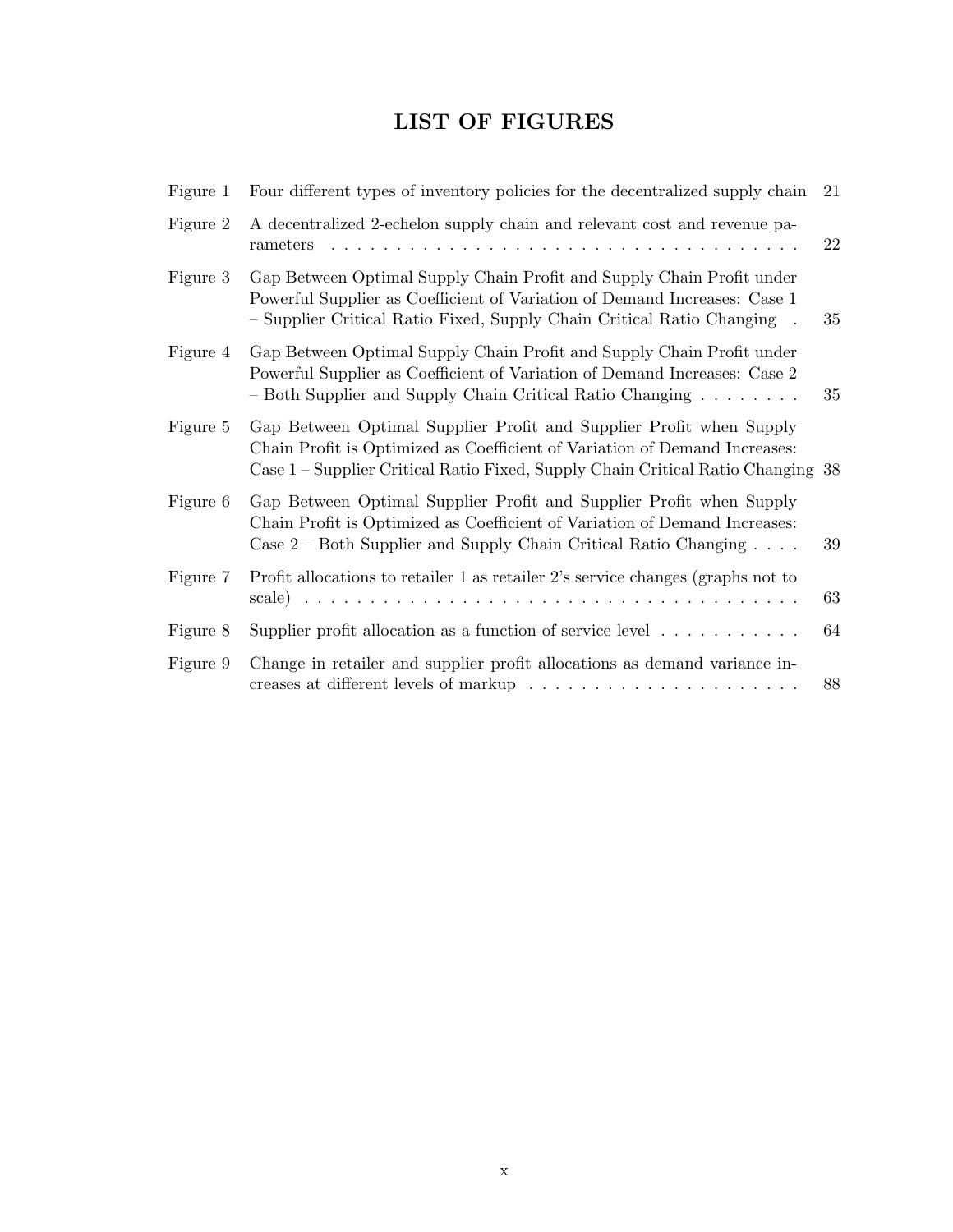#### SUMMARY

We consider a decentralized, two-echelon supply chain where the upper echelon – the supplier– bears the inventory risk. To service the retailers, the supplier either keeps inventory reserved for each of her customers or else pools inventory to share among her customers. The common insight regarding inventory pooling is that it reduces costs and so increases profits for the supply chain party carrying inventory. However, it has recently been shown that inventory pooling may indeed reduce the *total* supply chain profits. We further show that inventory pooling may reduce supply chain profits even under traditional service contracts based on the frequently invoked measure of service, probability of stock-out.

We model the inventory transactions among the retailers and the supplier as a cooperative game. The players have the option of reserving inventory or forming inventory-pooling coalitions. The total profit of the coalitions is allotted to the players using a profit-sharing mechanism based on Shapley value. We analyze the properties of the proposed profitsharing scheme in two steps. We first consider a stylized model with two retailers who are not necessarily identical. Then we extend the analysis to an arbitrary number of identical retailers. In both cases, we assume the demand across retailers is independent.

We find that the Shapley value allocations coordinate the supply chain and are individually rational. However for more than two retailers, they may not be in the core. Even when they satisfy all the stability properties, including membership in the core, they may be perceived unfair since a player's allocation can exceed his contribution to the total supply chain profit. In addition to analyzing the stability properties of the proposed allocation mechanism, we are also interested in the types of behavior the mechanism induces in the players. We find that the retailers prefer pooling partners with either very high or low service level requirements and the supplier prefers retailers with low service requirements since this gives her the ability to maximize her profit allocation. Finally, we analyze the effects of demand variance on the allocations and the profitability of strategic retailer coalitions.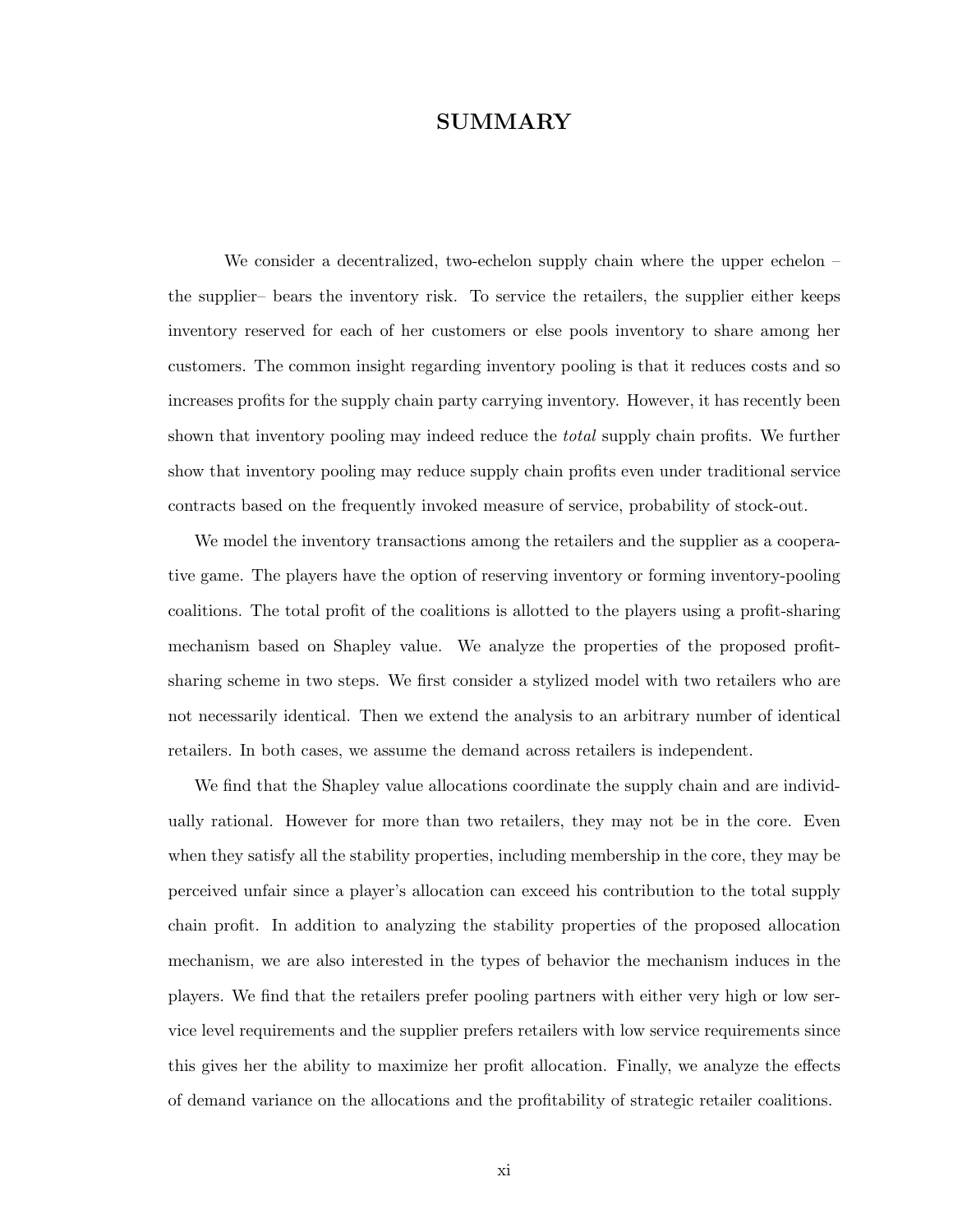## CHAPTER I

#### INTRODUCTION

## 1.1 Conflict of Interests in Supply Chains

Supply chains, whether in the service sector or the manufacturing industry, are usually made up of players belonging to different companies. Even when one or more of the supply chain players belong to the same company, more often than not each player is a profit center and acts as an independent decision maker. One positive outcome of this type of decentralized management is that it allows each supply chain player to concentrate on his core competencies. The downside of decentralization however is that the authority to decide on supply-chain variables such as price, capacity and order quantity is also decentralized – each is decided on by a different supply chain player who is trying to maximize his profits. This individual profit maximization results in higher prices, lower capacity investments, and lower order quantities and is referred to as *double marginalization*. Spengler [72] characterizes double marginalization for the first time and shows that it leads to higher prices and lower profits.

One of the reasons behind this form of channel conflict is that each party benefits unilaterally from shifting the supply-chain risk to another party even though the overall supply chain performance may suffer as a result. Risk is inherent in each of the supply chain decisions such as capacity and inventory investments, wholesale and retail prices, order quantities, and so on. For example, the party with the autonomy (or authority) to make stocking level decisions can make those decisions in its own best interest, but must usually also accept the burden of any excess inventory. The focus of this research is the conflict of interests stemming from different inventory management policies in a two echelon supply chain (issues related to capacity investment and allocation are similar and most of the insights can be translated to that context). We restrict our attention to the transactions among the retailers and a single supplier in the supply chain.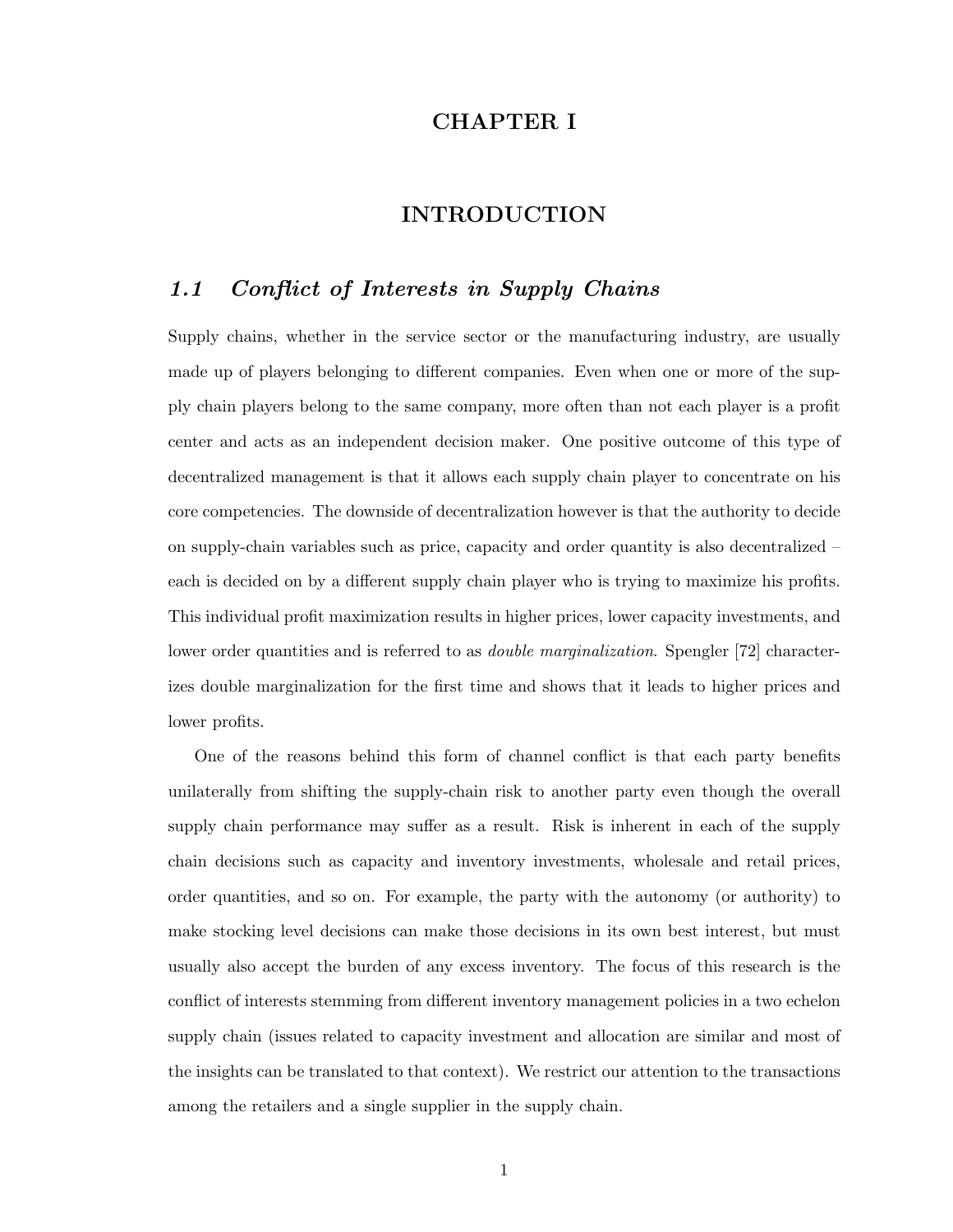Traditionally in multi-echelon supply chains, the echelon closest to the end consumer (we call the lowest echelon the retailer) owns and carries inventory. This is most often the case, for example, in the apparel industry where product life cycles are short and production lead times are long since manufacturing facilities are mostly outside of the United States. In this industry, retailers place orders prior to the selling season and bear the inventory risk. For example, Cachon [18] discusses the case of O'Neill Inc., a company selling water-sports apparel. However even in the apparel industry, retailers are increasingly forcing suppliers to share the risk through buy back of excess inventories or sharing the costs of discounts. On the other hand, supply chains in the electronics manufacturing service industry, supply chains where vendor managed inventory is employed, or e-supply chains where drop-shipping is the method of order fulfillment are examples where inventory is owned and managed by the upper echelon (which we call the *the supplier*).

In the electronics industry, a manufacturing trend since the 1990s is for the original equipment manufacturers (OEMs) to outsource production to contract manufacturers (CMs). There are only a small number of contract manufacturers and they provide services to OEMs in a wide range of industries such as telecommunications, personal computers, and medical equipment. The products the CMs manufacture for different companies often have common components. For example, the same cpu chip may be used to produce laptops for two competing companies or even products in different industries may have common components. An example is a Bluetooth module for wireless communication which can be used on a range of hosts such as personal computers, cellular phones, and even mobile medical equipment. In a recent survey Barnes et al. [6] discuss the supply chain management trends in the electronics manufacturing service industry and compare the practices of three major CMs – Flextronics, Solectron and JIT Holdings. Some of their observations are of particular interest to us and motivate this research.

• The CMs encourage their suppliers to participate in vendor managed inventory (VMI) programs. Suppliers who participate are required to stock a minimum level of inventory at a warehouse close to the CM facility. The warehouse is usually owned and managed by a third party logistics provider (3PL) and shared by a number of different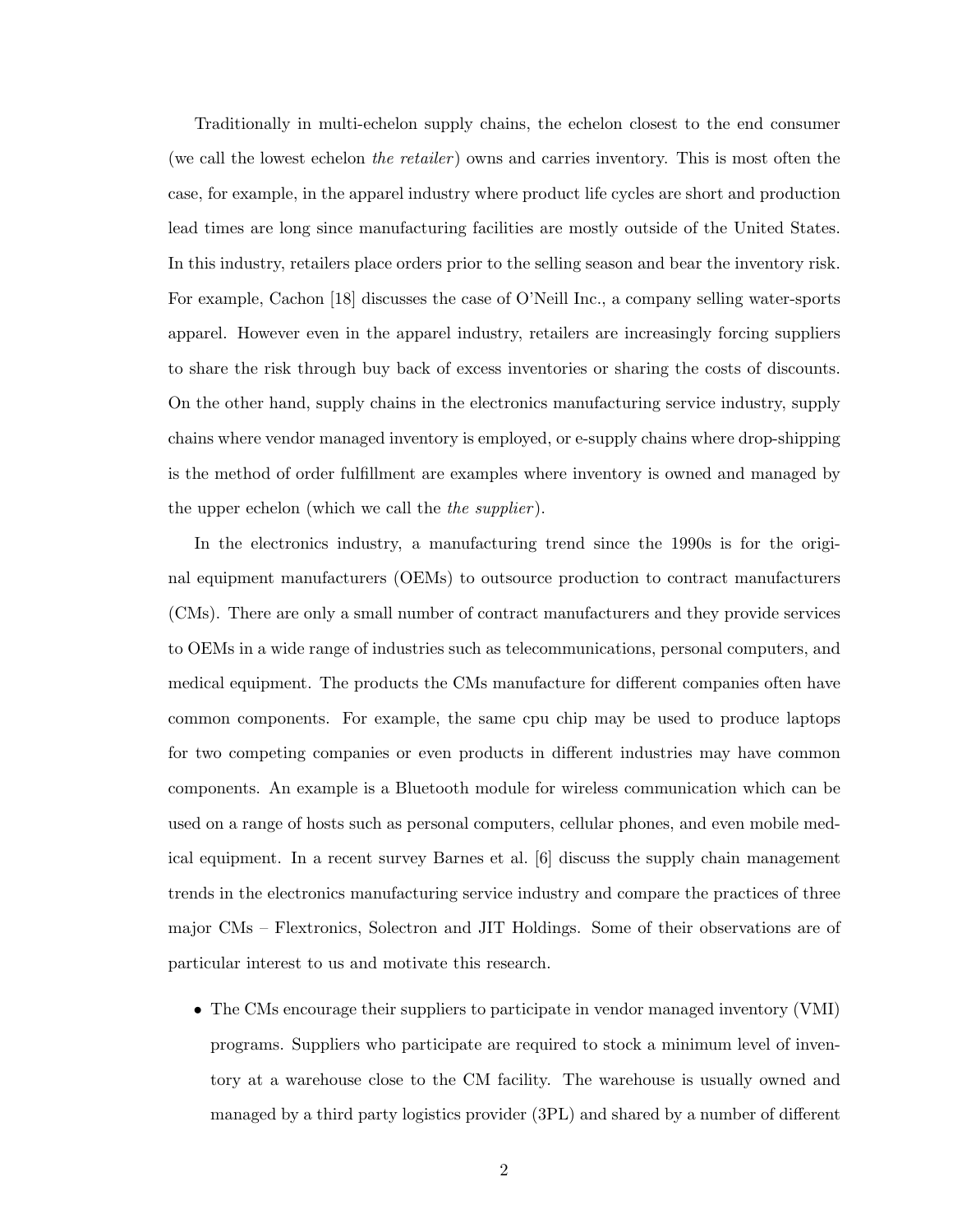suppliers. Under the VMI program, the suppliers retain ownership of the inventory until CM sees end customer demand and pulls inventory from the warehouse. Not all suppliers are willing to participate in VMI programs. For example, JIT Holdings reports problems in engaging some of its suppliers in the VMI program.

- Inventory levels are set in an ad hoc manner under the VMI program. The industry standard is to carry a minimum of two weeks' inventory for all parts.
- Suppliers work with many different customers. Considering the fact that the supplier needs to carry 2 weeks' inventory across many customers, the supplier has an opportunity of saving on inventory costs by pooling inventory; however the supplier needs to build a central distribution center rather than keep inventory separately at each of the CMs' warehouses.
- Since product life cycles are short (at the time the report was written the average life cycle of a mobile phone was six months) none of the supply chain partners want to own inventory. After shifting inventory ownership to the suppliers through VMI agreements, the CMs have incentive to inflate the minimum inventory level.

The survey by Barnes et al. alludes to some of the inventory-management related problems between the suppliers and the CMs. Our communications with a major CM suggest that similar problems exist between the OEMs and the CMs as well. Consider a contract manufacturer, who keeps inventory of cpu chips for two or more competing OEMs. The current inventory policy dictated by the OEMs is to keep each company's inventory physically separated. Is this the most profitable inventory policy for the CM? Furthermore, is the most profitable inventory policy for the CM also the most profitable for her customers?

Still another example where similar inventory-management concerns arise is e-supply chains where end consumer orders are satisfied via drop-shipping. In this order fulfillment strategy, the retailers (or rather e-tailers) create demand through their web sites and when demand occurs they pass this information on to the supplier who satisfies it if enough stock is available. The suppliers assume the inventory risk but since they carry the same item for a number of retailers they have the flexibility to pool inventory. Anupindi et al. [4] mention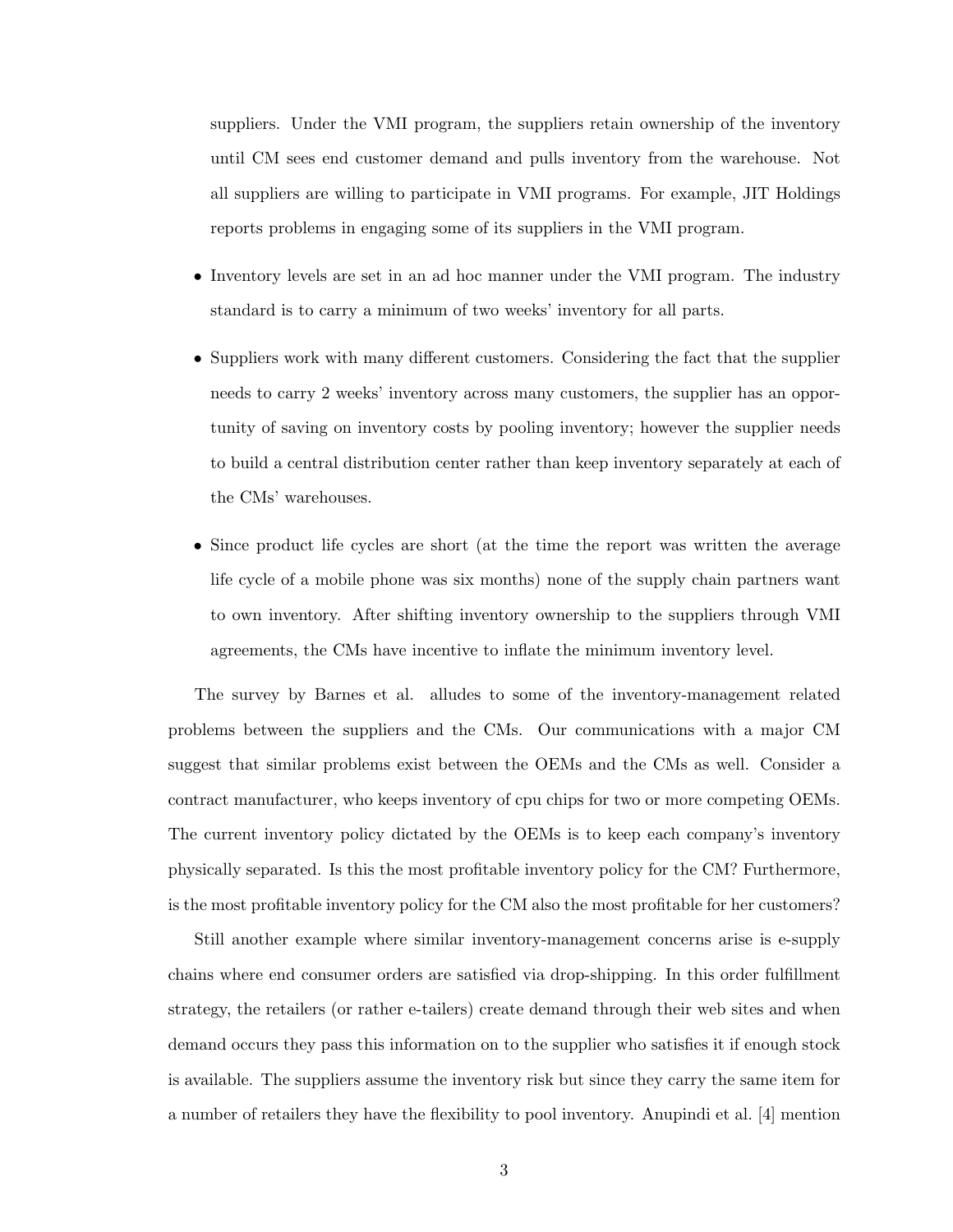that the order fulfillment company Ingram Entertainment Services, Inc. works with many e-tailers including buy.com but the authors argue that the e-tailers may prefer to keep the inventory of "hot" items physically separated rather than allow Ingram to pool inventory. On the other hand, Netessine and Rudi [54] discuss the drop-shipping agreement between spun.com and Alliance Entertainment Corp. and conjecture that when the supplier works with more than one retailer, benefits of drop-shipping will be even higher (at least from the point of the supplier) due to the risk pooling effect.

Common characteristics of the supply chains discussed in the above examples include

- High inventory risk due to short product life cycles.
- A particular item is procured from a single or at most two suppliers. For example, for each sku, Flextronics tries to use only a single supplier as much as possible [6].
- The supplier works with multiple retailers and a subset of the skus in stock is common to more than one retailer that the supplier works with.
- The supplier can either keep each retailer's stock physically separated or pool the stocks and replenish each of the retailers from this common stock.
- The retailers prefer to keep their stock physically separated as well as shift the inventory risk to the supplier. They try to achieve both aims by engaging the supplier in VMI programs where the retailers determine the minimum acceptable inventory levels and require the supplier to keep the inventory at the retailer facilities which ensures inventory is physically separated.

Among others, Eppen [26] shows that inventory pooling reduces costs for the supply chain party owning the inventory. Therefore it is only natural for the suppliers, as the bearer of inventory risk in all of the above examples, to prefer inventory-pooling. On the other hand, the main reason retailers may object to inventory pooling is the concern regarding inventory allocation in case of shortages. For example, the survey by Barnes et al. already indicates component shortages as one of the biggest problems of the electronics manufacturing service industry as of 2000. They report an incident where a supplier, due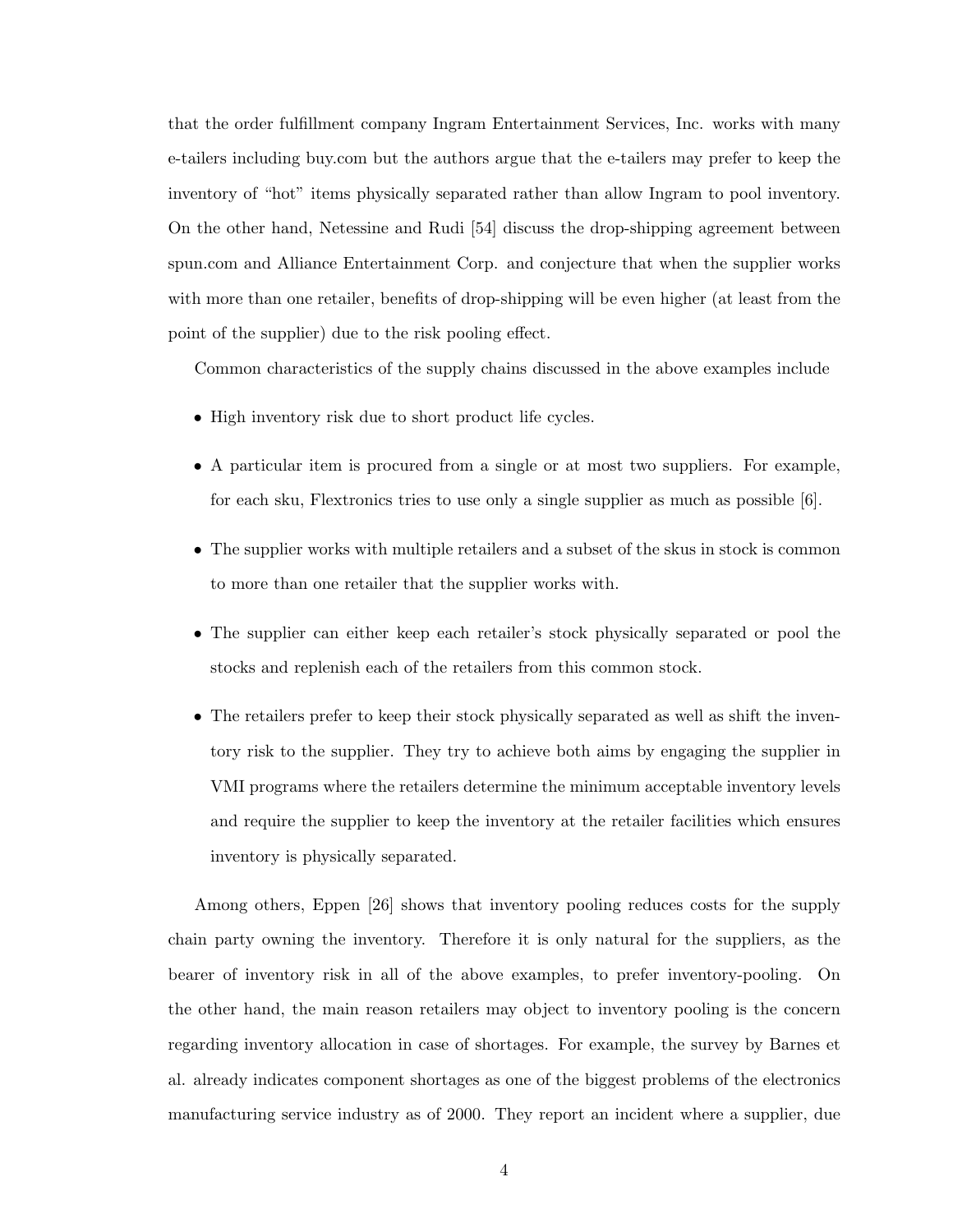to limited product availability, placed its customers including Solectron on "allocation", limiting each customer to only a fixed percentage of the production capacity where the allocation is typically less than the amount each customer needs. The retailers may feel these types of allocation problems can only be elevated if inventory is pooled at the supplier.

Even without mathematical analysis, one observes that there is a misalignment of interests between the retailers and the supplier in the examples we discuss above. The retailers, whose profits are increasing in the level of stock the supplier carries, want the supplier to carry as much stock as possible. On the other hand, the supplier, as the bearer of inventory risk, has incentive to understock and prefers to pool inventory across the retailers. Due to double marginalization, the stock level the supplier prefers to carry is less than and the stock level the retailers want the supplier to carry is greater than the supply-chain-optimal inventory level. In this dissertation we aim to design channel coordinating profit-allocation mechanisms which induce the supplier to carry the supply-chain-optimal inventory level. An acceptable and implementable profit-allocation mechanism must be able to achieve this without making the retailers any worse off. In general we are interested in knowing whether a supplier should pool inventory held for her customers (the retailers). If so, what will be the benefits and how should they be shared over the supply chain in order to give each supply chain player incentive to participate in inventory pooling?

We explore such questions on a 2-echelon supply chain with a single supplier and multiple retailers where only the supplier carries inventory. Inventory is transferred to the retailers without significant transportation delay after the retailers receive end-customer demand. The supplier either keeps reserved inventory for each of her customers or replenishes all customers from a shared inventory. We assume unsatisfied demand is lost and analyze a single period, newsvendor-based model. In the electronics industry, most of the revenue on a product is made in a short selling period. Similarly in the drop-shipping supply chains the retailers, for example those working with Ingram Entertainment, are more concerned about the inventory management policies regarding "hot" products which are usually fashion items with short life cycles. Therefore we believe a single period model with lost sales will capture most of the managerial insights for the problems that motivated this research.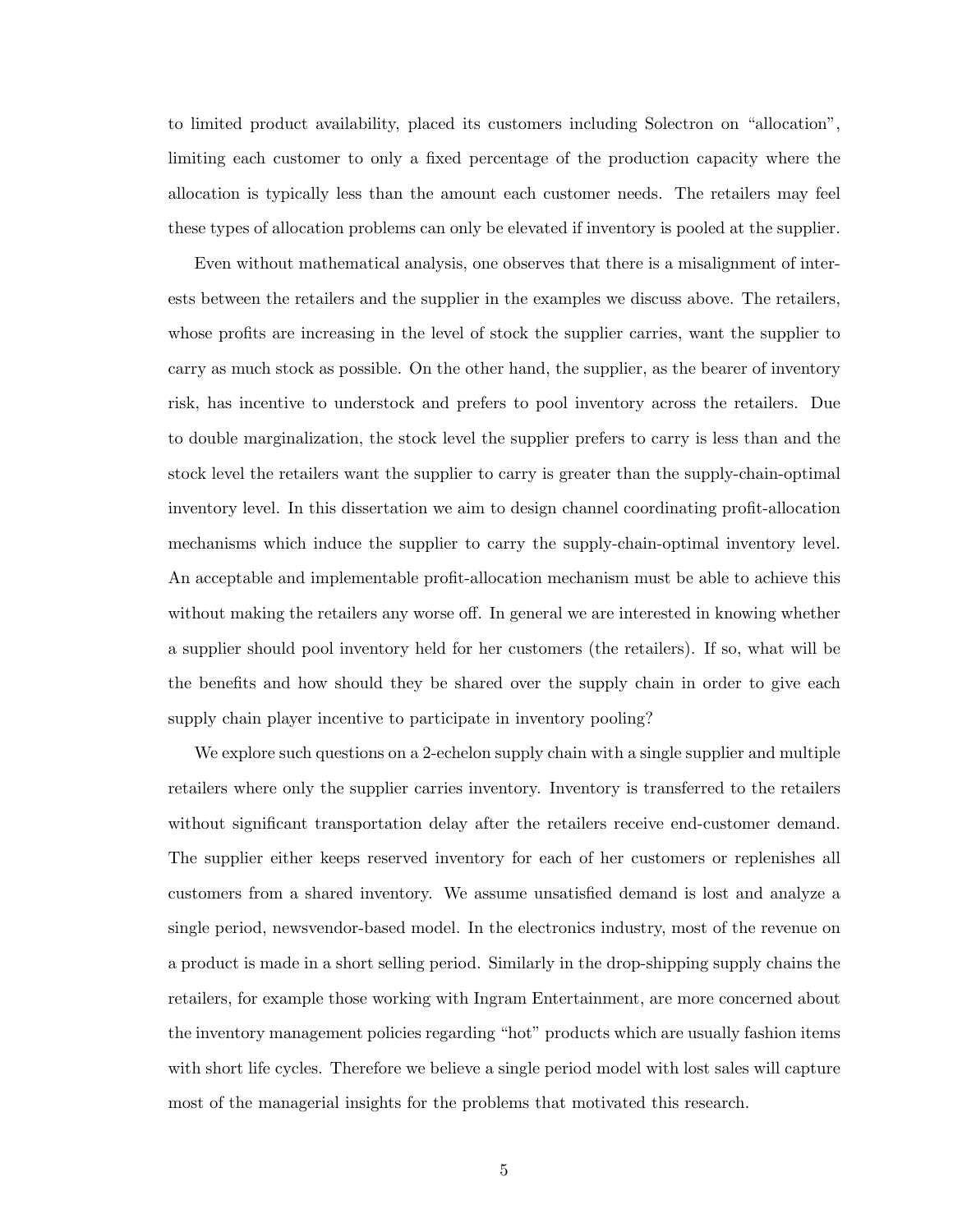Inventory pooling (or other related types of risk pooling such as substitution or transshipment of stocks) has mostly been analyzed in a single echelon setting (see Section 2.1.2 for a review of the relevant literature). In this dissertation, we consider a two-echelon setting and our focus is on the conflicts of interest between the two-echelons. We model the interactions among the players in this supply chain as a cooperative game. As the name implies cooperative games are games where cooperation among the players are possible since they are assumed to negotiate effectively [53]. Cooperative game theory focuses on the value created by coalitions rather than the specific actions taken by the players (which is the focus in noncooperative game theory). A solution to a cooperative game is an allocation mechanism that distributes the total worth of the coalition to the players. The specific solution methodology we employ in this dissertation is called the Shapley value (see Section 4.4 for a discussion on the choice of Shapley value as the solution concept). Our aim is to assess the applicability of a profit-sharing mechanism based on Shapley value as a way of coordinating the supply chain. We also would like to analyze the types of behavior such a profit-sharing mechanism induces on the players.

#### 1.2 Dissertation Outline and Research Contribution

The remainder of this dissertation is organized as follows. In Chapter 2 we review the relevant literature and position our model. In Chapter 3 we compare two inventory management policies – the reserved and shared inventory management policies – in terms of the total supply chain profit created and how this total pie is distributed to different players. We show that even under a service contract the supplier following a shared inventory policy may have incentive to understock which hurts the retailer profits. We find that the gap between optimal supply chain profit and the supply chain profit when inventory level is set to maximize supplier profit gets larger with increasing demand variance. On the other hand, the gap between optimal supplier profit and the supplier profit when inventory is set to maximize supply-chain profit also gets larger with increasing demand variance. This identifies a growing conflict of interest between the supplier and the supply chain as demand variance increases.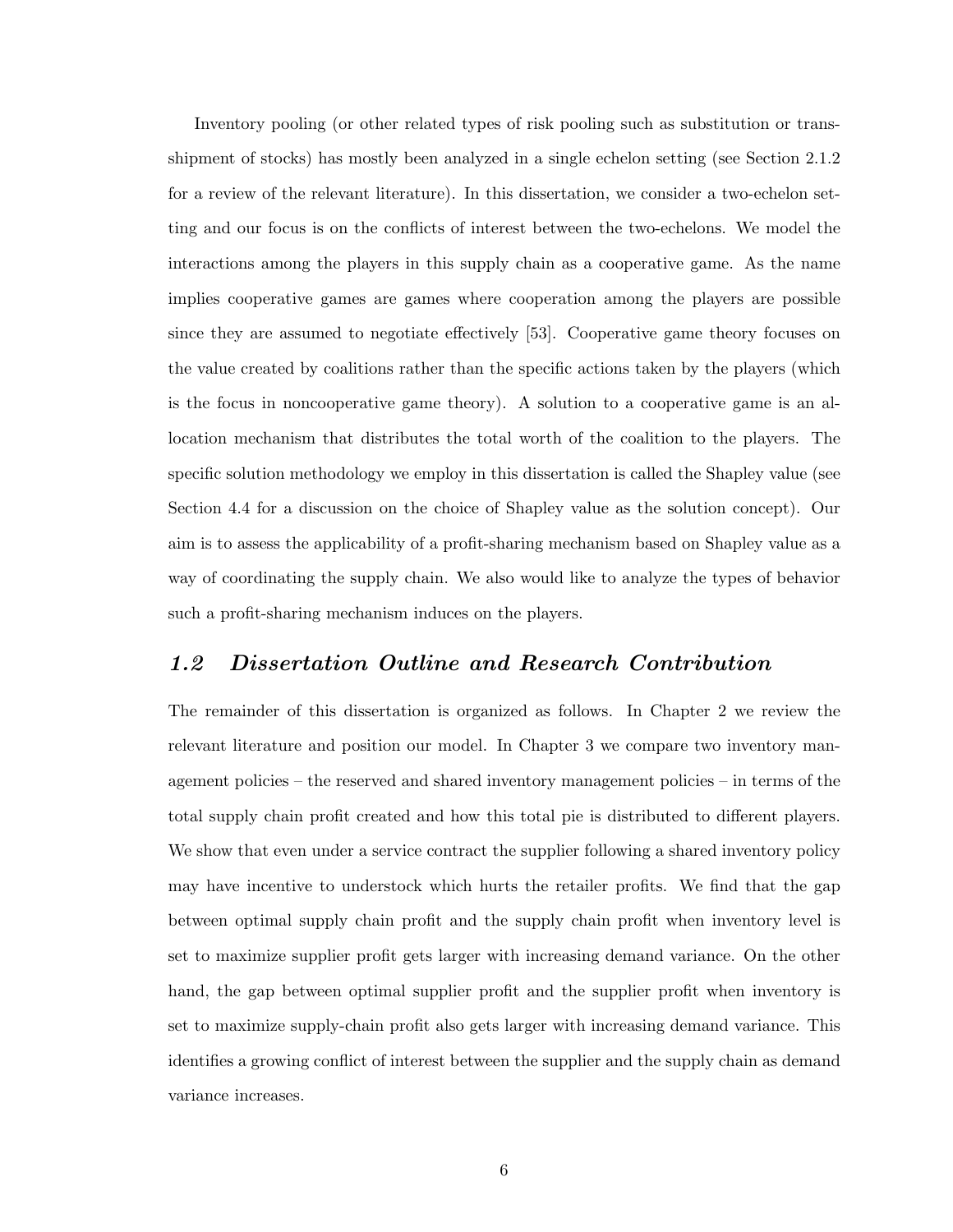Since we find that service contracts may be inadequate in aligning the incentives of the supply chain members, we model the inventory transactions as a cooperative game between the supplier and the retailers and propose a value-sharing scheme based on Shapley value. In Chapter 4 we discuss some basic concepts from cooperative game theory and the properties of the Shapley value solution concept. We also note several desirable properties of cost (or profit) allocation mechanisms as suggested by previous work in this area and show that the Shapley value satisfies most of these properties.

There exist a wide range of work on contract design and incentive alignment in the context of supply chains. Most of this work is concerned with the equilibrium behavior and the stability properties of the proposed contracts. In our analysis, in addition to dwelling on stability properties, we also investigate the strategic behavior induced by our proposed value-sharing scheme. We are interested in questions such as: With whom is it more profitable to pool inventory? Even when theoretical stability conditions are satisfied, are some players receiving an "unfairly" high allocation? Do the retailers have incentive to form alliances against the supplier?

We carry out the analysis in two steps. In Chapter 5 we consider a stylized, two-retailer supply chain where demand across retailers are independent but not necessarily identical. We show that the retailers prefer pooling partners with either very high or low service requirements. If the supplier is powerful enough to change the terms of the contract to maximize her profits, the retailer with higher demand variance is more susceptible to losing some of his profits. Then in Chapter 6 we allow an arbitrary number of retailers in the supply chain but assume that they are identical. We find that while the supplier always prefers to pool inventory over as many retailers as possible, retailer profit allocations may drop as more retailers enter the pooling coalition. We show that increasing demand variance has opposite effects on the retailers' and the supplier's profit allocations. Surprisingly, the direction of change depends on the supply chain's cost and revenue parameters, especially the markup charged by the retailers. At high markup levels, the retailers' allocations decrease and the supplier's allocation increases with increasing demand variance. Therefore as demand variance increases, the supplier prefers to move to a higher markup environment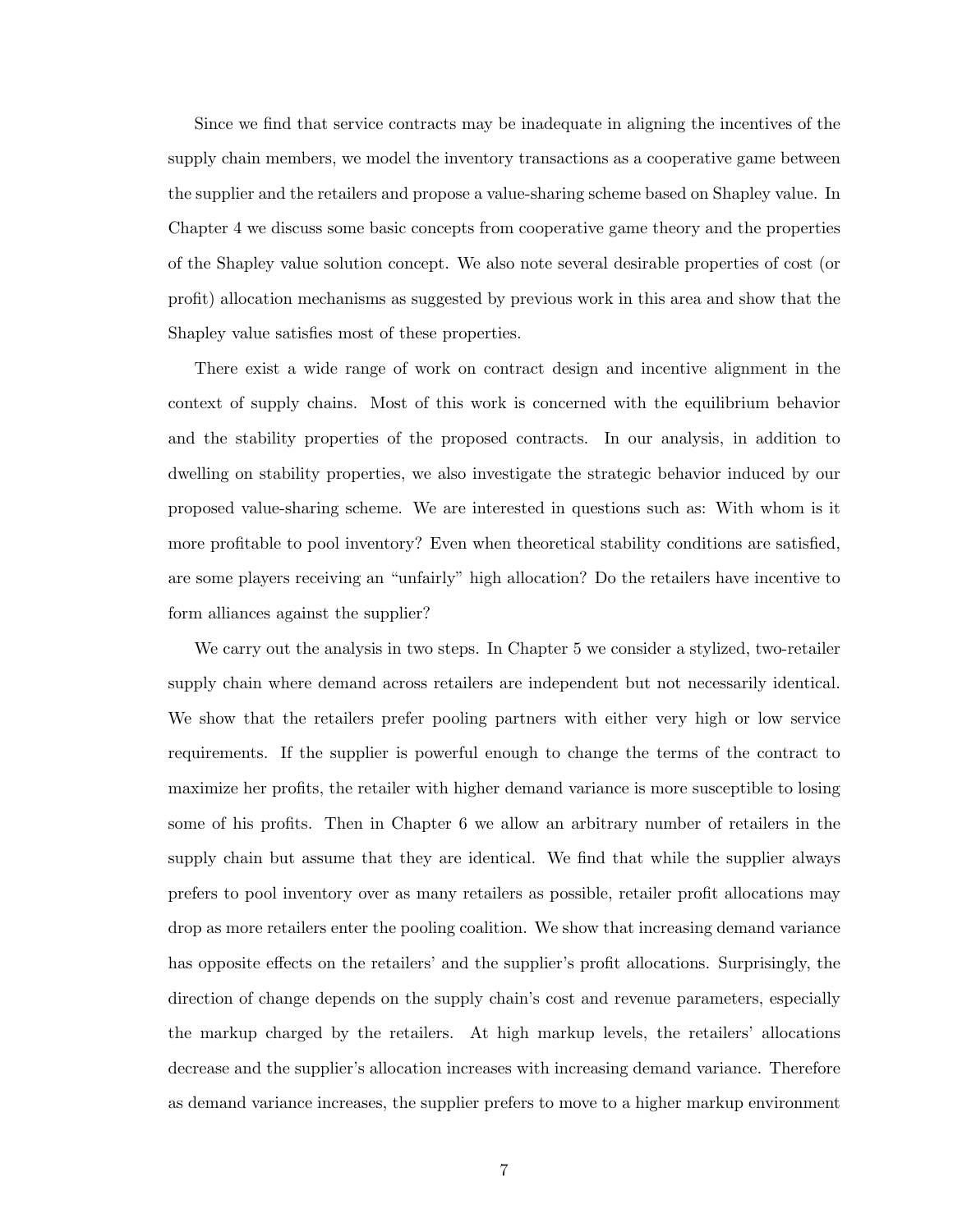while the retailers prefer to lower the markup. Additionally, we show that the retailers may actually lose profits by forming alliances against the supplier. At least for a special case where demand is normally distributed, whether the retailers will benefit from alliances or not depends again on the cost and revenue parameters. Increasing markup, which may be viewed as an indication of retailer bargaining power, increases the possibility that retailer alliances will increase retailer profit allocations.

Finally, in Chapter 7 we discuss the limitations of our model and future research directions. The main drawback of the proposed allocation mechanism is that it is a form of revenue sharing. Researchers [22, 12] have argued that revenue-sharing contracts are not prevalent in industry due to the high cost of monitoring revenues. One remedy offered in the literature is to design equivalent contracts that do not require revenue monitoring (for example [20] discusses an option contract). We plan to work on the design of an equivalent contract – possibly based on options – as the first avenue of future research.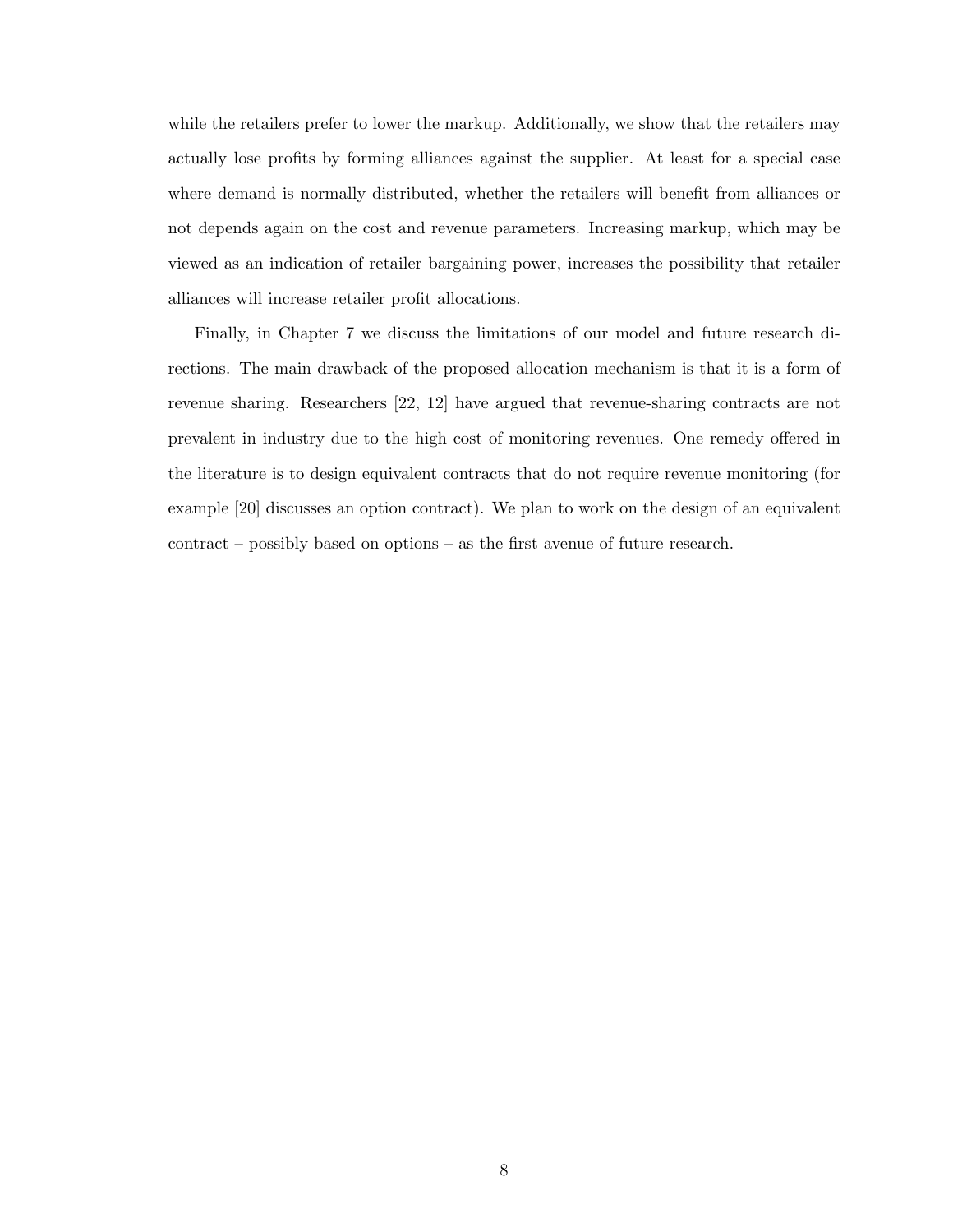## CHAPTER II

#### LITERATURE REVIEW

The research problem we tackle in this dissertation is related to three different avenues of research in the operations research literature.

- Inventory centralization or inventory pooling
- Contract and incentive design for decentralized supply chains
- Cooperative game theory

We review the literature in the first two areas in this chapter and position our model. We discuss the related work in the cooperative game theory literature in Chapter 4 where we talk about our modelling methodology and solution approach. It is worth noting that most of the cost models analyzed up to now in the inventory centralization and supply chain contracts literature are extensions of the classical news vendor problem [47], for which Porteus [61] provides a review.

#### 2.1 Inventory Centralization and Risk Pooling

Eppen [26] is the first to model and analyze the benefits of inventory centralization. He assumes normally distributed demand at each location and proves that inventory costs are reduced due to pooling. Recently Cherikh [21] shows that the same results hold when the objective is profit maximization rather than cost minimization. Eppen and Schrage [27] later extend [26] to the multi-echelon setting and derive optimal ordering policies for the central location. Many streams of research followed from the two seminal papers, [26] and [27], on inventory centralization; however the literature most relevant to our research can be classified under three headings.

• Benefits of inventory centralization and how to share them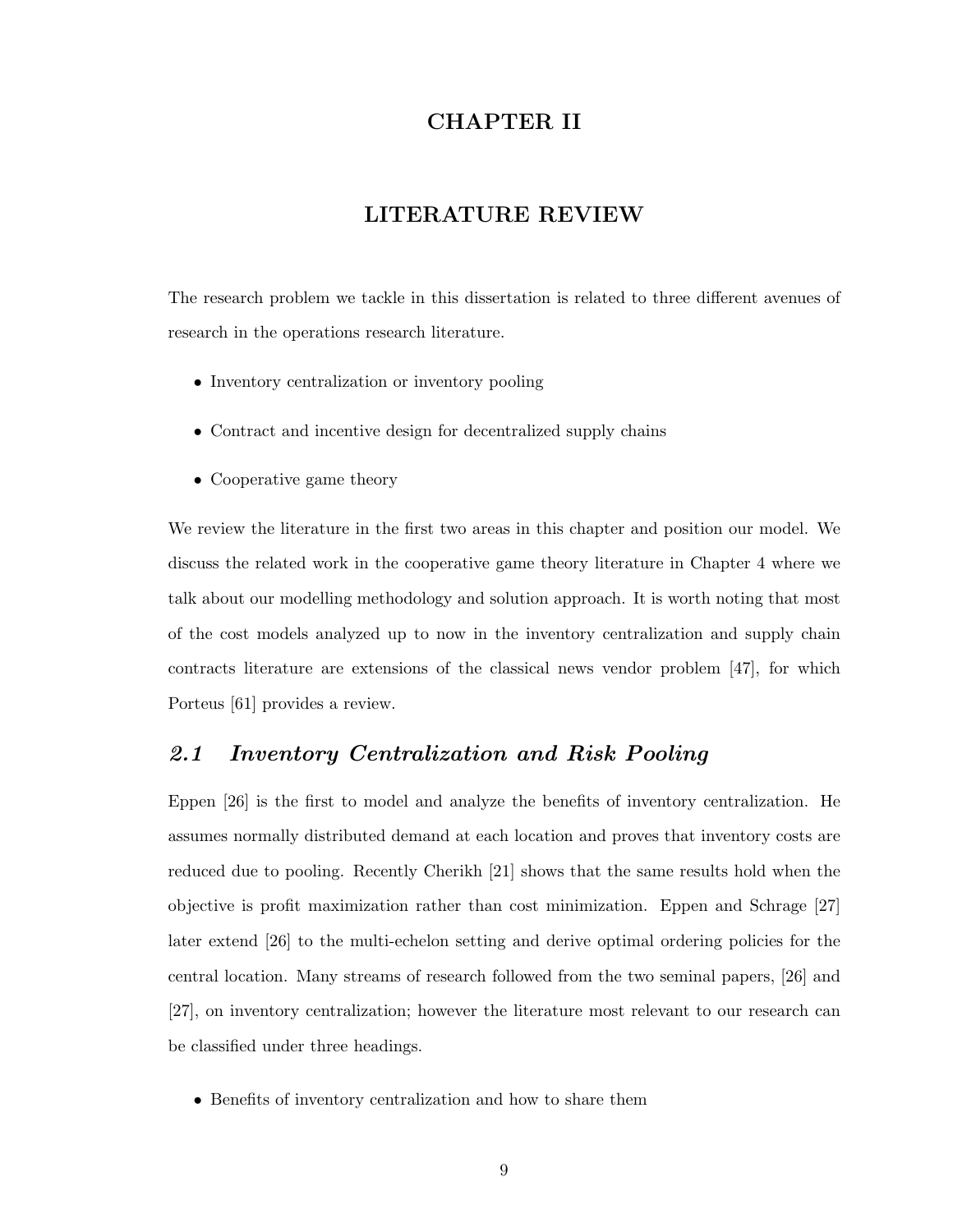- Inventory rationing/transshipment in single echelon supply chains
- Inventory and risk pooling in multi echelon supply chains

#### 2.1.1 Benefits of Inventory Centralization and How to Share Them

An intriguing question within the inventory pooling context is the direction of change in the physical size of inventory. Several researchers attack this question for inventory systems with both common and product-specific components and where common-component inventories are pooled. Baker, Magazine, and Nuttle [5] consider a two product system with service level constraints in which the objective is to minimize total safety stock. They show that total safety stock (common and specialized) drops after pooling; however total stock of productspecific components increases. Gerchak, Magazine, and Gamble [33] extend these results to a profit maximization setting. Finally, Gerchak and Henig [32] extend these models to a multi-period setting and show that myopic policies are optimal for the infinite horizon models. Most of the work on component commonality assumes independent demands. A notable exception is Eynan [29].

The above papers suggest that the size of pooled inventory decreases even though pooling may cause an increase in the non-pooled inventory levels of the complementary components. However, Gerchak and Mossman [34], Pasternack and Drezner [58], and Yang and Schrage [75] show that, contrary to intuition, physical size of pooled inventory does not always decrease. These papers all present inventory increase as an undesired outcome of pooling, but an increase in inventory also increases sales and we show that an increase in inventory may be beneficial for the supply chain by increasing total profits. Conversely, Tagaras [74] looks at a two retailer model and shows that if the total reserved safety stock for the two retailers is pooled and used to replenish both of the retailers from a central location, service levels at both of the retailers will increase.

Eppen [26] shows that the benefits of inventory pooling increase with increasing demand variance and decrease with increasing positive demand correlation under the assumption of normally distributed demand. Gerchak and He [31] relax the assumption of normal demand and tackle the question of the effect of demand variance on the benefits of inventory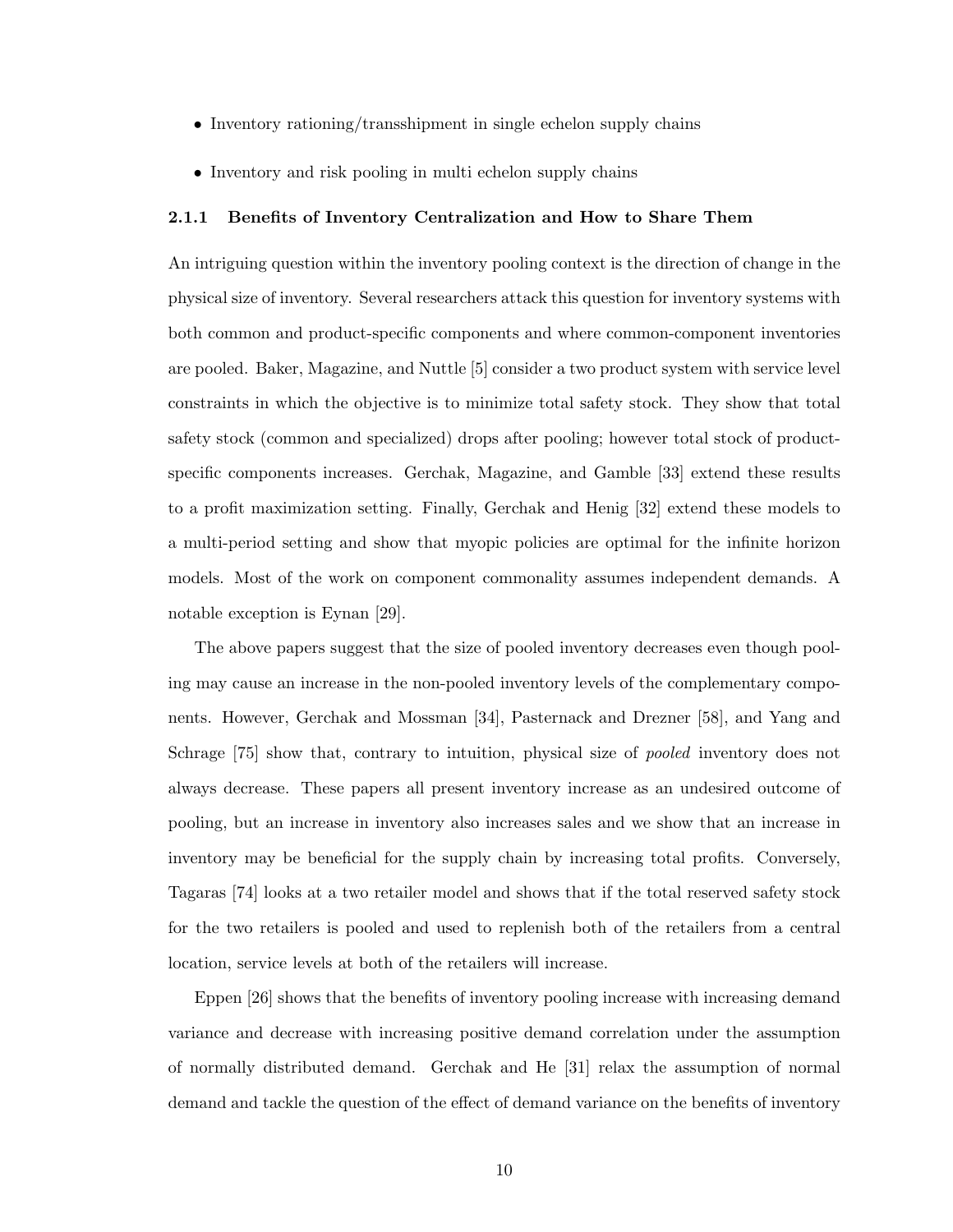pooling. They show by example that, counter to intuition, benefits of inventory pooling may *decrease* with increasing demand variance. Raghunathan  $|62|$  is concerned with the benefits of information rather than inventory sharing but his research is still relevant since he analyzes the effect of demand correlation on the benefits of risk pooling. In a two echelon supply chain, where the benefits of information sharing are allotted to different players using Shapley value, Raghunathan finds that the demand correlation affects the allocations of different players in different directions. Even though Raghunathan uses Shapley value to allocate profits, he is not concerned with the types of behavior this mechanism induces on the players which is one of the main focuses of our research. Finally, most of the work on the benefits of inventory pooling considers benefits in terms of *expected* profits or costs. One notable exception is Benjaafar et al. [7] who prove the benefits of pooling based on a sample path argument.

Another question stemming from the centralization of inventory is how to allocate the cost (or equivalently the benefit) of keeping this centralized inventory to the otherwise decentralized supply chain members. The work up-to-day in this area concentrates mostly on allocation to members in the same echelon. The notable exception is the paper by Raghunathan where the emphasis is on benefits of information rather than inventory sharing. The problem of joint cost allocation has traditionally been viewed as a cost accounting problem (see Biddle and Steinberg [8] for a thorough discussion). It has been introduced to the operations research literature by Gerchak and Gupta [30] where the authors argue that allocating joint costs in proportion to stand-alone costs is the "fair" way. Robinson [63] proposes the analysis of the problem as a cooperative game and compares the allocations based on the Shapley value and the Louderback method with those proposed by Gerchak and Gupta. Hartman and Dror [41, 42] also approach the cost allocation in problem as a cooperative game. They identify efficiency, justifiability and membership in the core as the three properties of stable allocation rules and compare different cost allocation mechanisms with respect to these criteria. With respect to core allocations, Hartman et al. [43] show that the core of the inventory cost game is nonempty under some restricting assumptions on the demand distributions and the cost parameters. Muller et al. [52] extend their results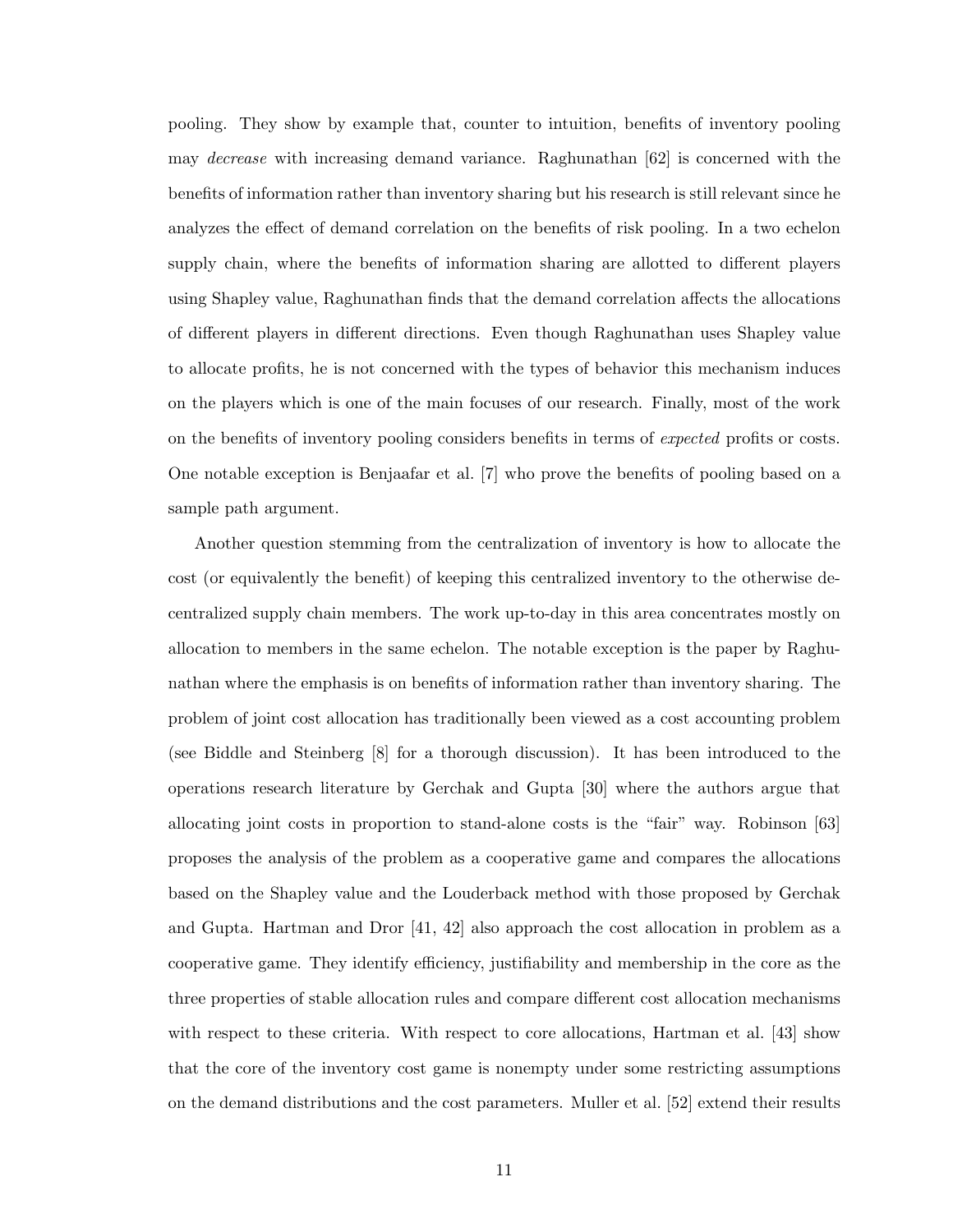and show that the core is nonempty in general. However,  $[63]$ ,  $[41]$ , and  $[42]$  do not analyze the operational properties of the proposed allocation mechanisms. We point out several shortcomings of the core as a measure of stability and show that even when theoretical stability conditions are satisfied, some players may believe others are getting unfairly high allocations which may make the coalitions unstable in implementation.

#### 2.1.2 Inventory Rationing in Single Echelon Supply Chains

Inventory rationing defines the rules of how to allocate total inventory to  $n$  different members of the same echelon of a supply chain in case of a shortage (shortage for all members or shortage for some and overage for others). This can either be done through transshipments among supply chain members carrying decentralized inventory or by defining rules to allocate inventory when it is centralized at a single location. This approach is different from our work in that it concentrates on one of the echelons only. Even though some results and insights extend to two-echelon systems, we show that optimizing a single echelon may lead to inefficiency for the overall supply chain.

There are two different approaches to the rationing problem in the literature. One approach is to consider a multi-period model and analyze the inventory replenishment and rationing policies using dynamic programming. The other approach is to consider a singleperiod model and analyze the transshipment problem in a game theoretic framework.

Jackson and Muckstadt [44] analyze a two-period model where the centralized inventory can be allocated to the retailers either only at the beginning of the first period or in installments over two periods. They propose approximation algorithms to find the policy parameters (optimal reserve stock levels at the central location) in both cases. Robinson [64] analyzes a similar multi-period, multi-location model and shows that significant savings can be achieved through transshipments even when approximating heuristics, rather than optimal policies, are used to find the order-up-to levels. Contrary to Robinson's model where each location carries its own inventory and transships stock when it has excess inventory while another location faces a stockout, Diks and de Kok [24] consider a model where a central depot carries the inventory and allocates it to the retailers using a rationing policy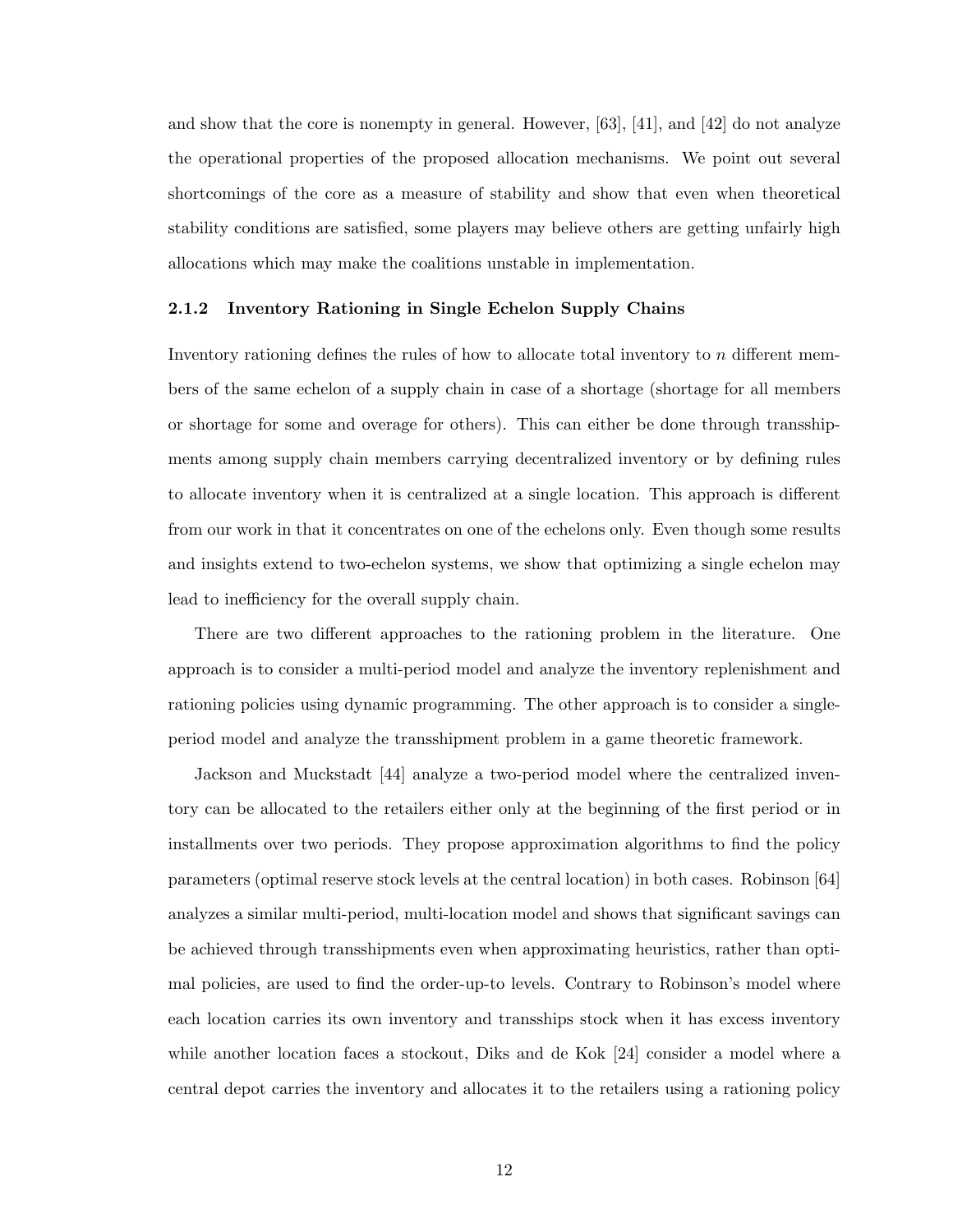which they call *consistent appropriate share*. The aim of this rationing policy is to maintain target service levels at each of the retailers. Swaminathan and Srinivasan [73] take a similar service-level-based approach to the allocation of centralized inventory. They derive an optimal allocation policy which randomly allocates stock to the retailers such that the retailers' service level constraints are satisfied in the long run. However, as we show by examples, the shortcoming of the service-level-based allocation mechanisms is that they do not guarantee expected levels of profit for the retailers even when service constraints are met.

Another area where the rationing problem arises is when different demand points differentiated (or rather prioritized) by their service requirements are replenished from the same central inventory. In a series of papers, Ha [38, 40, 39] analyzes a production system modelled as a make-to-stock queue and derives optimal policies characterized by a monotone sequence of rationing levels. Deshpande et al. [23] consider a logistics system with two demand classes and compare the performance of a  $(Q, r, K)$  policy with the performance of the optimal priority clearing policy. By a  $(Q, r, K)$  policy, they mean that an order of size is  $Q$  is placed whenever inventory level drops to  $r$  and demand from both of the classes is satisfied on a first come first serve basis until the inventory level reaches  $K$ ; after which only demand from the higher priority class is satisfied. Zhao et al. [77] prove that a base stock policy is optimal for a similar model with service-differentiated demand where inventory is transshipped between retailers rather than being kept at a central facility. They find that in the optimal policy there is a threshold level of inventory below which a retailer will reject a transshipment request and a second (lower) threshold level below which a retailer will prefer to send the customer to another retailer rather than satisfy the demand in house. These five papers share two common assumptions: 1. For analytical tractability in a multi-period setting, analysis is restricted to Markovian models (except [40]). 2. The papers implicitly assume inventory centralization or transshipment is optimal for the supply chain. They restrict themselves to a single echelon and ignore the possibility that the suppliers who supply the product whose inventory is centralized or the customers who buy the product may prefer decentralized inventories. Even more importantly, the overall supply chain performance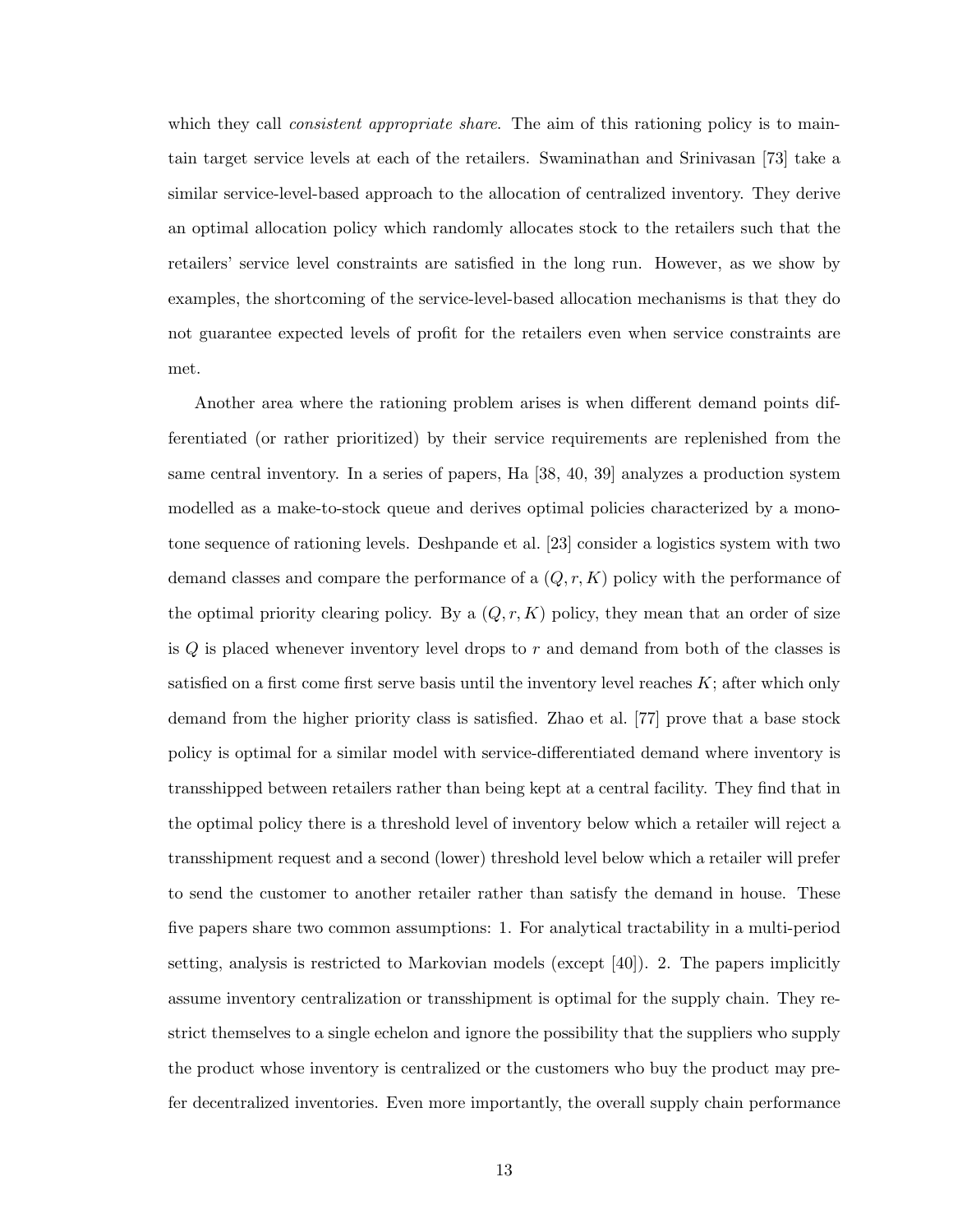may suffer if centralized inventory levels are optimized with respect to only a subset of the supply chain players.

Another stream of papers analyzes the inventory-sharing problem as a single-period transshipment problem among different players at the same echelon, possibly with positive transshipment costs. These papers are more closely related to our work in that they consider decentralized systems, but they differ from our work in that they concentrate on different players within the same echelon. Anupindi, Bassok, and Zemel analyze the problem in a cooperative game theoretic framework [4]. They propose a modified duality-based allocation mechanism that achieves the profit level of the centralized system. Granot and Sosic [36] extend their work by relaxing an assumption on the amount of residual inventory available for transshipments among the retailers. Rudi, Kapur, and Pyke [65] analyze a similar problem with only two retailers. Instead of fixing the transshipment prices like Anupindi et al. do, they let the transshipment prices be variable and try to derive the prices that would coordinate the supply chain. A related problem to the transshipment of stock is the substitution of stock. In this context, the problem is to determine the optimal level of inventory given that a predetermined percentage of the demand is substitutable. Netessine and Rudi [55] settle a long-standing question in the operations literature and derive the necessary (and sometimes sufficient) conditions for the optimal inventory levels for  $n$ substitutable products. The conditions are tractable enough to facilitate the comparison of centralized and decentralized inventory policies. The authors show the intuitive result that the total profit of the centralized supply chain is decreasing in demand correlation when demand is multivariate normal.

To our knowledge Parlar [56] provides the first game theoretic analysis of the inventory substitution problem. He proves the existence and uniqueness of a Nash equilibrium for a two-product game in addition to showing that both of the retailers are better off cooperating when compared to their Nash solutions. This work is an extension of Parlar and Goyal [57] where the authors derive the necessary conditions for the optimal levels of inventory for the two substitutable products. Lippman and McCardle [49] and Cachon and Lariviere [19] consider similar problems again in the game theoretic framework. Lippman and McCardle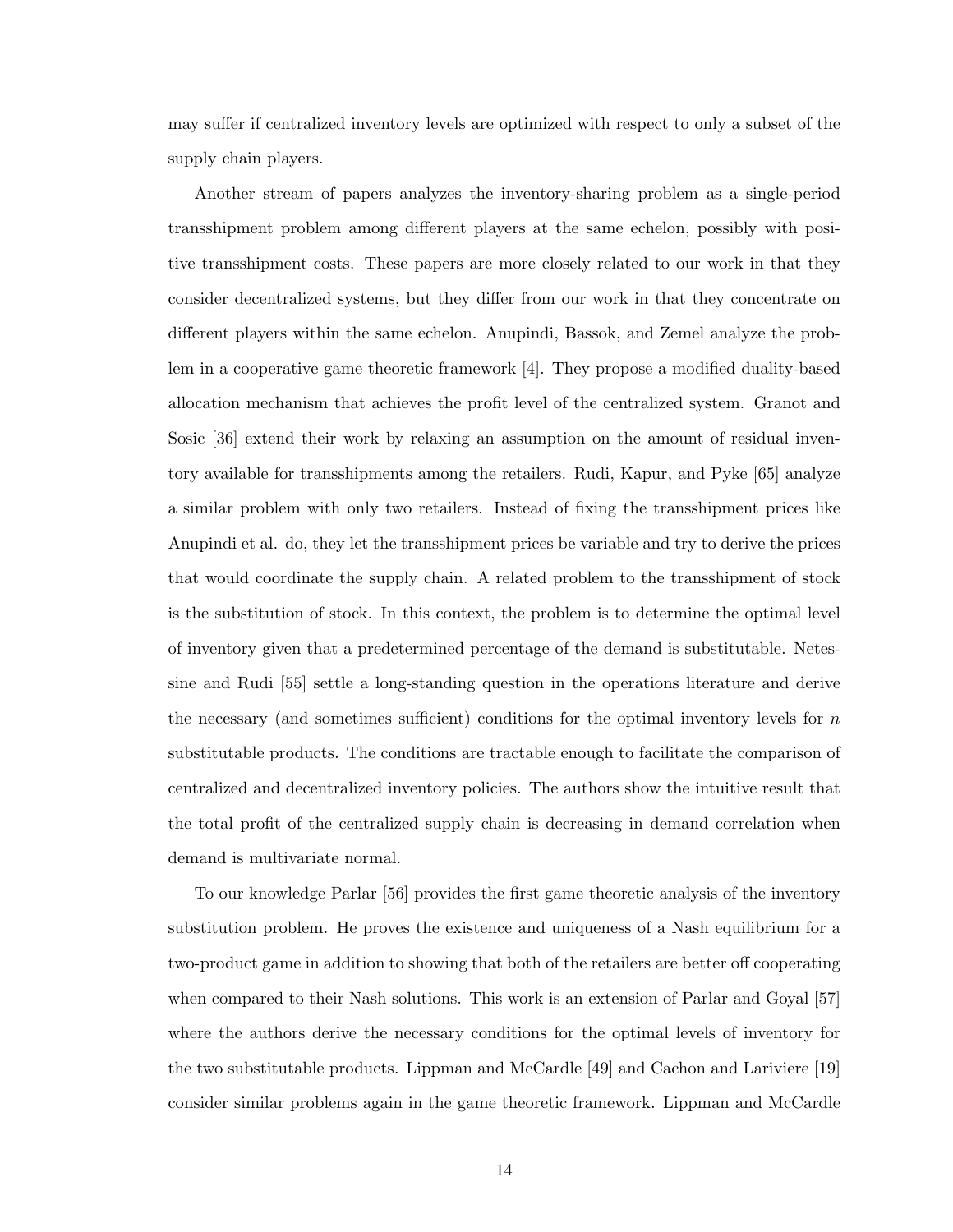analyze a newsvendor-based model where the retailers compete for the market demand; in such a setting increasing inventory at one retailer stochastically reduces the sales at the other retailers. They show that a Nash equilibrium exists and under at least one of the four demand allocation rules they consider, it is also unique. In Cachon and Lariviere, retailers compete for limited capacity rather than fixed market demand. Cachon and Lariviere consider different capacity-allocation rules and compare them in terms of their equilibrium and truth inducing behavior. They find that all the allocation mechanisms but the uniform allocation rule (where all the retailers get equal capacity) induce the retailers to inflate their orders.

In this study we focus on a single period-problem and use a game theoretic framework to analyze it. Therefore our research is closer to the second set of papers reviewed in this section. However, by optimizing the inventory policy at only a single echelon, all the above work either ignores the effect of inventory centralization on the rest of the supply chain or implicitly assumes it will be beneficial to the supply chain as a whole. Our focus in this research will be to optimize the inventory management policies for the supply chain as a whole and at the same time give adequate incentives to all the players such that they will participate in the optimal inventory management policy. One important observation from the last two papers reviewed is that different allocation mechanisms induce different strategic behaviors – some more favorable than the others – on the supply chain players. However in the operations research literature, the focus is usually to derive the *optimal* policies ignoring the negative behavior they may induce. Our aim is, in addition to designing profit-maximizing allocation mechanisms, to investigate the strategic behavior our proposed mechanisms induce.

#### 2.1.3 Inventory Pooling in Multi Echelon Supply Chains

Lee and Whang [48] provide one of the first analyses of inventory management in decentralized, multi-echelon supply chains. They consider a two-echelon supply chain with one player at each echelon and design a performance measurement scheme based on transfer prices, consignment, reimbursement, and a backlog penalty to coordinate the supply chain.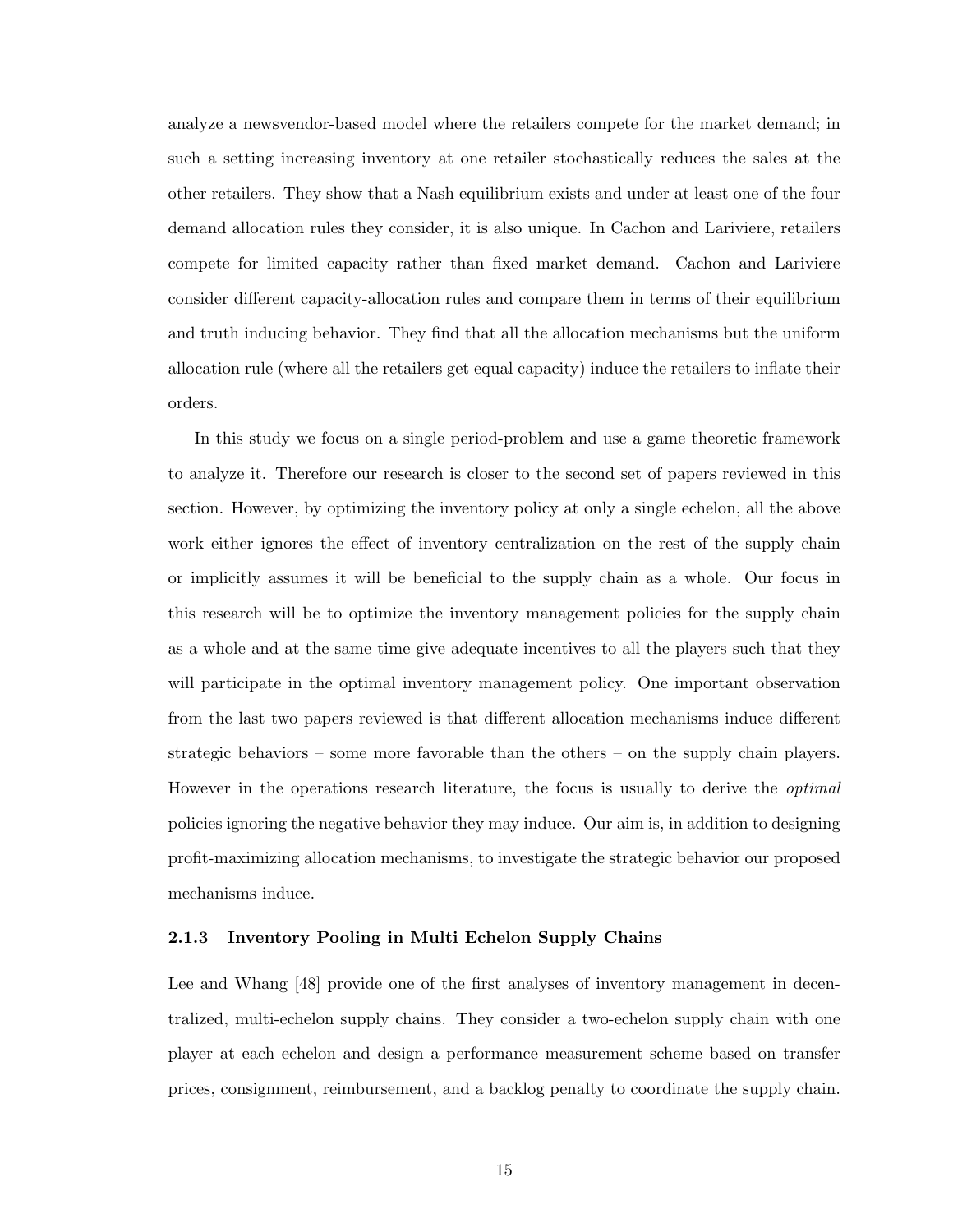Cachon and Zipkin [15] consider a similar serial supply chain and show that when each echelon makes the inventory decision to maximize his expected profit (the Nash equilibrium solution), the total supply chain profit is less than optimal. They propose a linear payment scheme based on on-hand inventory and each stage's backorders to align the incentives of the two echelons. Cachon [16] analyzes a similar model but instead of backordering he assumes unsatisfied demand is lost. He finds that a contract based on lost sales transfer payment and inventory holding cost sharing will coordinate the supply chain.

Cachon [17] extends [15] and [16] by allowing multiple retailers in the second echelon who compete for the limited inventory at the supplier. He finds that competition in this decentralized supply chain does not necessarily cause inefficiency but for the cases it does proposes three coordination strategies. Of these three, the one Cachon calls "change control" is of particular interest to us. Change control is a vendor managed inventory (VMI) strategy where the inventory control is delegated to the supplier after all the players agree to fixed transfer payments through which they share the benefits of VMI. This strategy of delegating control to one member of the supply chain after a benefit-allocation mechanism is negotiated is similar to the approach we take in this study. Finally, Cachon [18] classifies different inventory management contracts with respect to their allocation of risk – in a push contract the retailer bears the inventory risk whereas in a pull contract the supplier does. He shows that whether a type of contract (for example a wholesale price contract) coordinates the supply chain depends also on the mode (push or pull) the supply chain operates in.

Work on capacity allocation in the multi-echelon setting is also relevant to this study. Cachon and Lariviere [10] are one of the first to tackle this problem. They analyze an allocation mechanism called "turn-and-earn" which is used by automobile dealerships and allocates capacity using past-sales information. Cachon and Lariviere show that turnand-earn does not coordinate the system in general and may lead to poor supply chain performance depending on how tight the capacity is. Cachon and Lariviere [11] is a complementing paper to [10] where the authors compare different allocation mechanisms for their truth-inducing behavior. By truth-inducing, the authors refer to allocation mechanisms under which the retailers do not inflate their orders in order to receive larger allocations.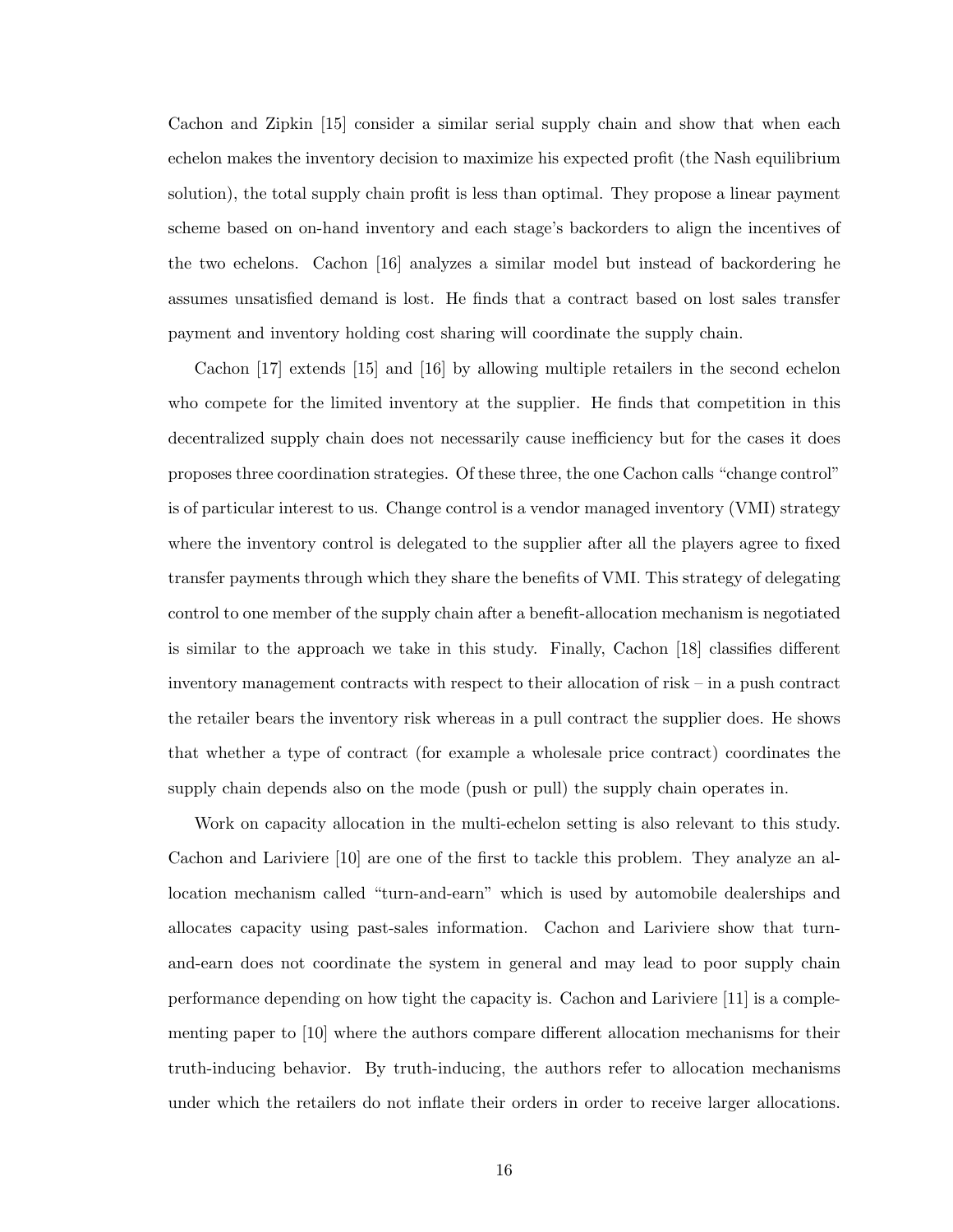Surprisingly, they find that overall supply chain profits may be lower under truth-inducing allocation mechanisms.

In a recent paper, Plambeck and Taylor [60] discuss the consequences of outsourcing manufacturing to a contract manufacturer as a means of capacity pooling. They analyze the cooperative game between the contract manufacturer and the two original equipment manufacturers and find that the original equipment manufacturers benefit from outsourcing if they have strong bargaining power when compared to the contract manufacturer. On the other hand, another means of capacity pooling – through forming capacity-pooling joint ventures – always increases supply chain profits. This latter capacity pooling arrangement is similar to pooling inventory at a central location and similar to Plambeck and Taylor we show that inventory pooling benefits all members of the supply chain under the right contract.

Of the existing literature, the work that is closest to our work is that of Anupindi and Bassok [2]. They consider a two level supply chain with a single manufacturer and two retailers. Unlike our model, the inventory decision is made by the retailers without constraining service levels and the retailers bear all the inventory risk. They model a supply chain where only a fraction of the customers are willing to wait for a delivery from another retailer. They show that under this setting, the manufacturer may not always benefit from inventory pooling because total sales may drop. They discuss the possibility of optimizing wholesale prices or introducing holding cost subsidies as methods for coordinating the supply chain. Dong and Rudi [25] extend the model of Anupindi et al. [4] to a two echelon supply chain. Similar to our objective, they explore whether transshipments, which are beneficial for the retailers, are also beneficial for the upstream manufacturer. However, in their model the manufacturer does not hold inventory and the retailers make the transshipment decisions. As in our work, Netessine and Rudi [54] consider a model where the supplier bears all the inventory risk. Although they also consider a two-echelon system, the second echelon consists of a single retailer. In their model, the retailer is merely an intermediary between the end customer and the supplier and functions only to expand the customer base through marketing effort. The authors conjecture that the risk-pooling effect that will be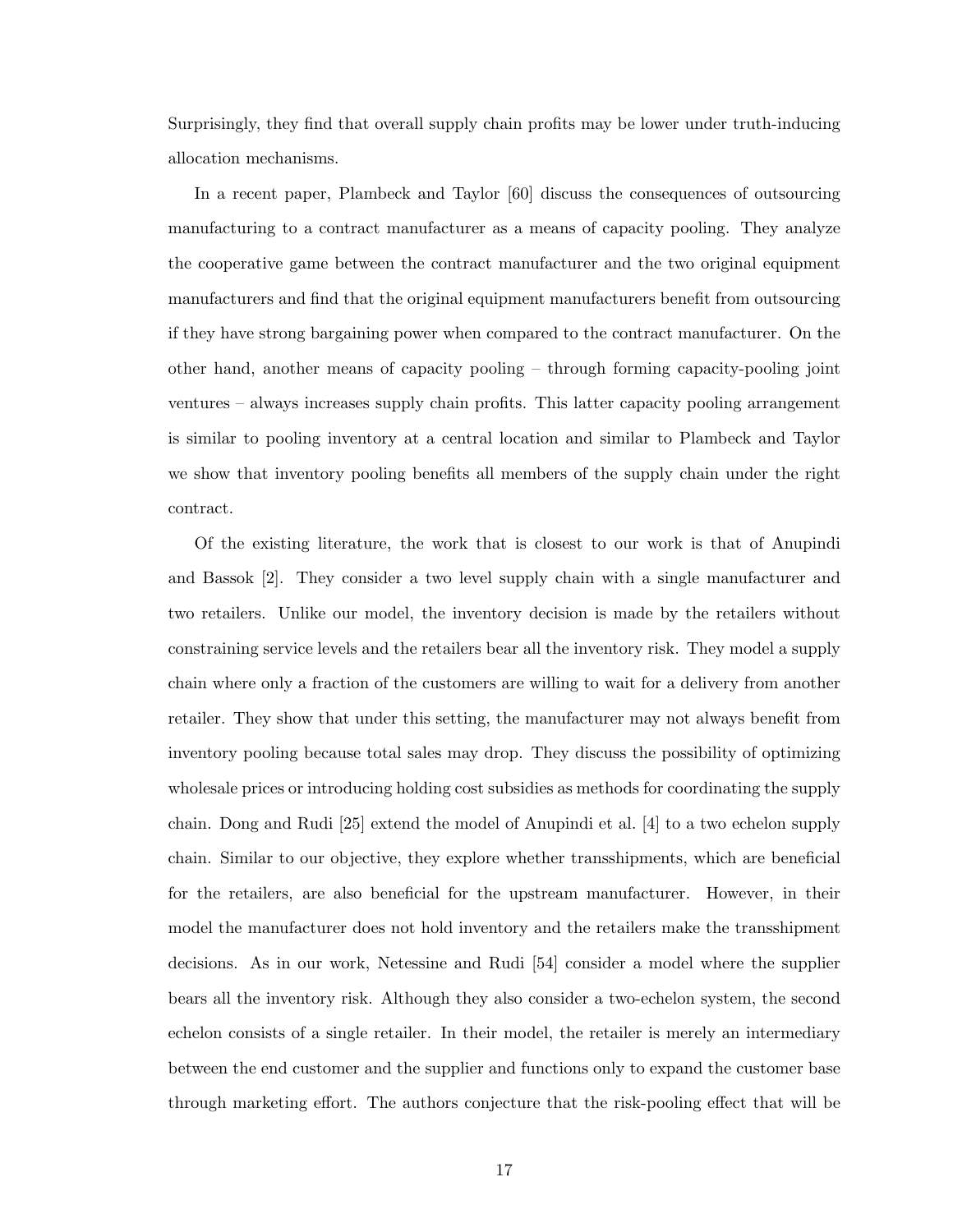observed in the case of multiple retailers will make this kind of business model even more profitable. However, we will show that a supplier who carries out inventory pooling in order to maximize her own profit may actually reduce the total supply chain profit.

## 2.2 Supply Chain Coordination and Revenue Sharing Contracts

This study may also be considered to lie within the literature on supply chain coordinating contracts, of which the chapter by Cachon [9] provides an excellent review (see especially the second section). The idea of channel coordination was first introduced in the marketing literature by Jeuland and Shugan [45]. In this section we will briefly review the literature on revenue-sharing contracts since the allocation mechanism we propose is a form of revenue sharing.

Dana and Spier [22] provide one of the first analyses of revenue-sharing contracts in the operations research literature. They show that revenue-sharing contracts coordinate the supply chain and are especially valuable when demand is stochastic and inventory levels are chosen before demand is realized. Cachon and Lariviere [12] show in addition that revenuesharing contracts coordinate the supply chain in situations when other contracts such as buyback contracts and quantity-flexibility contracts cannot. They also discuss some limitations and implementation costs of revenue-sharing contracts. Gerchak and Wang [35] discuss the benefits of revenue sharing contracts in an assembly setting and show that revenue-sharing contracts will not degrade performance of the supply chain unlike wholesale-price contracts which may. All three of the papers point out that revenue-sharing contracts can coordinate a wider range of supply chain situations when compared to other frequently used types of contracts; however they require costly revenue monitoring and thus are not as prevalent in industry.

Erkoc and Wu [28] and Jin and Wu [46] consider profit (or cost in the case of the former) sharing contracts in the context of capacity expansion and supply auctions respectively. Both papers show that profit-sharing contracts coordinate the respective supply chains. Erkoc and Wu argue that an important drawback of cost-sharing contracts is that cost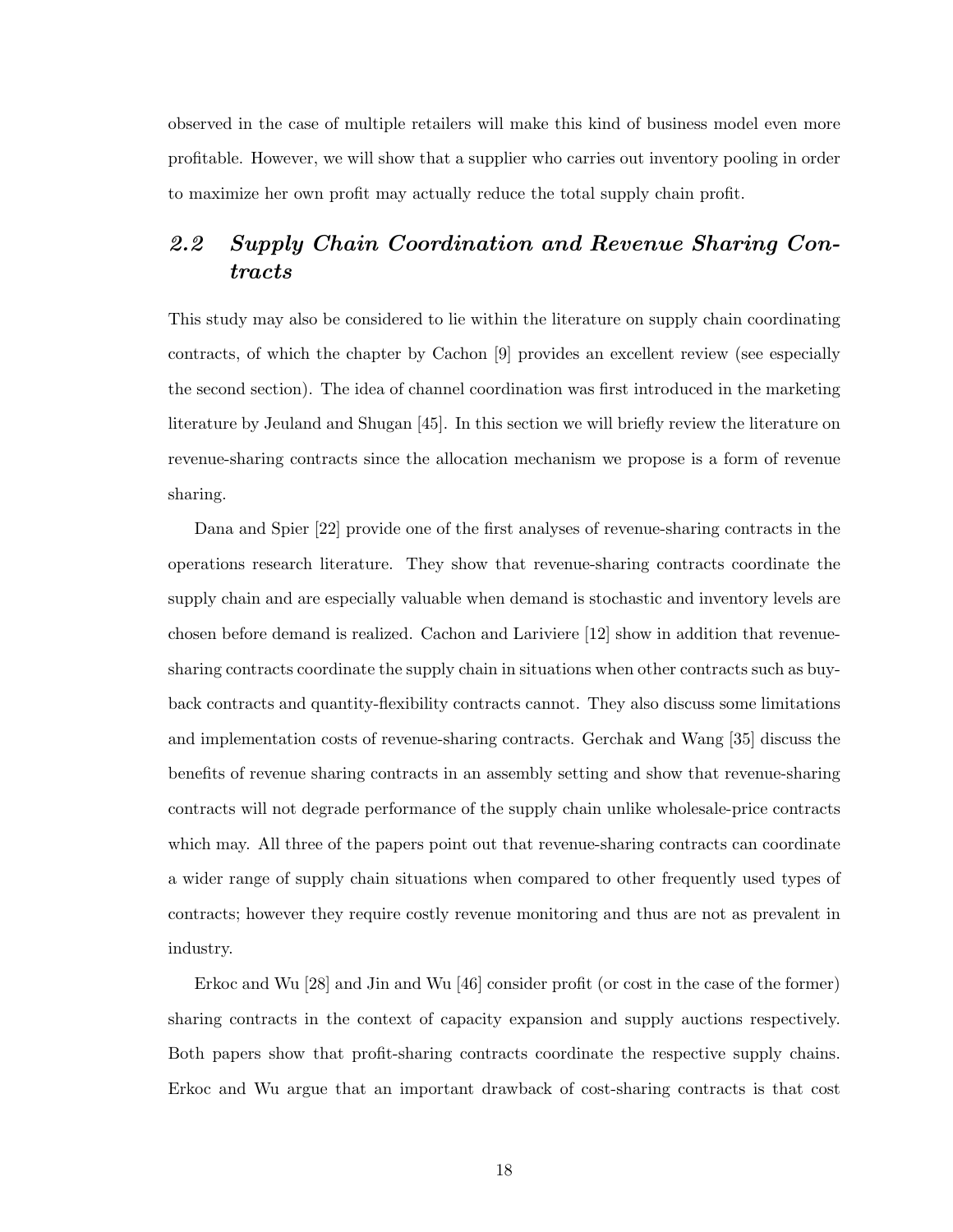information at both echelons must be transparent to the complete supply chain. Finally, Granot and Sosic [37] discuss a contract based on side payments which for their model on Internet-based exchanges is equivalent to profit-sharing.

Due to these implementation problems regarding the otherwise desirable revenue-sharing contracts, it is of interest to design equivalent contracts which will create the same share of revenue among the players and thus coordinate the supply chain. Cheng et al. [20] propose an options-based contract which is equivalent to a profit-sharing contract among the supply chain partners and thus coordinates the supply chain. One desirable property of tradeable option contracts as shown by Plambeck and Taylor [59] is that they are designed to anticipate renegotiation and thus lead to higher supply chain profits.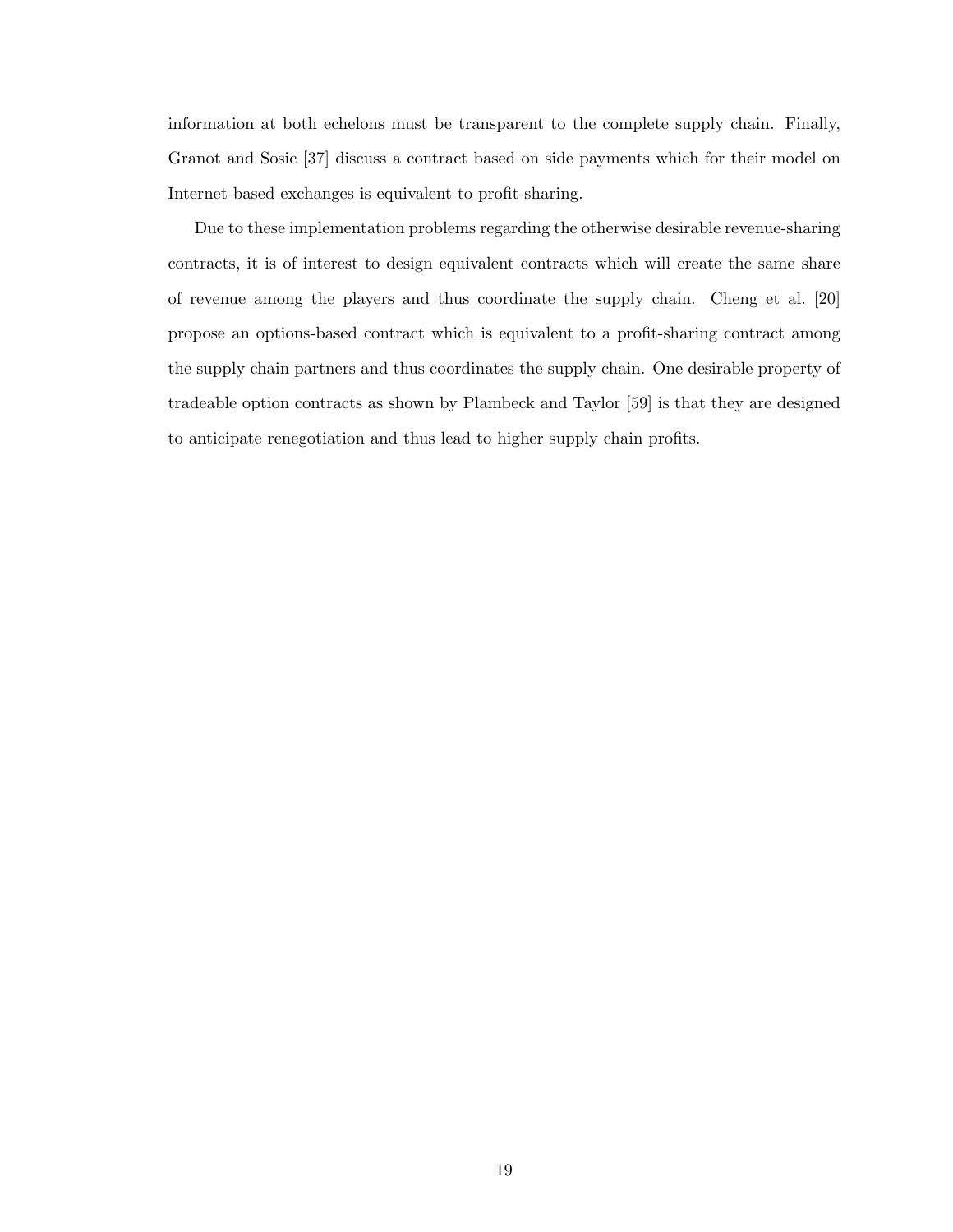## CHAPTER III

# CENTRALIZED VS. DECENTRALIZED INVENTORY MANAGEMENT IN MULTI-ECHELON SUPPLY CHAINS

In a multi-echelon supply chain both the total supply chain profit (sum of the individual profits of the players) and the profits of the individual players depend on the inventory management policies followed. Determining the inventory management policy that would maximize the total supply chain profit is an easier task when all the players belong to the same company (an integrated supply chain) than when all the players are profit maximizers belonging to different companies. Due to double marginalization discussed in Chapter 1, when each player makes decisions to maximize its own profit, total supply chain profit falls short of the total profit of the integrated supply chain. We are interested in analyzing the different inventory management policies and the corresponding inefficiencies for this type of decentralized supply chain.

We identify four different inventory management policies for a supply chain with  $N$ retailers. These four policies are depicted in Figure 1. In the first policy, which we call a reserved inventory management policy, inventory is kept separate for each of the retailers either at the supplier's facility or at the retailers' facilities. Under the *shared or pooled* inventory management policy, all the retailers are replenished from a single, large pool of inventory. Hybrid policies are also possible – two of which we characterize. In the first one (case (c) in the figure), the retailers first draw from their physically separated inventories. However when these run out they can draw from a shared inventory. In the second one (case (d) in the figure) the retailers first draw from a shared inventory and in the case this runs out they can draw from their emergency stocks which are physically separated. These emergency stocks may even be virtual and represent the retailer's option to buy additional units from the supplier. In this chapter we will concentrate on the first two policies and analyze how profits change depending on the inventory management policy followed and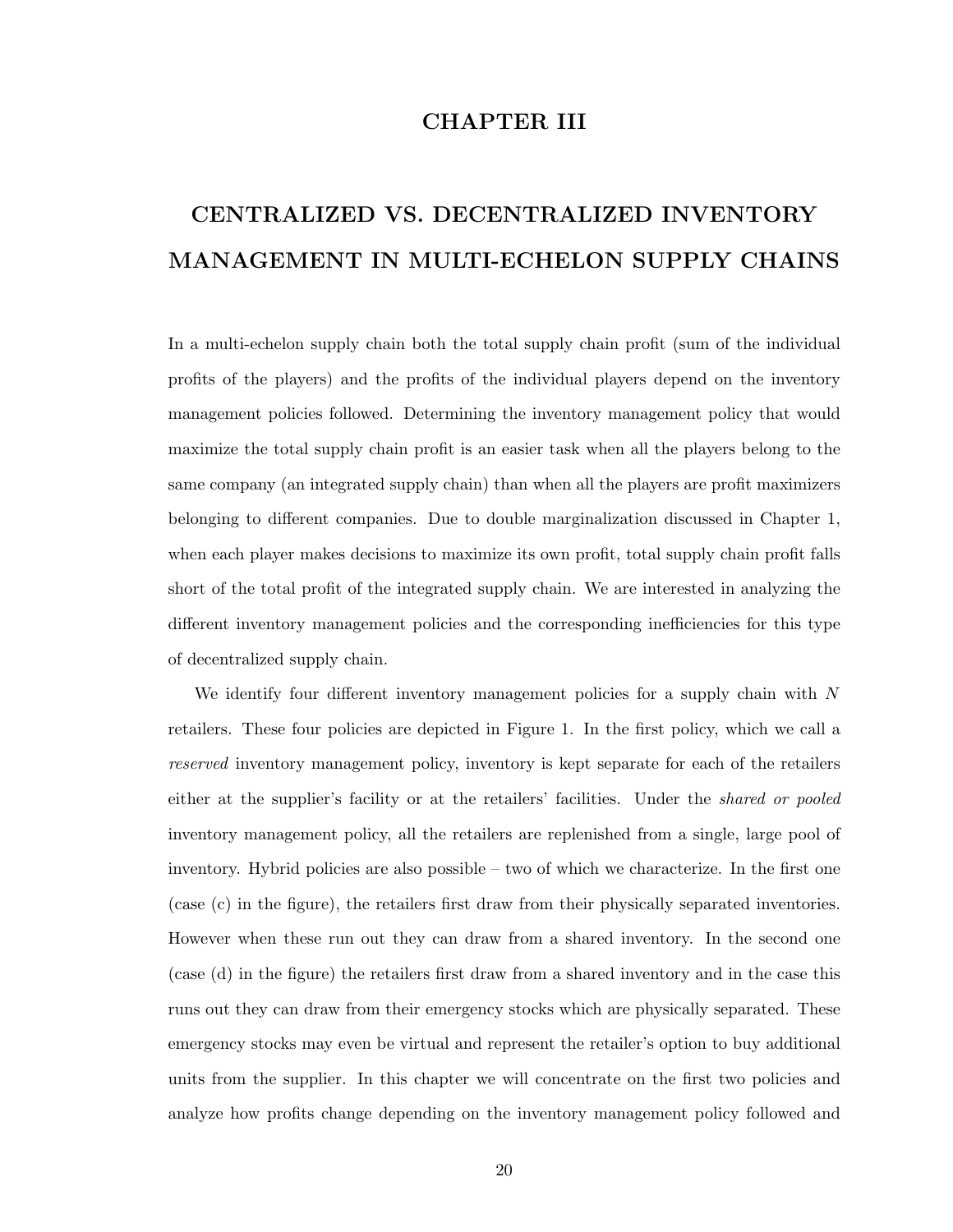also on who makes the inventory-level decision. We first consider supply chain members



**Figure 1:** Four different types of inventory policies for the decentralized supply chain

with varying degrees of power, where we take power to be the ability to dictate a strategy of pooling or no pooling. We show that the supply-chain-optimal inventory level cannot be attained under powerful retailers who preclude pooling or a powerful supplier who pools inventory to maximize her profits. Furthermore, retailers may lose profits (compared to the case without inventory pooling) when the supplier pools inventory subject to the retailers' service constraints. We conclude that the frequently used service measure, probability of no stock-out, does not induce supply-chain-optimal inventory levels in the system. We show that another service measure, fill rate, will always coordinate the supply chain but at the expense of increasing computational complexity as the number of retailers increases. Furthermore we find that service contracts may create a conflict of interest among retailers since one retailer may end up subsidizing the service of another.

We also analyze supply chains where the supplier is powerful enough to pool inventory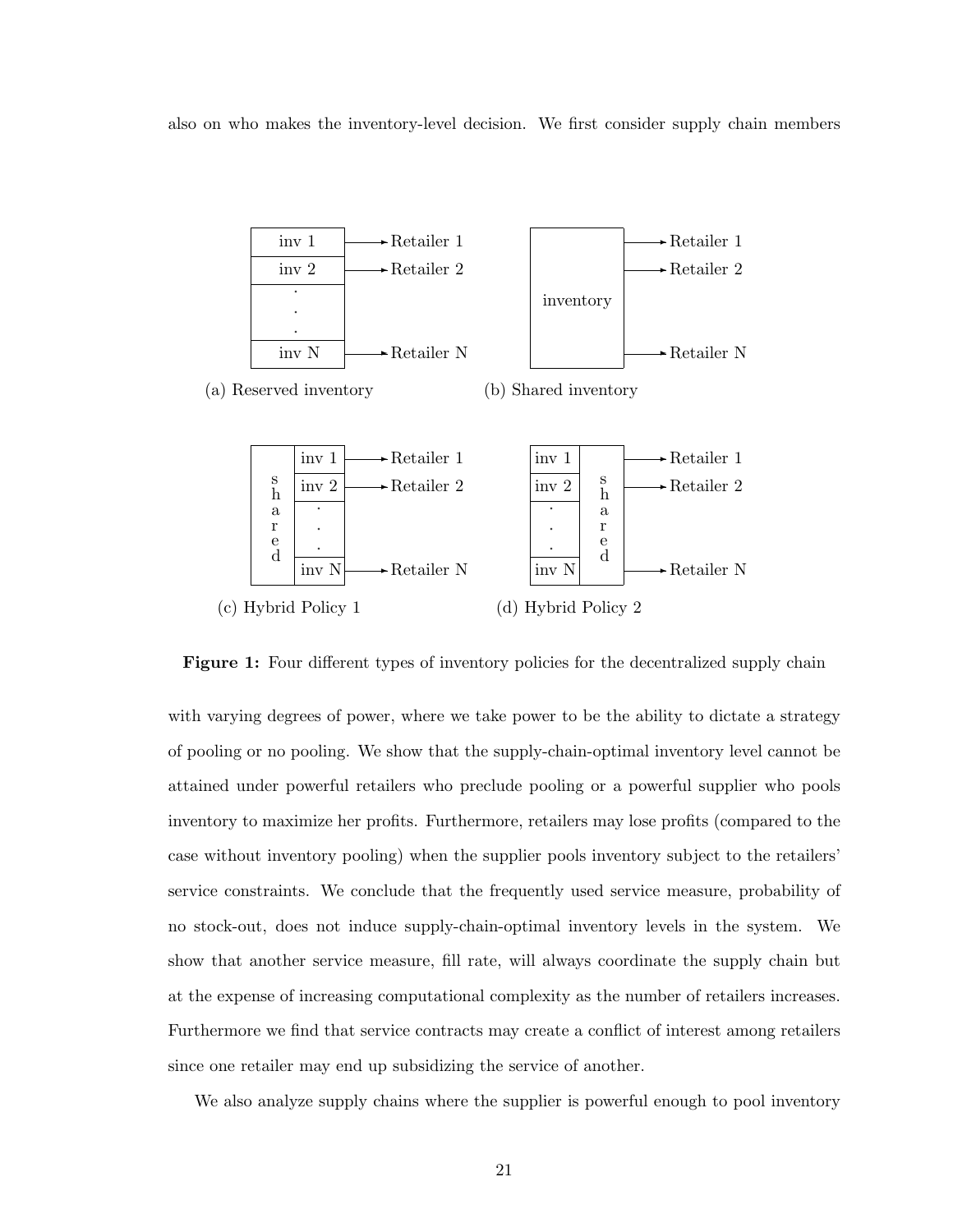across retailers and set the inventory level as is optimal for herself regardless of retailer concern. We look at the gap between supply chain profit under this scenario and the optimal supply chain profit. We find that the supplier hurts the supply chain more by carrying suboptimal levels of stock when demand is more variable. The common insight (one that is not true in general [31]) about pooling is that it is more valuable when demand is more variable. Our result adds to this intuition that setting the level of pooled inventory optimally is also more valuable when demand is more variable.

## 3.1 Inventory Pooling: Definitions and Preliminary Results

Consider a supply chain with a single supplier and  $N$  retailers (such a supply chain with two retailers is depicted in Figure 2). The retailers require a minimum service level from the supplier and the service level is defined as the probability of no stock-out. For this single period model, probability of no stock-out is the probability that the supplier meets the retailer's demand. Each retailer observes local demand, places an order with the supplier, pays a per-unit-price, and receives the inventory immediately (zero lead-time). The supplier manufactures or buys the product and holds it in inventory at her expense until an order is placed from the retailer(s). The objective of each is to maximize her single period profit. Profit maximization for retailers is equivalent to maximizing their sales since they do not hold inventory.

Let p be the wholesale price the supplier charges to the retailers, c be the procurement/



Figure 2: A decentralized 2-echelon supply chain and relevant cost and revenue parameters manufacturing cost per unit,  $h$  be the holding cost per unit (for the single period model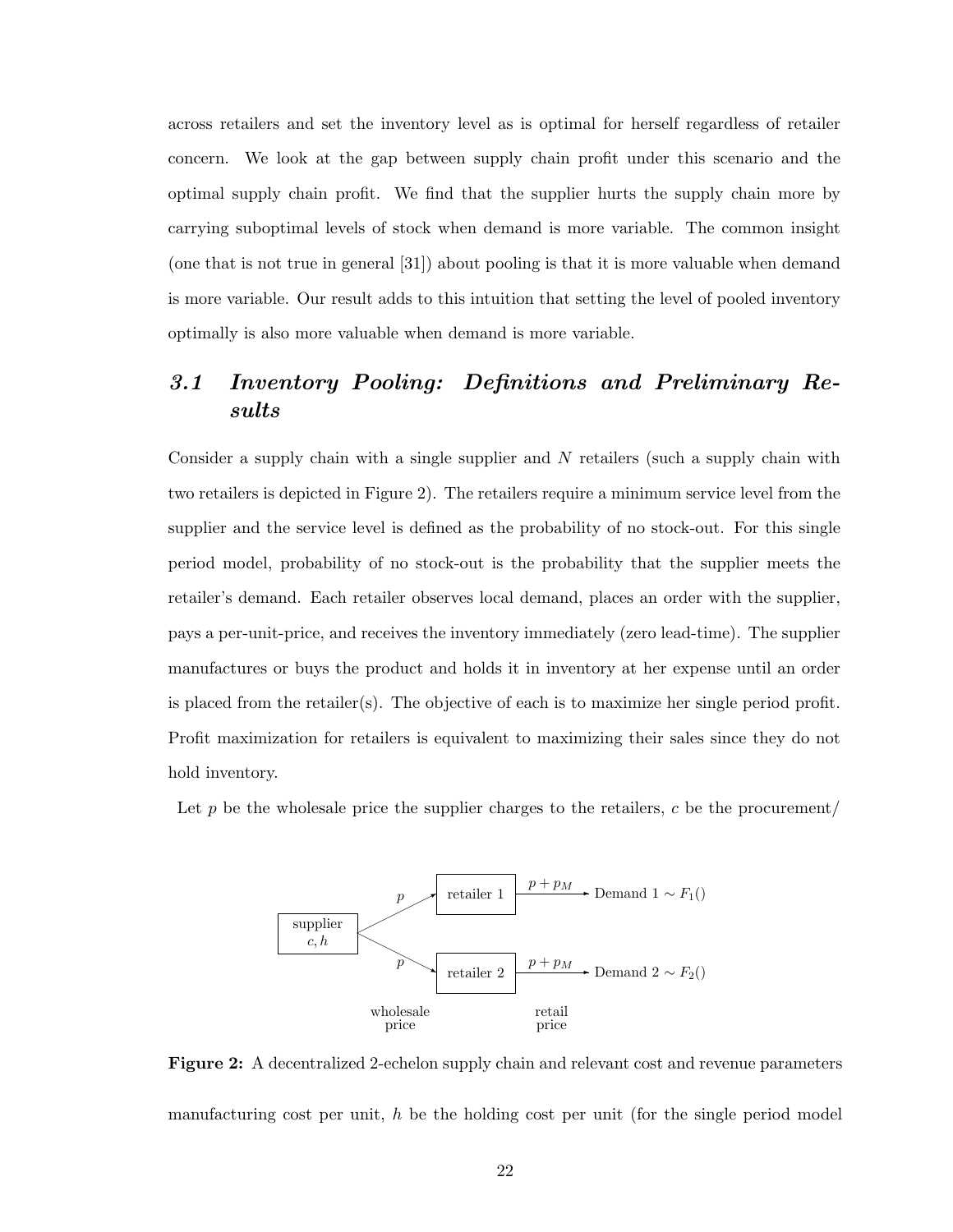we can think of h as the disposal cost), and  $p_M$  be the markup on wholesale price the retailers charge. End customer demand is independent at the retailers and we assume the probability distributions of the demand functions are known. Let  $D_i$  be the random variable representing the demand at retailers i and  $F_i(\cdot)$  denote the cumulative demand distribution for retailer i  $(i = 1, 2, ..., N)$ . We assume  $F_i(\cdot)$  is strictly increasing and differentiable (with pdf  $f_i(\cdot)$  over the interval  $[0, \beta)$  where  $\beta = \inf\{y : F(y) = 1\}$  ( $\beta$  can be  $\infty$ ).

We look at the single period inventory holding problem among the supplier and the retailers in two different perspectives: the supplier holds reserved inventory separately for each of the retailers or inventory at the supplier is pooled and is *shareable* by the retailers. The total supply chain profit and its allocation among supply chain partners depend on who owns the supplier and the retailers and who makes the pooling decision. We consider the following scenarios:

- When powerful retailers forbid pooling
- When a powerful supplier pools inventory
- When a centralized supply chain makes globally optimal pooling decisions
- When a weak supplier pools inventory subject to a service contract

#### 3.1.1 Powerful Retailers – No Inventory Pooling

In this scenario the retailers are powerful enough to prevent inventory pooling at the supplier. Retailers may insist on a reserved-inventory policy if the product in question is scarce (like Intel chips) and there is ambiguity about how the scarce product would be allocated or if they fear they may be underwriting the service level of a competitor. The objective of the supplier is the maximization of expected profit, which is defined as expected revenue less the expected holding (or disposal) cost and the procurement (or manufacturing) cost subject to the service level constraints. Let  $x_i$  be the stock level kept for retailer i,  $S_i$  be the expected sales at retailer i given the stock level is  $x_i$  (i.e.  $S_i = \min[x_i, D_i]$ ), and  $H_i$  $(H_i = \max[x_i - D_i, 0])$  be the corresponding excess stock in retailer *i*'s stock (for notational ease we suppress this dependency on  $x_i$  in writing  $S_i$  and  $H_i$ ). For each retailer, the supplier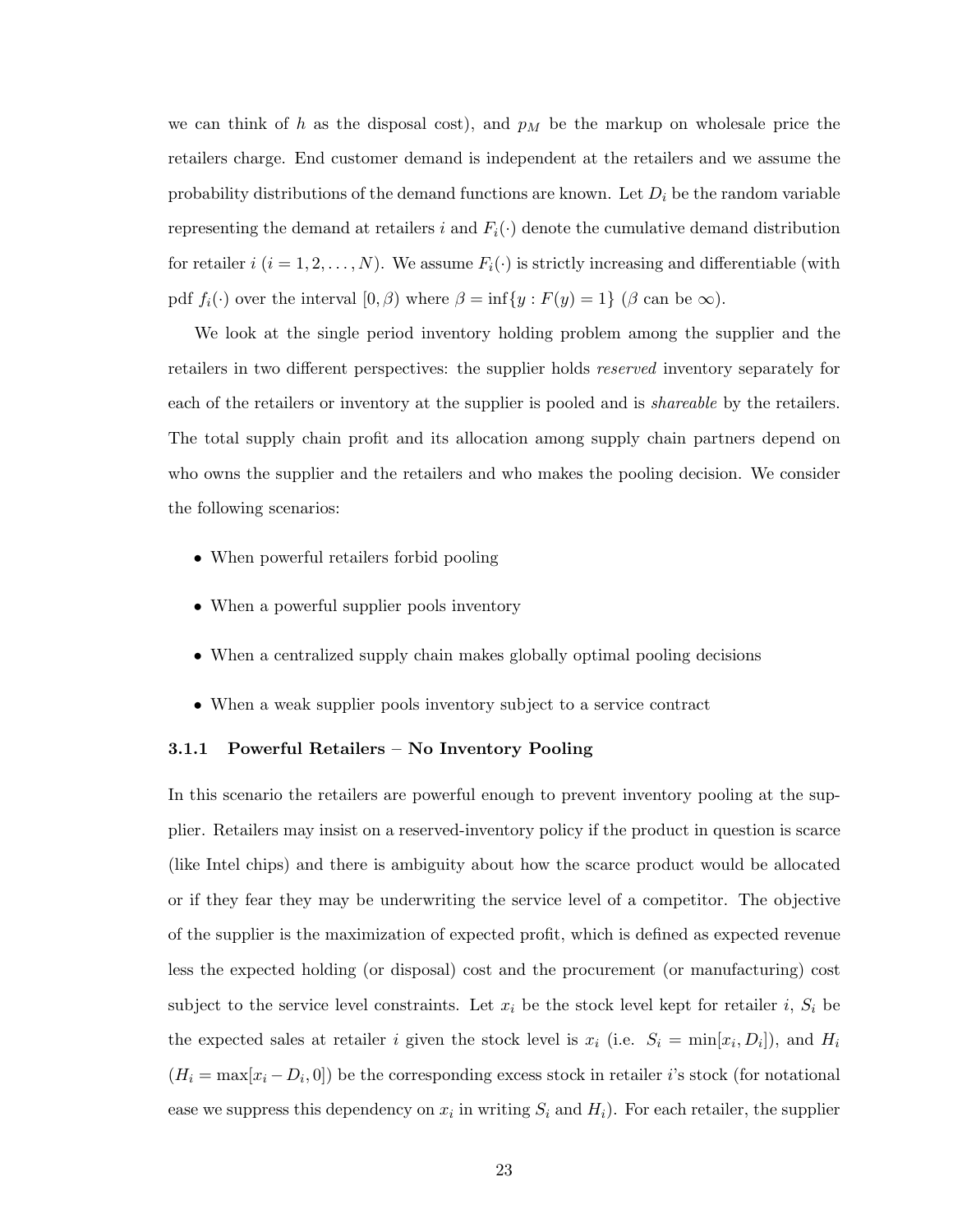sets inventory levels to maximize profit by solving the problem as stated in Expression 1.

$$
\max pS_i - hH_i - cx_i
$$
  
s.t.  $F_i(x_i) \ge \underline{\rho}_i$  (1)

where  $\underline{\rho}_i$  = minimum acceptable probability of no-stockout for retailer *i* (or "service level").

Since the retailers do not hold inventory, their expected revenue is the markup times expected sales. Each retailer's profit is as given in Expression 2.

$$
p_M S_i \tag{2}
$$

Expression 1, without the service level constraint, is the news vendor problem [71]. It is well-known that the profit-maximizing stocking level for the supplier facing demand with distribution  $F(\cdot)$  is  $F^{-1}(\frac{p-c}{p+h})$  $\frac{p-c}{p+h}$ ). The optimal stocking level corresponds to a service level of  $\left(\frac{p-c}{p+b}\right)$  $\frac{p-c}{p+h}$ , which we call the critical ratio. The critical ratio corresponds to the probability of no stock-out, also known as Type-1 service measure. In this paper, unless otherwise specified, service level always denotes Type-1 service level.

The optimal stocking level is  $F^{-1} \left( \max \left( \rho, \frac{p-c}{p+h} \right) \right)$  $\overline{p+h}$  $\ddot{\mathbf{r}}$ when service level constraints are present and the total stock supplier must hold is  $\sum_i F_i^{-1} \left( \max \left( \underline{\rho}_i, \frac{p-c}{p+h} \right) \right)$ ³ ´´ $\frac{p-c}{p+h}$ ). This means that if the required service level is higher than the critical ratio then the inventory level is found such that the service constraint is binding. Service level is an increasing function of inventory and expected profit is a concave function of inventory. Therefore, whenever the required service level is higher than the critical ratio, the supplier ends up with less than optimum profit. If the service level requirements of the retailers are in the range  $\left(0, \frac{p-c}{p+b}\right)$  $\overline{p+h}$ ´ then it is optimal for the supplier to provide higher than required service. However, beyond p−c  $\frac{p-c}{p+h}$ , the supplier loses money if she provides higher service to the retailers.

Examining the structure of the optimal decision, one may observe the following:

• When the profit margin of the supplier  $(p - c)$  is small or when the holding cost h is large relative to the price  $p$ , it is costlier for the supplier to provide higher-thanrequired service to the retailers. Therefore, utilizing the "optimum" method of pooling becomes more important.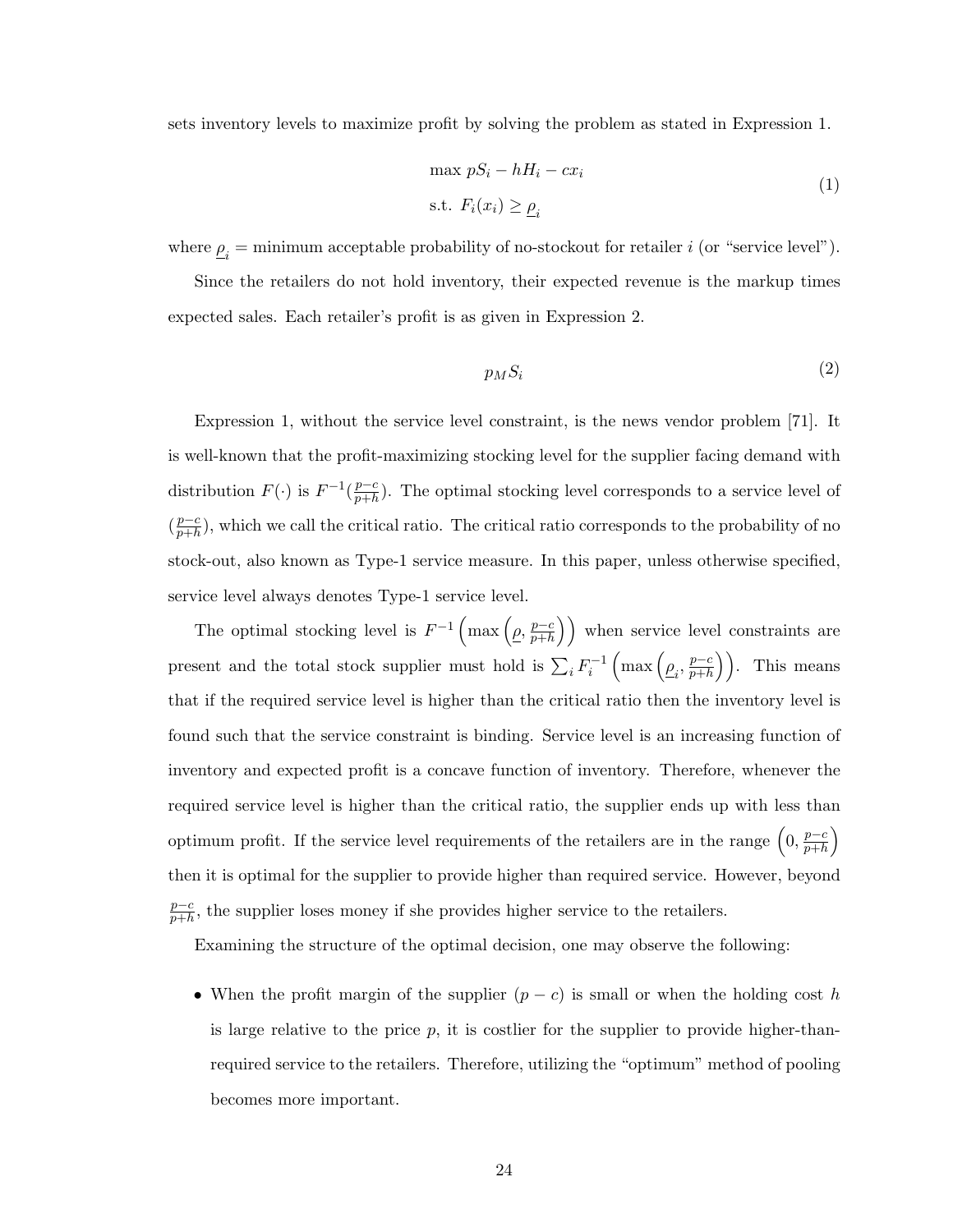• Like service level, expected sales is an increasing function of total stock level. Therefore, in the region,  $\rho \in (0, \frac{p-c}{p+h})$  $\frac{p-c}{p+h}$ , the retailers' expected sales are greater than or equal to what their service level guarantees them. Beyond  $\frac{p-c}{p+h}$ , however, they get exactly what they ask for because higher stock levels are not optimal for the supplier.

#### 3.1.2 Inventory Pooling by a Powerful Supplier

When the supplier pools inventory to be shared by the retailers, she effectively makes the inventory decision based on the cumulative demand  $F_c(\cdot) = F_1(\cdot) * F_2(\cdot) * \cdots * F_N(\cdot)$ . Let  $S_c$  be expected cumulative sales,  $H_c$  be the expected cumulative excess stock, and  $x_c$  be the stock level. The supplier's problem is

$$
\max pS_c - hH_c - cx_c \tag{3}
$$

which has the same news vendor structure as the no-pooling case. The optimum stock level the supplier will carry is  $F_c^{-1}(\frac{p-c}{p+h})$  $\frac{p-c}{p+h}$ ).

#### 3.1.3 Centralized Supply Chain Makes Pooling Decision

If both the retailers and the supplier were owned by the same company, the resulting centralized problem would be

$$
\max (p_M + p)S_c - hH_c - cx_c \tag{4}
$$

The centralized system revenue on each unit sold is  $p + p_M$ . Expression 4 has the form of a news vendor problem and so the optimal stock level is  $F_c^{-1}(\frac{p+p_M-c}{p+p_M+h})$  $\frac{p+p_M-c}{p+p_M+h}$ ). The following observation relates the total stock in the centralized system to the total stock in the decentralized system where the supplier decides on the size of pooled inventory.

**Observation 3.1.1** In a decentralized system, the supplier always stocks less than the system-optimum stock level.

Comparison of the critical ratio for the centralized system,  $\frac{p+p_M-c}{p+p_M+h}$ , with the critical ratio for the supplier,  $\frac{p-c}{p+h}$ , yields that  $\frac{p+p_M-c}{p+p_M+h} > \frac{p-c}{p+h}$  $\frac{p-c}{p+h}$ , which is equivalent to Observation 3.1.1. This is not surprising since it is the supplier who incurs the procurement and holding costs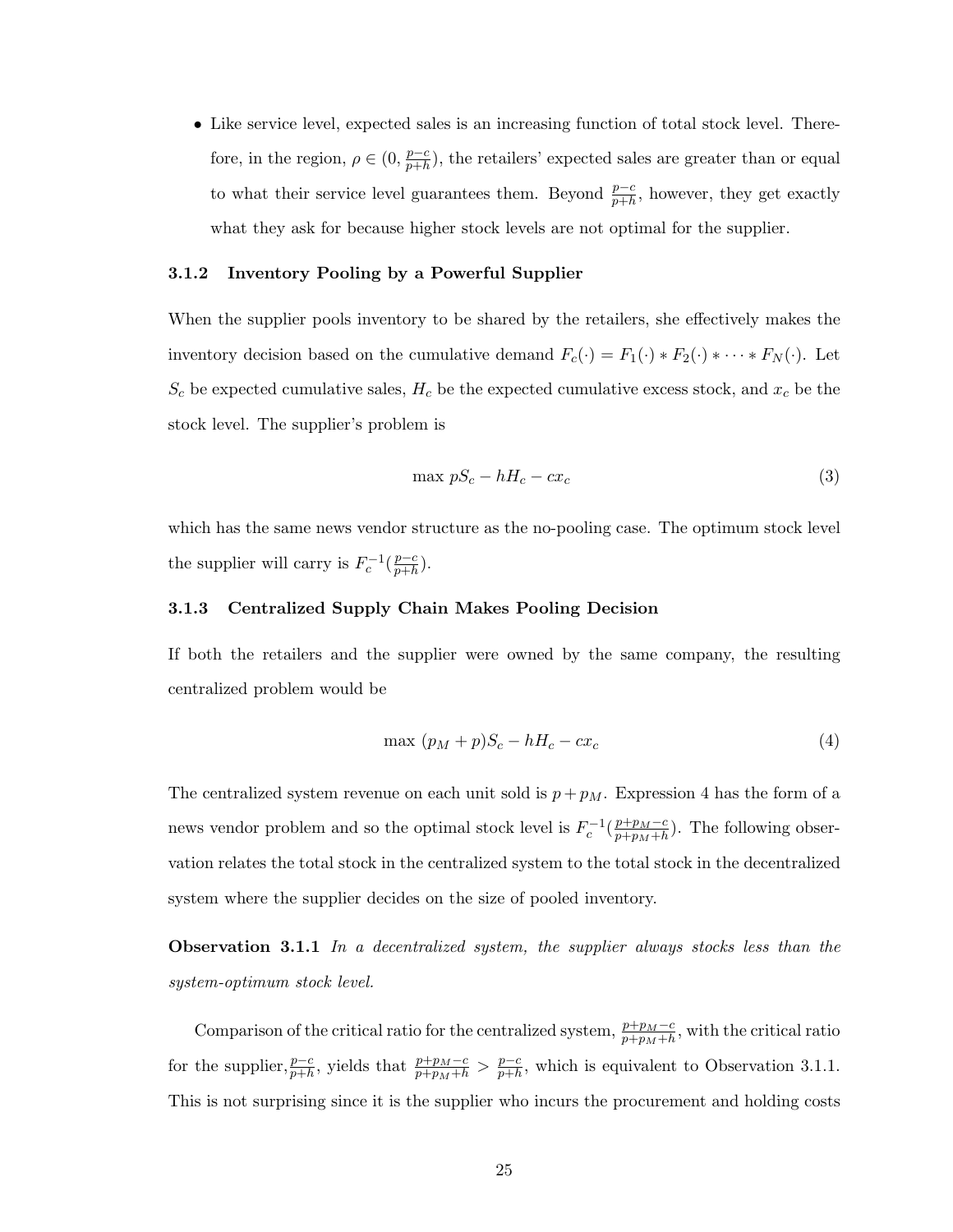and thus has incentive to understock. This observation also indicates that the decentralized system will not reach its total sales capacity. On the other hand if the stock level is set to that of the centralized system, the supplier will profit less than she would in a decentralized system, where she can set inventory levels in order to maximize her expected profit.

Another important point is that  $F_c^{-1}$  $\int p+p_M-c$  $\overline{p+p_M+h}$ ´ maximizes total supply chain profit profit but may not satisfy the service level requirements for the retailers. This means that enforcement of service level requirements may decrease total system profit. We explore this observation in the next section.

### 3.1.4 Weak Supplier, Weak Retailers: Inventory Pooling Subject to Service Constraints

Consider a supply chain where the supplier is too weak to make the pooling decision by herself and the retailers are too weak to preclude pooling. Instead, the retailers allow the supplier to pool inventory subject to the service level constraints they set.

Because of competition, retailers may be willing to share some but not all inventory. Thus we may consider the total stock to be broken up into four partitions. The supplier holds two types of inventory for each retailer: shareable and reserved. Shareable inventory may be used to satisfy the other retailers' demands once the demand of the primary inventory owner is satisfied; whereas reserved inventory cannot. For example, if the stock kept for retailer 1 runs out and there is stock available only in the reserved section of the inventory for retailer 2 then this cannot be used to satisfy the unsatisfied demand of retailer 1. Let us define the notation:

> $x_i^r$  = amount of reserved stock for retailer i  $\overline{x}$ s amount of shareable stock for retailer  $i$

Total expected sales after pooling and total expected left-over inventory are simply the sum of the individual expected sales and expected left-over inventory figures. Let  $\rho_i$  be the Type-1 service level observed at retailer  $i$ . The problem of maximizing total profit may be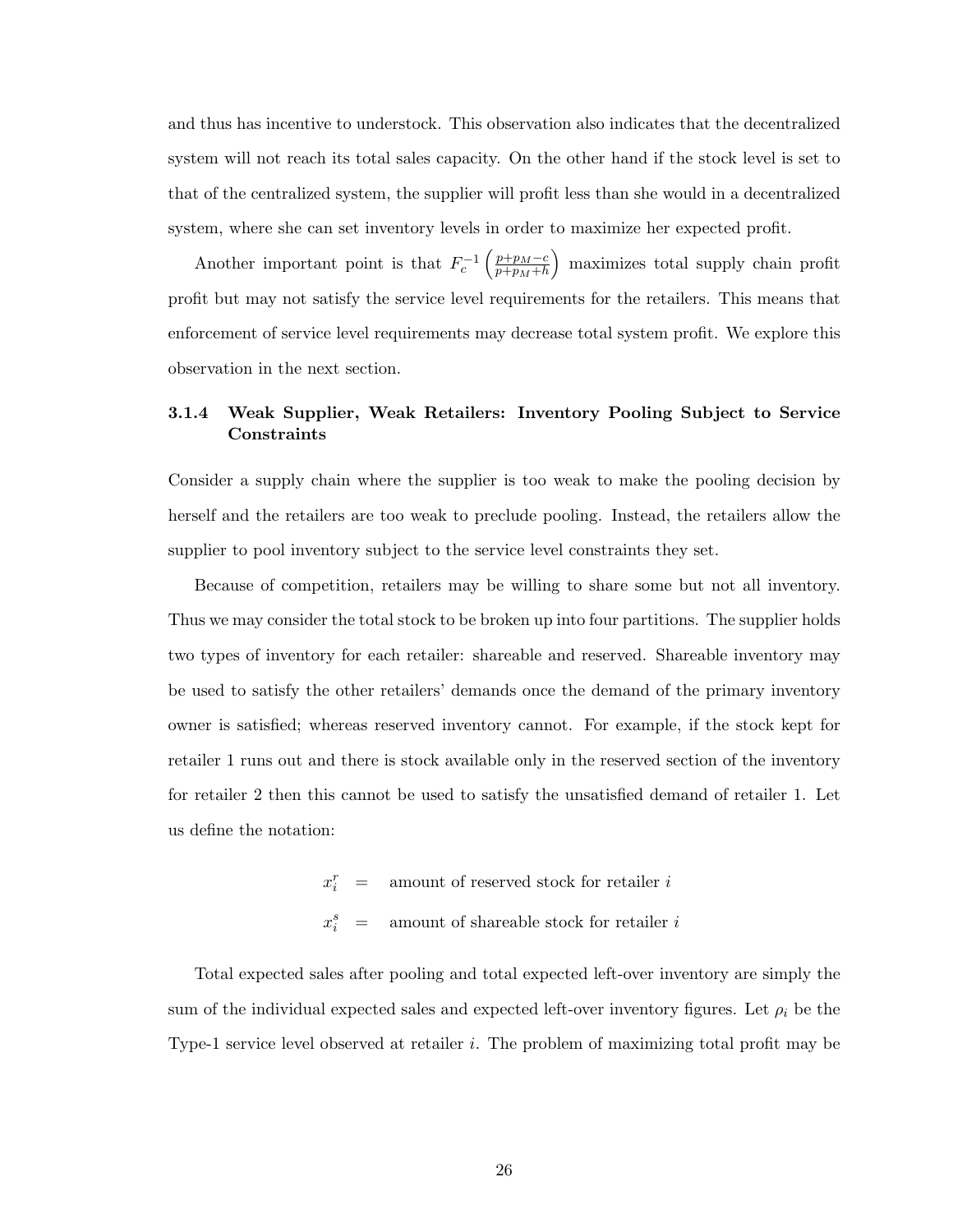formalized as

$$
\begin{aligned}\n\max pS_c - hH_c - c \sum_{i=1}^N (x_i^r + x_i^s) \\
\text{subject to} \\
\rho_i \ge \underline{\rho}_i, \ i \in \{1, \dots, N\}\n\end{aligned}
$$

If cost structures are symmetric and there are no extra incentives/costs regarding inventory sharing, we can make the following observation.

**Observation 3.1.2** To maximize total expected profit, one need never hold reserved inventory.

This result is easy to see since the supplier's profit when  $x_1^r = \ldots = x_N^r = 0$  is at least as much as her profit when  $x_i^r > 0$  for at least one  $i \in \{1...N\}$ . A model similar to our 4-partition model allows only a fraction,  $f \leq 1$ , of a retailer's demand to be met at another retailer (or in our case using his stocks). This restriction may be due to transshipment delays or a fraction of customers not willing to wait. This differs from our model in that if the total extra demand at the remaining retailers is large enough, regardless of how small f is, the spill-over demand can deplete all extra inventory at retailer  $j$  with positive probability. In our model if  $x_i^r > 0$  then whether it would be depleted or not depends only on the magnitude of demand at retailer i.

We drop the superscript notation differentiating between reserved and shareable inventory since by Observation 3.1.2 reserved inventory is zero in an optimal solution.

In the remainder of this section, we concentrate on calculating stocking levels after pooling. We first analyze the supplier's problem and ignore the effects on the retailers. It is known that expected profit increases due to pooling. We would also expect total stock level to decrease. However, Gerchak and Mossman [34] give a simple example in which total inventory level after pooling is higher than the total inventory level before pooling.

When stocking levels increase, the expected service level provided to the retailers and their expected sales also increase. If the required service level exceeds the critical ratio, the supplier loses money by providing a higher service level. Therefore it is important to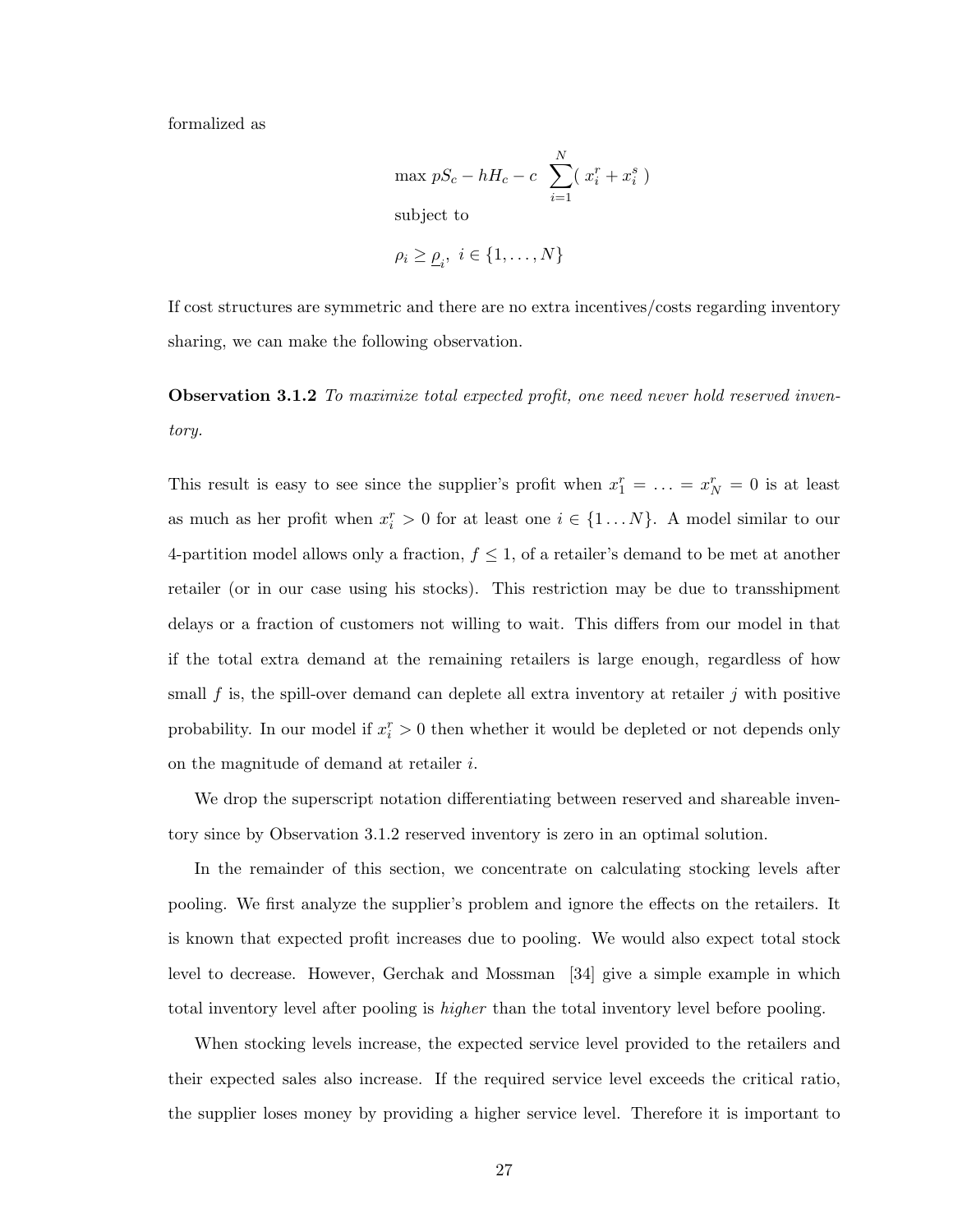calculate the stock levels so that the service level constraints are binding whenever the service level requirements exceed the critical ratio. When we calculate stock levels in this way, we can show that stock levels after pooling do not exceed those before pooling as formalized in Lemma 3.1.1. Under the complete pooling scheme, the probability of no stock-out at retailer  $i$  is

$$
\rho_i = P(D_i \le x_i) + P(x_i \le D_i \le x_i + x_j - D_j) \tag{5}
$$

**Lemma 3.1.1** The after-pooling stock level does not exceed the total before-pooling stock level if the probability of no-stockout after pooling is equal to the probability of no-stockout before pooling for each retailer.

*Proof* We find the before-pooling inventory levels  $x_1$  and  $x_2$  as solutions to

$$
\rho_i = F_i(x_i) \qquad i = 1, 2 \tag{6}
$$

Then defining  $x'_1$  and  $x'_2$  as the after pooling inventory levels and using Equation 5, we obtain the following two equations.

$$
\rho_1 = F_1(x'_1) + P(x'_1 \le D_1 \le x'_1 + x'_2 - D_2 \text{ and } D_2 \le x'_2)
$$
  
\n
$$
= F_1(x'_1) + \int_0^{x'_2} \int_{x'_1}^{x'_1 + x'_2 - y_2} f_1(y_1) f_2(y_2) dy_2 dy_1
$$
  
\n
$$
\rho_2 = F_2(x'_2) + P(x'_1 \le D_2 \le x'_1 + x'_2 - D_1 \text{ and } D_1 \le x'_1)
$$
  
\n
$$
= F_2(x'_2) + \int_0^{x'_1} \int_{x'_2}^{x'_2 + x'_1 - y_1} f_2(y_2) f_1(y_1) dy_1 dy_2
$$

For each of these equations, the second term is clearly greater than or equal to zero. By Expression 6 and the fact that  $F_1(\cdot)$  and  $F_2(\cdot)$  are non-decreasing functions of inventory level  $x'_1 \le x_1$  and  $x'_2 \le x_2$ , which proves the claim.  $\Box$ 

#### 3.1.4.1 Supplier-Optimal Pooled Stock Size

To avoid excessive inventory costs the supplier should provide no more than the contracted service level when service level requirements are higher than the critical ratio. We make use of this fact to characterize the optimal solution for the supplier in case of pooling subject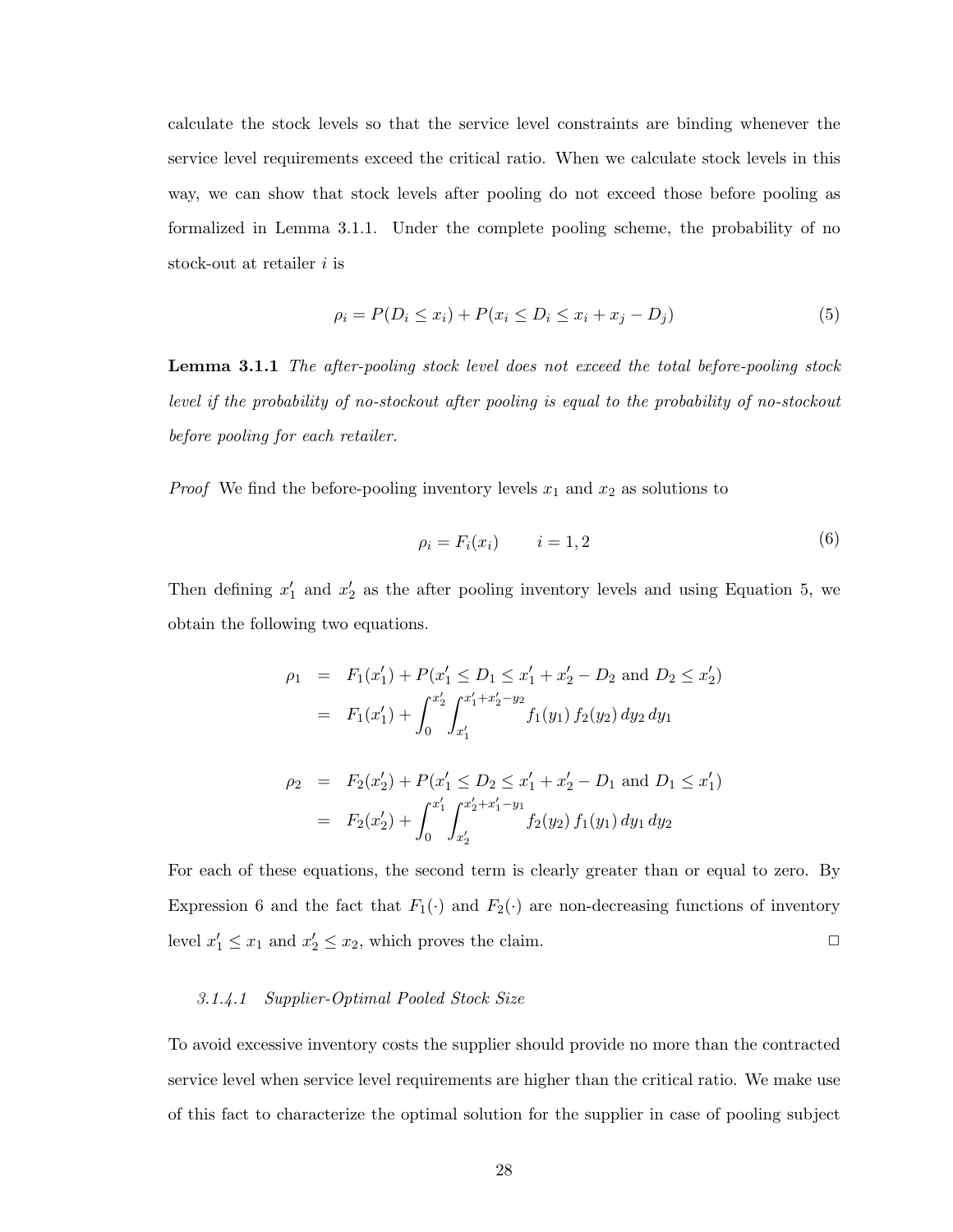|                      | $\rho_2 \leq \rho_2^{\alpha}$                          |                                  |
|----------------------|--------------------------------------------------------|----------------------------------|
| $\boldsymbol{\cdot}$ |                                                        | $F_2(x_2^*) = \rho_2, x_1^* = 0$ |
| w.                   | Requires analysis (1)                                  | Requires analysis $(2)$          |
|                      | $F_1(x_1^*) = \rho_1, x_2^* = 0$ Requires analysis (2) | Solve service level equations    |

**Table 1:** Optimum pooled inventory level depending on service levels  $\rho_1$  and  $\rho_2$ 

to service constraints. Again we calculate the inventory levels for a 2-retailer supply chain to demonstrate the solution methodology and point out some characteristics of the optimal solution. The characterization also determines the sizes of  $x_1$  and  $x_2$ , shareable stock over which retailers 1 and 2 have priority respectively after pooling. The methodology extends to the general  $N-retailer$  problem; however calculations become cumbersome as  $N$  grows.

Define  $x_c^* = F_c^{-1}(\frac{p-c}{p+h})$  $\frac{p-c}{p+h}$ , the optimum pooled inventory in the absence of service level constraints. Even though we assume complete sharing of available stock by the two retailers, we still distinguish the levels,  $x_1$  and  $x_2$ , over which retailers 1 and 2 have priority in case of a stockout, because these levels determine the respective service levels observed at the retailers. By letting  $x_1 = x_c^*$  or  $x_2 = x_c^*$ , we can obtain the boundary values on service level at the two retailers. Further define for  $i, j \in \{1, 2\}$ 

$$
\rho_i^l = \text{service level at retailer } i \text{ when } x_i = 0 \text{ and } x_j = x_c^*
$$
\n
$$
\rho_i^u = \text{service level at retailer } i \text{ when } x_i = x_c^* \text{ and } x_j = 0
$$

With respect to these boundary values, the required service level pair  $(\rho_1, \rho_2)$  will fall in one of the nine regions depicted in Table 1. For three of the nine combinations,  $x_c^*$  is also a feasible total stocking level given the service level requirements. For the two cases, in which one requirement is below its corresponding lower bound and the other is above its corresponding upper bound, the optimal stocking level is found by solving the service level constraint for the higher service level and setting the other stocking level to zero. In this case, the retailer with the lower service level has no stock over which he has priority. The stock kept for the retailer with the higher service level is used to cover the other retailer. This situation, although optimal for the supplier, may create a conflict of interest between the retailers and therefore may be unacceptable because the retailer with the higher service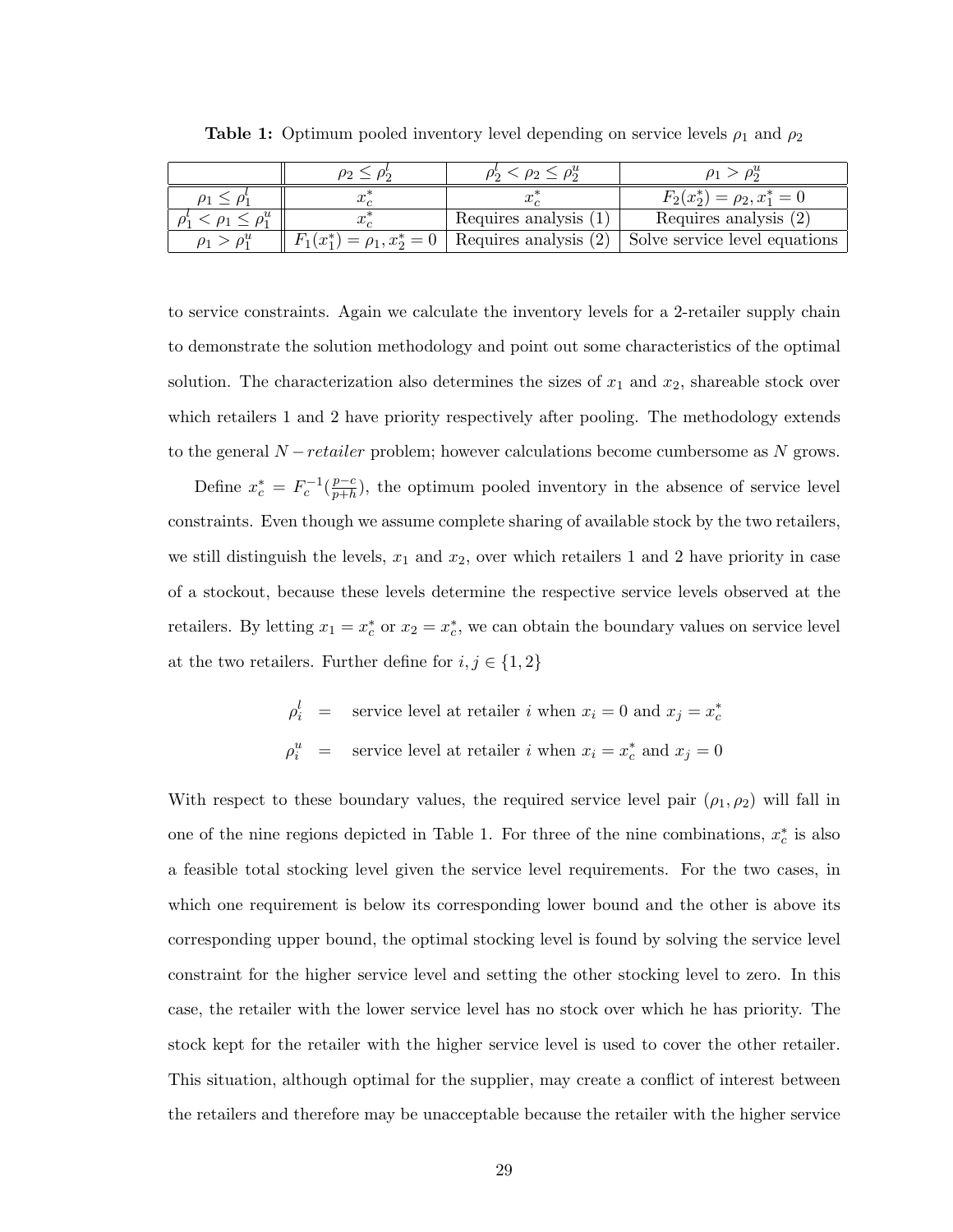level requirement is underwriting the service level of the other retailer. For the case where both service level requirements exceed their corresponding upper bounds, the stocking level is found by solving both of the service level constraints as equalities. The solution is optimal because it provides the least stock to satisfy both of the equations.

If the service level pair falls in the region marked by (1) in Table 1, the situation is more complicated: If  $F_c^{-1}(\frac{p-c}{p+h})$  $\frac{p-c}{p+h}$  can be partitioned such that both of the constraints are satisfied then it is obviously the optimal stock level. This can be checked simply by finding the partition that would still satisfy the service level constraint at the retailer with the higher requirement and then verifying whether the same partition satisfies the service level constraint of the other retailer. If so, then  $F_c^{-1}(\frac{p-c}{p+h})$  $\frac{p-c}{p+h}$ ) is the optimal stocking level. If not, the second step is to set  $x_i^* = 0$  where i is the retailer with the lower service level requirement and find  $x_j^*$  that satisfies retailer j's service level constraint. If  $x_j^*$  also satisfies retailer i's constraint, then it is optimal, as established in Lemma 3.1.2. Otherwise, one needs to solve for  $x_i^*$  and  $x_j^*$  by setting the two service level constraints as equalities. Clearly, providing more service (higher stock levels) is suboptimal.

Lemma 3.1.2 When  $F_c^{-1}(\frac{p-c}{p+h})$  $\frac{p-c}{p+h}$ ) is not feasible,  $x_c^* = x_j^* = F_j^{-1}(\rho_j)$ , where j is the retailer with the higher service level, is optimal when it is feasible.

*Proof* Since the supplier profit is maximized beyond  $\frac{p-c}{p+h}$  for the smallest stock level that satisfies the service level constraints, all we need to show is that  $x_j^* = F_j^{-1}(\rho_j)$ ,  $x_i^* = 0$  gives a smaller inventory level than having both  $x_j^* > 0, x_i^* > 0$ . Consider two cases. In the following proof, we use the additional 1 or 2 in the subscript to denote the inventory levels under cases 1 and 2 respectively.

Case 1: Let  $x_{i1} = 0$ . The inventory level pair  $(x_{i1}, x_{j1})$  are set so as to satisfy the service level constraints. The service level expressions are:

$$
F_j(x_{j1}) = \rho_2 \tag{7}
$$
  

$$
\int_0^{x_{j1}} F_i(x_{j1} - y_j) f_j(y_j) dy_j \ge \rho_1
$$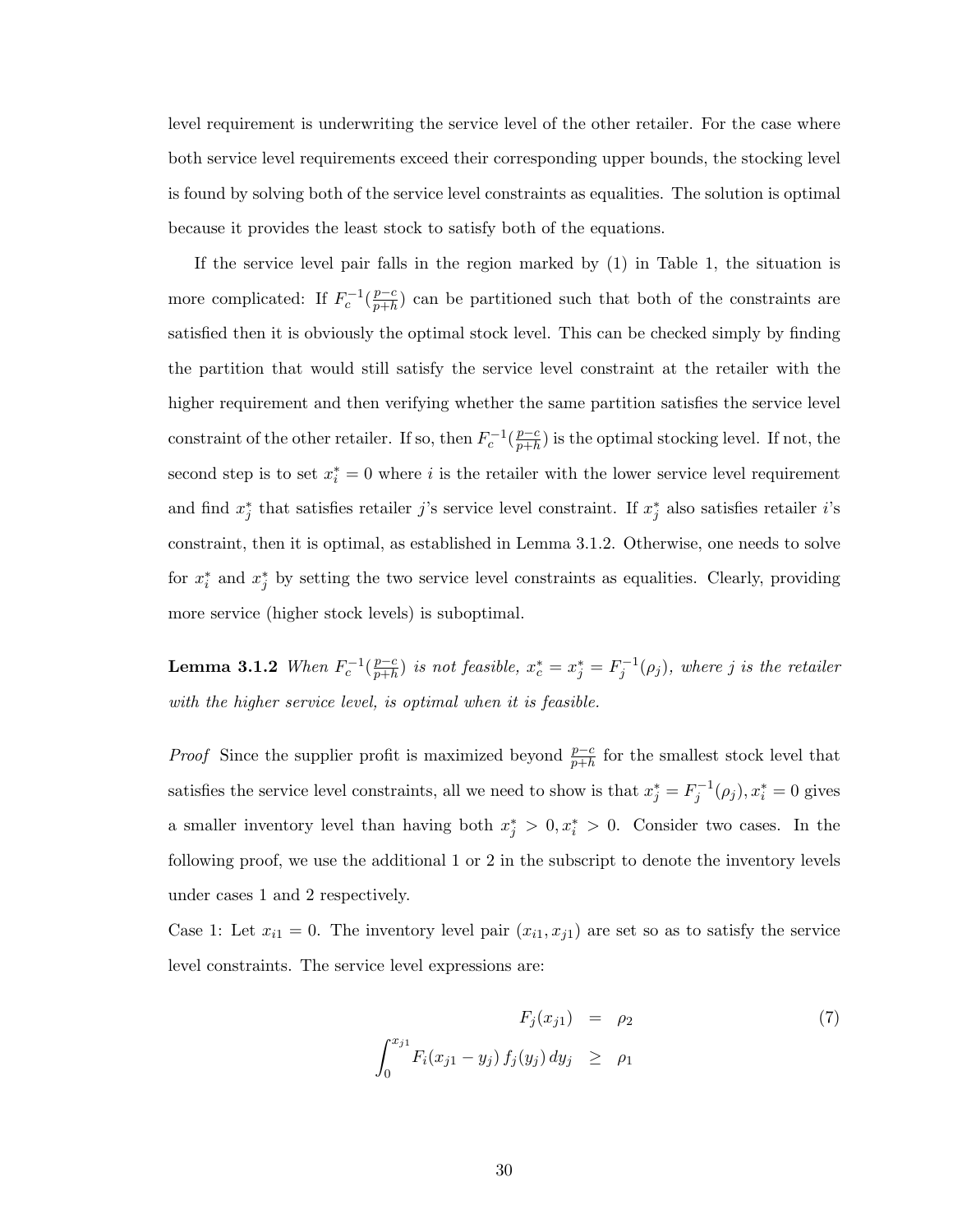Case 2: Let  $x_{i2} > 0$ . The corresponding service level expressions are:

$$
F_j(x_{j2}) + \int_0^{x_{i2}} F_j(x_{i2} + x_{j2} - y_i) f_i(y_i) dy_i - F_i(x_{i2}) F_j(x_{j2}) = \rho_2
$$
\n
$$
F_i(x_{i2}) + \int_0^{x_{j2}} F_i(x_{i2} + x_{j2} - y_j) f_j(y_j) dy_j - F_i(x_{i2}) F_j(x_{j2}) \ge \rho_1
$$
\n(8)

The assumption  $x_{i2} \ge 0$  implies  $\int_0^{x_{i2}} F_j(x_{i2} + x_{j2} - y_i) f_i(y_i) dy_i - F_i(x_{i2}) F_j(x_{j2}) \ge 0$ . Therefore  $x_{j1} \ge x_{j2}$ . Now let  $x_{i2} = x_{j1} - x_{j2}$  and compare the left hand sides of Equations 7 and 8.

$$
F_j(x_{j2}) + \int_0^{x_{j1} - x_{j2}} F_j(x_{j1} - y_i) f_i(y_i) dy_i - F_i(x_{j1} - x_{j2}) F_j(x_{j2})
$$
  
\n
$$
\leq F_j(x_{j2}) + (F_j(x_{j1}) - F_j(x_{j2})) F_i(x_{j1} - x_{j2})
$$
  
\n
$$
= F_j(x_{j1}) F_i(x_{j1} - x_{j2}) + F_j(x_{j2}) (1 - F_i(x_{j1} - x_{j2}))
$$
  
\n
$$
\leq F_j(x_{j1})
$$

which implies that  $x_{i2} \ge x_{j1} - x_{j2}$  and thus proves our claim.  $\Box$ 

If the the service level pair falls in the region marked by (2), then first find  $x_j^* = F_j^{-1}(\rho_j)$ where j again is the retailer requiring the higher service level. If  $x_j^*$  is also feasible for retailer *i*, then  $x_j^* = x_c^*$  is the optimal stock level. If not, one needs to solve for  $x_i^*$  and  $x_j^*$  by setting the two service level constraints as equalities as in the case of (1).

#### 3.1.4.2 Retailer Profits under Pooling

Retailer profits may decrease due to pooling because the total inventory in the supply chain decreases. This phenomenon was first observed by Anupindi and Bassok [2] in a different setting, where the retailers pay the holding cost and it is their decision whether to pool inventory or not. We show by example that this loss cannot be prevented even with the introduction of Type-1 service measure constraints.

**Example 3.1.1** Consider a supply chain with two retailers. Let both demand distributions be  $U(0,1)$  and the critical ratio be  $\frac{p-c}{p+h} = 0.9$ . Then the optimal before-pooling stocking levels are  $x_1 = x_2 = 0.9$  with total expected sales at 0.99. The before-pooling service levels at the retailers are each 0.9. We set the Type I service level constraints to 0.9. The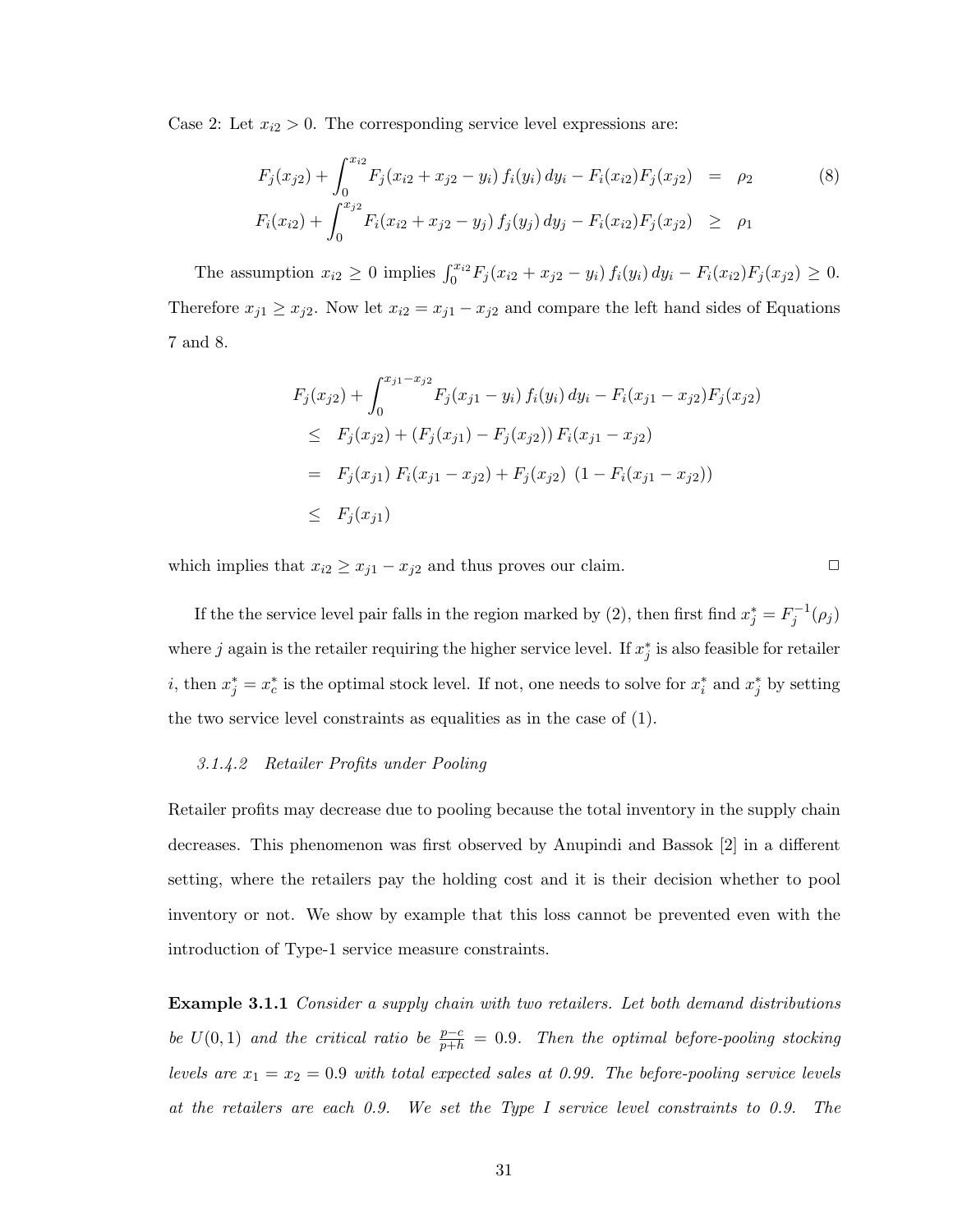optimum after-pooling stock level corresponding to  $F_c^{-1}(\frac{p-c}{p+h})$  $\frac{p-c}{p+h}$ ) is 1.55279. We can assume each retailer has priority over half of the stock since the retailers are identical. This stock level corresponds to a service level of approximately 0.92 (calculated using Equation 5) at each of the retailers, which means service level constraints are more than satisfied. However, the total expected sales is 0.985. The expected profits of the retailers drop even though the service level constraints are satisfied.

Thus a simple contract between the retailers and the supplier, where the retailers only enforce their expected Type I service levels, is not adequate to protect the retailers from losing sales when the supplier has the power to pool inventory.

#### 3.1.5 Service Contracts and Fill Rate as an Alternative Service Measure

A service contract based on probability of no stock-out does not always guarantee profits for the retailers. Although a more sophisticated service contract based on *fill rate* can achieve this, fill rate has weaknesses that render it less attractive as a basis for a service contract. Fill rate  $\beta$  is defined as the fraction of demand routinely satisfied from shelf:

$$
\beta = 1 - \frac{E[\text{shortage}]}{E[\text{demand}]}
$$

We also differentiate between fill rate observed at retailer i before and after pooling,  $\beta_i^b$ and  $\beta_i^a$  respectively. Define  $E[x_{ji}]$ , the expected size of retailer j's shareable stock used by retailer i. Expected before and after-pooling fill rates are

$$
\beta_i^b = 1 - \frac{\int_{x_i}^{\infty} (y_i - x_i) f_i(y_i) dy_i}{\mu_i}
$$
\n
$$
= \frac{S_i^b}{\mu_i}
$$
\n
$$
\beta_i^a = 1 - \frac{\int_{x_i}^{\infty} \int_{x_j}^{\infty} (y_i - x_i) f_i(y_i) dy_i f_j(y_j) dy_j + \int_0^{x_j} \int_{x_i + x_j - y_i}^{\infty} (y_j - (x_i + x_j - y_i)) f_i(y_i) dy_j f_j(y_j) dy_j}{\mu_i}
$$
\n
$$
= \frac{S_i^b + \int_0^{x_j} (1 - F_i(x_i + x_j - y_i)) F_j(y_i) dy_i}{\mu_i}
$$
\n
$$
= \frac{S_i^b + E[x_j_i]}{\mu_i}
$$
\n
$$
= \frac{S_i^a}{\mu_i}
$$

Expected fill rate is a function of expected sales when unsatisfied demand is lost. Therefore contracting to assure a minimum expected fill rate guarantees a minimum expected sales level, and thus a minimum profit level, for the retailers. In addition, after pooling, fill rate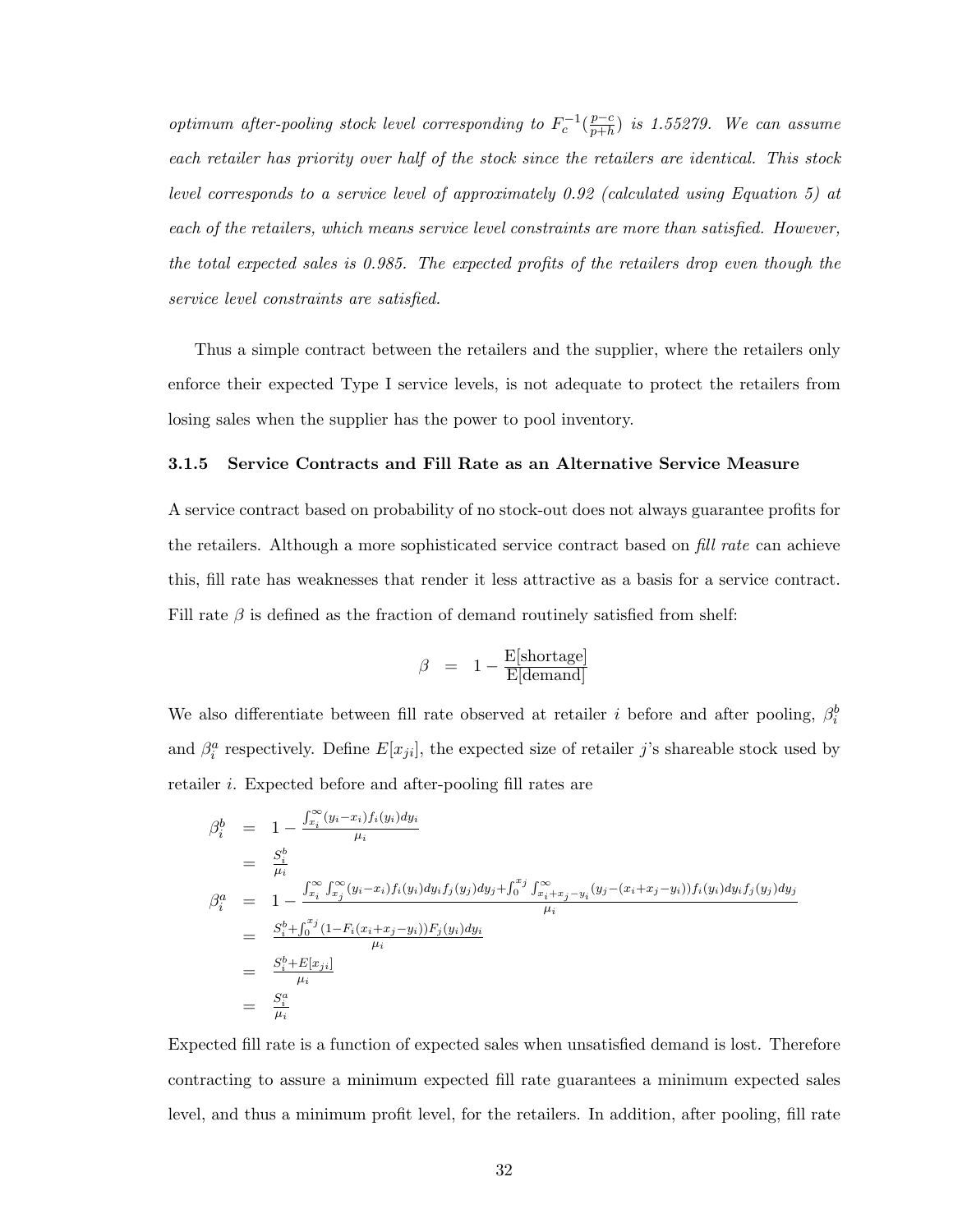at retailer i increases by the expected size of retailer  $j$ 's shareable stock used by retailer i scaled by expected demand.

Fill rate, but not probability of no stock-out, ensures minimum expected sales because fill rate takes into account the size of a shortage when it happens, whereas probability of no stock-out does not. The size of shortages becomes important in evaluating expected sales when sales are lost in case of a stock-out. In addition, the magnitude of probability of stock-out is not a good estimate of the ratio of unsatisfied demand to expected demand [61].

Even though a service contract based on fill rate guarantees a minimum profit level for the retailers in case the supplier pools inventory, it does not necessarily induce the supplier to hold the supply-chain-optimal level of inventory. In addition, due to the dependencies in service levels after pooling, calculations become complicated especially as the number of retailers in the supply chain increases. Another problem with any service contract is you may be underwriting the service of your competitor if he chooses to work at a significantly lower service level. We discuss this problem and the approach we take to circumvent it in the last section of this chapter.

# 3.2 Supply Chain and Supplier Profits – Inventory Decision by Powerful Supplier vs. Coordinated Inventory Decision

In section 3.1.2 we show that it is optimal for the supplier to pool inventory across retailers and set the total pooled-inventory level at  $F_c^{-1}(\frac{p-c}{p+h})$  $\frac{p-c}{p+h}$ ). On the other hand, the optimal inventory policy for the supply chain is also to pool inventory but the optimum inventory level is  $F_c^{-1}(\frac{p+p_M-c}{p+p_M+h})$  $\frac{p+p_M-c}{p+p_M+h}$ ). In supply chains we analyze where a single supplier sells the same product to multiple retailers, the supplier may have monopolistic powers especially if the product is a specialty item. In this case, due to the higher bargaining power of the supplier, she may pool inventory and set the level at  $F_c^{-1}(\frac{p-c}{p+h})$  $\frac{p-c}{p+h}$ ). The total supply chain profit falls short of the optimum supply chain profit. We would like to answer the question "How large is the gap between the optimum supply chain profit and the supply chain profit when the supplier sets the pooled-inventory level at  $F_c^{-1}(\frac{p-c}{p+h})$  $\frac{p-c}{p+h}$ ?" Even more interesting would be to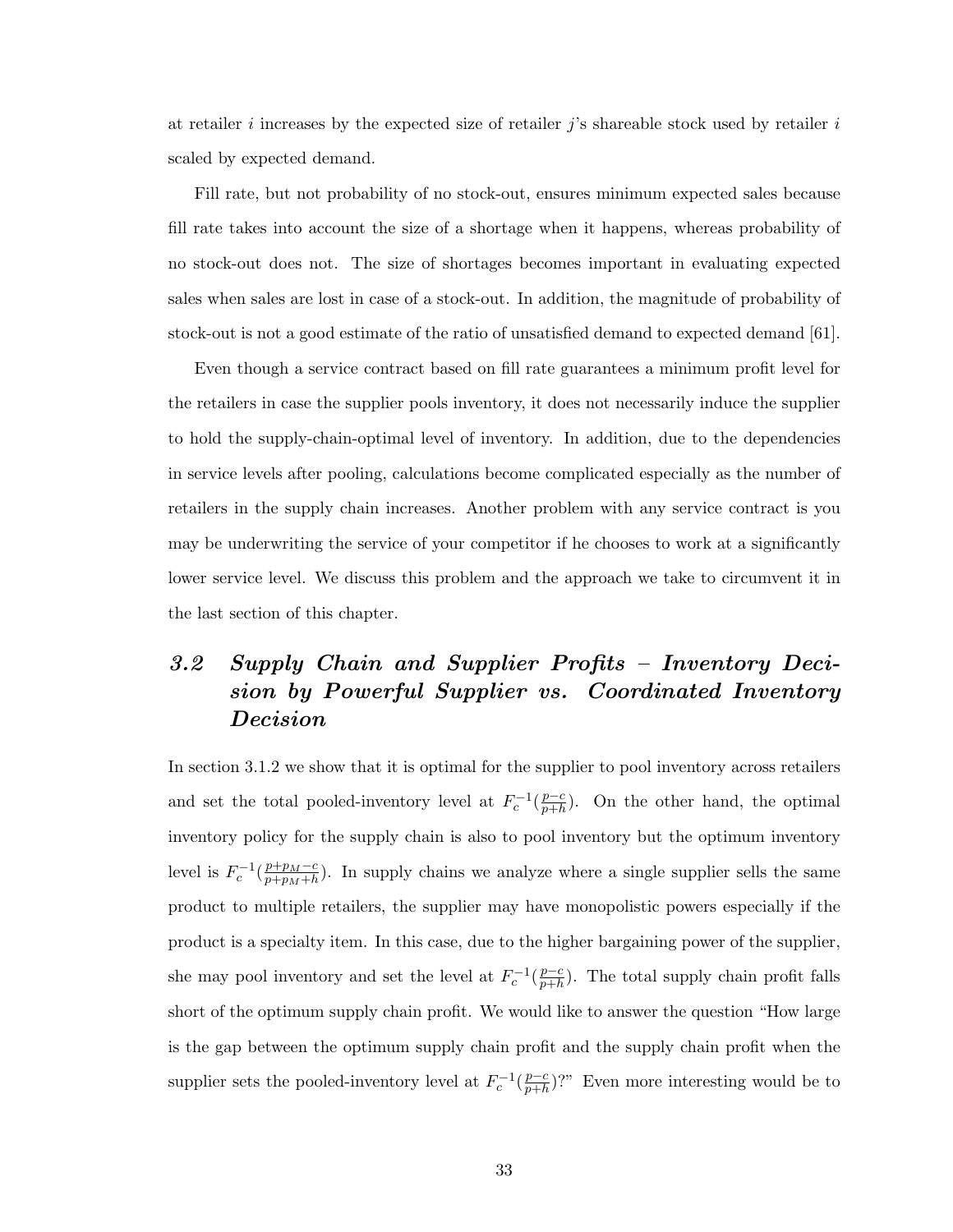be able to identify the conditions under which the gap is larger or smaller. This would give insights as to when supply-chain-coordination incentives are more valuable.

#### 3.2.1 Supply Chain Profit as Demand Variance Changes

In this section we concentrate our analysis on the properties of the convolution of the cumulative demand functions, namely  $F_c(\cdot)$  since the pooled inventory level is determined with respect to the sum of the demands across the retailers. We drop the  $c$  in the subscript since all demand distributions we consider are convolutions. Let us first consider an example where the cumulative demand follows a gamma $(\alpha, \beta)$  distribution where  $(\alpha, \beta) \in \{(1, 16), (2, 8), (4, 4), (9, 16/9), (16, 1)\}.$  In the five combinations we consider the mean demand is always 16 and the standard deviation changes from 16 to 4. We keep the mean constant to distinguish the effect of demand variance. We consider two scenarios. In the first, we vary the ratio  $\frac{p+p_M-c}{p+p_M+h}$  (which is the supply chain service level across all retailers) on the range [0.6, 0.9] and keep the ratio  $\frac{p-c}{p+h}$  (supplier's critical ratio) constant at 0.59. In the second scenario, we vary the ratio  $\frac{p+p_M-c}{p+p_M+h}$  on the same range and vary the ratio  $\frac{p-c}{p+h}$ on the range  $[0.2, 0.8]$ . On Figure 3.2.1 we plot the size of the gap between the optimum supply chain profit and the supply chain profit when the supplier sets the inventory level as is optimal for herself under scenario 1. On Figure 3.2.1 we plot the corresponding gap under scenario 2.

We make one common and one conflicting observation on these two graphs. In both of the graphs, the gap increases as coefficient of variation increases for all service levels. At high variability one may expect any sort of pooling (regardless of whether the stock size is determined optimally or not) to benefit the supply chain. However this example demonstrates that when demand is highly variable, the supply chain profit falls short of optimal by a larger amount if inventory level is not set optimally. On the other hand, when demand has low variability the profit loss for the supply chain is relatively smaller even when the supplier sets the inventory level at what is optimal for herself. We establish by Theorem 3.2.1 that this observation is always true under a mild condition regarding the demand functions. The conflicting observation is that in Figure 3.2.1, the gap is the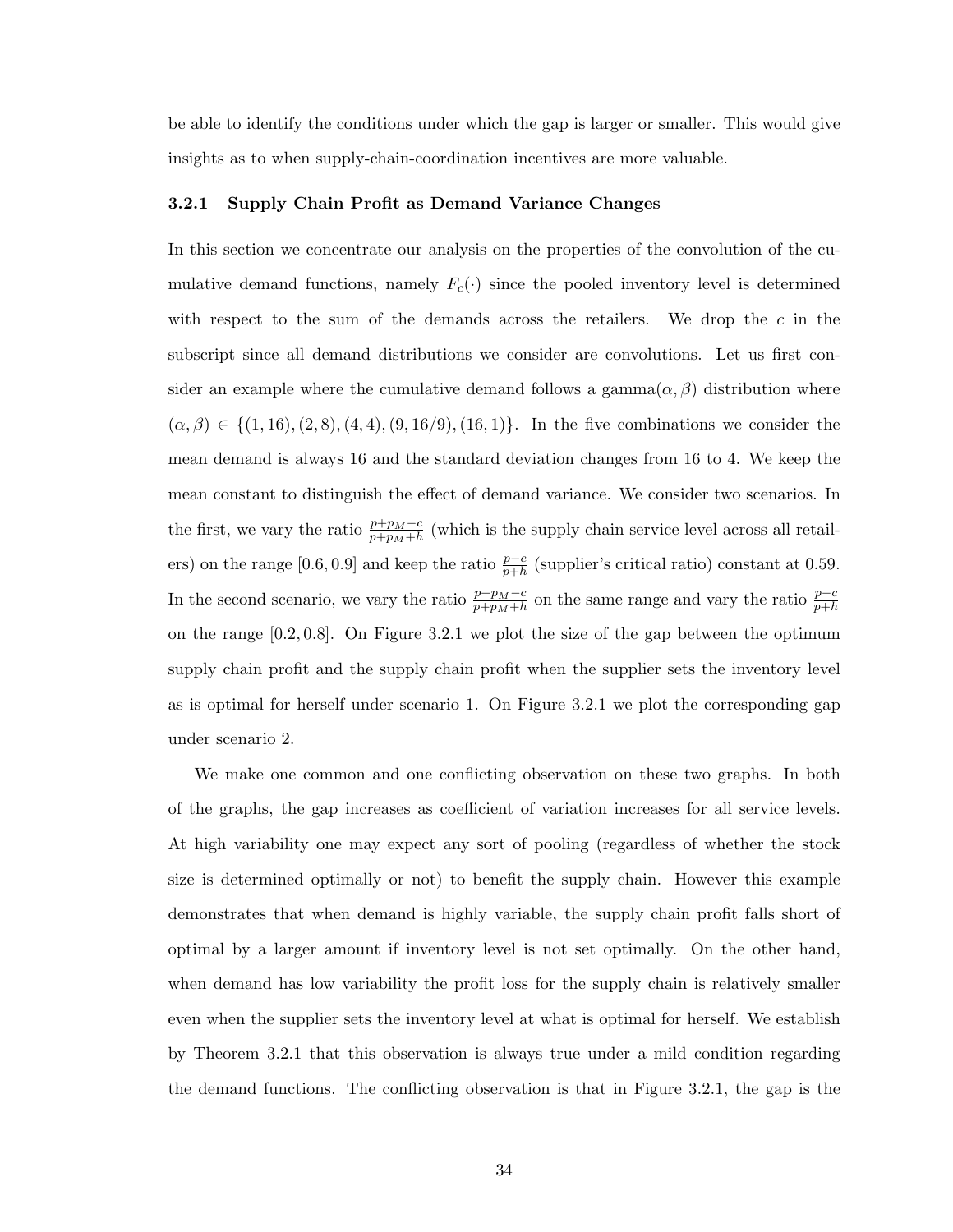largest when  $\frac{p+p_M-c}{p+p_M+h} = 0.9$  and in Figure 3.2.1 the gap is the largest when  $\frac{p+p_M-c}{p+p_M+h} = 0.6$ . The reason behind this conflicting behavior is that not the absolute size of  $\frac{p+p_M-c}{p+p_M+h}$  but rather how different it is from  $\frac{p-c}{p+h}$  affects the size of the gap. In both of the graphs the highest curve (representing the largest gap) corresponds to the largest difference between these two critical ratios. This is an intuitive result since two critical ratios that are close together imply that the supplier-optimal inventory level is close to the supply-chain-optimal inventory level.



Figure 3: Gap Between Optimal Supply Chain Profit and Supply Chain Profit under Powerful Supplier as Coefficient of Variation of Demand Increases: Case 1 – Supplier Critical Ratio Fixed, Supply Chain Critical Ratio Changing



Figure 4: Gap Between Optimal Supply Chain Profit and Supply Chain Profit under Powerful Supplier as Coefficient of Variation of Demand Increases: Case 2 – Both Supplier and Supply Chain Critical Ratio Changing

For two random variables X and Y with distribution functions  $F(\cdot)$  and  $G(\cdot)$ , X is said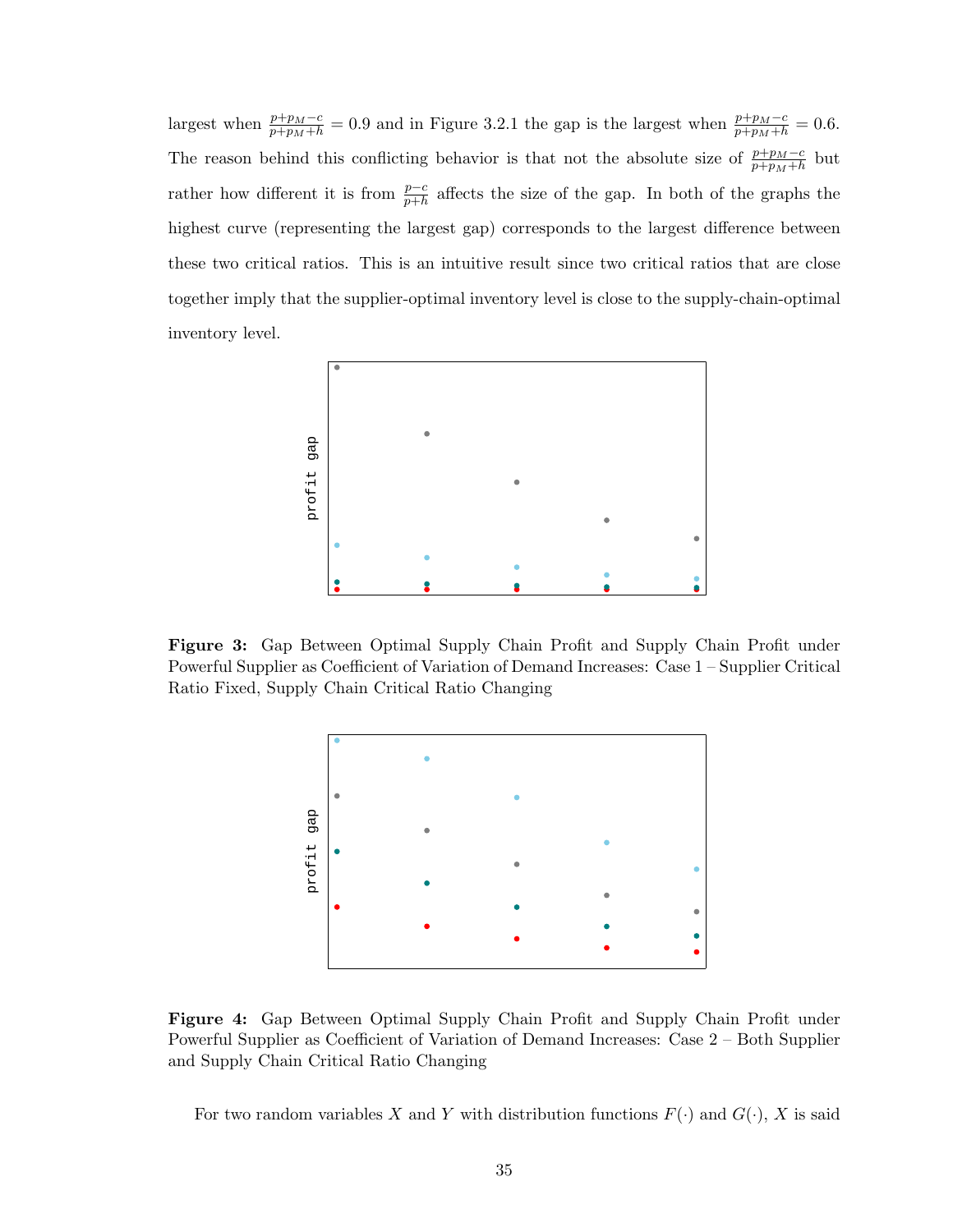to be larger than Y in *dispersive order* if  $F^{-1}(\beta) - F^{-1}(\alpha) \geq G^{-1}(\beta) - G^{-1}(\alpha)$  whenever  $0 < \alpha \leq \beta < 1$  (denoted as  $X \geq_{disp} Y$ ) (Shaked and Shanthikumar [67]). Dispersive order requires the difference between two quantiles of  $X_i$  to be smaller than the difference between the corresponding quantiles of  $X_j$ ; therefore dispersive order compares the variability of the two distributions. Assuming there is dispersive order between the demand distributions, the following theorem shows that the gap is always larger under the more dispersive demand.

**Theorem 3.2.1** The gap between optimal supply chain profit and the supply chain profit when the supplier sets the pooled inventory level as is optimal for herself is greater under the more dispersive demand.

*Proof* Assume  $D_1 \leq_{disp} D_2$ . Let  $Q'_i = F_i^{-1}(\frac{p-c}{p+h})$  $\frac{p-c}{p+h}$ ) =  $F_i^{-1}(\alpha)$  and  $Q_i'' = F_i^{-1}(\frac{p+p_M-c}{p+p_M+h})$  $\frac{p+p_M-c}{p+p_M+h})=$  $F_i^{-1}(\beta)$  where  $i \in \{1, 2\}$ . We can write supply chain profit for demand  $D_i$  as a function of the total inventory in the system as follows:

$$
\pi_i(Q_i) = (p + p_M + h)\mu_i - (c + h)Q_i - (p + p_M + h)\int_{Q_i}^{\infty} (1 - F_i(x)) dx
$$

Our aim is to show that  $\pi_1(Q)$  $\pi_1'(-\pi_1(Q_1'')$  $\pi_1^{\prime\prime})\geq\pi_2(Q_2^{\prime\prime})$  $\pi_2' ) - \pi_2 (Q_2^{''})$  $i<sub>2</sub>$ ) where for  $i \in \{1,2\}$ 

$$
\pi_i(Q_i') - \pi_i(Q_i'') = (p + p_M + h) \int_{F_i^{-1}(\alpha)}^{F_i^{-1}(\beta)} (-1 + F_i(x)) dx + (h + c)(F_i^{-1}(\alpha) - F_i^{-1}(\beta))
$$

We need to show that the following holds

$$
(p + pM + h) \left( \int_{F_2^{-1}(\alpha)}^{F_2^{-1}(\beta)} (-1 + F_2(x)) dx - \int_{F_1^{-1}(\alpha)}^{F_1^{-1}(\beta)} (-1 + F_1(x)) dx \right) \ge (h + c) \left( F_2^{-1}(\beta) - F_2^{-1}(\beta) - F_1^{-1}(\beta) + F_1^{-1}(\alpha) \right)
$$
\n(9)

Because  $p \ge c$  (otherwise the supplier would not be in business),  $p + p_M + h \ge c + h$  and the following is equivalent to expression 9.

$$
(p + pM - c) \left( \int_{F_2^{-1}(\alpha)}^{F_2^{-1}(\beta)} (-1 + F_2(x)) dx - \int_{F_1^{-1}(\alpha)}^{F_1^{-1}(\beta)} (-1 + F_1(x)) dx \right) + (h + c) \left( F_2^{-1}(\beta) - F_2^{-1}(\beta) - F_1^{-1}(\beta) + F_1^{-1}(\alpha) \right) + (h + c) \left( \int_{F_2^{-1}(\alpha)}^{F_2^{-1}(\beta)} (F_2(x)) dx - \int_{F_1^{-1}(\alpha)}^{F_1^{-1}(\beta)} (F_1(x)) dx \right) \ge (h + c) \left( F_2^{-1}(\beta) - F_2^{-1}(\beta) - F_1^{-1}(\beta) + F_1^{-1}(\alpha) \right)
$$
(10)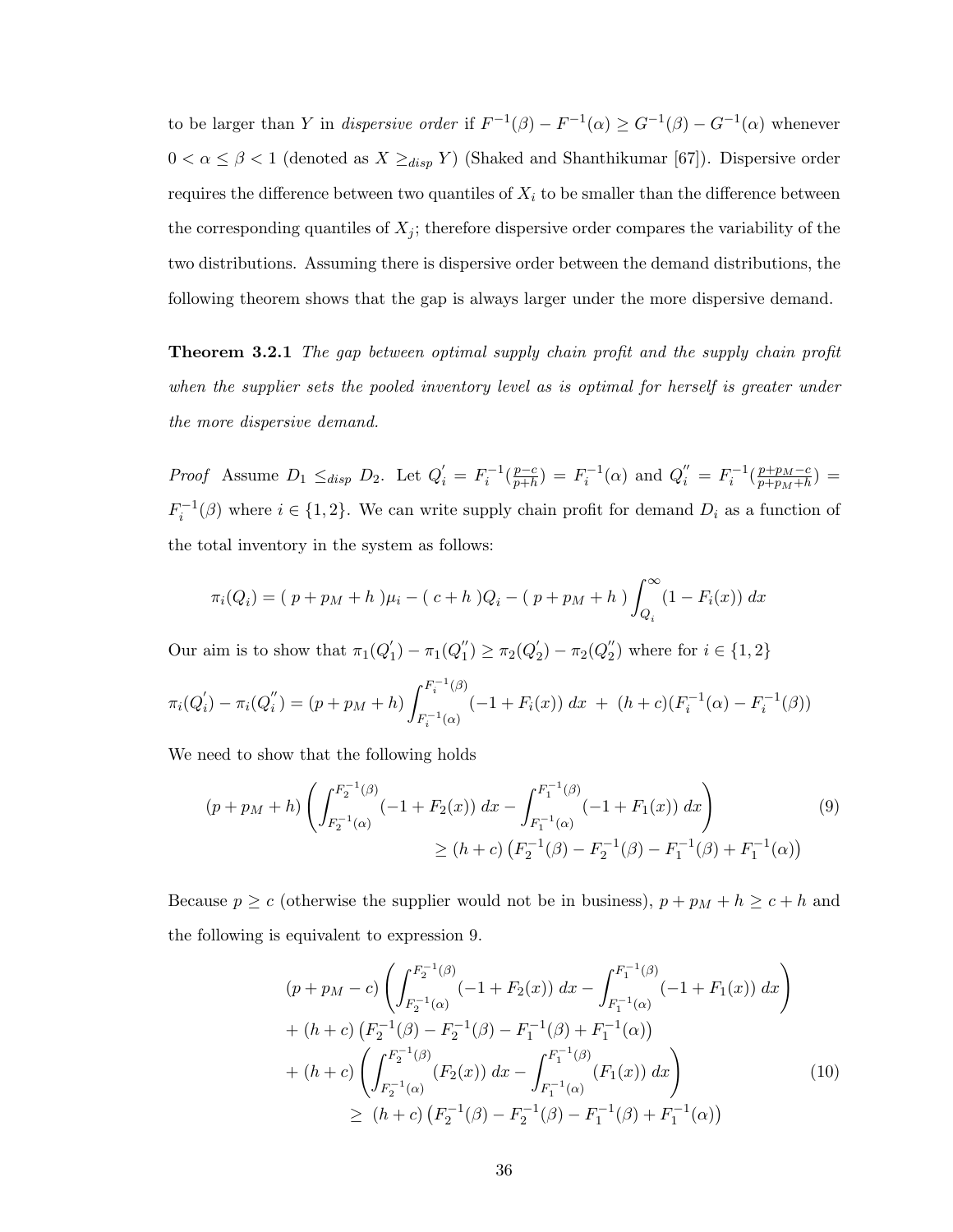where the second term on the left hand side cancels out with the term on the right hand side. Dispersive order implies  $F_2(F_2^{-1}(\alpha) + \delta) \leq F_1(F_1^{-1}(\alpha) + \delta)$  for  $\delta \in$  $[0, F_1^{-1}(\beta) - F_1^{-1}(\alpha)]$ ¤ . Therefore the following inequality holds

$$
\int_{F_1^{-1}(\alpha)}^{F_1^{-1}(\beta)} F_1(x) dx \ge \int_{F_2^{-1}(\alpha)}^{F_2^{-1}(\alpha) + F_1^{-1}(\beta) - F_1^{-1}(\alpha)} F_2(x) dx \tag{11}
$$

In addition since  $\beta = \frac{p+p_M-c}{p+n_L+b_R}$  $\frac{p+p_M-c}{p+p_M+h}$  the following inequality holds

$$
(p + pM - c) (F2-1(\beta) - F2-1(\beta) - F1-1(\beta) + F1-1(\alpha))
$$
\n
$$
\geq (p + pM + h) \int_{F_2^{-1}(\alpha) + F_1^{-1}(\beta) - F_1^{-1}(\alpha)}^{F_2^{-1}(\beta)} F_2(x) dx
$$
\n(12)

Inequalities 11 and 12 together imply (10) which completes the proof.  $\Box$ 

The next result directly follows from Theorem 3.2.1 since for two random variables Y and Z,  $Y \leq_{disp} Z$  implies  $Var(Y) \leq Var(Z)$ .

**Corollary 3.2.1** Assume we can order the total demands in two different markets in the dispersive sense. Then the gap between optimal supply chain profit and the supply chain profit when the supplier sets the inventory level to maximize her expected profit is greater under the more variable demand.

#### 3.2.2 Supplier Profit as Demand Variance Changes

We go back to the example in Section 3.2.1 and analyze the gap between supplier profit at supply-chain -optimal and supplier-optimal inventory levels. Again we consider two different scenarios depending on whether  $\frac{p-c}{p+h}$  is kept constant and obtain Figures 3.2.2 and 3.2.2. We observe that for all of the service levels, the supplier profit is higher when demand coefficient of variation (thus demand variance since means are kept constant) is lower. This is intuitive since the supplier bears the inventory risk in this supply chain. We also look at the gap between the supplier's optimum profit level and her expected profit when the inventory is set at the supply-chain-optimal level. Both of the figures reveal that the gap is larger when demand coefficient of variation is higher. If the other supply chain members force the supplier to carry the supply-chain-optimal level of inventory, she loses more under more variable demand. However these observations are not always true as we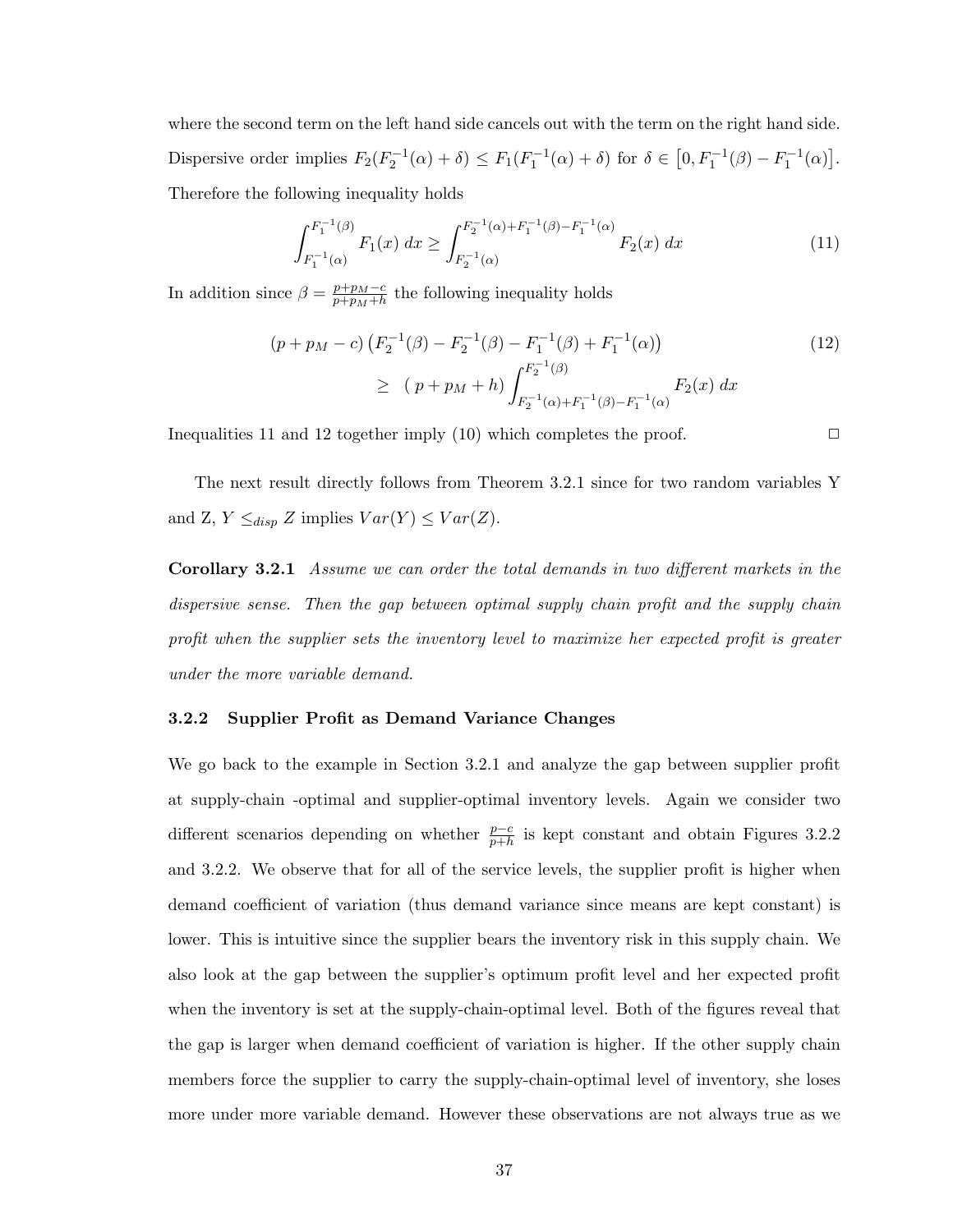demonstrate with the following example. For a special case where the demand follows a normal distribution, we show in Proposition 3.2.1 that the observations hold.

**Example 3.2.1** Assume the supplier operates in two different markets where the demand at market 1 follows a Weibull $(1, \frac{1}{2})$  $\frac{1}{2}$ ) distribution and the demand at market 2 follows a Weibull $(\frac{1}{3})$  $\frac{1}{3}, \frac{1}{3}$  $\frac{1}{3}$ ) distribution. The critical ratio for the supply chain is 0.9. The mean demand at both markets is 2 and the demand variance at market 1 is 20 whereas it is 76 at market 2. When the inventory level is set optimally for the supply chain, the supplier's expected profit in market 1 is  $-10.944$  and her expected profit at market 2 is  $-9.2958$  so the supplier profit is higher in the more variable market. However as one would expect, if the supplier carries the supplier-optimal level of inventory, her expected profit at market 1 is 0.024 and her maximum profit at market 2 is  $0.0017$  – the supplier makes more money in the less variable market. The profit gap is 10.968 and 9.297 respectively which means the supplier loses more by carrying the supply-chain-optimal inventory level if the demand is less variable.



Figure 5: Gap Between Optimal Supplier Profit and Supplier Profit when Supply Chain Profit is Optimized as Coefficient of Variation of Demand Increases: Case 1 – Supplier Critical Ratio Fixed, Supply Chain Critical Ratio Changing

**Proposition 3.2.1** Let the demand in two non-overlapping markets be normally distributed with mean  $\mu_i$  and standard deviation  $\sigma_i$  where  $i \in \{1,2\}$ . Assume  $\mu_1 = \mu_2 = \mu$  and  $\sigma_1 \leq \sigma_2$ . a. Under the supply-chain-optimal inventory level, the supplier's profit is higher in the market with  $N(\mu, \sigma_1)$  demand.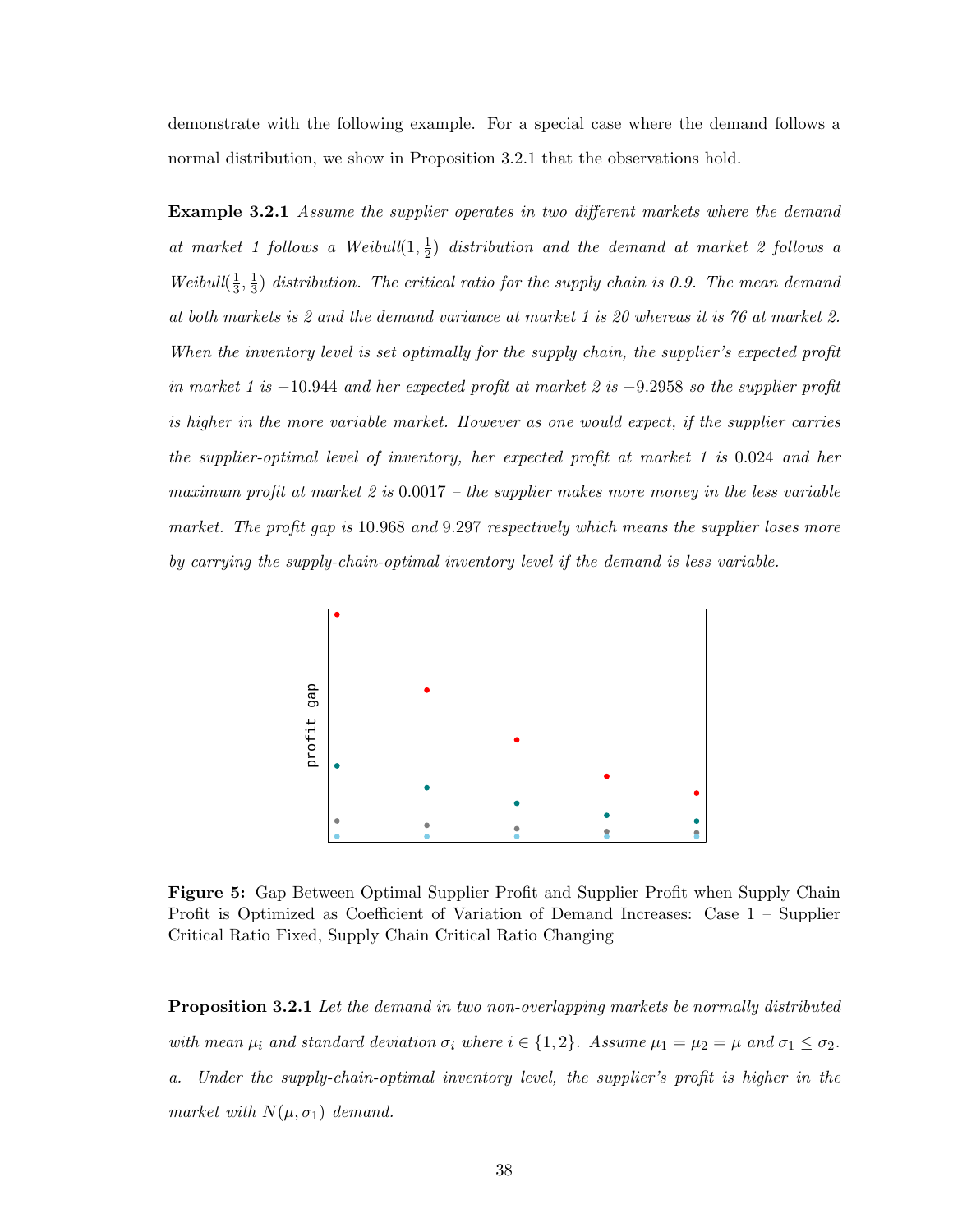

Figure 6: Gap Between Optimal Supplier Profit and Supplier Profit when Supply Chain Profit is Optimized as Coefficient of Variation of Demand Increases: Case 2 – Both Supplier and Supply Chain Critical Ratio Changing

b. The gap between supplier's optimal profit and her profit when the inventory level is set at the supply chain optimal level is larger in the market with  $N(\mu, \sigma_2)$  demand. c. The gap between the optimal supply chain profit and the total supply chain profit when the supplier sets the inventory level to maximize her expected profit is larger in the market

with  $N(\mu, \sigma_2)$  demand.

*Proof* For this proof we let  $u$  in the subscript denote the unit Normal distribution.

Part a. Using the unit Normal distribution we can write the expected profit in market i as follows (see Appendix A for a detailed derivation)

$$
\pi_i = (p+h)\mu - (c+h)(\sigma_i k + \mu) - (p+h)\sigma_i G_u(k)
$$

where

$$
G_u(k) = \int_k^{\infty} (u_0 - k) f_u(u_0) \ du_0
$$

and the inventory level is set at  $\sigma_i k + \mu$  where  $k = F_u^{-1}$  $\int p+p_M-c$  $\overline{p+p_M+h}$ ´ . The difference between the expected profits of the two markets is

$$
\pi_1 - \pi_2 = -(c+h)k(\sigma_1 - \sigma_2) - (p+h)G_u(k)(\sigma_1 - \sigma_2)
$$
  
=  $(c+h)k(\sigma_2 - \sigma_1) + (p+h)G_u(k)(\sigma_2 - \sigma_1) \ge 0$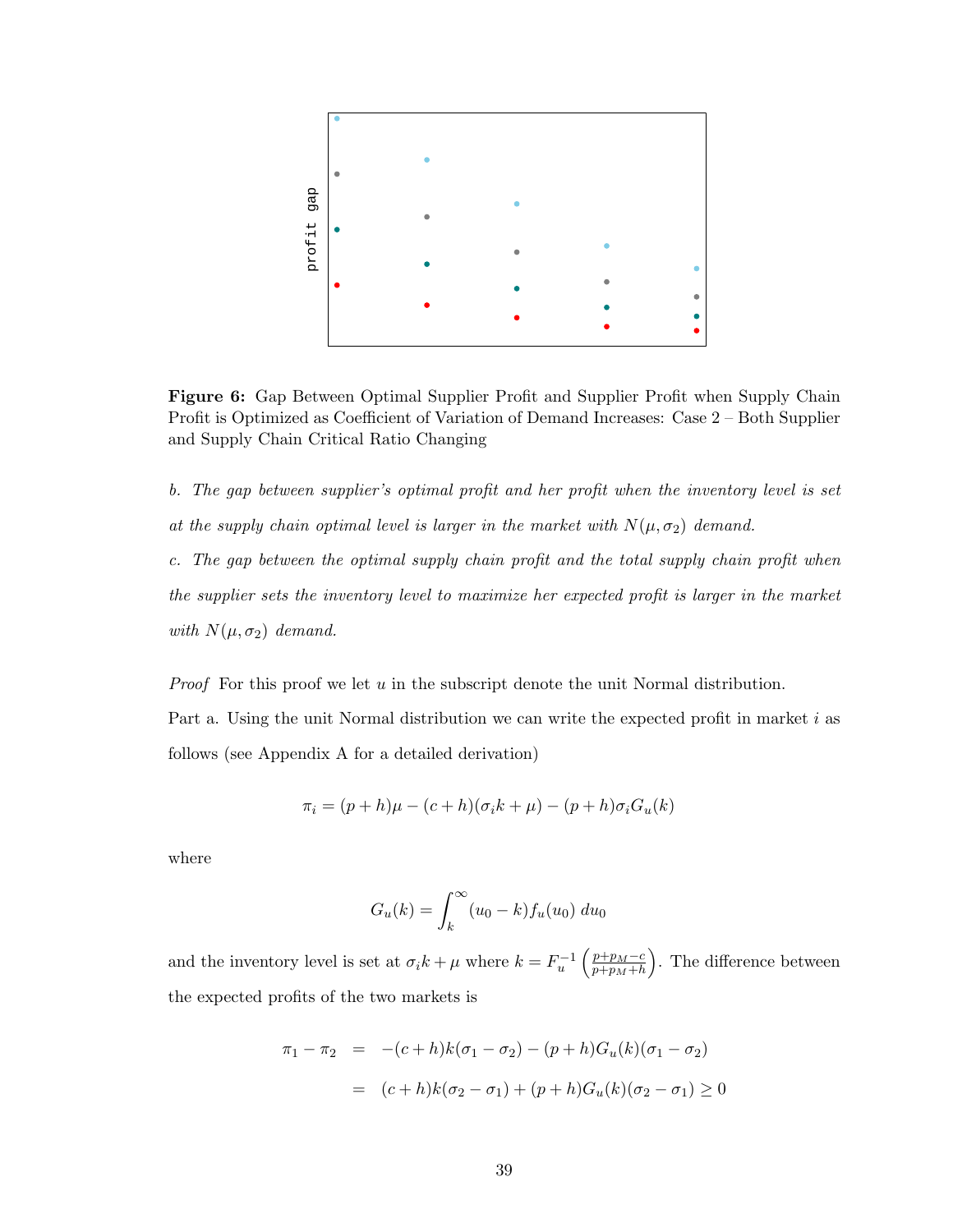which proves part a.

Part b. Let  $k' = F_u^{-1}$  $\int p+p_M-c$  $\overline{p+p_M+h}$ ´ and  $k'' = F_u^{-1}$  $\int p-c$  $\overline{p+h}$ ´ . Let  $\pi_i'$  $\frac{1}{i}$  and  $\pi i$  $i$  be the expected supplier profit at market i given the inventory level is set at  $\sigma_i k' + \mu$  and  $\sigma_i k'' + \mu$  respectively. Then the difference between the expected profit levels can be written as follows for  $i \in \{1, 2\}$ .

$$
\pi_i'' - \pi_i' = -(c+h)\sigma_i(k'' - k') - (p+h)\sigma_i (G_u(k'') - G_u(k'))
$$
  
=  $\sigma_i ((c+h)(k' - k'') + (p+h) (G_u(k') - G_u(k'')))$ 

and this difference is greater than or equal to zero by the definition of  $\pi'$  $n_i'$  and  $\pi_i''$  $i$ . Since  $\sigma_1 \leq \sigma_2$ ,  $\pi_1'' - \pi_1' \leq \pi_2'' - \pi_2'$  which concludes the proof. Part c. Proof similar to part b. ◯

Proposition 3.2.1 indicates a conflict of interest between the supplier and the supply chain. As demand gets more variable, the supplier has less incentive to carry the supplychain-optimal level of inventory. At the same time, the supply chain is losing increasingly more money due to this behavior. This proposition points out that, at least for normally distributed demand, designing the right incentives to induce the supplier not just to pool inventory but also carry the optimal level of stock becomes increasingly more important as demand variance increases.

## 3.3 Concluding Remarks

Two common intuitions, both in industry and academia, regarding inventory pooling are that inventory pooling is always beneficial (either reduces costs or increases profits) and that inventory pooling is of greater value when demand is more variable. The academic reasoning behind these intuitions is the fact that traditionally papers analyzing inventory pooling assume normally distributed demand (for example [26], [27]) where both of the intuitions are always correct.

In a multi-echelon supply chain however Anupindi and Bassok [2] were the first to observe that members of one of the echelons or the whole supply chain may lose profits due pooling. In the type of supply chain we consider, it is the retailers who may lose profits if the supplier unilaterally pools inventory. We analyze the observation by Anupindi and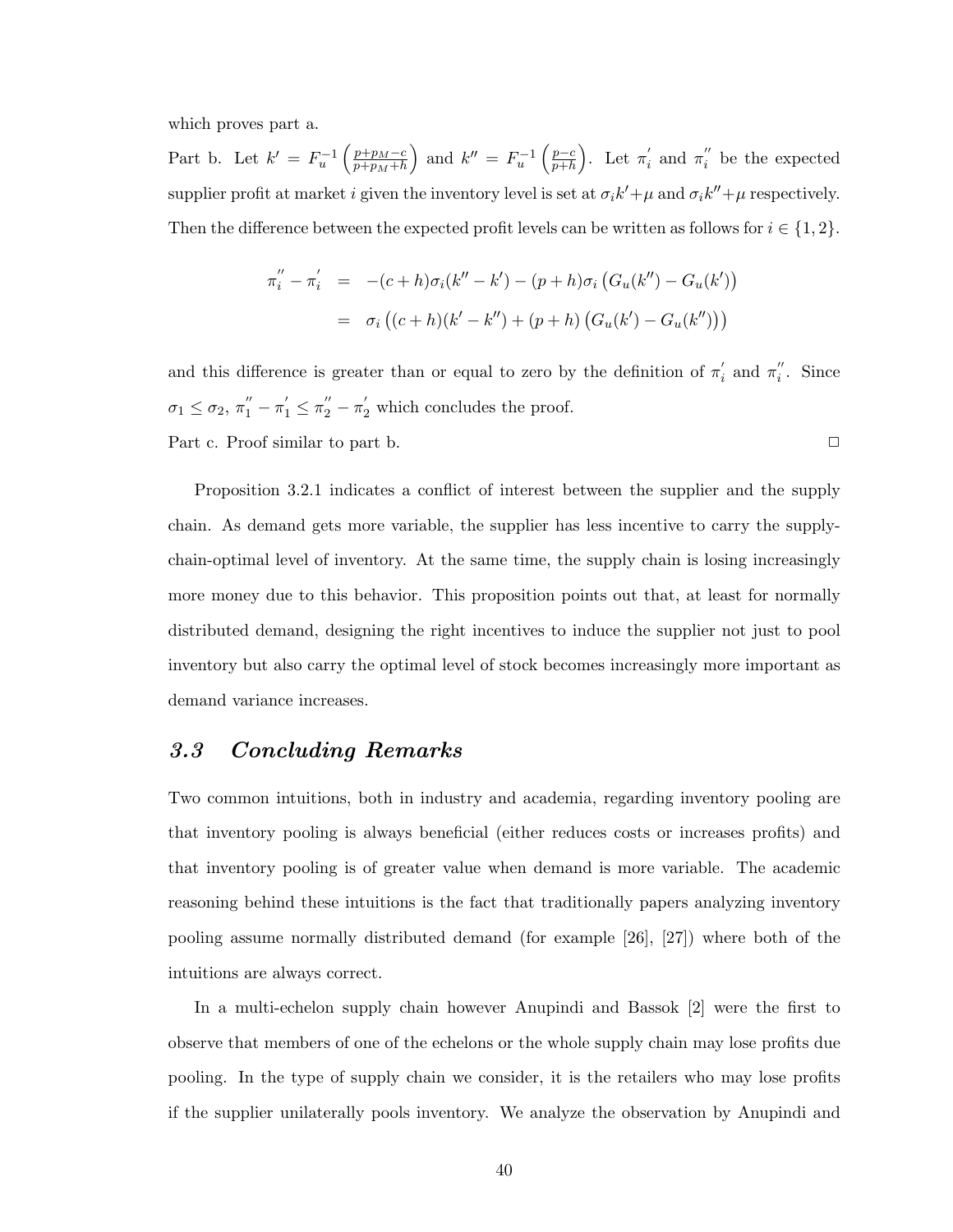Bassok further and find that even a service contract based on the probability of stockout does not necessarily guarantee profits for the retailers. A service contract based on fill rate can guarantee profits for the retailers but is not frequently used since fill rate is hard to measure. However even when a service contract is able to guarantee profits such a contract may still be undesirable for a subset of the retailers. In Section 3.1.4 we identify two regions in the service level matrix where it is optimal for the supplier to satisfy the service level constraint of the retailer requiring higher service as an equality. Then without carrying any additional inventory, the supplier can still satisfy the demand from the second retailer requiring a significantly low service level. The retailer requiring the higher service is creating extra sales for the supplier and is in a way underwriting the service of his competitor. However according to the terms of the contract he does not make any additional money and thus may prefer to preclude pooling. We are aware of a similar concern at Home Depot where they believe whenever the Home Depot shipments are lessthan-truckload, one of their suppliers fills up the extra space with shipments to a smaller Home Depot competitor. Home Depot was concerned about this arrangement since they suspected the supplier offered a transportation discount to their competitor. At the time of our conversation, Home Depot was trying to preclude this practice. We believe Home Depot may have acted differently had they been receiving benefits from this pooling practice. A similar concern has been voiced by the U.S. Defense Contract Audit Agency. The agency was concerned that the Department of Defense may be subsidizing the inventory costs of the commercial customers of its suppliers. Commercial demand is generally more variable and the suppliers benefit by pooling this demand with the less variable demand from the Department of Defense [1].

We find that, in general, service contracts provide inadequate coordination incentives for pooling since they do not necessarily distribute the total additional value in a manner consistent with the contributions of the supply chain members. Instead we propose a profit allocation mechanism that ensures expected profits of all parties involved in the contract remain at before-pooling levels. The rest of the dissertation deals with the analysis of this profit allocation mechanism.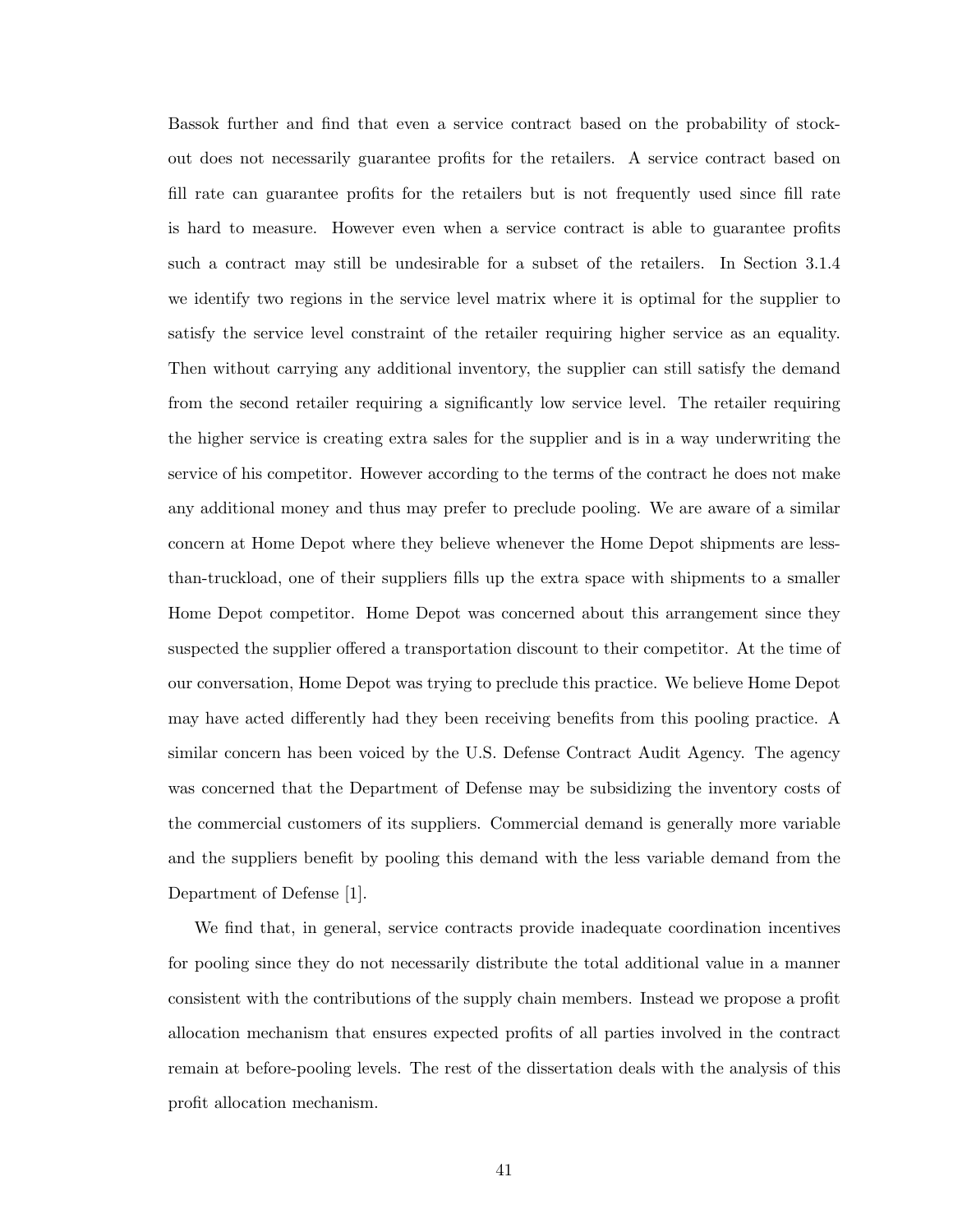As for the second intuition regarding inventory pooling, Gerchak and He [31] show by example that benefits of pooling may decrease in increasing demand variance. Similarly we look at the gap between the profits when pooled inventory levels are determined optimally and not. We find that even though loss may be greater under less variable demand, under mild conditions on the demand distributions we are able to show that the gap gets larger in demand variance. Therefore in markets characterized by high demand variance, utilizing suboptimal coordination mechanisms such as service contracts is costlier for the supply chain.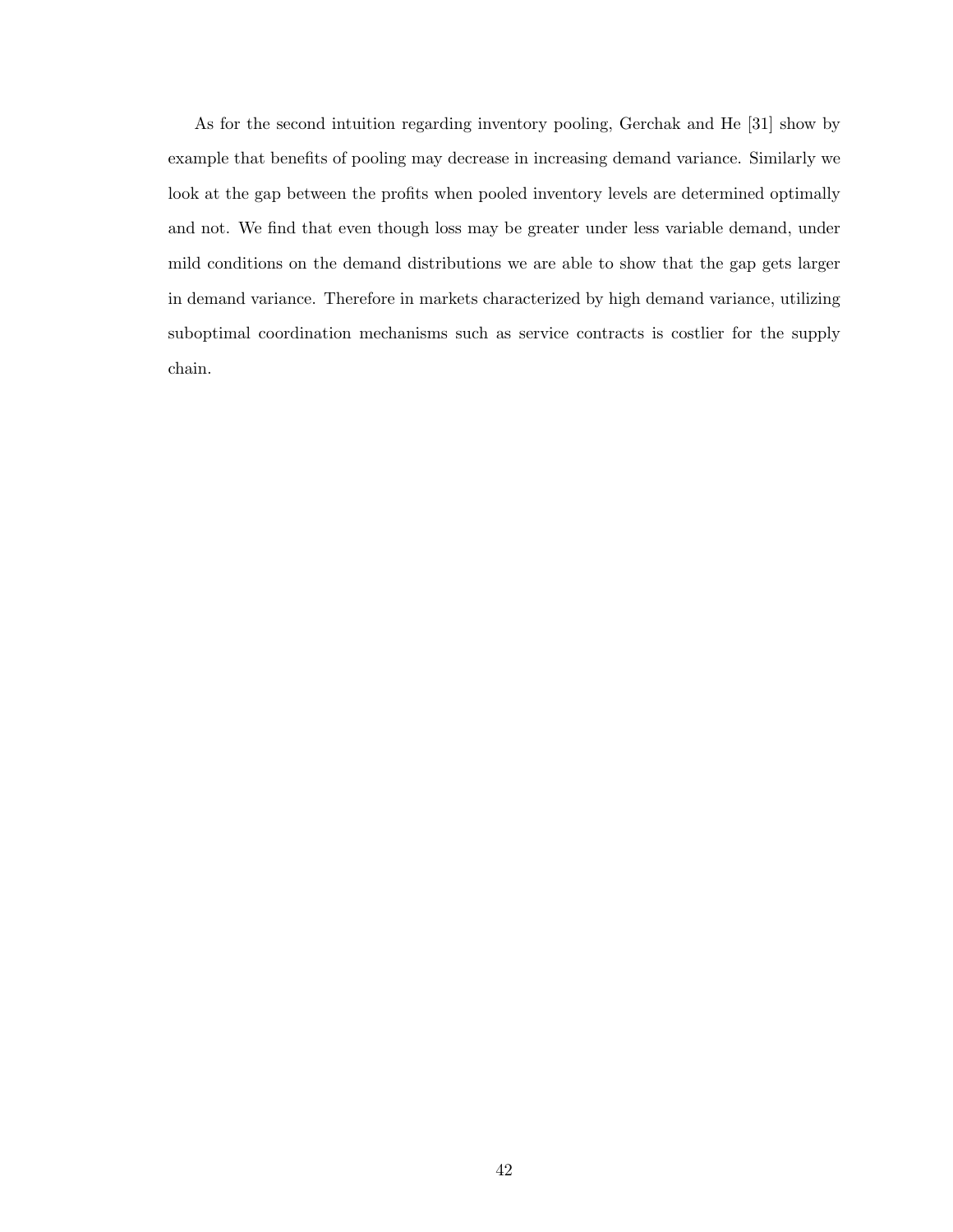## CHAPTER IV

# MODELLING METHODOLOGY: COOPERATIVE GAME THEORY

# 4.1 Cooperative Game Theory and Solution Concepts

We analyze the inventory pooling problem among the retailers and the supplier as a cooperative game, which allows for the possibility of coalitions among players. Coalitions are possible because players are assumed to negotiate effectively with each other and this assumption differentiates cooperative game theory from non-cooperative theory [53]. Noncooperative game theory is concerned with the specific actions and best responses players take while cooperative game theory focuses on the value created by coalitions of players [14].

Let  $N = 1, 2, ..., n$  be the set of players and  $J, J \subseteq N$ , be a coalition of the players. The largest possible coalition, N, is called the grand coalition. What defines a cooperative game (under the transferable utility assumption) is called a characteristic function which we denote by v. We let  $v(J)$  be the value assigned to coalition J by the characteristic function. For each coalition  $J, v(J)$  is the total worth players in J can create by themselves without any help from players in  $N\setminus J$ . By definition,  $v(\emptyset) = 0$ .

A solution concept for cooperative games assigns a portion of the total worth of the coalition to each of the players and we call the assignments allocations. An allocation  $\phi(v)$ is a vector, where each  $\phi_i(v)$  is the payoff to player i for the game characterized by the characteristic function v (we suppress the dependence on v whenever it is clear from the context which characteristic function the allocation depends on). Here we briefly review some of the many allocation rules proposed for cooperative games (for a more detailed discussion we refer the reader to a game theory book such as Myerson [53]).

• Fractional rule: This rule allocates a fixed proportion of the grand coalition value to members of the coalition. The fractions can be fixed exogenously or may be derived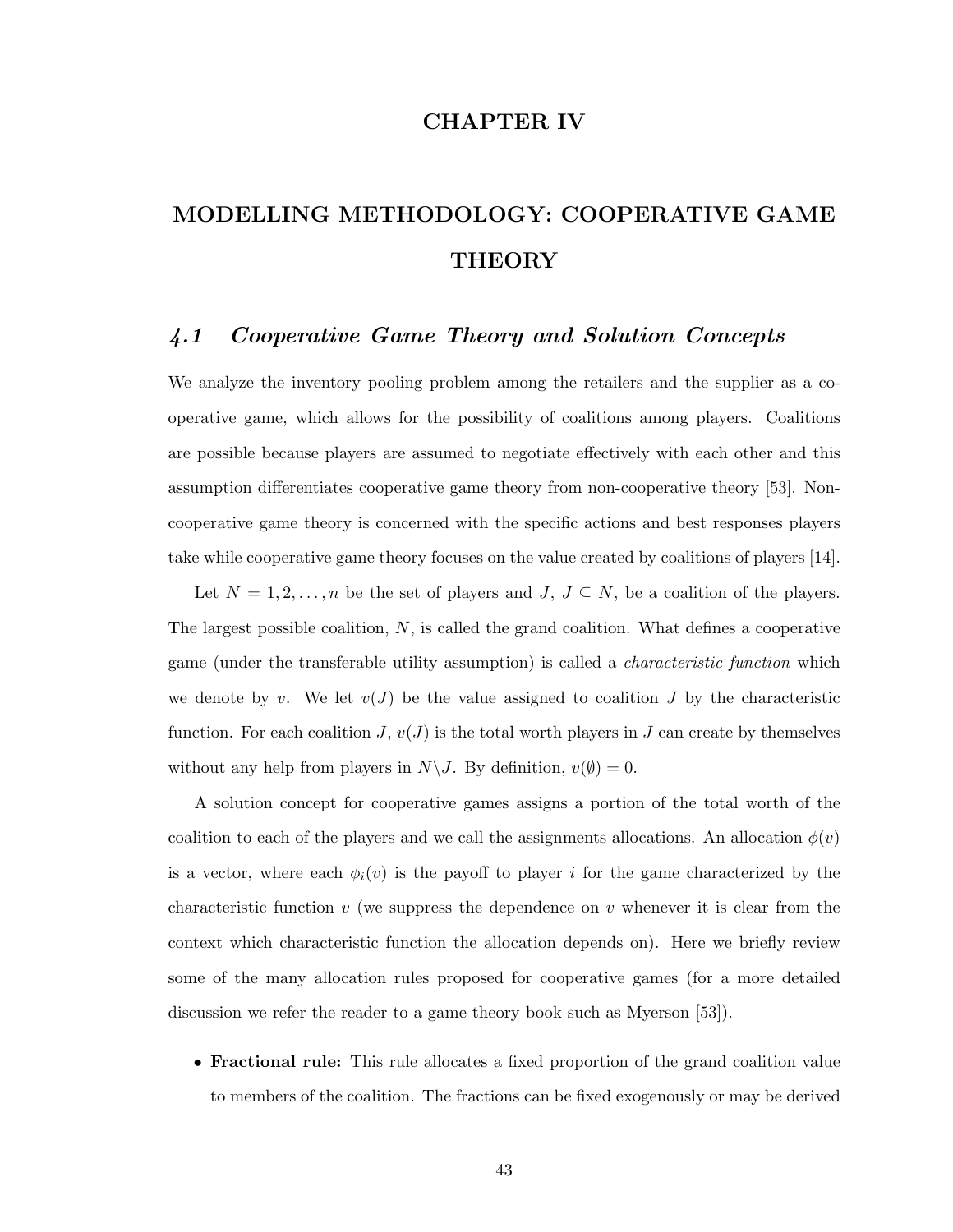based on some characteristics of the players. For example in allocating inventory costs, the fractions can be derived as the proportion of demand each player generates (see Gerchak and Gupta [30] for a discussion of this rule). Granot and Sosic [36], Cachon and Netessine [14], and Anupindi et al. [3] also discuss this rule as a possible allocation mechanism for cooperative games within the context of supply chain management.

• Louderback's allocation rule: This mechanism allocates the grand coalition's worth such that the allocation to each player is a weighted average of that player's incremental and individual values. The Louderback's allocation to player  $i$  is [50]

$$
\phi_i = v(N) - v(N\setminus\{i\}) + \alpha(v(\{i\}) - v(N) - v(N\setminus\{i\}))
$$
  
where 
$$
\alpha = \frac{v(N) - \sum_{k \in N} (v(N) - v(N\setminus\{k\}))}{\sum_{k \in N} v(\{k\}) - \sum_{k \in N} (v(N) - v(N\setminus\{k\}))}
$$

This allocation rule allocates the complete worth of the grand coalition to the players due to the way  $\alpha$  is defined. This allocation rule has been considered as a cost allocation rule in the cost accounting literature [8] and is discussed by Robinson [63] and Hartman and Dror [41] as a possible cost allocation rule in the context of inventory centralization.

- Shapley value: Shapley  $[68]$  derives the expected payoff to player i under characteristic function  $v, \phi_i(v)$ , as the unique solution to the following axioms. For the second axiom, a carrier of v is any set  $U \subseteq N$  with  $v(S) = V(U \cap S)$ ,  $\forall S \subseteq N$ .
	- **Symmetry** For all permutations  $\Pi(N)$  of N,  $\phi_{\pi i}(\pi v) = \phi_i(v)$  for each permutation  $\pi$  in  $\Pi(N)$ .
	- Efficiency For each carrier  $U$  of  $v$  $\overline{ }$  $U \phi_i(v) = v(U).$
	- Law of aggregation  $\phi_i(v + w) = \phi_i(v) + \phi_i(w)$ .

The Shapley value as stated in Expression 13 may be interpreted as the expected marginal contribution of player  $i$  to a coalition.

$$
\phi_i(v) = \sum_{J \subseteq N - i} \frac{|J|!(|N|-|J|-1)!}{|N|!} (v(J \cup \{i\}) - v(J)) \tag{13}
$$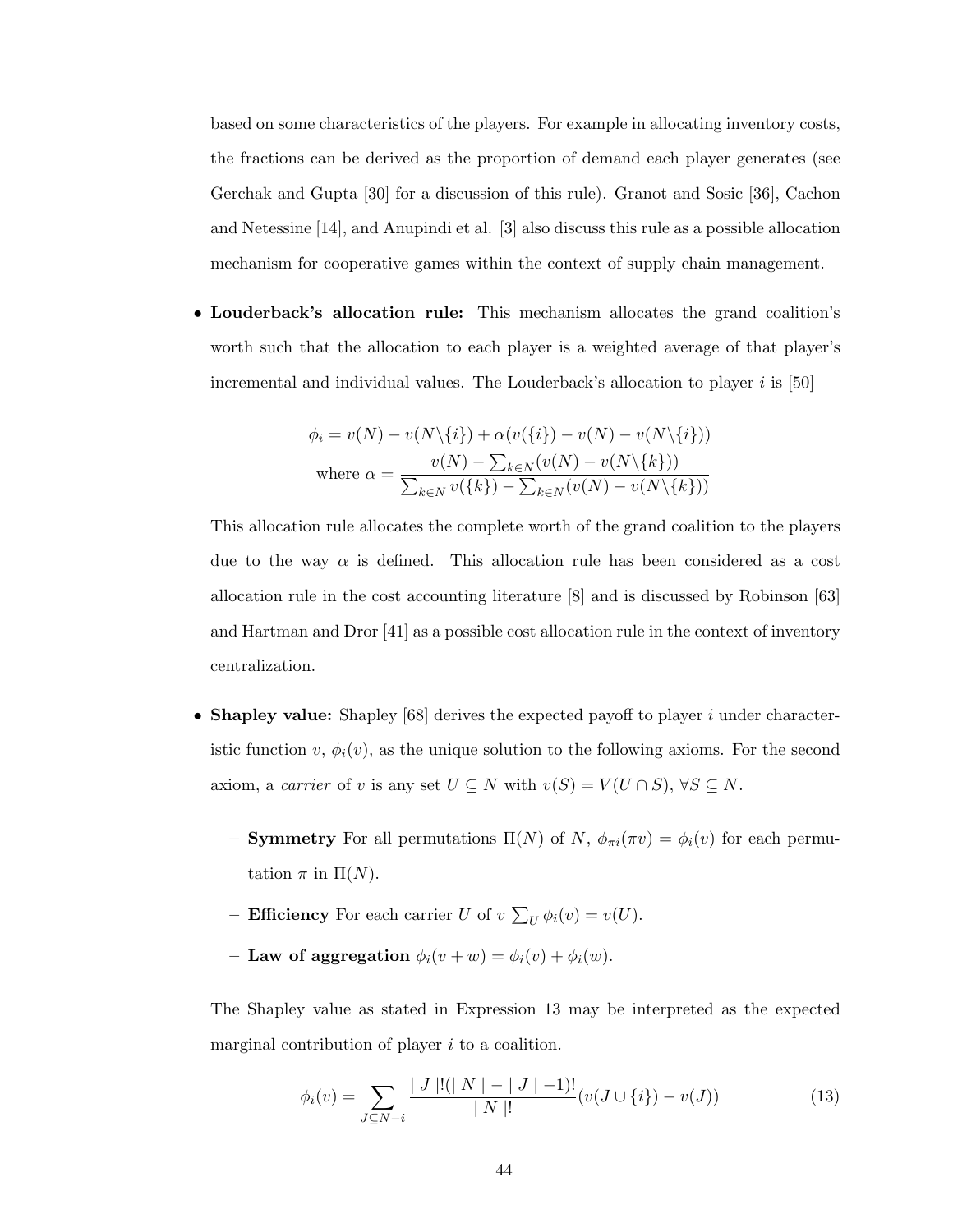Robinson [63], Hartman and Dror [41], and Granot and Sosic [36] discuss Shapley value as an allocation rule in the supply chain management context.

There are other allocation rules such as nucleolus, stable sets, and kernel that are frequently used in other disciplines. However we do not discuss them in this chapter since they are yet to be used in the supply chain context.

# 4.2 Stability Properties of Allocation Rules

An allocation rule should satisfy certain properties such that under the allocation rule, the players have incentive to participate in the coalition and no incentive to break away from it. We call these the stability properties of the allocation rules. The first such property we discuss is individual rationality.

Definition 4.2.1 An allocation rule is individually rational if

$$
\phi_i(v) \ge v(\{i\}), \quad \forall i \in N \tag{14}
$$

Equation 14 means that when individual rationality is satisfied for the allocation rule, each player's allocation is at least as much as he or she would get without the coalition. Individual rationality corresponds to the participation constraints of the players. When this condition is not satisfied for one or more of the players, they do not have any incentive to participate in the coalition.

The second major stability condition is the *core* which is defined in 4.2.2.

**Definition 4.2.2** An allocation  $\phi$  is said to be in the core of v if and only if

$$
\sum_{i \in N} \phi_i = v(N)
$$
  

$$
\sum_{i \in J} \phi_i \ge v(J), \quad \forall J \subseteq N
$$

The first condition in the definition of the core guarantees that the allocation rule distributes the total worth of the grand coalition to the players completely. This condition by itself is known as the efficiency property. In terms of profit allocation, non-efficient rules are clearly suboptimal since we would not expect money to be left on the table in an optimal rule. The second condition in the definition of the core means that for any coalition, the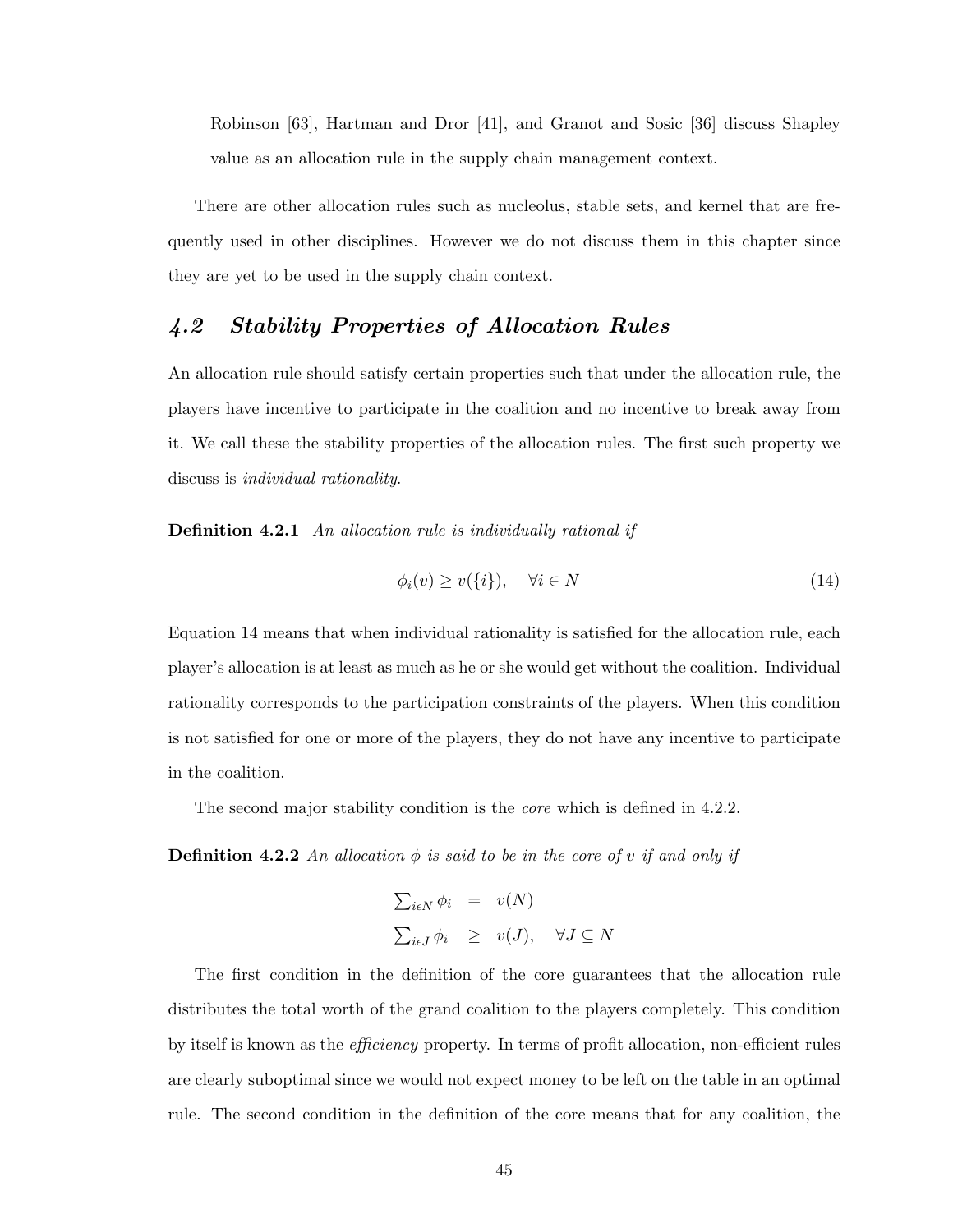total worth of the members under the grand coalition is at least as much as their worth would be if they were to break away from the grand coalition and form a smaller coalition themselves.

A core solution is desirable because it is stable; but the core of a cooperative game may be empty or may not be unique. In addition, even when the core exists, an allocation in the core may have other undesirable characteristics. For example, it may be extreme and/or sensitive to system parameters [53, page 429]. In general, it is hard to determine whether the core of a coalitional game exists or not. Even when it does, the more important question is whether a proposed allocation scheme is actually in the core. We further discuss the applicability of the core as a stability measure in Section 6.3.4.

Another measure, coalitional monotonicity, is mentioned by Granot and Sosic [36] and we define it below.

**Definition 4.2.3** An allocation rule is coalitionally monotonic if  $\forall i \in N, \forall v, w$  $\frac{1}{\sqrt{2}}$ 

$$
v(S) \geq w(S), \forall i \in S
$$
  

$$
v(S) = w(S), \forall i \notin S
$$

$$
\Rightarrow \phi_i(v) \geq \phi_i(w).
$$

If the worths of the coalitions containing player  $i$  increase while the worths of the coalitions not containing  $i$  remain the same, the allocation to player  $i$  will not decrease when the underlying allocation rule satisfies coalitional monotonicity. This is an important and desirable property for a profit allocation rule because otherwise players have incentive to reduce their profit contributions to the coalitions in order to increase their allocations [36, 70].

Finally Hartman and Dror [41] introduce the concept of *justifiability*. They originally describe justifiability in the context of cost allocation rules and below we slightly modify their definition and characterize it for profit allocation rules. We first define the benefit game with characteristic function b such that for coalition S

$$
b(S) = v(S) - \sum_{j \in S} v(\{i\})
$$

By this definition  $b(S)$  corresponds to the increase in profit due to forming coalition S. **Definition 4.2.4** An allocation rule is justifiable if for each player  $i \in N$ 

$$
\phi_i(b) = \phi_i(v) - v(\{i\})
$$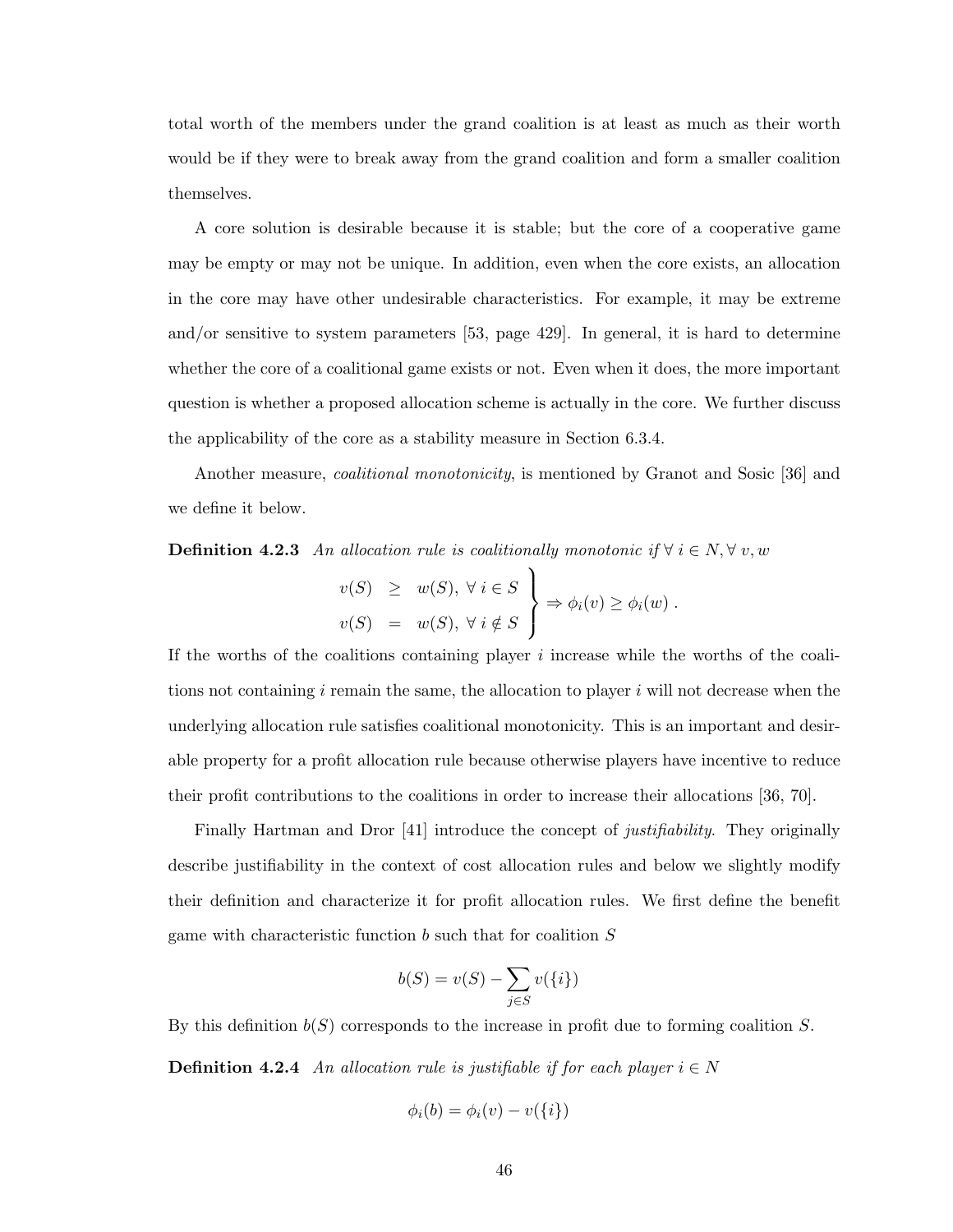Therefore if the same justifiable allocation rule is used to allocate both the profit and the benefit for the same player, the difference is equal to the profit that player can create on his or her own.

# 4.3 Derivation of the Characteristic Function

In the inventory centralization context, coalitions are formed when a subset of players agree to pool inventory. We denote such a coalition by  $J$  and use the subscript notation to represent the elements of set J; that is if  $J = \{1, 2, S\}$ ,  $v(J) = v_{12S}$  denotes the expected profit of a coalition consisting of retailers 1 and 2 and the supplier, denoted by S.

For our problem,  $v(J)$  is the total expected profit of coalition J and to derive  $v(J)$  we note the following key observations:

- Since there is only one supplier, the retailers who do not agree to pool inventory still obtain their stock from the same supplier.
- Again since there is only one supplier, the retailers cannot unilaterally decide to pool inventory without the supplier agreeing to pooling.

In defining  $v(J)$  if the supplier is in J, we have to take into account the supplier's profit due to the non-participating retailers as well; otherwise we would be double counting the supplier both as part of the coalition and not. Therefore for each coalition  $J, v(J)$  consists of two parts: the total expected profit of the retailers and the supplier in the coalition and the total profit the supplier earns due to the retailers who are not in the coalition. By definition,  $v(\emptyset) = 0$ . We formalize this characterization in Definition 4.3.1

**Definition 4.3.1** Let S denote the set of coalitions which include the supplier. For  $J \subset S$  and  $|J| \geq 2$ ,

$$
v(J) = \max_{x_J} \left\{ (p + p_M)S_J - hH_J - cx_J \right\} + \sum_{k \in N \setminus J} \max_{x_k} \left\{ pS_k - hH_k - cx_k \right\} \tag{15}
$$

For  $J \subset S$  and  $|J| < 2$ ,

$$
v(J) = p_M S_k + \sum_{k \in N} \max_{x_k} \{ pS_k - hH_k - cx_k \}
$$
 (16)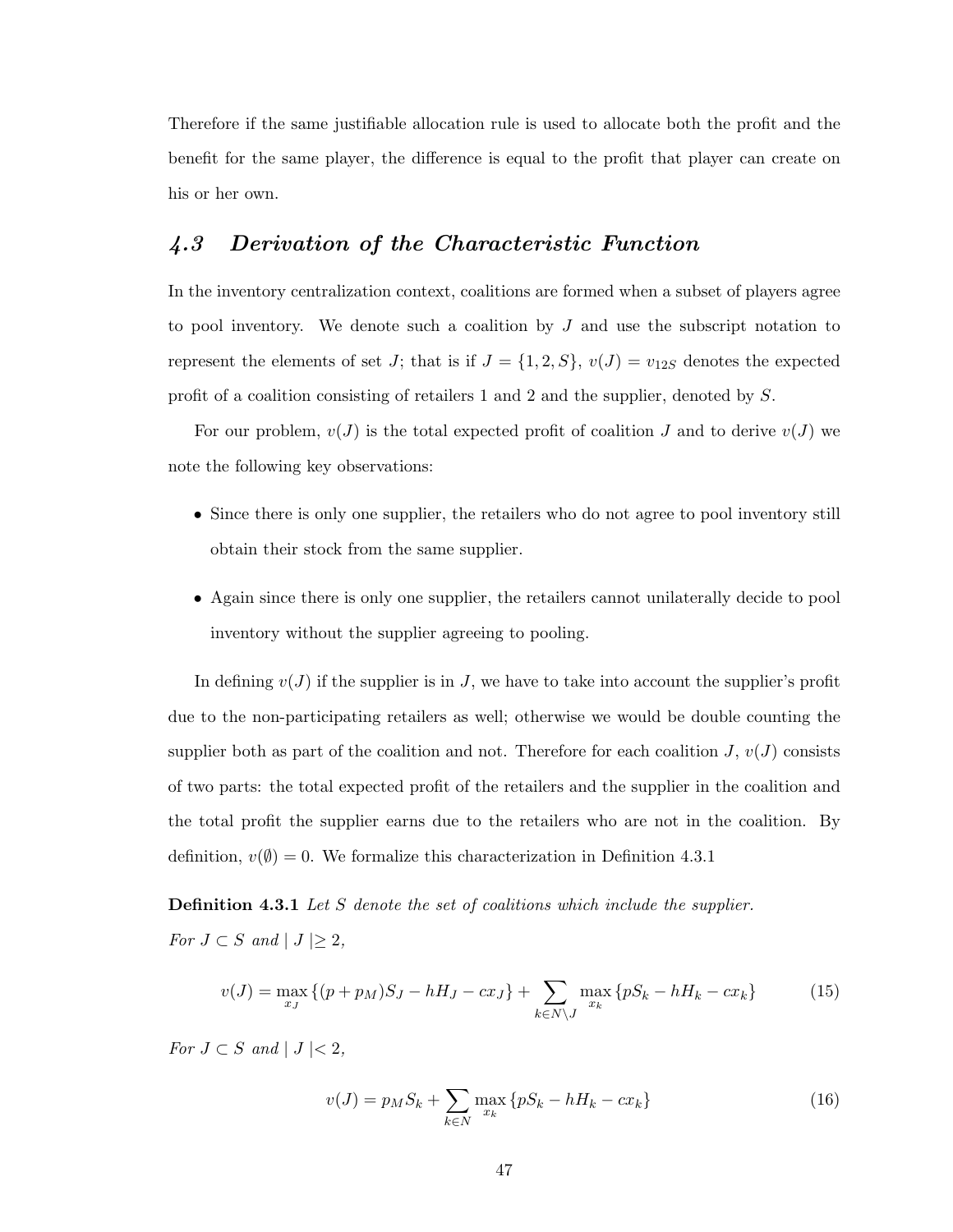Otherwise,

$$
v(J) = \sum_{k}^{|J|} p_M S_k
$$
\n(17)

where

$$
x_k = F_k^{-1} \left( \max \left\{ \frac{p-c}{p+h}, \rho_k \right\} \right) .
$$

The definition of the characteristic function reflects the fact that the worth of a coalition exceeds the sum of the profits of the players in the coalition only if the players include the supplier and at least two retailers. Equation 15 denotes the characteristic function for this case. The first part of the equation denotes the expected profit of the pooling coalition and the second part denotes the expected profit of the supplier due to the retailers who do not participate in the pooling coalition. Equation 16 denotes the characteristic function when the coalition consists of a single retailer and the supplier. In this case, there is no inventory pooling and therefore the supplier's profit equals to the sum of her profits due to each of the retailers. The retailer gets the markup times expected sales. Finally, Equation 17 denotes the characteristic function of a coalition consisting only of retailers. Following from the second observation above, the retailers cannot pool inventory unless the supplier is in the coalition. Therefore the total expected profit in this case is the sum of their individual profits.

A characteristic function is called *superadditive* if and only if for every J and K,  $v(J \cup$  $K$ ) ≥  $v(J) + v(K)$  when  $J \cap K = \emptyset$  [53]. We establish that our characteristic function is superadditive with Proposition 4.3.1.

**Proposition 4.3.1** The characteristic function for the inventory holding game as defined in 4.3.1 is superadditive.

#### Proof We consider two cases:

Case a. Either J and K consist only of retailers or without loss of generality J consists of the supplier and K consists of a single retailer. We have  $v(J \cup K) = v(J) + v(K)$  in both cases since coalitions create additional value only when they consist of at least two retailers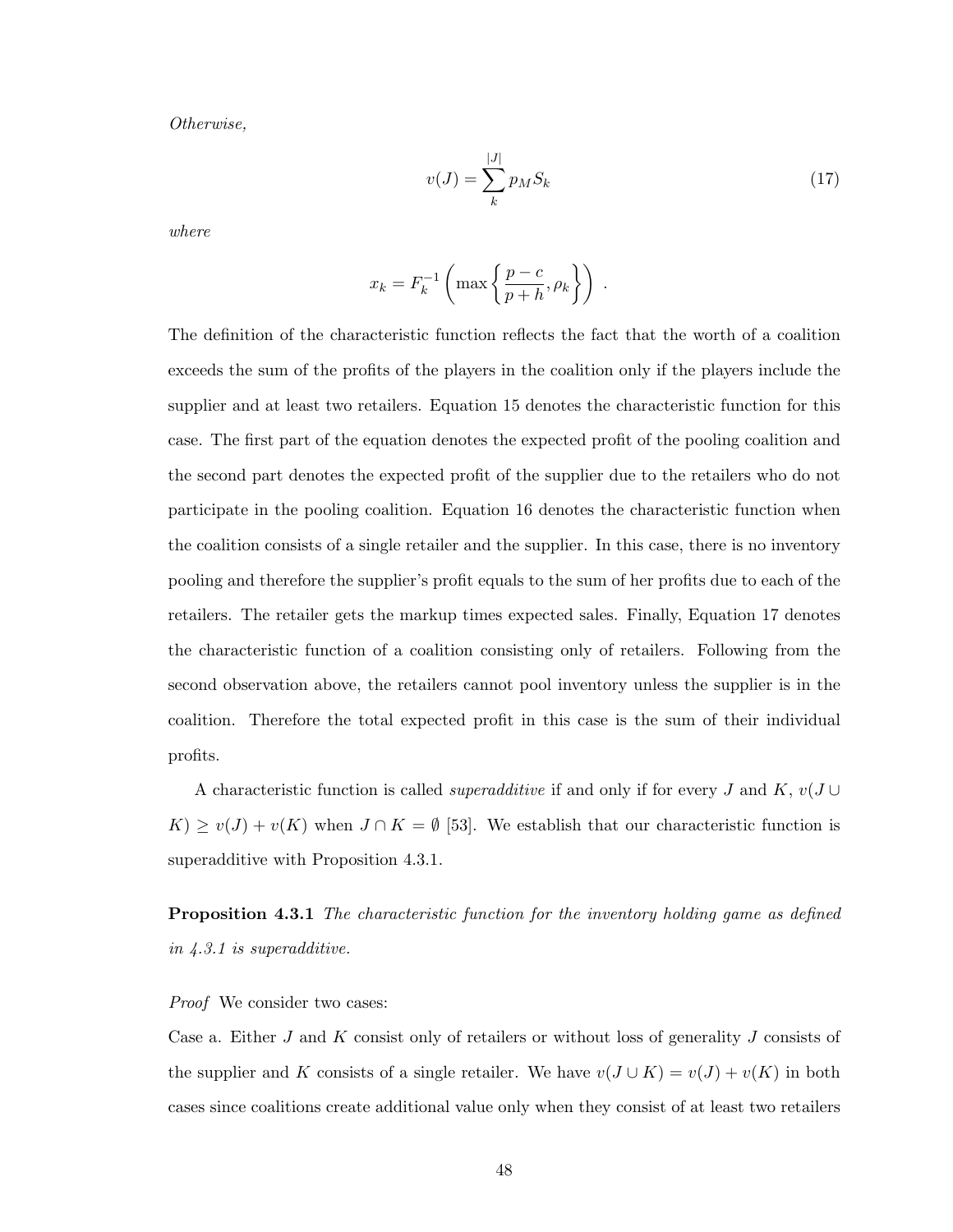and the supplier.

Case b. Either J or K contains the supplier and the total number of retailers in  $J \cup K$  is at least two. By definition,  $v(J \cup K)$  corresponds to expected profit when the inventory level is set optimally. If the inventory level in  $J \cup K$  equals the sum of the inventory levels in J and K, the coalition will achieve at least  $v(J) + v(K)$  and the result follows.

The economic implication of superadditivity is that adding one more player to the coalition increases the total worth of the coalition by at least the stand-alone worth of that player.

# 4.4 Choice of Shapley Value as the Solution Concept

Of the solution concepts we discussed in Section 4.1, we are going to use the Shapley value as the solution concept for our inventory centralization game. This choice depends on both the desirability of the Shapley value axioms for our problem and also the extent to which Shapley value satisfies the stability properties discussed in Section 4.2.

The axioms on which Shapley value is based are meaningful and practical in terms of our problem. We would, for example, expect players of equal power to receive the same allocation and the first axiom ensures that the Shapley value allocation only depends on the contribution of the player to the coalitions. The second axiom makes sure that the Shapley value allocation mechanism allots the total worth of the coalition to the players and a player who is not in the carrier receives zero allocation. Again, in our context we would expect any reasonable allocation mechanism to exhaustively distribute the total profit of the system to the players and to assign zero value to a player who does not increase the value of a coalition. Finally, if the players play two different games with value functions  $v$  and  $w$ , then the total Shapley value allocation to player  $i$  is the same as if the players were to play a game with value function  $v + w$ . This axiom shows that Shapley value allocations are not dependent on the time of bargaining between the players.

Individual rationality is the bare-minimum stability property that must hold for an allocation rule to be applicable as a contract in the inventory centralization context. The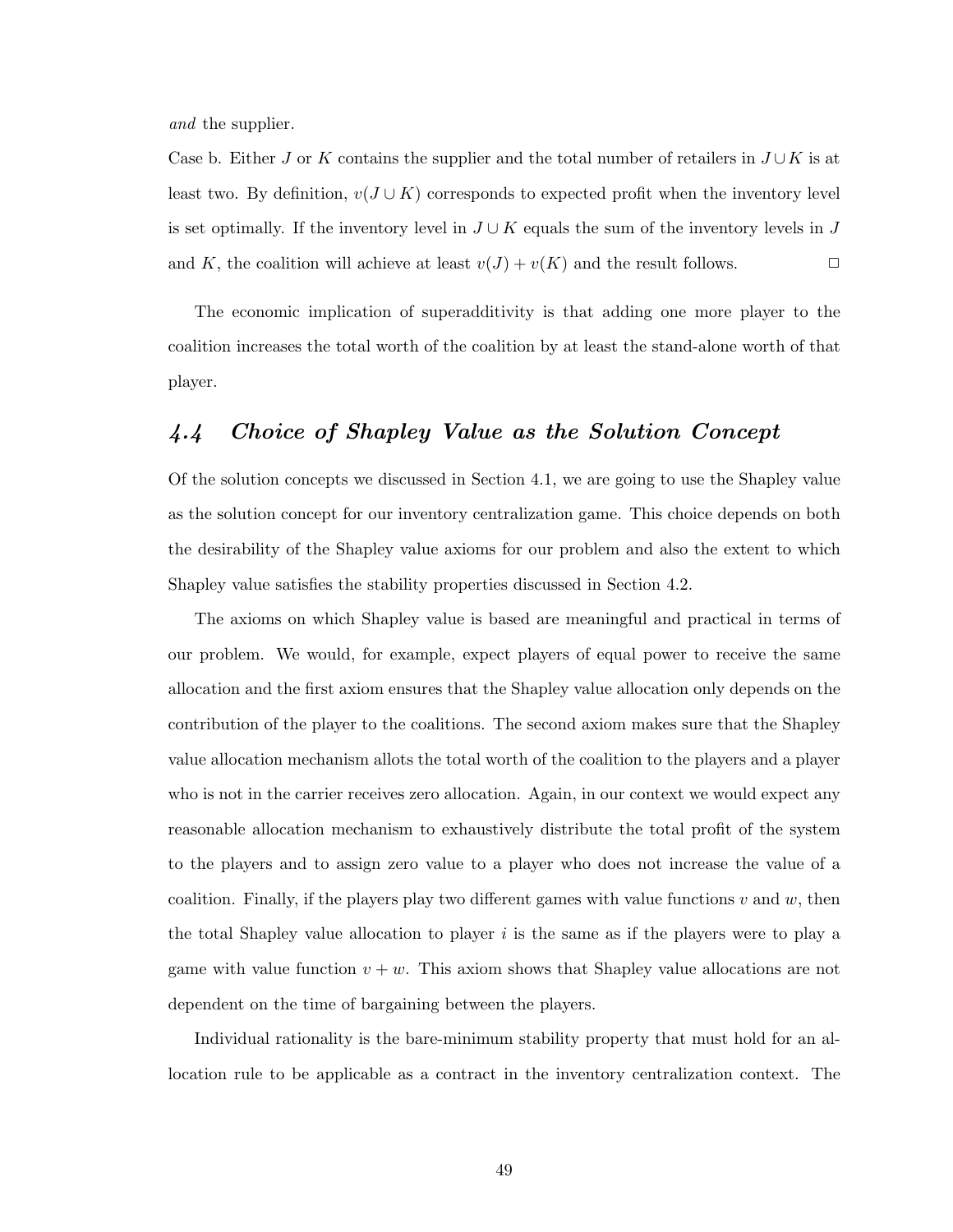Shapley value is individually rational if the underlying characteristic function is superadditive. As we show with Proposition 4.3.1, superadditivity holds for our characteristic function. Therefore the Shapley value allocations are individually rational and the players have incentive to participate in the pooling coalitions.

The second stability condition is membership in the core. Without knowing the properties of the characteristic function, it is not possible to tell whether the Shapley value is in the core of the game. We know, for example, that the Shapley value is always in the core when the characteristic function is convex for a benefit game and concave for a cost game [69]. However for our inventory centralization game we cannot prove convexity in general. In Chapters 5 and 6, we discuss the special conditions under which the Shapley value is always in the core of the inventory game and some shortcomings of the core as a stability measure. We would like to note here however that according to Myerson [53] the core is "derived to avert coalitional objections" and he calls the core an unobjectionable solution concept. He compares the core to a Nash equilibrium and argues that unobjectionable solution concepts may require some knowledge about the strategic behavior of the players. However our aim in this dissertation is not to model the strategic behavior of the players and check whether they reach an equilibrium; rather we aim to design a contract such that each player will receive an allocation consistent with his contribution to the coalition. Myerson categorizes the Shapley value as an equitable solution concept meaning the allocation rule distributes the total worth of the coalition to ensure allocations are consistent with each player's contribution. He also argues that equitable solutions are "arbitration guidelines taking into account power structures represented by the characteristic function". Hence the Shapley value is not necessarily an equilibrium but it is an arbitration rule taking into account "equity" and "fairness"; therefore is a suitable profit allocation mechanism to be built in a contract even when it is not in the core.

The other two conditions we defined in Section 4.2 are coalitional monotonicity and justifiability. Shubik [70] and Young [76] show independently that the Shapley value satisfies coalitional monotonicity. In addition Young shows that no core allocation rule satisfies coalitional monotonicity for five or more players. If one would have to choose between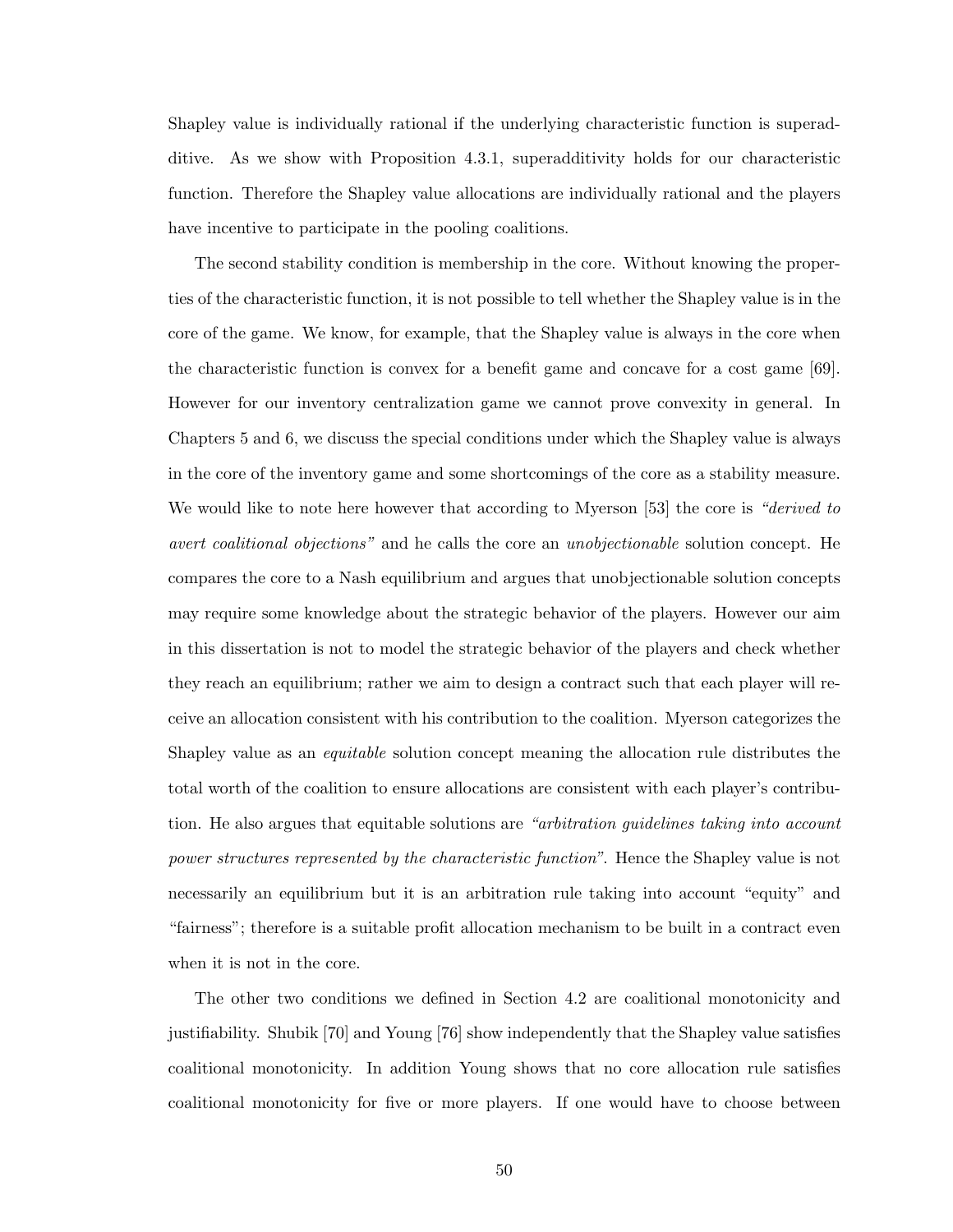a core allocation rule and one that satisfies coalitional monotonicity, we believe that the allocation rule that satisfies coalitional monotonicity would be a better choice to enforce as a contract in the inventory centralization context. Since Shapley value allocations are individually rational, there is incentive for all the players to sign the pooling contract. Once the contract is signed, we may perceive the contract as the means of establishing stability and the fact that the allocation rule is not in the core becomes irrelevant in terms of the stability of the coalition. On the other hand, an allocation rule that does not satisfy coalitional monotonicity may induce a player to increase his profit allocation by reducing his profit contribution which may lead to falsifying profit information and gaming among the players. These types of behavior are almost impossible to control through contracts and may require costly monitoring of individual profits.

Justifiability was introduced by Hartman and Dror [41] since they believe that a cost allocation mechanism must be consistent with a benefit allocation mechanism from an accounting point of view. They prove that Shapley value is a justifiable allocation rule for a characteristic function based on expected costs and it is straightforward to extend their proof to a profit allocation setting. In the profit allocation case, the allocations based on expected total profit and the allocations based on expected increase in profit due pooling differ only by the individual profit the player would have obtained without the coalition. This is consistent with the interpretation of Shapley value as the marginal contribution of that player to the coalition. Justifiability is a desirable property of Shapley value since it establishes the fact that each player's allocation is his expected profit without the coalition plus his contribution to the profit increase in the coalition.

# 4.5 Concluding Remarks

In an interesting recent survey on game theory as a tool in supply chain analysis, Cachon and Netessine emphasize that cooperative game theory has not received much attention in the supply chain literature in spite of its potential usefulness [14]. In the same chapter, Cachon and Netessine also indicate that the Shapley value has not yet been employed in supply chain research in spite of its desirable characteristics such as uniqueness. Robinson [63]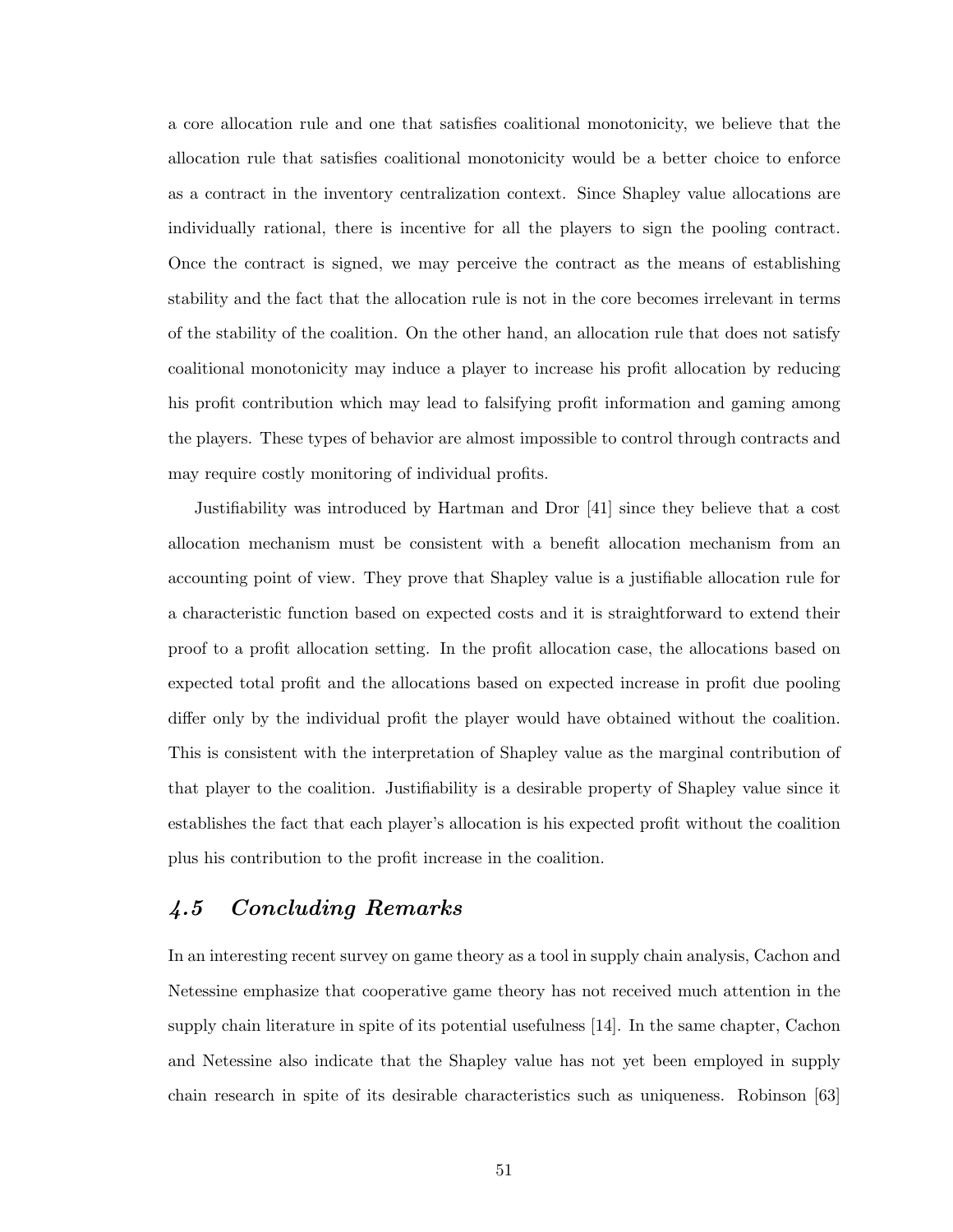and Hartman and Dror [41] consider Shapley value as a cost-allocation scheme but do not analyze the operational implications of using it. Granot and Sosic [36] appear to have been the first to mention Shapley value as a profit-allocation mechanism that may induce supplychain-optimal inventory decisions but, as far as we know, this idea has not been followed up.

Shubik [70] is the first to propose using Shapley value as an incentive mechanism in the management of decentralized systems. He argues that the axioms underlying Shapley value coincide with the properties the incentive mechanism requires for the joint cost allocation problem he is analyzing. The axioms of the Shapley value are meaningful and desirable for our inventory centralization problem, too. In addition, we find that the Shapley value allocations satisfy individual rationality, coalitional monotonicity, and justifiability. With such desirable properties, we believe Shapley value is a strong incentive mechanism to induce the players in the decentralized supply chain to take the system-optimal decisions. We offer this research as one initial step in understanding the uses of Shapley value as a value-sharing mechanism to affect the operational decisions of supply chain partners. We analyze the operational characteristics of the Shapley value allocation mechanism in the next two chapters – first for a stylized supply chain of two retailers, then for a general  $N - retailer$  supply chain.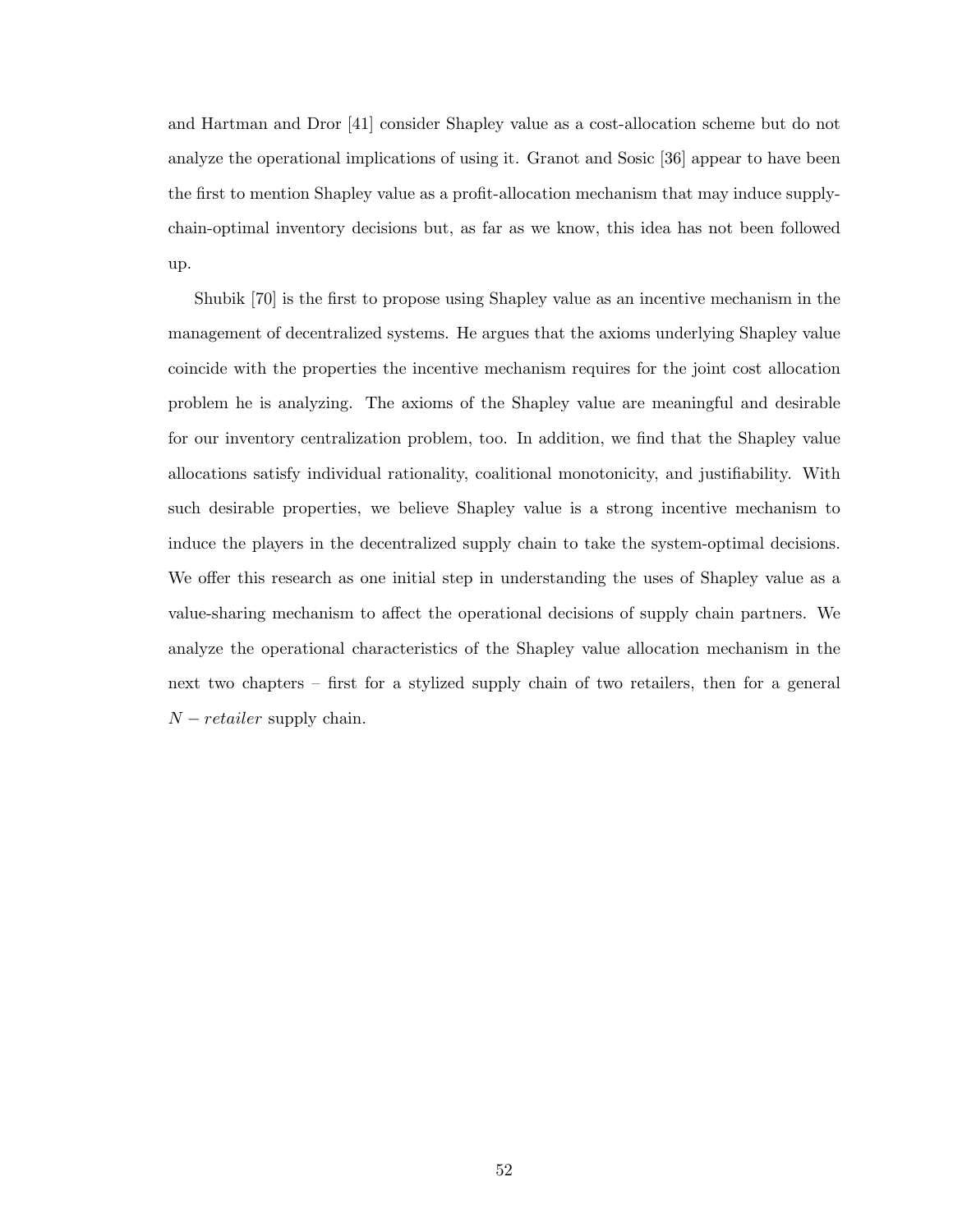# CHAPTER V

# SHAPLEY VALUE PROFIT ALLOCATIONS: CASE OF 2-RETAILER SUPPLY CHAINS

### 5.1 Introduction

Consider two retailers selling a single product procured form a single, common supplier. The retailers face uncertain demand and do not carry inventory. When they observe demand, they place an order at the supplier and receive shipments without significant delay. Ownership passes from the supplier to a retailer after the retailer places the order and pays for the product and so the supplier bears all the inventory risk. Sales are lost in case of a stock-out at the supplier. To service the retailers, the supplier may either keep inventory reserved for each of her customers or else pool inventory to share among all of her customers.

Inventory-pooling is known to reduce costs and so increases profits for the supply chain party that owns the inventory, in this case, the supplier [26]. However, the retailers may object to inventory-pooling because of two concerns. First is the concern of how inventory will be allocated among the retailers when there are shortages and how this rationing mechanism will affect their profits. With reserved inventory, the retailer can control his risk of stock-out by specifying minimum-inventory levels to be held by the supplier. But if the retailers draw on a common, pooled inventory, which of the competing retailers has priority when requesting the last of the inventory? Any inventory-pooling contract will need to address this issue either directly (by specifying a stock-rationing mechanism) or indirectly (by specifying reservation profits to the parties such that their profits are at least as much as their before-pooling profits).

The second concern is how much information should be shared in the supply chain to facilitate inventory-pooling. In the case of reserved inventories, each company shares demand information only with the supplier. However, in the case of inventory pooling, a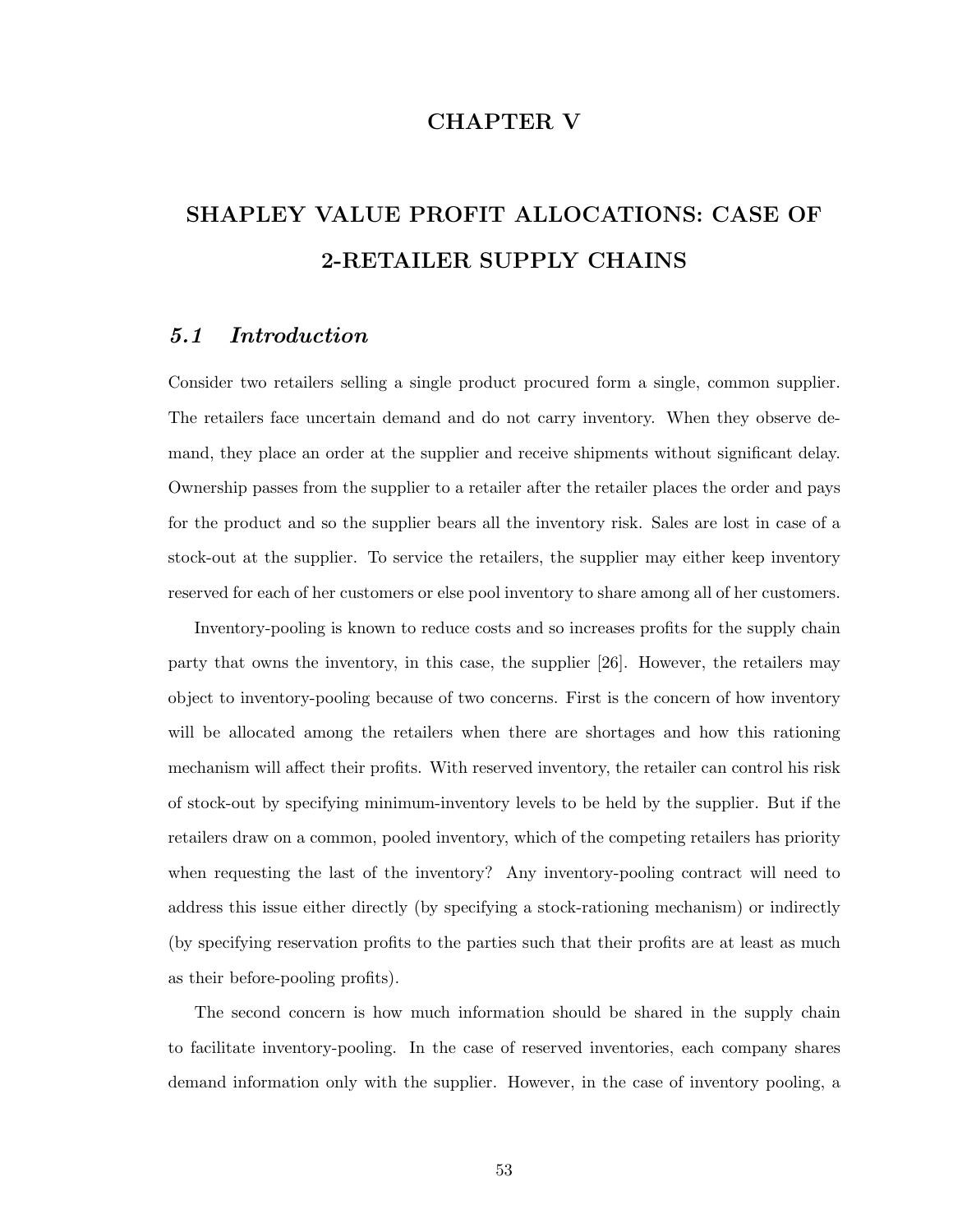company can, by observing his own service level, infer something about the demand faced by the competitor with whom he is sharing inventory.

In Chapter 2, we considered supply chain members with varying degrees of power and showed that the supply-chain-optimal inventory level cannot be attained under powerful retailers who preclude pooling or a powerful supplier who pools inventory to maximize her profits. In addition, we concluded that a service contract based on the frequently used service measure, probability of no stock-out, does not induce supply-chain-optimal inventory levels in the system.

Instead of a service contract, in this chapter, we propose a value-sharing method based on Shapley value from cooperative game theory and derive closed-form expressions of the Shapley values. We find that the Shapley value induces coordination and the allocations under this mechanism satisfy individual rationality conditions for all players and belong to the core of the game. Though stable, an allocation based on Shapley value may induce envy among some players. In particular, we find that the allocation mechanism may be interpreted as "unfair" by some players. We show that the mechanism favors retailers in the sense that retailer allocations may exceed their contribution to total supply chain profit at the expense of the supplier.

Under the proposed contract, the retailers prefer to form pooling coalitions with retailers with either very high or very low service requirements. Up to a threshold service level a retailer prefers to be the one requesting the higher service level because it ensures him the greater share of total profits. Beyond the threshold level a coalition partner with very high service requirements forces the supplier to overstock, increasing sales for both of the retailers. We also show that when the supplier has the power to maximize her profits by manipulating the service levels she provides for the retailers, the retailer with lower demand variance has a better chance of increasing his profits. The Shapley value scheme rewards the retailer introducing less risk into the supply chain and one can reasonably argue that this is "fair".

In this chapter, we explore the Shapley value allocations and their properties in Section 5.2. In Section 5.3, we discuss the possible instabilities that may be caused by the Shapley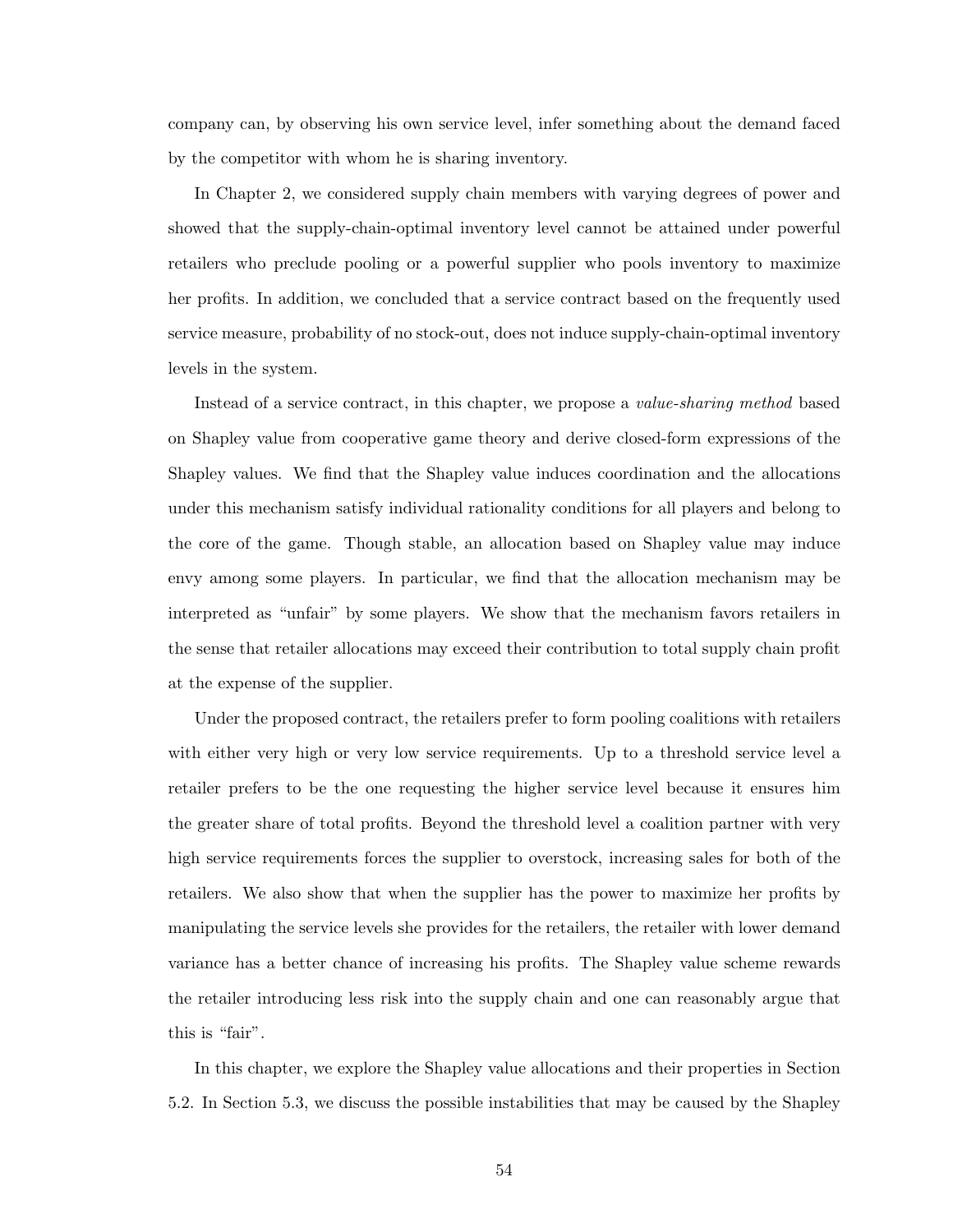value allocation scheme. Finally, in Section 5.4, we analyze the question "With whom to form a coalition" from the (different) perspectives of a retailer and the supplier given the service level constraints of each of the retailers. We conclude with a discussion of our findings and future research directions.

# 5.2 Shapley Value Allocations for Two-Retailer Games

For two retailers and one supplier, the value of the coalition increases only when all three players agree to inventory pooling. Therefore, the value of a 2-player coalition is the sum of the individual expected profits of the players before pooling. This simplifies the calculation of the Shapley value for player  $i$   $(i \in \{1, 2, S\})$  to

$$
\phi_i(v) = \frac{2}{3} v_i + \frac{1}{3} \left( v_{12S} - \sum_{j \in \{1, 2, S\}, j \neq i} v_j \right)
$$
(18)

where  $v_{12S}$  is the value of the coalition when all three players agree to pooling and  $v_1,v_2$ , and  $v<sub>S</sub>$  are the individual expected profits of the players before pooling. Equation 18 tells us that in the Shapley value allocation, for each player  $i$ , the weight of his contribution to the coalition is half the weight of his before-coalition payoff. The Shapley value formalizes the allocation rule for the total profit to the three players. However to fully characterize the value-sharing mechanism we also need to define a rule for calculating the individual expected profits of the players before pooling. Before pooling, the supply chain has the structure described in Section 3.1.1. Therefore  $v_1, v_2, v_S$  are calculated with respect to the stock levels set at  $F_i^{-1}$  $\left(\max\left(\underline{\rho}_i, \frac{p-c}{p+h}\right)\right)$  $\overline{p+h}$  $\ddot{\mathbf{r}}$ for each retailer.

Writing Expression 18 in a different way, we obtain the equivalent expression

$$
\phi_i(v) = v_i + \frac{1}{3} (v_{12S} - v_1 - v_2 - v_S)
$$
\n(19)

which shows that for two retailers, the three players share the extra revenue due to pooling equally. Each player's expected payoff is his expected payoff before pooling plus one third of the increase in total expected system profit due to pooling.

We next establish some stability properties of the Shapley value allocations.

**Proposition 5.2.1** The core of the inventory holding game among the supplier and the two retailers is non-empty.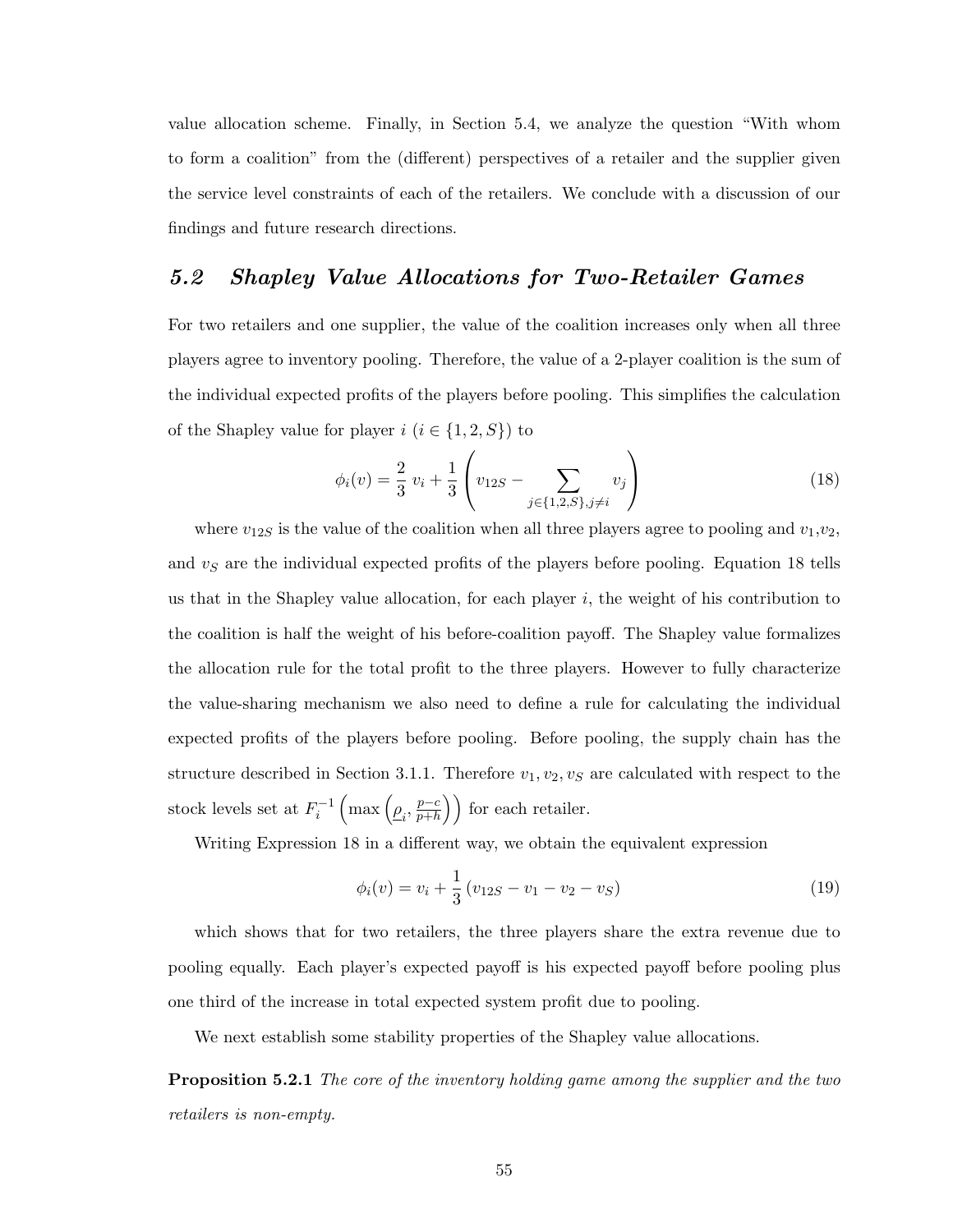Proof We use a theorem by Bondareva (1963) and Shapley (1967) that says that the core of the coalitional game is non-empty if

$$
v(N) \geq \sum_{J \subseteq N} \lambda(J)v(J) \tag{20}
$$

where  $\lambda(J)$ 's are balanced maps such that  $\lambda: 2^N \to [0,1]$  and  $\sum_{j:i \in J} \lambda(J) = 1$ ,  $\forall i \in N$ . In our case, using the subscript notation for  $v(S)$  we can write the right hand side of Equation 20 as follows:

$$
\sum_{J \subseteq N} \lambda(J)v(J)
$$
  
=  $\lambda_1 v_1 + \lambda_2 v_2 + \lambda_S v_S + \lambda_{12} v_{12} + \lambda_{1S} v_{1S} + \lambda_{2S} v_{2S} + \lambda_{12S} v_{12S}$   
=  $\lambda_1 v_1 + \lambda_2 v_2 + \lambda_S v_S + \lambda_{12} (v_1 + v_2) + \lambda_{1S} (v_1 + v_S) + \lambda_{2S} (v_2 + v_S) + \lambda_{12S} v_{12S}$   
=  $(1 - \lambda_{12S})(v_1 + v_2 + v_S) + \lambda_{12S} v_{12S}$ 

Since  $v_{12S} \ge v_1 + v_2 + v_S$ ,  $v(N) = v_{12S} \ge (1 - \lambda_{12S})(v_1 + v_2 + v_S) + \lambda_{12S}v_{12S}$ 

Theorem 5.2.1 The Shapley value allocation scheme induces coordination of the supply chain.

*Proof* Using Expression 19, one can see that  $\phi_i$  for  $i = 1, 2, S$  is maximized when  $v(N) =$  $v_{12S}$  is maximized, which happens when the pooled-inventory level for the 2-retailer coalition is set at the supply chain optimum level.  $\Box$ 

Even though the Shapley value profit allocation mechanism coordinates the supply chain, it will not be implementable if the players do not have incentive to participate. Recall from Chapter 4 that in the cooperative game theory context the participation constraints for the players correspond to the individual rationality of the allocations. In Section 4.4, we state that the Shapley value allocations are individually rational for our inventory problem. For completeness, we state this result as Proposition 5.2.2.

Proposition 5.2.2 The Shapley value allocations for the inventory holding game are individually rational for all of the players.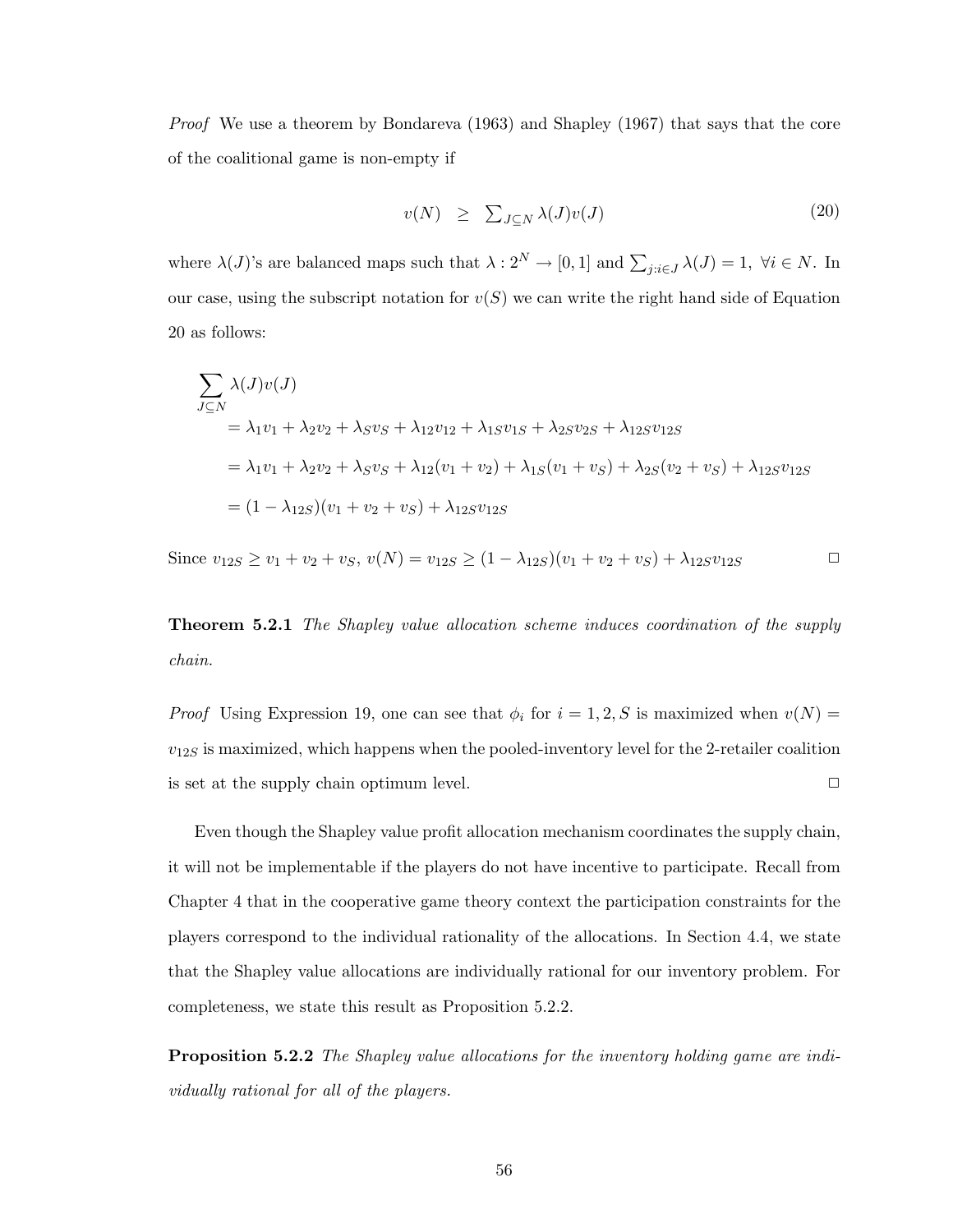**Proposition 5.2.3** The Shapley value allocations are in the core of the inventory holding game.

*Proof* By using Expression 19 we can easily verify that the allocations add up to  $v_{12S}$ , the value of the grand coalition. In addition, by Theorem 6.2.2 and Proposition 5.2.2, the second condition on the definition of core is satisfied.  $\Box$ 

Thus when the Shapley value is used as the profit allocation scheme in a 2-retailer supply chain, the retailers and the supplier have incentive to form pooling coalitions. In addition, the resulting coalition is stable (in the core) and the total joint profit is the maximum the supply chain can attain.

# 5.3 Induced Instabilities

That the profit allocations under Shapley value allocation scheme are individually rational may not be adequate to prevent what we call *induced instabilities*. These kinds of instabilities may arise if one or more of the players believe there is asymmetric, unfair profit allocation to some other player(s). In cooperative game theory, it is assumed that players would not be willing to deviate from coalitions if individual rationality constraints are satisfied and the allocations are in the core. However, players may hesitate to form coalitions if they believe their competitor benefits more than he should from the coalition. They may require further adjustments to the coalition contract, for example in the form of side payments.

In the remainder of this paper we use the  $BP$  and  $AP$  notation in the superscript to differentiate the values each variable (such as inventory level, expected sales) takes before pooling and after pooling respectively.

#### 5.3.1 Shapley Value Allocations Favor Retailers

Retailer profit is the product of sales by the mark-up per item and so we define *effective* sales at retailer i as the Shapley value allocation to retailer i divided by the unit mark-up,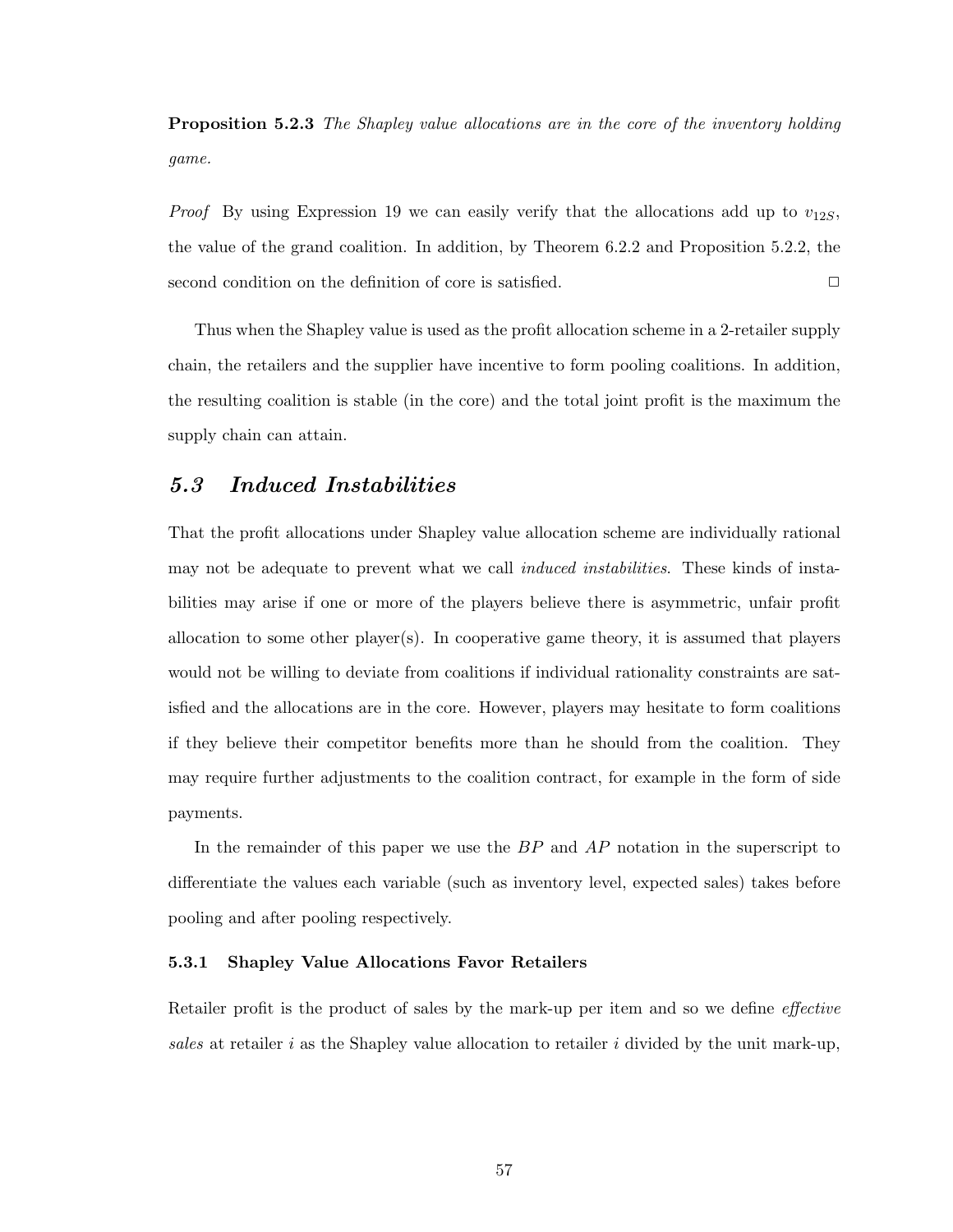and

E[effective sales at retailer 
$$
i
$$
] =  $\frac{\phi_i}{p_M}$ 

Comparing total expected effective sales by total expected actual sales after pooling, we can determine whether the retailers get more than their actual contribution to total afterpooling profit, in which case the supplier gets less than her contribution. More specifically, we are interested in knowing when the following inequality occurs:

$$
E[\text{total effective sales}] = \frac{\phi_1 + \phi_2}{p_M} > E[\text{total sales after pooling}] \tag{21}
$$

**Theorem 5.3.1** Total retailer allocations are greater than actual retailer contribution to after-pooling profit if and only if the expected change in supplier profit exceeds the expected change in average retailer profit.

In other words, when the change in expected profit for the supplier after pooling is greater than the average change for the retailers, the supplier is forced to give up a portion of her extra profits to the retailers, the size of which is determined by the Shapley value calculations.

*Proof* In terms of  $S_1^{AP}$  and  $S_2^{AP}$  Expression 21 is:

$$
\frac{\phi_1 + \phi_2}{p_M} \ge \frac{S_1^{AP} + S_2^{AP}}{2} \tag{22}
$$

An equivalent expression to (22) is:

$$
\frac{S_1^{BP} + S_2^{BP}}{3} \left( 1 - \frac{2p}{p_M} \right) + \frac{2c}{3p_M} \left[ x_1^{BP} + x_2^{BP} - x_1^{AP} - x_2^{AP} \right] + \frac{2h}{3p_M} \left( H_1^{BP} + H_2^{BP} - H_1^{AP} - H_2^{AP} \right) \ge \frac{S_1^{AP} + S_2^{AP}}{3} \left[ 1 - \frac{2p}{p_M} \right]
$$
(23)

Change in expected supplier profit exceeding average change in total expected retailer profit is represented as

$$
\Delta E[\text{supplier profit}] \ge \frac{\Delta E[\text{total retailer profit}]}{2} \tag{24}
$$

Using the definition of E[profit], we can rewrite inequality 24 as follows

$$
2p(S_1^{AP} + S_2^{AP} - S_1^{BP} + S_2^{BP}) - 2c(x_1^{AP} + x_2^{AP} - x_1^{BP} - x_2^{BP})
$$
  

$$
-2h(H_1^{AP} + H_2^{AP} - H_1^{BP} - H_2^{BP}) \ge p_M(S_1^{AP} + S_2^{AP} - S_1^{BP} + S_2^{BP})
$$
 (25)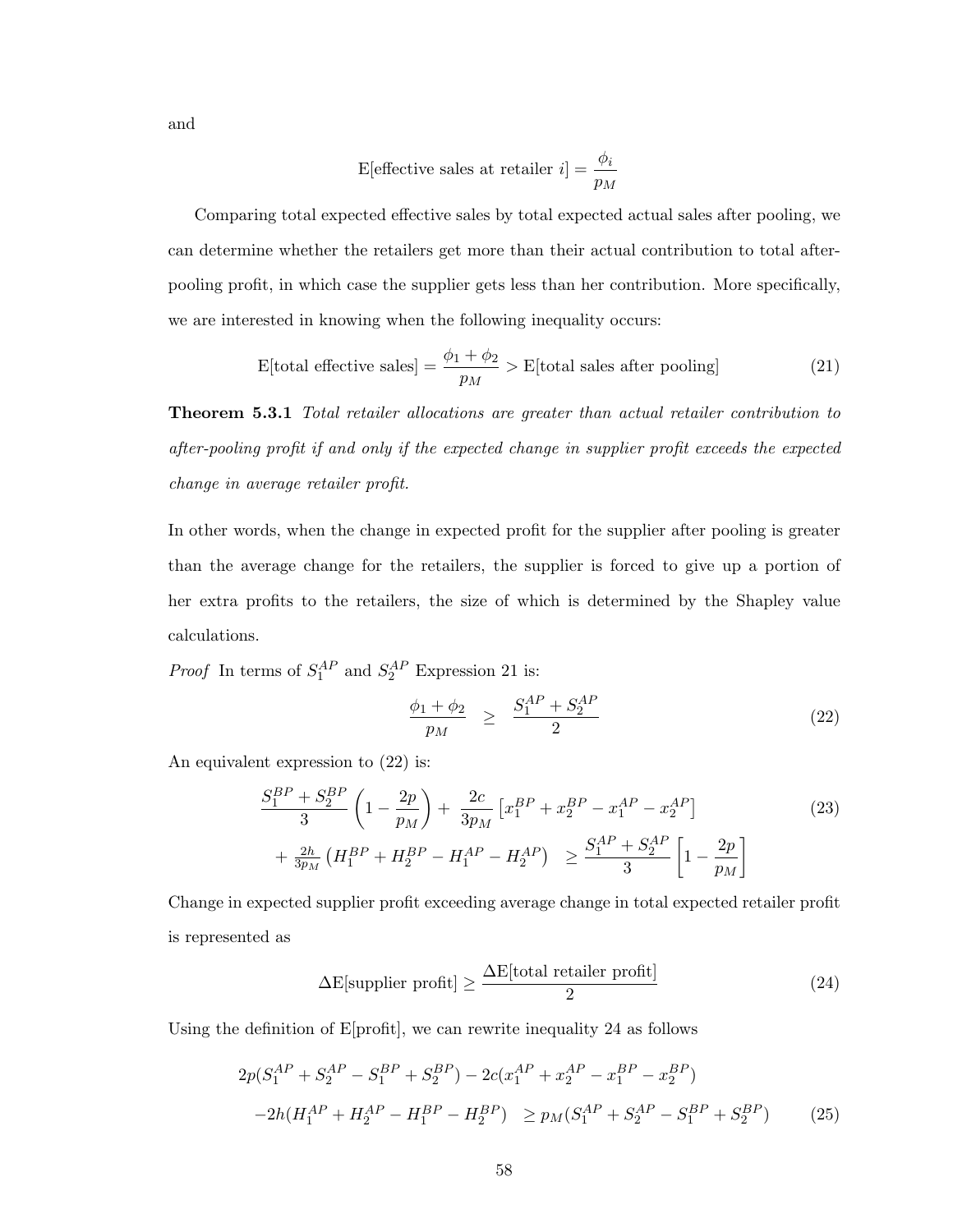Algebraic manipulation reveals that inequality 25 is equivalent to Expression 22, which proves the claim.  $\Box$ 

Even when Expression 21 holds, it is possible that only one of the retailers benefits from the extra allocation:

**Example 5.3.1** Consider two retailers with iid  $U(0,1)$  demand. Service level is set at 0.9 by retailer 1 and at 0.65 by retailer 2. Let  $p = 4$ ,  $p_M = 4$ ,  $c = 2$ , and  $h = 0.1$ . The ex-post profit allocations are:  $\phi_1 = 2.367776$  and  $\phi_2 = 1.911776$ . E[total sales after pooling]  $= 0.980813$  and E/total effective sales/ is  $(2.367776 + 1.911776)/2 = 1.012138$ . Comparing the two,  $1.012138 > 0.980813$  implies that the retailers' total allocation is greater than their total expected profit. In addition, the effective sales for retailer 2 is  $1.911776/4 = 0.477944$ . However, 0.980813−0.477944 > 0.5, which implies his effective sales is less than his expected sales (because expected sales at retailer 1 cannot exceed 0.5). Therefore retailer 2's allocation under Shapley value scheme is less than his expected sales revenue after pooling.

In this example both retailer 2 and the supplier get allocations less than their individual contributions to total after pooling profit, while retailer 1 gets a higher allocation. In this example, this is a fair allocation because retailer 1 requests a higher service level before pooling. Retailer 2, by forming a pooling coalition with retailer 1, gains access to a larger stock but has to to give up some of his profits to retailer 1.

Define the following notation for ease of presentation. Let  $\Lambda$  be the change in the supplier's expected cost and  $\Delta_i$  be the change in expected sales at retailer i due to pooling.

$$
\Lambda = c (x_1^{BP} + x_2^{BP} - x_1^{AP} - x_2^{AP}) + h (H_1^{BP} + H_2^{BP} - H_1^{AP} - H_2^{AP})
$$
  
\n
$$
\Delta_i = S_i^{AP} - S_i^{BP}, \quad i \in \{1, 2\}
$$

**Proposition 5.3.1** Given Eftotal effective sales  $\geq$  Eftotal sales after poolingl, if the change in expected sales at retailer i is greater than or equal to the change in expected sales at retailer j then E[effective sales at retailer  $j \geq E$ [sales at retailer j after pooling].

*Proof* In the proof of Theorem 5.3.1 we have established the equivalency of  $\frac{\phi_1+\phi_2}{p_M}$   $\geq$  $S_1^{AP} + S_2^{AP}$  to Expression 25. Now rewriting Expression 25 using the  $\Lambda$  and  $\Delta_i$  notation,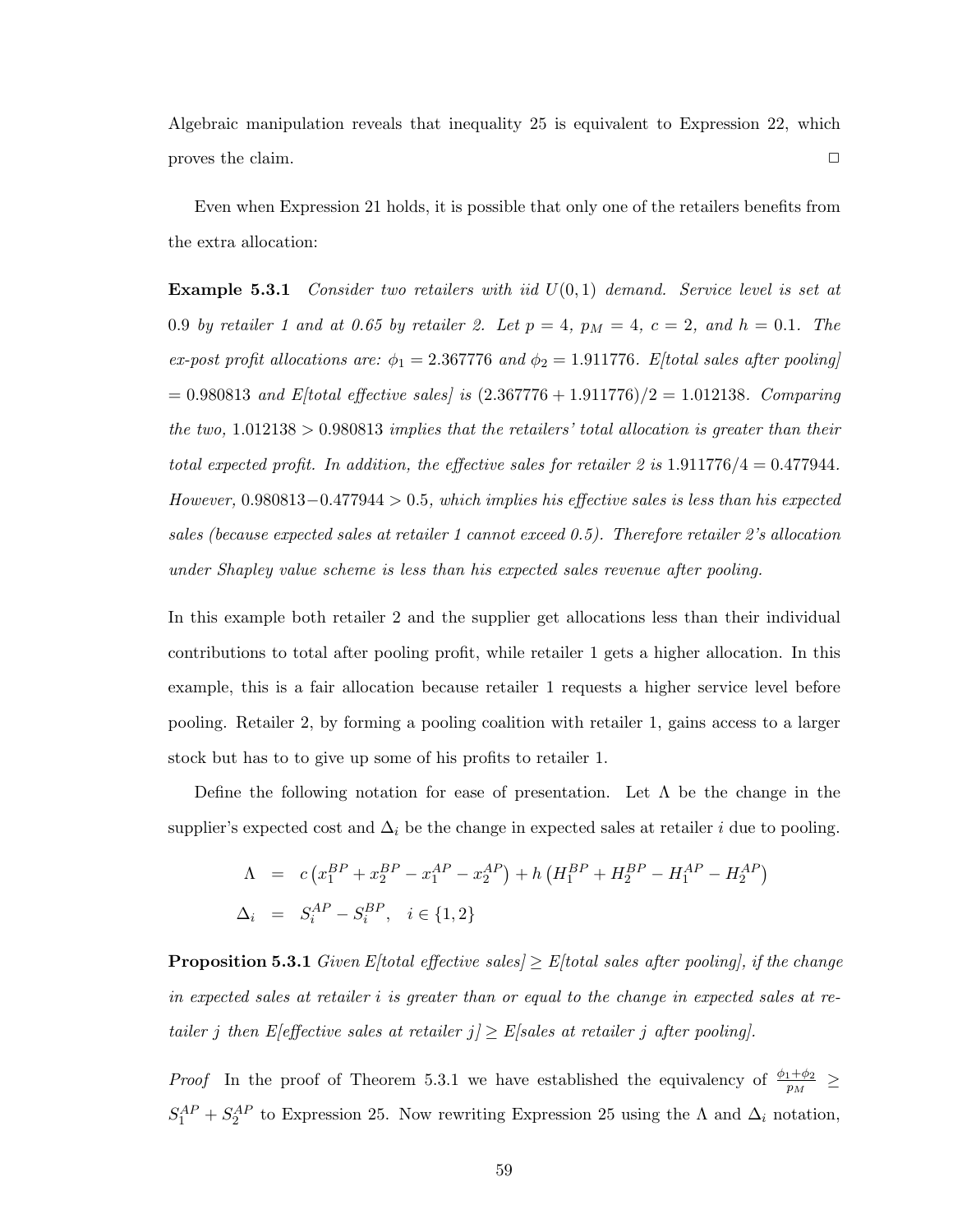we obtain

$$
\frac{\phi_1 + \phi_2}{p_M} \geq S_1^{AP} + S_2^{AP} \Leftrightarrow 2\Lambda \geq (p_M - 2p)(\Delta_1 + \Delta_2)
$$

Similarly, we can write the following equivalent conditions.

$$
\frac{\phi_1}{p_M} \geq S_1^{AP} \Leftrightarrow \Lambda \geq (2p_M - p)\Delta_1 - (p_M + p)\Delta_2
$$
  

$$
\frac{\phi_2}{p_M} \geq S_2^{AP} \Leftrightarrow \Lambda \geq (2p_M - p)\Delta_2 - (p_M + p)\Delta_1
$$

Without loss of generality, assume  $\Delta_1 \geq \Delta_2$ . The proposition states  $2\Lambda \geq (p_M 2p)(\Delta_1 + \Delta_2)$ . This inequality along with  $\Delta_1 \ge \Delta_2$  implies  $\Lambda \ge (2p_M - p)\Delta_2 - (p_M + p)\Delta_1$ which proves the result.  $\Box$ 

Proposition 5.3.1 says that the expected change in retailer  $i$ 's sales after pooling is greater than the change in retailer  $j$ 's sales ensures that retailer  $j$ 's final profit allocation will correspond to an effective sales level higher than his expected sales. However the same condition is not adequate to ensure the same for retailer  $i$ . This result is counterintuitive because we would normally expect retailer i would be ensured a greater portion of the extra profit due to pooling since he is making the more positive impact on expected sales.

# 5.4 With Whom to Form a Coalition?

In the previous section, we have shown that even though the Shapley value allocation scheme ensures profit allocations higher than before-pooling profit levels for all players, some players may get more favorable allocations. Therefore it is important for all players to know with whom it is most advantageous to form pooling coalitions. In this section, we analyze this question from the points of view of the retailers and the supplier separately. We take required service level and the demand distribution as the defining characteristics of the retailers. Cost and revenue parameters are still assumed to be identical for both of the retailers.

#### 5.4.1 The Retailer's Perspective

The question we seek to answer is: "Given a fixed service level for retailer  $i$ , at what service level for retailer j would retailer i form a coalition with retailer  $j$ ?" Throughout this section we make use of the following rule in the contract: before-pooling profit levels,  $v_i$ ,  $v_j$ , and  $v_S$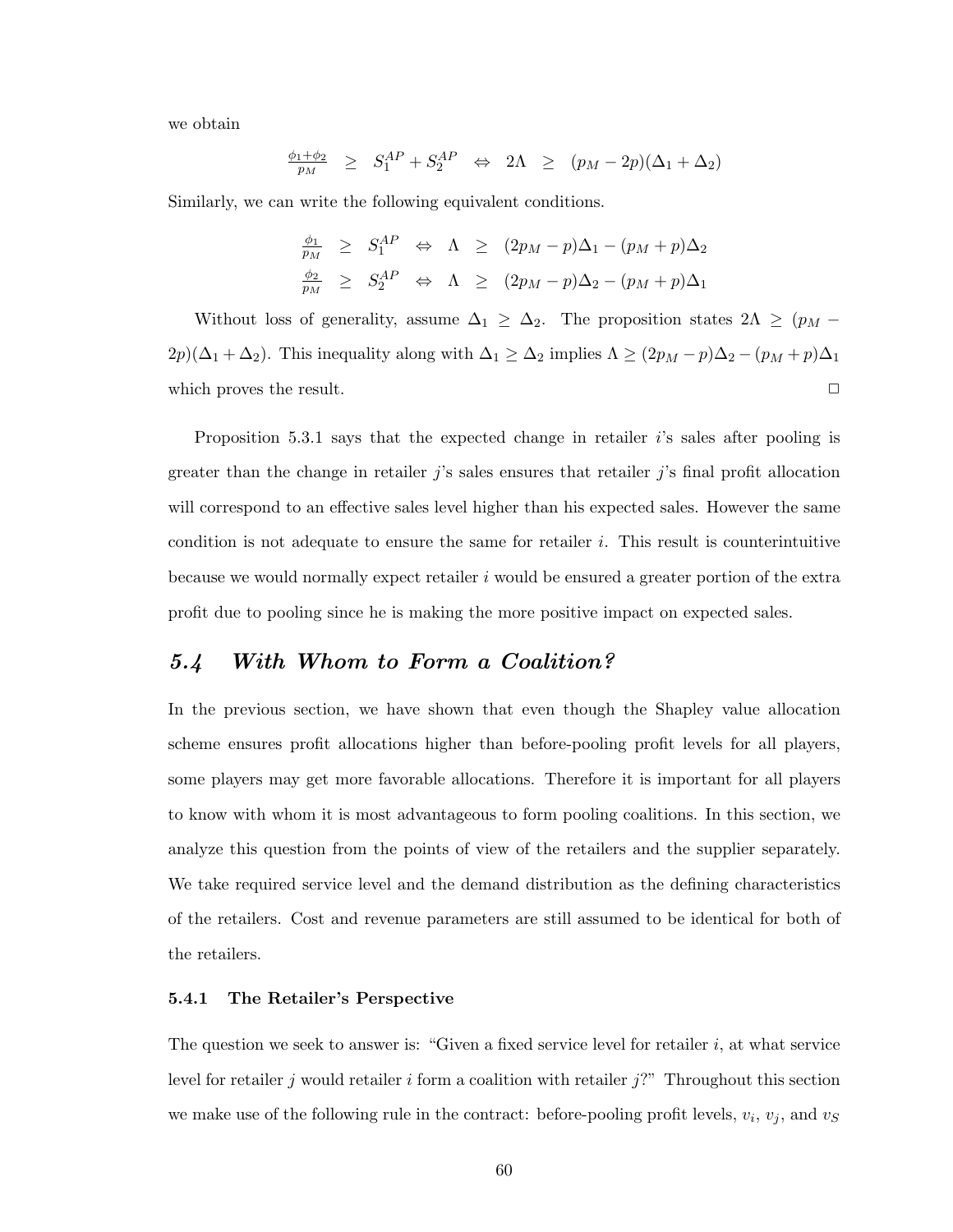are calculated with respect to the stock levels set at  $F_i^{-1}\,$  $\left(\max\left(\underline{\rho}_i, \frac{p-c}{p+h}\right)\right)$  $\overline{p+h}$  $\ddot{\mathbf{r}}$ for each retailer. Therefore, our region of interest is  $\rho_j \in (\frac{p-c}{n+h})$  $\frac{p-c}{p+h}, 1$ ) because in the region  $(0, \frac{p-c}{p+h})$  $\frac{p-c}{p+h}$  the stock level is set at  $F_j^{-1}(\frac{p-c}{p+h})$  $\frac{p-c}{p+h}$  regardless of the service level requirement. When the stock level for retailer j is fixed at  $F_j^{-1}(\frac{p-c}{p+h})$  $\frac{p-c}{p+h}$ , the service level requirement of retailer j does not have an impact on the ex-post profit allocation to retailer i.

Theorem 5.4.1 The Shapley value profit allocation to retailer i is a unimodal function of service level  $\rho_j$  of retailer j. In addition,  $\rho_j^* = \frac{p + p_M - c}{p + p_M + h}$  $\frac{p+p_M-c}{p+p_M+h}$  is the global minimizer.

*Proof* Let  $\pi_c^{AP}$  be the expected supply chain profit after pooling and  $\pi_S^{BP}$  be expected supplier profit before pooling. Rewriting Expression 18, the Shapley value allocation to retailer *i* is

$$
\phi_i = \frac{2}{3} S^{BP}_i + \frac{1}{3} (\pi^{AP}_c - \pi^{BP}_S - p_M S^{BP}_j)
$$

By definition, only the last two terms of the above equation depend on  $\rho_j$ . Let  $x_j(\rho_j)$ be the before-pooling stocking level for retailer  $j$  as a function of the service level. Then,  $x_j(\rho_j) = F_j^{-1}(\rho_j)$ . Let  $\Omega = \frac{\partial F_j^{-1}(\rho_j)}{\partial \rho_j}$  $\frac{\partial \rho_j}{\partial \rho_j}$ . Then,

$$
\frac{\partial \phi_1(\rho_j)}{\partial \rho_j} = -\frac{\Omega}{3}(-c - h\rho_j + (p + p_M)(1 - \rho_j))
$$

Due to the assumptions we made on  $F(\cdot)$ ,  $\Omega$  is always positive. When  $\rho_j < \frac{p+p_M-c}{p+m_M+b}$  $\frac{p+p_M-c}{p+p_M+h}$ , then  $\partial \phi_i(\rho_j)$  $\frac{\partial h(\rho_j)}{\partial \rho_j}$  is negative which means the function is decreasing and when  $\rho_j > \frac{p+p_M-c_M}{p+p_M+h}$  $\frac{p+p_M-c}{p+p_M+h}$ , the derivative is positive, which means the function is increasing. Therefore, the function is unimodal and  $\rho_j^* = \frac{p+p_M-c}{p+p_M+h}$  $\frac{p+p_M-c}{p+p_M+h}$ , is the global minimizer.  $\square$ 

In all examples we studied,  $\phi_i(\rho_j)$  has always been a convex function. However, we could not prove this in general because  $\frac{\partial^2 \phi_1(\rho_j)}{\partial \phi_1(\rho_j)}$  $\frac{\phi_1(\rho_j)}{\partial \rho_j^2}$  is a function of  $\frac{\partial^2 F_2^{-1}(\rho_j)}{\partial \rho_j^2}$  $\frac{q_2 - (\rho_j)}{\partial \rho_j^2}$ , which is difficult to sign. However, proving unimodality is sufficient for our purposes because the interesting point in this proposition is that the ex-post profit allocation to a retailer decreases if he forms a coalition with a retailer with service level in the range  $(\frac{p-c}{p+h}, \frac{p+p_M-c}{p+p_M+h})$  $\frac{p+p_M-c}{p+p_M+h}$ ).

The next natural question is whether there is a threshold service level  $\rho_j$  in the region  $\left(\frac{p+p_M-c}{p+n+\mu}\right)$  $\frac{p+p_M-c}{p+p_M+h}$ , 1) beyond which  $\phi_i(\rho_j)$  is greater than  $\phi_i(\frac{p-c}{p+h})$  $\frac{p-c}{p+h}$ ). The answer is "not necessarily".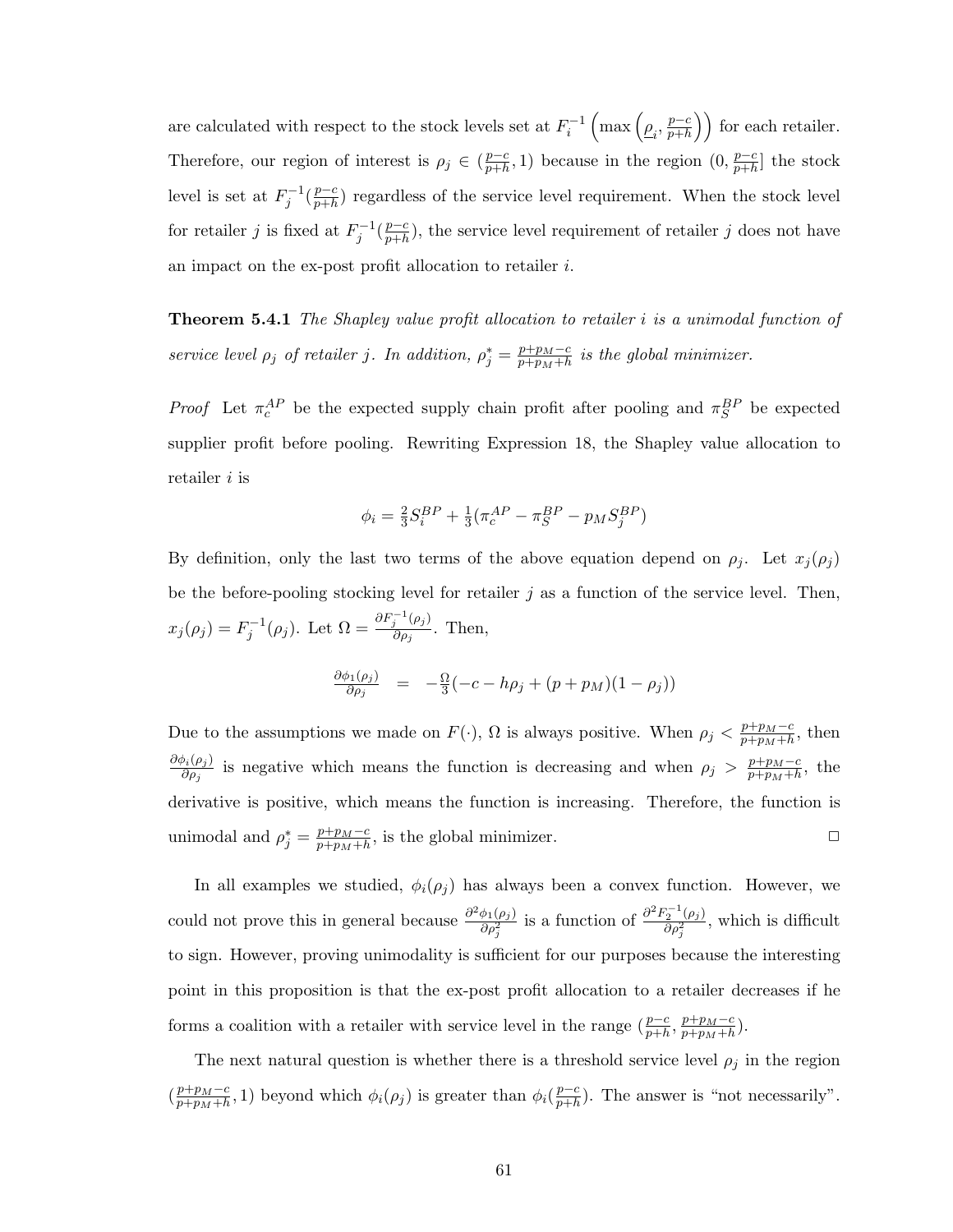**Proposition 5.4.1** When the demand distribution for retailer j has infinite support, then the ex-post profit allocation for retailer i goes to infinity as  $\rho_j$  goes to 1.

*Proof* The Shapley value allocation to retailer  $i$  as a function of the service level of retailer  $j$  is

$$
\begin{split} \phi_i(\rho_j) &= \frac{2}{3} S_i^{BP} + \frac{1}{3} (\pi_c^{AP} - \pi_S^{BP} - p_M S_j^{BP}) \\ &= \frac{2}{3} S_i^{BP} + \frac{1}{3} \left( \pi_c^{AP} - \left( p(S_i^{BP} + S_j^{BP}) - h(H_i^{BP} + H_j^{BP}) - c(x_i + x_j) \right) - p_M S_j^{BP} \right) \\ &= K - \frac{1}{3} \left[ (p + p_M - c) F_j^{-1}(\rho_j) - (p + p_M + h) \int_0^{F_j^{-1}(\rho_j)} F_j(x) dx \right] \end{split}
$$

where the term K represents the part of the  $\phi_i(\rho_j)$  expression that does not depend on  $\rho_j$  and K is a function of  $\rho_i$ ,  $p$ ,  $p_M$ ,  $h$ , and c. We can find the limit of the term in the parenthesis when  $F_j(\cdot)$  has infinite support as follows:

$$
\lim_{\rho_j \to 1} \left[ (p + p_M - c) F_j^{-1}(\rho_j) - (p + p_M + h) \int_0^{F_j^{-1}(\rho_j)} F_j(x) dx \right]
$$
\n
$$
= \lim_{\rho_j \to 1} \left[ (p + p_M + h) \int_0^{F_j^{-1}(\rho_j)} (1 - F_j(x)) dx - (h + c) F_j^{-1}(\rho_j) \right]
$$
\n
$$
= (p + p_M + h) E[x] - (h + c) \lim_{\rho_j \to 1} F_j^{-1}(\rho_j)
$$
\n
$$
= -\infty
$$

This implies  $\lim_{\rho_j \to 1} \phi_i(\rho_j) = \infty$ .

Thus when  $F_j(\cdot)$  has infinite support there is a range of  $\rho_j$  beyond  $\frac{p+p_M-c}{p+p_M+h}$ , where  $\phi_i(\rho_j)$  is greater than  $\phi_i(\frac{p-c}{p+b})$  $\frac{p-c}{p+h}$ , and retailer i always prefers to form a pooling coalition with a retailer requiring high service level. However, when  $F_j(\cdot)$  has finite support, whether such a region exits or not depends on the system parameters as we demonstrate with the following example.

**Example 5.4.1** Let the demand function for retailer 2 be  $U(0,1)$ . The demand function for retailer 1 arbitrary but independent from that of retailer 2. Let  $\rho_1 = 0.96, p = 5, c =$  $2, h = 0.1, p_M = 5.5.$ 

In Figure 7: Case 1, the highest value  $\phi_1(\rho_2)$  attains beyond  $\frac{p+p_M-c}{p+p_M+h}$  is still lower than  $\phi_1(\frac{p-c}{p+h})$  $\frac{p-c}{p+h}$ ). However, if we change  $p_M$  to 2, Figure 7: Case 2 shows that higher profit allocations are possible for retailer 1 beyond  $\frac{p+p_M-c}{p+p_M+h}$ .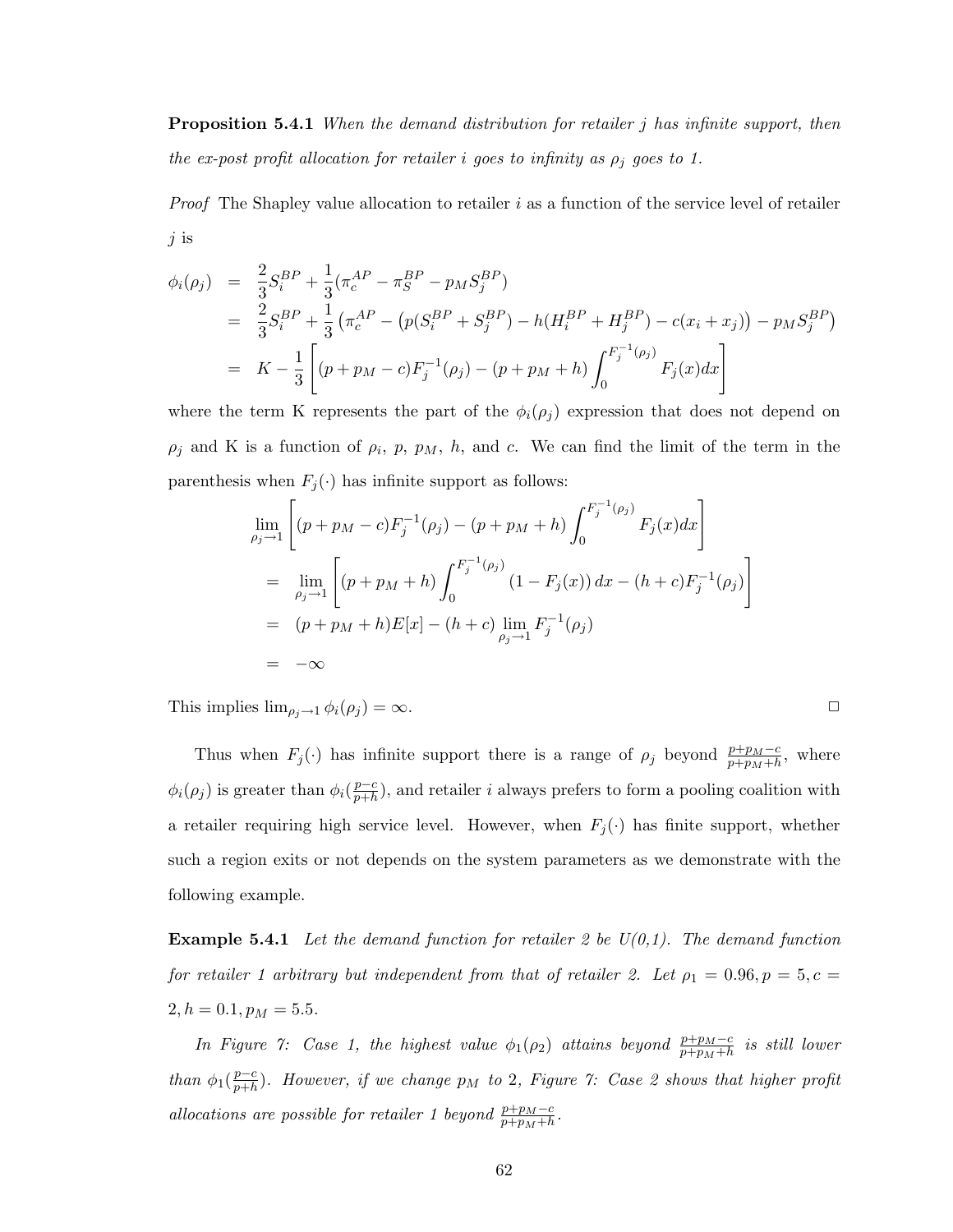

Figure 7: Profit allocations to retailer 1 as retailer 2's service changes (graphs not to scale)

If the demand distribution of retailer 2 is U(0,1),  $\lim_{\rho_2 \to 1} \phi_1(\rho_2) > \phi_1(\frac{p-c}{p+h})$  $\frac{p-c}{p+h}$ ) when  $p_M <$  $p + h$ . This condition does not depend on the value of c. We can interpret this result if we consider  $p_M$  to be the potential profit to the whole supply chain from the sale of a single item and  $p + h$  to be the potential loss to the supplier when an item does not sell. When the potential loss to the supplier is large, she will tend to under-stock and this hurts the retailers. However, when the service level requirement of one or both of the retailers is very high, the supplier will have to stock enough to cover the requirement even if it is suboptimal for herself. Therefore, when the overage cost is very high, it is better for a retailer to form a coalition with a retailer with high service level requirement since this would force the supplier to stock more.

#### 5.4.2 The Supplier's Perspective

In section 3.1.1 we set the contract such that the before-pooling profits are calculated to maximize the before-pooling supplier profit as long as the service level constraints set by the retailers are satisfied. This means that the before-pooling inventory levels are calculated as  $F_i^{-1}(\max(\underline{\rho_i}, \frac{p-c}{p+h}))$  $\frac{p-c}{p+h}$ ) for each retailer *i*. Although this maximizes the supplier profit before pooling and guarantees at least  $\rho_i$  level of service for each retailer, this calculation may not maximize the supplier's after-pooling profit according to the Shapley value allocation scheme. The next theorem shows that the Shapley value allocation to the supplier is a unimodal function of the service level requirements of the retailers. Figure ?? is an example of how supplier profit changes as the service level requirement of one of the retailers changes.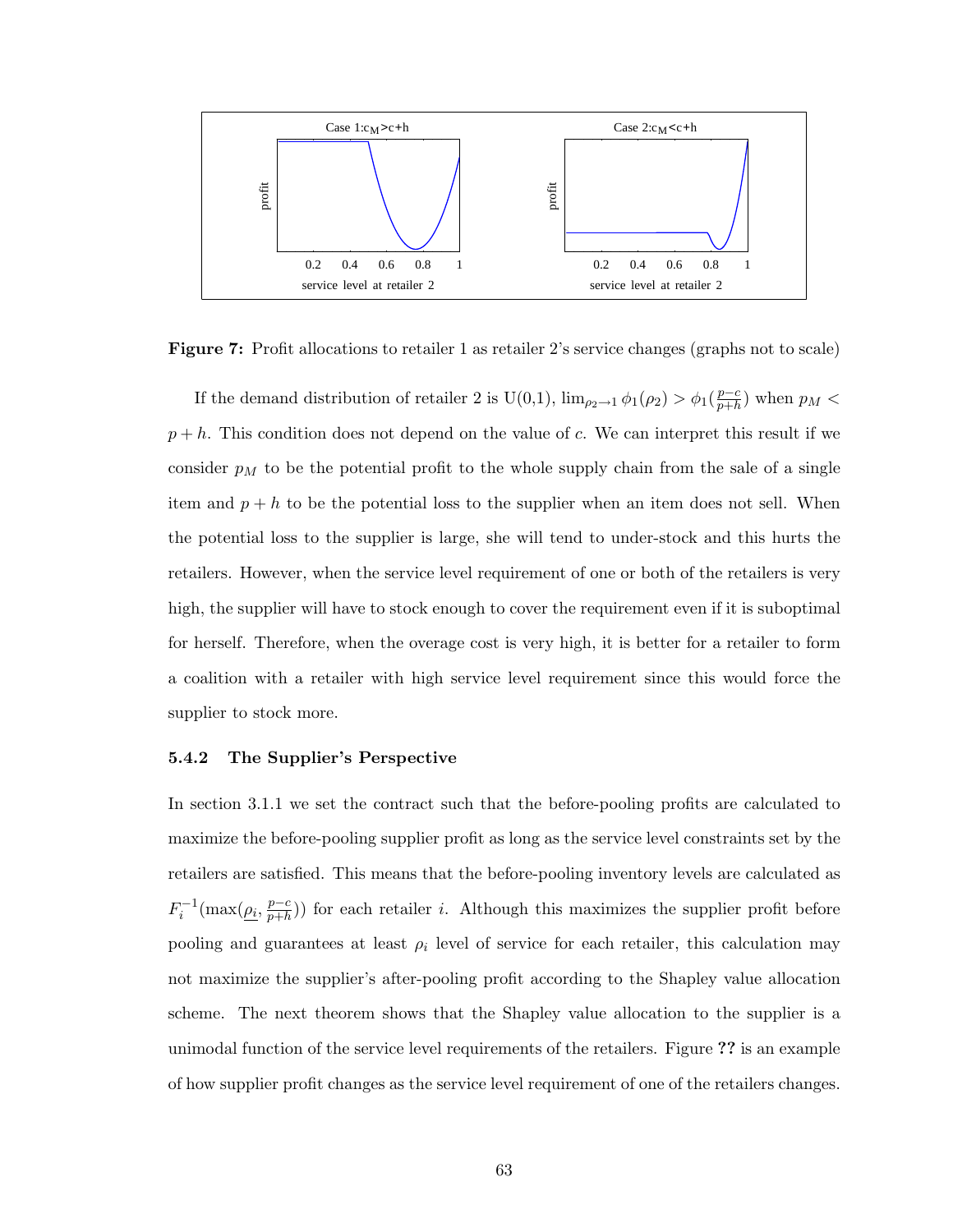

Figure 8: Supplier profit allocation as a function of service level

Theorem 5.4.2 The Shapley value allocation to the supplier is unimodal in the service level requirements of the retailers and the global maximum occurs at

*i.* 
$$
(\rho_1, \rho_2) = \left(\max\left(0, \frac{2(p-c)-p_M}{2(p+h)-p_M}\right), \max\left(0, \frac{2(p-c)-p_M}{2(p+h)-p_M}\right)\right)
$$
 *if*  $\frac{2(p-c)-p_M}{2(p+h)-p_M} < 1$ ,

*ii.* 
$$
(\rho_1, \rho_2) = (0, 0)
$$
 otherwise.

*Proof* Let  $\Omega_i = \frac{\partial F_i^{-1}(\rho_i)}{\partial \rho_i}$  $\frac{i}{\partial \rho_i}^{(\rho_i)}$ . Then  $\partial \phi_S(\rho_i,\rho_j)$  $\frac{\partial \phi_{i}(\rho_{i},\rho_{j})}{\partial \rho_{i}}$  =  $\frac{\Omega_{i}}{3}(2(p-c) - p_{M} - (2(p+h) - p_{M})\rho_{i})$ 

Since  $F_i(\cdot)$  is a cumulative distribution function  $\Omega_i > 0$  for  $i \in \{1,2\}$ . It is sufficient to consider the following three cases.

• Case 1:  $2(p - c) - p_M \ge 0$  and  $2(p + h) - p_M \ge 0$ 

In this case both  $\frac{\partial \phi_S(\rho_1, \rho_2)}{\partial \rho_1}$  and  $\frac{\partial \phi_S(\rho_1, \rho_2)}{\partial \rho_2}$  are positive over the interval  $\left(0, \frac{2(p-c)-p_M}{2(p+h)-p_M}\right)$  $\overline{2(p+h)-p_M}$ ´ and negative over the interval  $\left(\frac{2(p-c)-p_M}{2(p+1)-p_M}\right)$  $\frac{2(p-c)-p_M}{2(p+h)-p_M},\infty$  $\tilde{\cdot}$ . Therefore both  $\phi_S(\rho_1)$  and  $\phi_S(\rho_2)$  are increasing over the interval  $\left(0, \frac{2(p-c)-p_M}{2(p+h)-p_M}\right)$  $\left(\frac{2(p-c)-p_M}{2(p+h)-p_M}\right)$  and decreasing over the interval ´  $\frac{1}{\sqrt{2}}$  $2(p-c)-p_M$  $\frac{2(p-c)-p_M}{2(p+h)-p_M}$ ,  $\infty$ , which shows  $\phi_S$ () is unimodal in both  $\rho_1$  and  $\rho_2$ . For this region, the global maximum is at  $(\rho_1, \rho_2) = \left(\frac{2(p-c)-p_M}{2(p+h)-p_M}\right)$  $\frac{2(p-c)-p_M}{2(p+h)-p_M}, \frac{2(p-c)-p_M}{2(p+h)-p_M}$  $\frac{2(p-c)-p_M}{2(p+h)-p_M}$ .  $\ddot{\phantom{a}}$ 

\n- Case 2: 
$$
2(p-c) - p_M < 0
$$
 and  $2(p+h) - p_M \ge 0$
\n- In this region, for  $\rho_1 \ge 0$  and  $\frac{\partial \phi_S(\rho_1, \rho_2)}{\partial \rho_1}$  is negative meaning  $\phi_S(\rho_1)$  is decreasing. The same
\n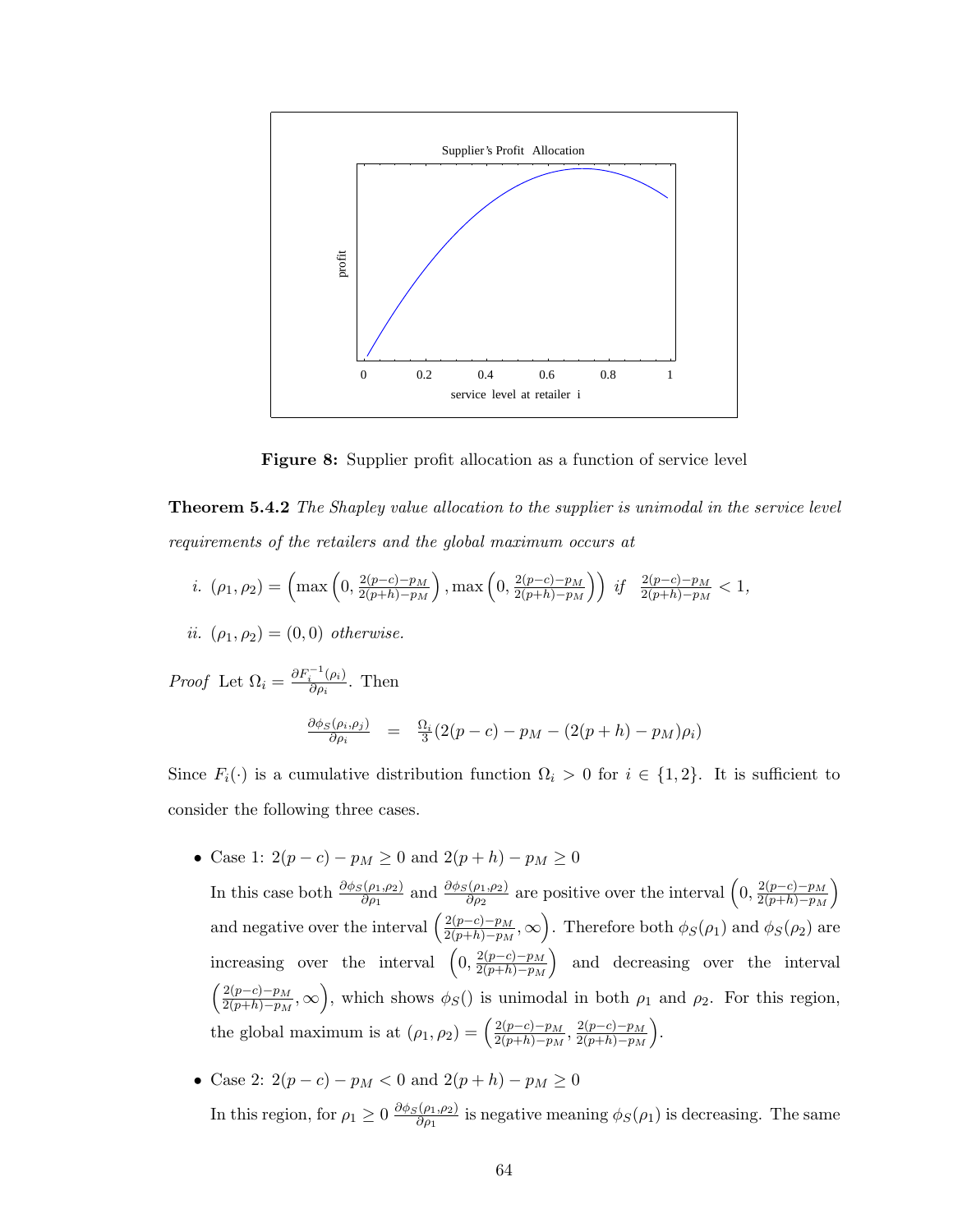argument is true for  $\frac{\partial \phi_S(\rho_1,\rho_2)}{\partial \rho_2}$  and  $\phi_S(\rho_2)$ . Therefore in this region  $(\rho_1,\rho_2)=(0,0)$  is the global maximum.

• Case 3:  $2(p-c) - p_M < 0$  and  $2(p+h) - p_M < 0$ 

In this region  $\frac{2(p-c)-p_M}{2(p+h)-p_M} \geq 1$  and beyond the meaningful service level region [0, 1). For  $\rho_1 \in [0,1]$   $\frac{\partial \phi_S(\rho_1,\rho_2)}{\partial \rho_1}$  is negative so  $\phi_S(\rho_1)$  is decreasing. The same argument is true for  $\frac{\partial \phi_S(\rho_1,\rho_2)}{\partial \rho_2}$  and  $\phi_S(\rho_2)$ . Therefore in this region  $(\rho_1,\rho_2)=(0,0)$  is the global  $maximum.$   $\Box$ 

Theorem 5.4.2 states that the supplier has incentive to relax the terms of the contract. The current contract calculates before-pooling profits using  $x_i = F_i^{-1}(\max(\rho_i, \frac{p-c_i}{p+h})$  $\frac{p-c}{p+h})$ ) for each retailer. However, the supplier prefers a contract that calculates before-pooling profits based on  $x_i = F_i^{-1}(\rho_i)$ . Then she is allowed to maximize her after-pooling profits by setting the contracted service level at  $\left(\frac{2(p-c)-p_M}{2(p+h)-p_M}\right)$  $\overline{2(p+h)-p_M}$ ´ if at least one of the retailers requires a service level that is smaller than  $\left(\frac{2(p-c)-p_M}{2(n+h)-p_M}\right)$  $\frac{2(p-c)-p_M}{2(p+h)-p_M}$ . Otherwise, the supplier does not have room for  $\bar{a}$ manipulation since the contract still guarantees that the after-pooling profit allocations are at least as much as the before-pooling profits (as set through the service level constraints).

### 5.4.3 Conflict Between Retailers and Supplier

In the previous two sections, we looked at how service level requirements can be used to optimize profits by both the retailers and the supplier. However, we did not analyze the effects of these decisions on the other parties in the coalition. The total supply chain profit does not increase when the supplier maximizes her profits by varying the contracted service level. Therefore the Shapley value allocation to one or both of the retailers must be reduced. We would like to know "what happens to the profits of the retailers when the supplier maximizes her profit?".

We define the *base case* as the case where the stocking levels are determined by  $F^{-1}(\frac{p-c}{n+h})$  $\frac{p-c}{p+h}$ ). From Theorem 5.4.2 we know that supplier profit is maximized at either  $(\rho_1, \rho_2) = (0, 0)$ or  $(\rho_1, \rho_2) = \left( \max \left( 0, \frac{2(p-c)-p_M}{2(p+h)-p_M} \right) \right)$  $2(p+h)-p_M$ ), max  $\left(0, \frac{2(p-c)-p_M}{2(p+b)-p_M}\right)$  $2(p+h)-p_M$  $\ddot{\mathbf{r}}$ . Clearly  $(\rho_1, \rho_2) = (0, 0)$  is not implementable. Therefore the supplier wants to set  $(\rho_1, \rho_2) = \left(\frac{2(p-c)-p_M}{2(n+h)-p_M}\right)^2$  $\frac{2(p-c)-p_M}{2(p+h)-p_M}, \frac{2(p-c)-p_M}{2(p+h)-p_M}$  $\frac{2(p-c)-p_M}{2(p+h)-p_M}$  and ´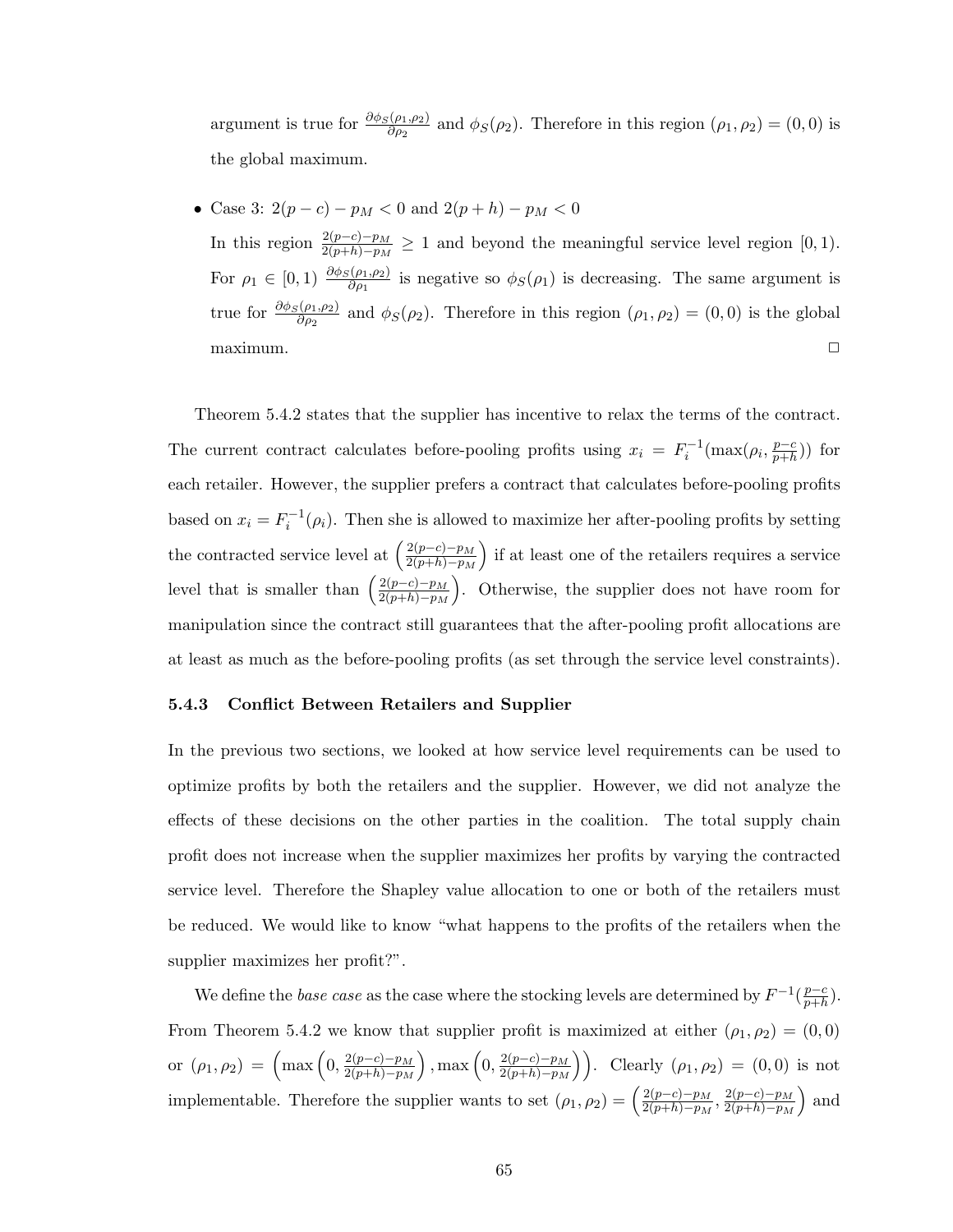this requires  $p-c \geq p_M/2$ . The supplier's per-unit profit  $(p-c)$  needs to be at least as much as half the retailers' total per-unit profit  $(p_M)$  for the supplier to be able to maximize her after-pooling profits. We can interpret this condition as a measure of the relative power of the supplier. If the supplier is making a high per-unit margin on each item she sells, she has the ability to manipulate the contracted service levels whenever the retailer requirements allow it.

For two random variables X and Y with distribution functions  $F(\cdot)$  and  $G(\cdot)$ , X is said to be larger than Y in *dispersive order* if  $F^{-1}(\beta) - F^{-1}(\alpha) \geq G^{-1}(\beta) - G^{-1}(\alpha)$  whenever  $0 < \alpha \leq \beta < 1$  (denoted as  $X \geq_{disp} Y$ ) (Shaked and Shanthikumar [67]). Dispersive order requires the difference between two quantiles of  $X_i$  to be smaller than the difference between the corresponding quantiles of  $X_j$ ; therefore dispersive order compares the variability of the two distributions. Assuming there is dispersive order between the demand distributions, the following theorem identifies which one of the retailers (if either) will be better off when compared to the base case.

**Theorem 5.4.3** Assume  $D_i \geq_{disp} D_j$ . When the supplier maximizes her own after-pooling profit allocation by changing  $(\rho_i, \rho_j)$ , either the after-pooling profit allocations to both of the retailers are reduced or the profit allocation to the one with smaller demand in dispersive order is increased while the profit allocation to the other is reduced.

*Proof* Let  $\phi'_i$  and  $\phi'_j$  denote the profit allocations to retailer i and j after the supplier maximizes her profit allocation. Define the following notation:

$$
\alpha = \frac{2(p-c) - p_M}{2(p+h) - p_M}
$$
  
\n
$$
\beta = \frac{p-c}{p+h}
$$
  
\n
$$
\nu = F_i^{-1}(\alpha)
$$
  
\n
$$
\eta = F_i^{-1}(\beta)
$$
  
\n
$$
\varepsilon = F_j^{-1}(\alpha)
$$
  
\n
$$
\gamma = F_j^{-1}(\beta)
$$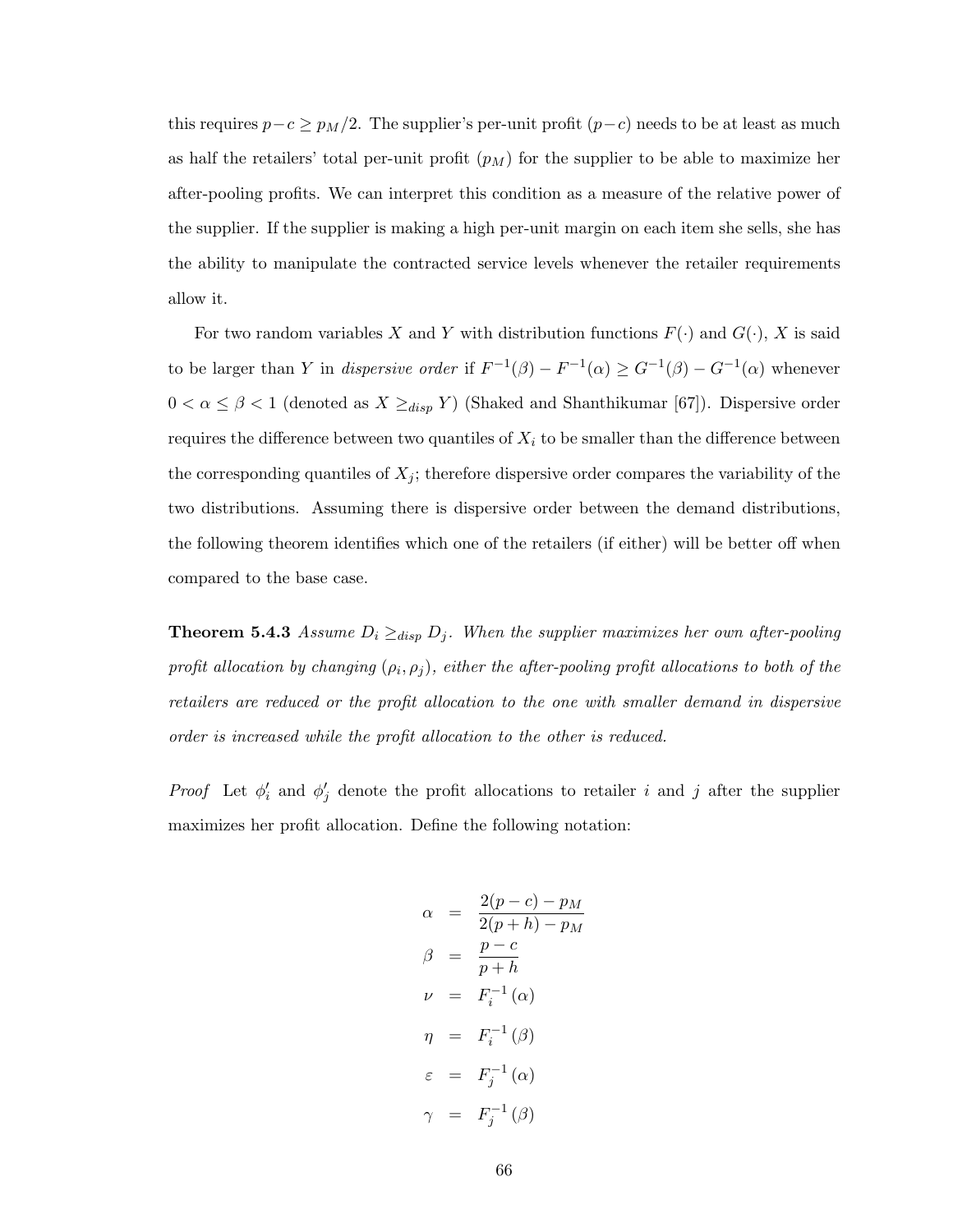That the profit allocation to retailer  $i$  after the supplier maximizes her profit allocation is greater than or equal to retailer i's allocation under the base case, that is  $\phi'_i \ge \phi_i$ , is equivalent to

$$
3p_M \left( \nu - \eta + \int_{\nu}^{\eta} F_i(x) dx \right)
$$
  
\n
$$
\geq (-p - p_M + c)(\gamma - \varepsilon + \eta - \nu) + (p_M + p + h) \left[ \int_{\varepsilon}^{\gamma} F_j(x) dx + \int_{\nu}^{\eta} F_i(x) dx \right]
$$

and similarly  $\phi'_j \ge \phi_j$  is equivalent to

$$
3p_M\left(\varepsilon - \gamma + \int_{\varepsilon}^{\gamma} F_j(x) dx\right)
$$
  
\n
$$
\geq (-p - p_M + c)(\gamma - \varepsilon + \eta - \nu) + (p_M + p + h) \left[ \int_{\varepsilon}^{\gamma} F_j(x) dx + \int_{\nu}^{\eta} F_i(x) dx \right]
$$

The total after-pooling profit of the supply chain does not increase when the supplier maximizes her own after-pooling profit allocation. Then both of the inequalities cannot hold at the same time. Either neither of the equalities will hold or only one of them will hold. Therefore we need to compare  $\nu - \eta + \int_{\nu}^{\eta}$  $\int_{\nu}^{\eta} F_i(x) dx = \int_{\nu}^{\eta}$  $\int_{\nu}^{\eta}$  (-1 +  $F_i(x)$ ) dx and  $\varepsilon - \gamma + \int_{\varepsilon}^{\gamma}$  $\int_{\varepsilon}^{\gamma} F_i(x) dx = \int_{\varepsilon}^{\gamma}$  $\int_{\varepsilon}^{\gamma}$  (-1 +  $F_j(x)$ ) dx to find which retailer's profit allocation increases, if any. Since  $D_i \geq_{disp} D_j$ , we have  $\eta - \nu \geq \gamma - \varepsilon$ .

Since  $D_i \geq_{disp} D_j$ , we have

$$
F_i^{-1}(1-y) - F_j^{-1}(1-y) \ge F_i^{-1}(1-x) - F_j^{-1}(1-x) \tag{26}
$$

for  $y \le x$  and  $y, x \in [1 - \beta, 1 - \alpha]$ . Expression 26 implies that  $1 - F_i(\nu + \delta) \ge 1 - F_j(\varepsilon + \delta)$ for  $\delta \in [0, \gamma - \varepsilon]$  and that  $\eta - \nu \geq \gamma - \varepsilon$ . Then  $\int_{\nu}^{\eta} (-1 + F_i(x)) dx \leq \int_{\varepsilon}^{\gamma}$  $\int_{\varepsilon}^{\gamma} \left( -1 + F_j(x) \right) \, dx,$ which concludes the proof.  $\Box$ 

The next result directly follows from Theorem 5.4.3 since for two random variables Y and Z,  $Y \leq_{disp} Z$  implies  $Var(Y) \leq Var(Z)$ .

Corollary 5.4.1 If the demand of one retailer is greater than the demand of the other retailer in dispersive order and the supplier maximizes her own after-pooling profit allocation, either the profit allocation to the retailer with the smaller demand variance will increase or the profit allocations to both of the retailers will decrease.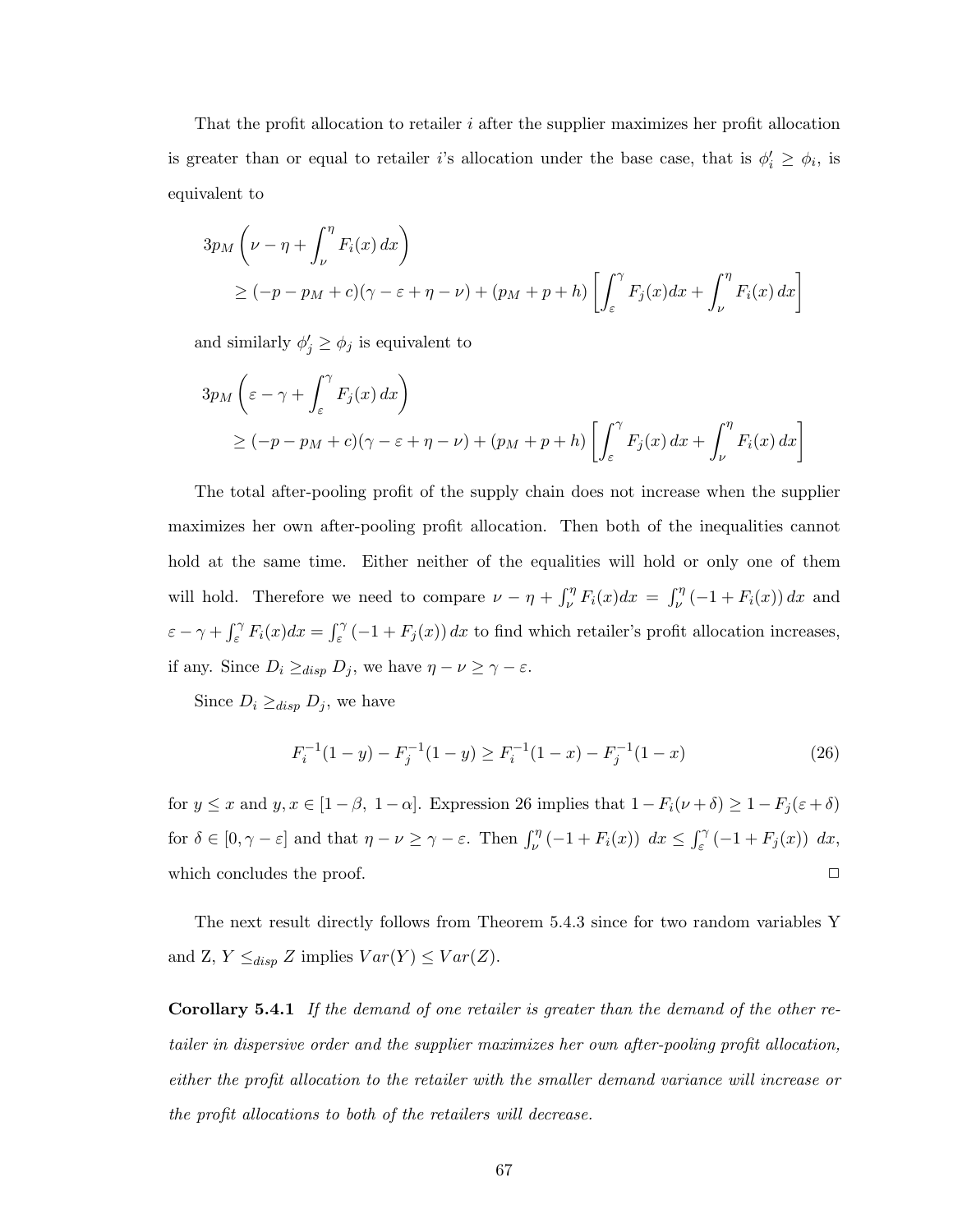This result is intuitive in terms of the supply chain because when the supplier maximizes her profits, if the Shapley value allocation to one of the retailers will increase then it will be the one with smaller demand variance. This result is not surprising because the retailer with the smaller demand variance brings less risk into the pooling coalition and we would expect that retailer to receive a higher allocation.

The next theorem states that convolutions of random variables with logconcave densities can be ordered in the dispersive sense. This result implies that assuming dispersive order between the demand variables is not very restrictive.

Theorem 5.4.4 (Shaked and Shanthikumar [67], Theorem 2.B.3, p 71) The random variable X satisfies  $X \leq_{disp} X + Y$  for any random variable Y independent of X if and only if X has a logconcave density.

Normal and gamma (with  $k \geq 1$ ) distributions are frequently invoked models of demand distributions and they have logconcave densities. Therefore, by Theorem 5.4.4 normal and gamma demands with different shape parameters can be ordered in the dispersive sense and thus satisfy the condition on Theorem 5.4.3.

Another interesting property of the dispersive order is  $X \leq_{disp} Y$  if and only if  $X +$  $c \leq_{disp} Y$  for any real number c. This means that the dispersive order between two random variables is preserved even if there is a shift in the mean(s). This property has an interesting implication on our results: the retailer whose profits decrease due to the supplier maximizing her profits cannot reverse the situation (become the retailer whose profits increase) even if his mean demand increases and thus creates more sales. However he can reverse the situation by changing the shape of his demand distribution by reducing the demand variance, because the allocation mechanism favors the retailer with lower risk.

## 5.5 Concluding Remarks

As we discussed in the previous chapter, several authors suggested that Shapley value has potential in supply chain analysis [14] and as an incentive mechanism to control decentralized systems [70]. However, this solution concept has not yet been utilized in the supply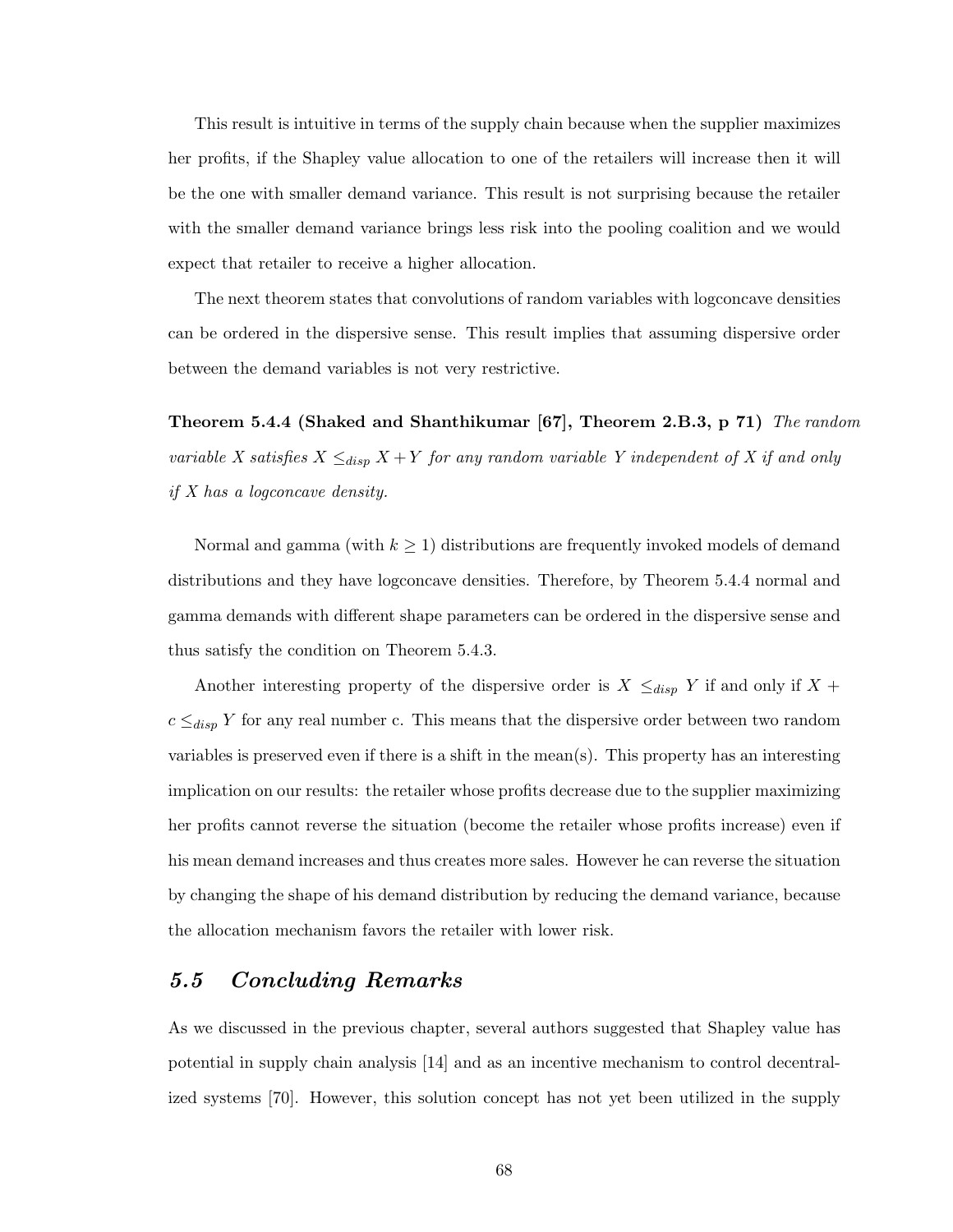chain management context as a means of aligning the interests of supply chain partners. To our knowledge, ours is the first research attempt in understanding the uses of Shapley value as an incentive scheme to affect operational decisions in a decentralized supply chain.

Our model shares some limitations with most work in this area. For example, like others [4, 65, 74], we are limited by analytic tractability mostly to 2-retailers. Similarly, to derive more particular results we have to make some simplifying assumptions about the demand distributions experienced by the retailers. In the next chapter, we discuss the results we were able to extend to arbitrary numbers.

In this chapter, in addition to proposing a supply-chain coordinating mechanism, we analyzed the behaviors of the supply chain members under the proposed mechanism. It is important to compare various mechanisms for coordinating the supply chain by studying the strategic behavior that they might induce. For example, how will supply chain players answer such questions as with whom to form a coalition or whether one can game the system?

We are assuming a long-term relationship among the supply chain partners because we model the pooling problem as an *allocation game in expectation* (AGE) [3]. Another approach is a *snapshot allocation game*  $(SAG)$ , which is used by Anupindi et al. [4]. In SAG, the value of the game is calculated based on each realization of random demand. While allocations in the core of SAG are renegotiation proof, allocations for AGE implicitly assume the players will not break from the contract based on individual realizations of demand [3].

The Shapley value allocations for the 2-retailer supply chain correspond to equal sharing of extra revenue due to pooling. Cachon and Lariviere [12] analyze revenue-sharing contracts and identify their limitations. They conclude that revenue sharing is not prevalent in practice partly because of high administrative costs and difficulties in monitoring revenues of retailers. Similar shortcomings apply to our value-sharing mechanism as well. We are proposing a contract where the three players first pool their profits and then the total is redistributed to them according to the Shapley values. We can think of this as a taxing mechanism where some players pay their taxes (return some of their profit) and some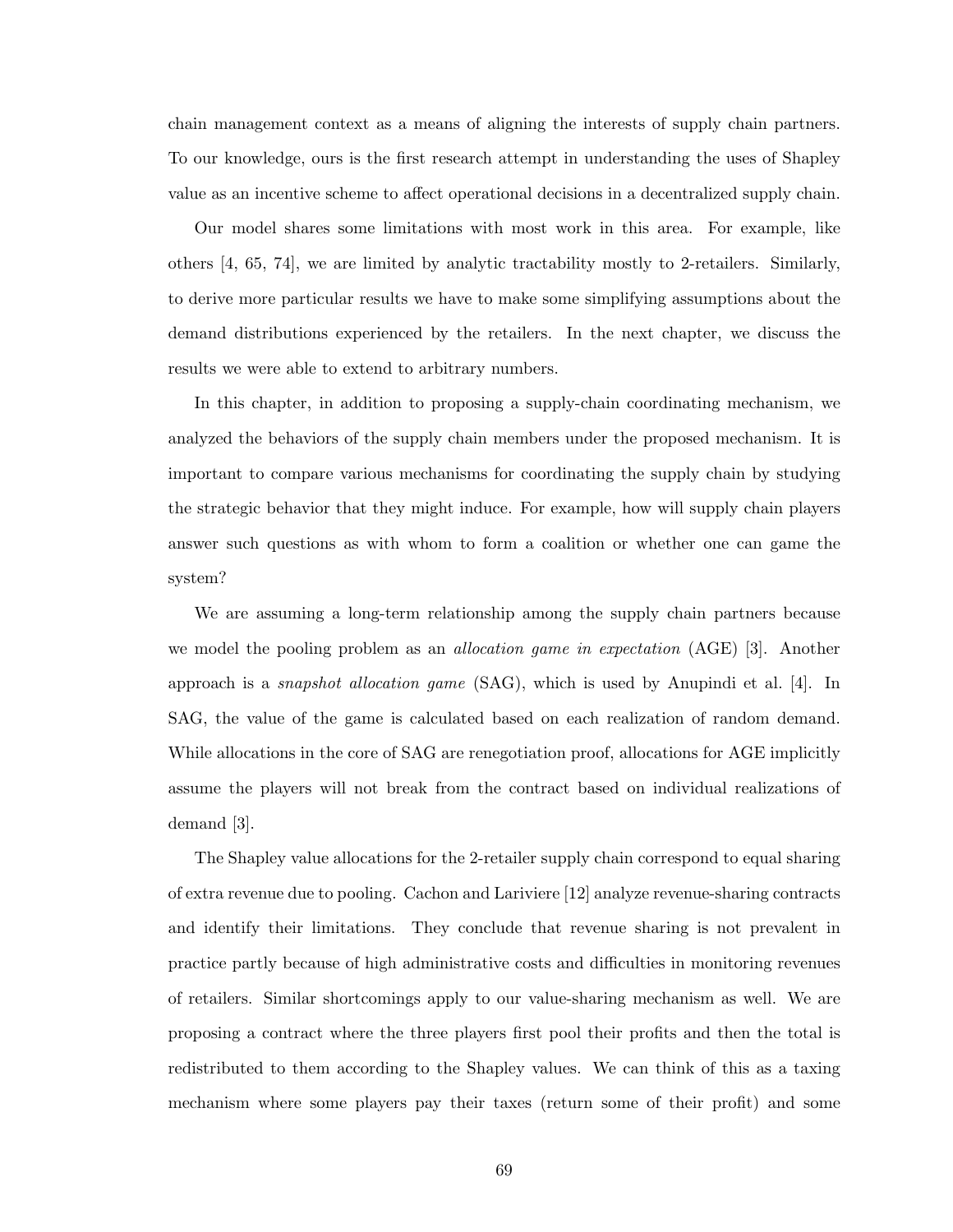players get refunds (receive payments). This framework would work best if the supply chain members are in a long-term relationship, which is also the implicit assumption underlying AGE. All members are better off pooling inventory and sharing it based on Shapley value; however the mechanism will not work if there is doubt some player will break away from the coalition after getting a refund and will not be there to pay his tax when it is his turn. Cachon [17] discusses industry experience from the Duke University Medical Center (DUMC) where DUMC outsourced its inventory management to Baxter International (now Allegiance Healthcare) under the contract that any savings would be shared with respect to a pre-negotiated percentage. This example provides evidence that revenue sharing is used as a contract in practice under which supply chain members delegate control (in our case control of inventory management) to one member of the supply chain to whom the contract provides the incentive to make the supply-chain-optimal decisions.

As Cachon and Lariviere [12] emphasize, to share value, it must be possible to monitor revenues of the retailers. The Shapley-value mechanism, in addition, requires visibility of both the stocking level of the supplier and her costs. Our proposed value-sharing mechanism also raises the issue of information guessing at the retailers: Can players infer information about their coalition partners that might allow them to gain advantages?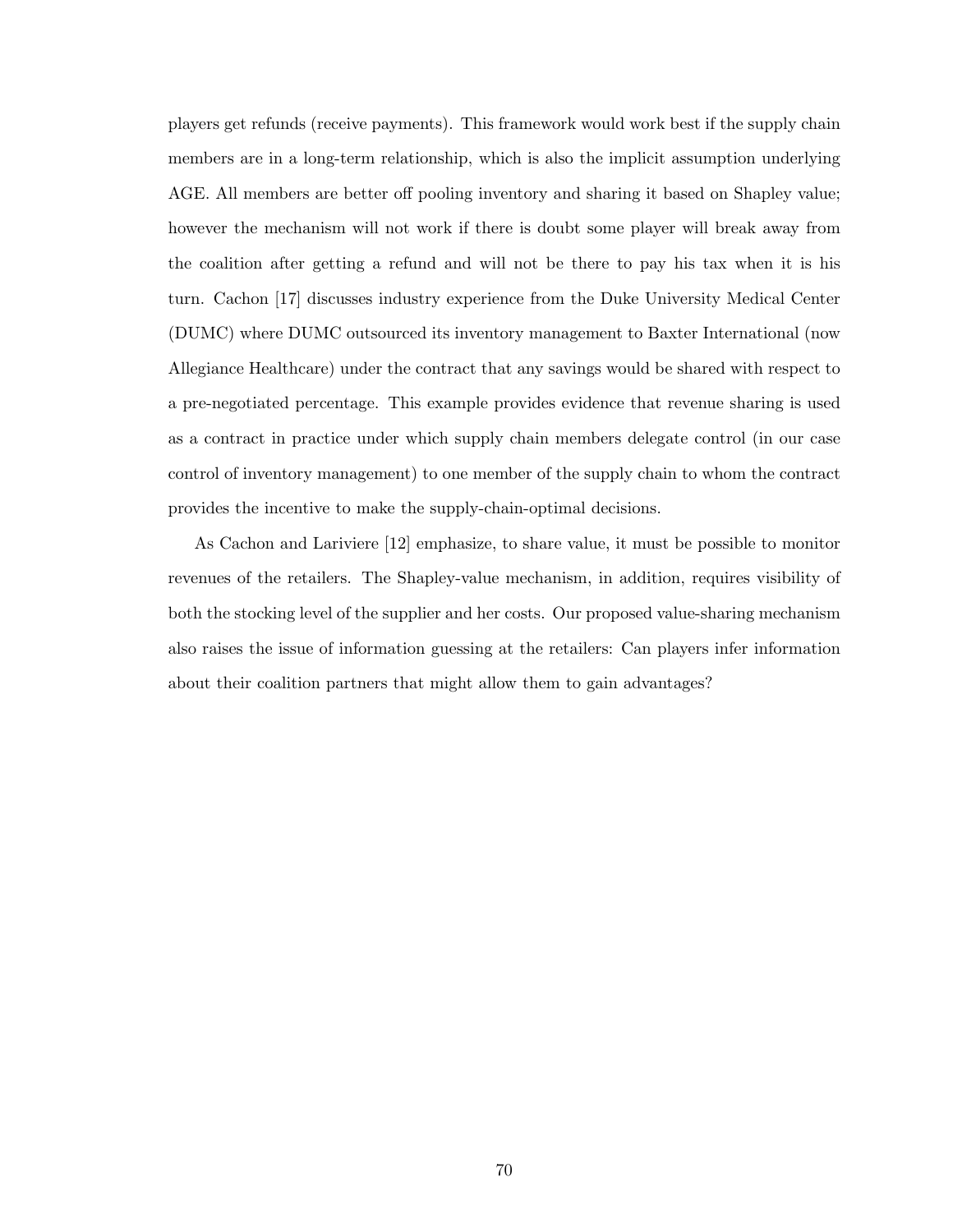# CHAPTER VI

# SHAPLEY VALUE PROFIT ALLOCATIONS: CASE OF N-RETAILER SUPPLY CHAINS

# 6.1 Introduction

In Chapter 5 we limited our analysis to 2-retailer supply chains. In this chapter, we extend some of our results to arbitrary numbers of retailers. However this generalization comes at the expense of an additional assumption – in addition to independence of retailers we further assume they are identical. It is not difficult to calculate the Shapley value allocations for non-identical retailers; however we need closed form expressions for some of the other results of this chapter and we are able to obtain closed form expressions only when the retailers are identical.

We are mainly interested in three types of questions:

- For two retailers, the Shapley value allocation rule is individually rational, induces coordination, and is in the core. Can we extend these results to supply chains with arbitrary numbers of retailers?
- The main motivation for pooling is to smooth demand variance across retailers. How would the Shapley value allocations behave if demand variance changes? Would the retailers and the supplier be affected in the same way?
- In the supply chain we consider, there is a single supplier who enjoys a higher bargaining power. As a response, the retailers may want to collude and act as a single retailer to increase their bargaining power and hence their allocations. Would this type of strategic bargaining always benefit the colluding retailers?

We find that the Shapley value allocations, even though individually rational and coordination inducing, are not necessarily in the core for  $N > 2$ . Counter to our intuition,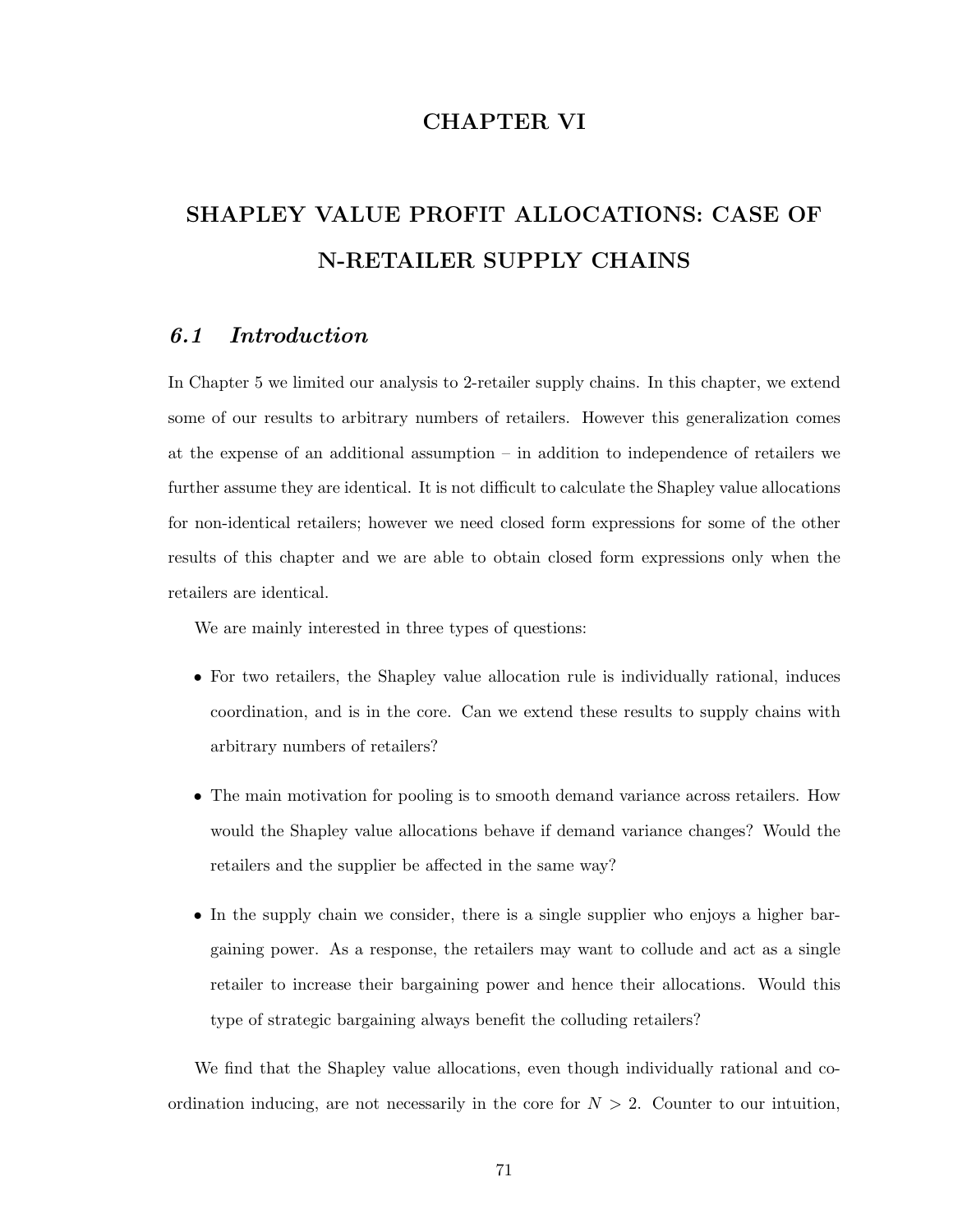increasing demand variance may increase the profit allocation to either the supplier or the retailers. The direction of change depends on the cost and revenue parameters, particularly on the markup the retailers charge to the end customer. Finally, we show that retailer colluding will not increase the profit allocations of the retailers if they do not have sufficient power in the supply chain which we measure by the level of markup they are able to charge to the end customer.

## 6.2 N-Retailer Games and Shapley Value Allocations

One of the criticisms directed at the Shapley value is the number of calculations involved in obtaining the allocations for all players. The number of calculations grow exponentially as new players join the game because the Shapley value allocations require the calculation of the value for each  $i-retailer$  coalition as i goes from 1 to N. However, because we assume all our retailers are identical, we can show that the Shapley value calculations in our game simplify and grow linearly in the number of players.

**Proposition 6.2.1** For the N-retailer inventory holding game among N identical retailers and a single supplier, the Shapley value allocations are as follows:

$$
\phi_i = \frac{N^2 + N + 2}{2N(N+1)} v_1 + \sum_{j=2}^N \frac{j}{N(N+1)} (v_{1\ldots j,S} - v_{1\ldots j-1,S})
$$
\n(27)

$$
\phi_S = \frac{2}{N+1} v_S + \sum_{j=2}^N \frac{1}{N+1} (v_{1\ldots j,S} - v_{1\ldots j})
$$
\n(28)

## Derivation

Recall the definition of the Shapley value

$$
\phi_i = \sum_{J \subseteq N-i} \frac{|J|!(|N|-|J|-1)!}{|N|!} (v(J \cup \{i\}) - v(J))
$$

We first derive the Shapley value for the retailers and then that for the supplier. For the derivation of the Shapley value for the retailer, recall that since coalitions can only increase value if the supplier is part of the coalition, the value of an  $i - retailer$  game without the supplier is equal to the sum of the values of the retailers before pooling.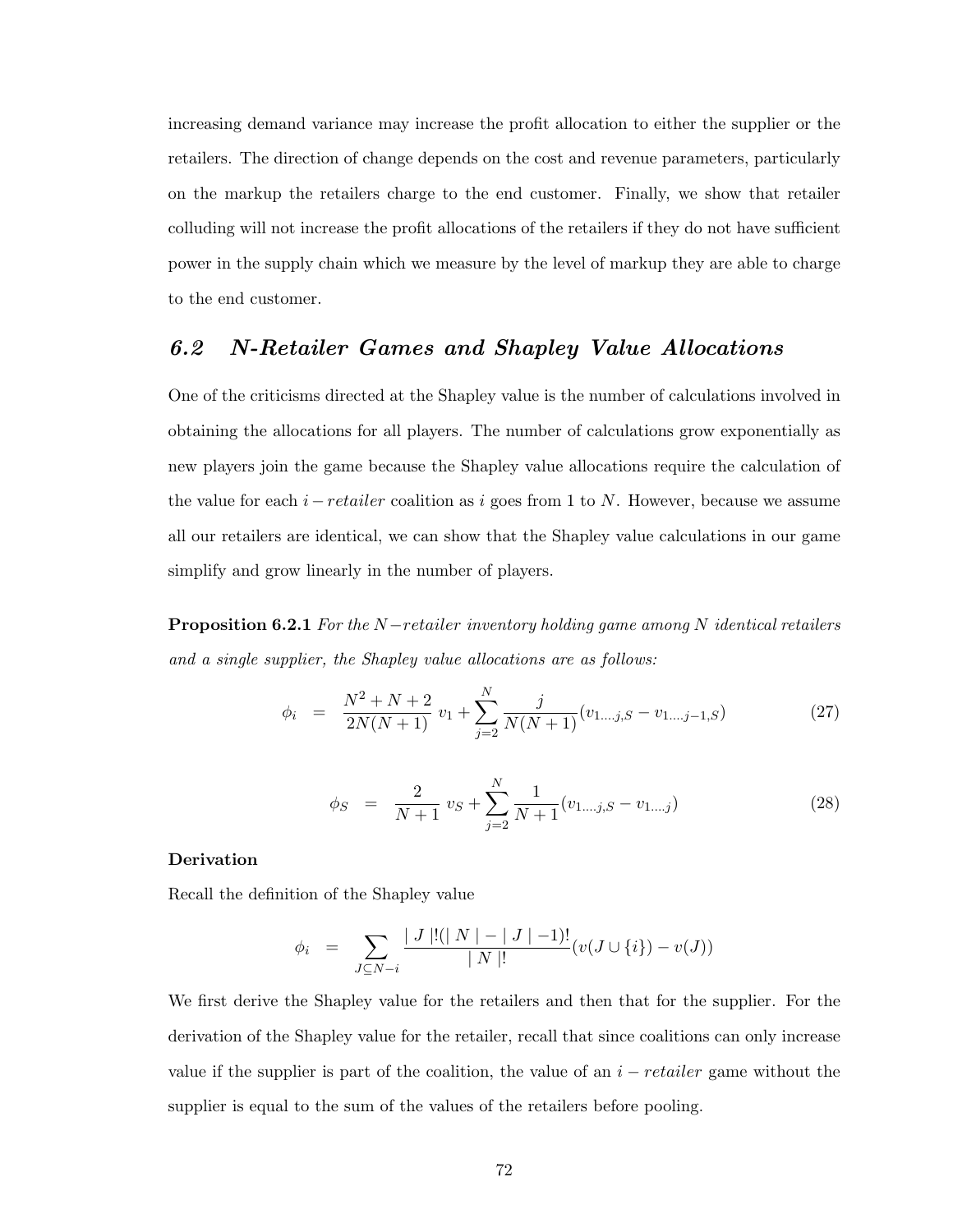To derive  $\phi_i$ , we first obtain the coefficient of  $v_1$  and then the coefficients of  $v_{1...j,S}$  –  $v_{1...j-1,S}$  for  $j \in \{2,...,N\}$ . The difference  $v(J \cup \{i\}) - v(J)$  equals  $v_1$  under three different conditions. The first one is if  $J = \emptyset$ . The first term in Expression 29 corresponds to the coefficient of  $v_1$  under this condition. The second condition is if  $|J|=1$  and either a retailer or the supplier is in J. Then the coefficient is  $\frac{1!(N-1)!}{((N+1)!}$  multiplied by the number of different times such a coalition J can be formed. Once the retailer i is fixed there are  $\binom{N-1}{1}$ ¢ different ways we can choose a retailer to be in  $J$  and only one way we can choose the supplier. Therefore the number of different ways such a coalition can be formed is  $\binom{N-1}{1}$  $+1$  as in the second term of Expression 29. Finally  $v(J \cup \{i\}) - v(J)) = v_1$  if J consists of j retailers. Again after fixing *i*, there are  $\binom{N-1}{j}$ ¢ different ways to form such a coalition  $J$  and hence the coefficient of  $v_1$  under this condition corresponds to the last term in Expression 29. By considering all three conditions, we obtain the coefficient of  $v_1$  as

$$
= \frac{0!(N)!}{(N+1)!} + \frac{1!(N-1)!}{((N+1)!} \left( \binom{N-1}{1} + 1 \right) + \sum_{j=2}^{N} \frac{j!(N-j)!}{(N+1)!} \binom{N-1}{j} \tag{29}
$$
  
\n
$$
= \frac{1}{N+1} + \frac{1}{N+1} + \frac{N-2}{N(N+1)} + \frac{N-3}{N(N+1)} + \dots + \frac{1}{N(N+1)}
$$
  
\n
$$
= \frac{\sum_{1}^{N-2} x}{N(N+1)} + \frac{2}{N+1}
$$
  
\n
$$
= \frac{N^2 + N + 2}{2N(N+1)}
$$

Coefficient of  $v_{1...j,S} - v_{1...j-1,S}$ 

$$
= \frac{j!(N-j)!}{N!} {N-1 \choose j-1}
$$
\n
$$
= \frac{j}{N(N+1)}
$$
\n(30)

The first term in Expression 30 is the number of different ways a coalition consisting of  $j-1$  retailers and the supplier can be formed. Since the retailers are identical, to obtain the coefficient of  $v_{1...j,S} - v_{1...j-1,S}$  we multiply this by the number of different ways we can choose  $j - 1$  retailers among  $N - 1$  retailers.

## Derivation of  $\phi_S$ :

Again we consider the coefficients of  $v_S$  and  $v_{1...j,S} - v_{1...j}$  for  $j \in \{2,...,N\}$  separately. There are two conditions under which  $v(J \cup \{i\}) - v(J)$  equals  $v_S$ . The first is when  $J = \emptyset$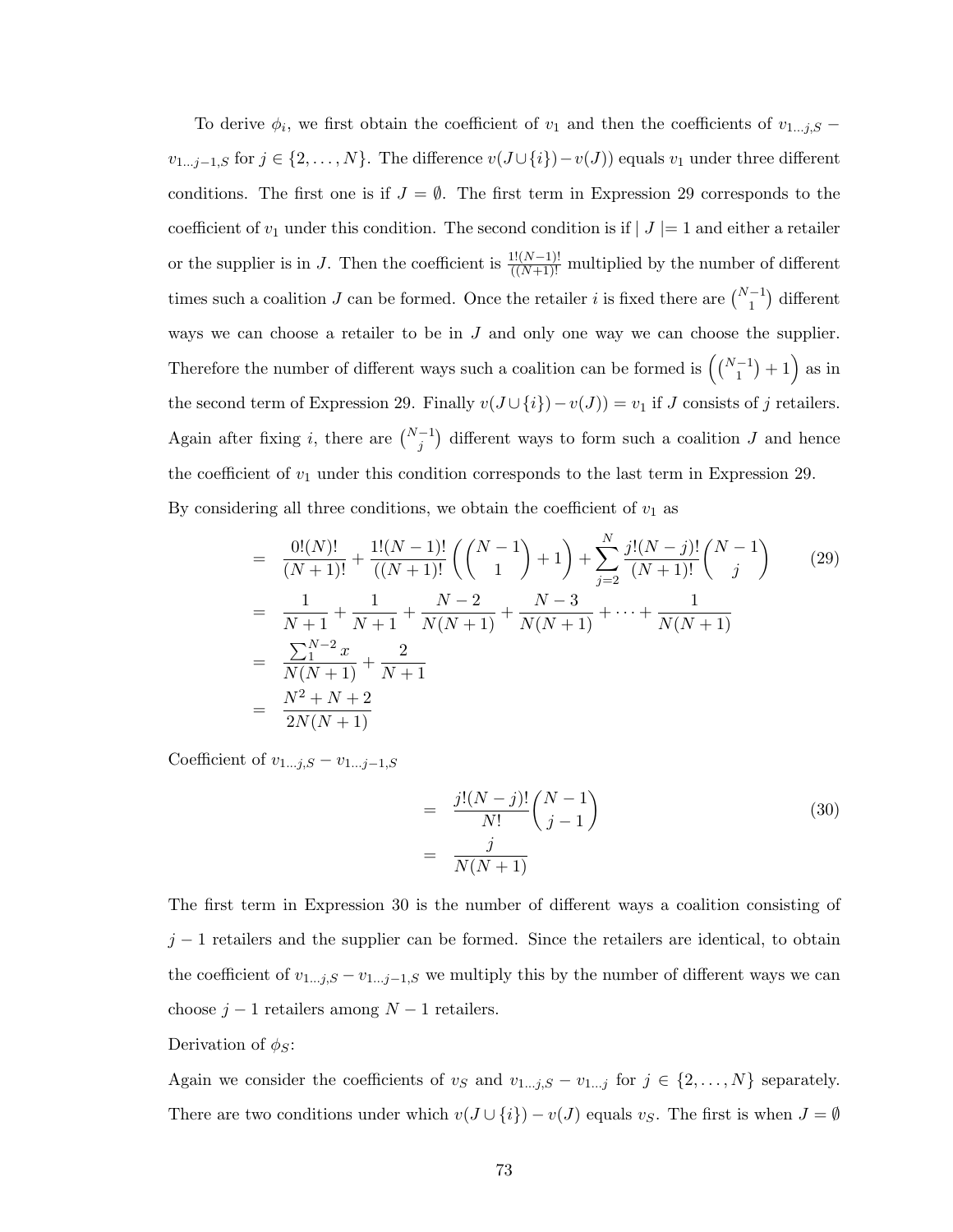and the corresponding coefficient is the first term of Expression 31. The second is when J consists of a single retailer, which can happen in N different ways since there are N retailers. The corresponding coefficient is the second term in Expression 31. Finally for each coalition J such that J consists of j retailers, we multiply  $\frac{j!(N-j)!}{(N+1)!}$  by the number of different ways we can choose  $j$  retailers among  $N$  retailers. By summing these terms over feasible values of  $j$  we obtain the last term in Expression 31.

$$
\phi_S = \frac{0!(N)!}{(N+1)!} v_S + \frac{1!(N-1)!}{(N+1)!} N v_S + \sum_{j=2}^N \frac{j!(N-j)!}{(N+1)!} \binom{N}{j} (v_{1,\dots j,S} - v_{1,\dots j}) \tag{31}
$$

Simplification yields Expression 28.

By definition, the coefficients of  $v_1$  and  $v_{1...j,S} - v_{1...j-1,S}$  in Expression 27 and the coefficients of  $v_s$  and  $v_{1...j,S} - v_{1...j}$  in Expression 28 add up to 1. In addition, due to the superadditivity of the characteristic function, which we show in Proposition 4.3.1, the difference terms,  $v_{1...j,S} - v_{1...j-1,S}$  and  $v_{1...j,S} - v_{1...j}$  never attain negative values for  $j \in$  $\{2...N\}$ . Based on these two facts, we make Observation 6.2.1.

Observation 6.2.1 The Shapley value allocations to both the retailers and the supplier are convex combinations of the value of that player before pooling and the contribution of the player to coalitions of different sizes.

In addition, the coefficients of  $v_1$  and  $v_S$  are decreasing functions of N in  $\phi_i$  and  $\phi_S$ respectively. The coefficient of  $v<sub>S</sub>$  in  $\phi<sub>S</sub>$  decreases faster (and in the limit goes to zero) than the coefficient of  $v_i$  in  $\phi_i$ . On the other hand  $\lim_{N\to\infty} \frac{N^2+N+2}{2N(N+1)} = \frac{1}{2}$  which means the retailer's before-pooling expected profit makes up at least 50% of his Shapley value allocation after pooling. In terms of the size of the after-pooling allocation, it is more important for the retailers to start with a higher before-pooling value.

Using Observation 6.2.1 we rewrite  $\phi_i$  and  $\phi_S$  as

$$
\phi_i = v_1 + \sum_{j=2}^{N-1} \frac{j}{N(N-1)} (v_{1\ldots j,S} - v_{1\ldots j-1,S} - v_1)
$$
\n(32)

$$
\phi_S = v_S + \sum_{j=2}^{N-1} \frac{1}{N} (v_{1\ldots j,S} - v_{1\ldots j} - v_S)
$$
\n(33)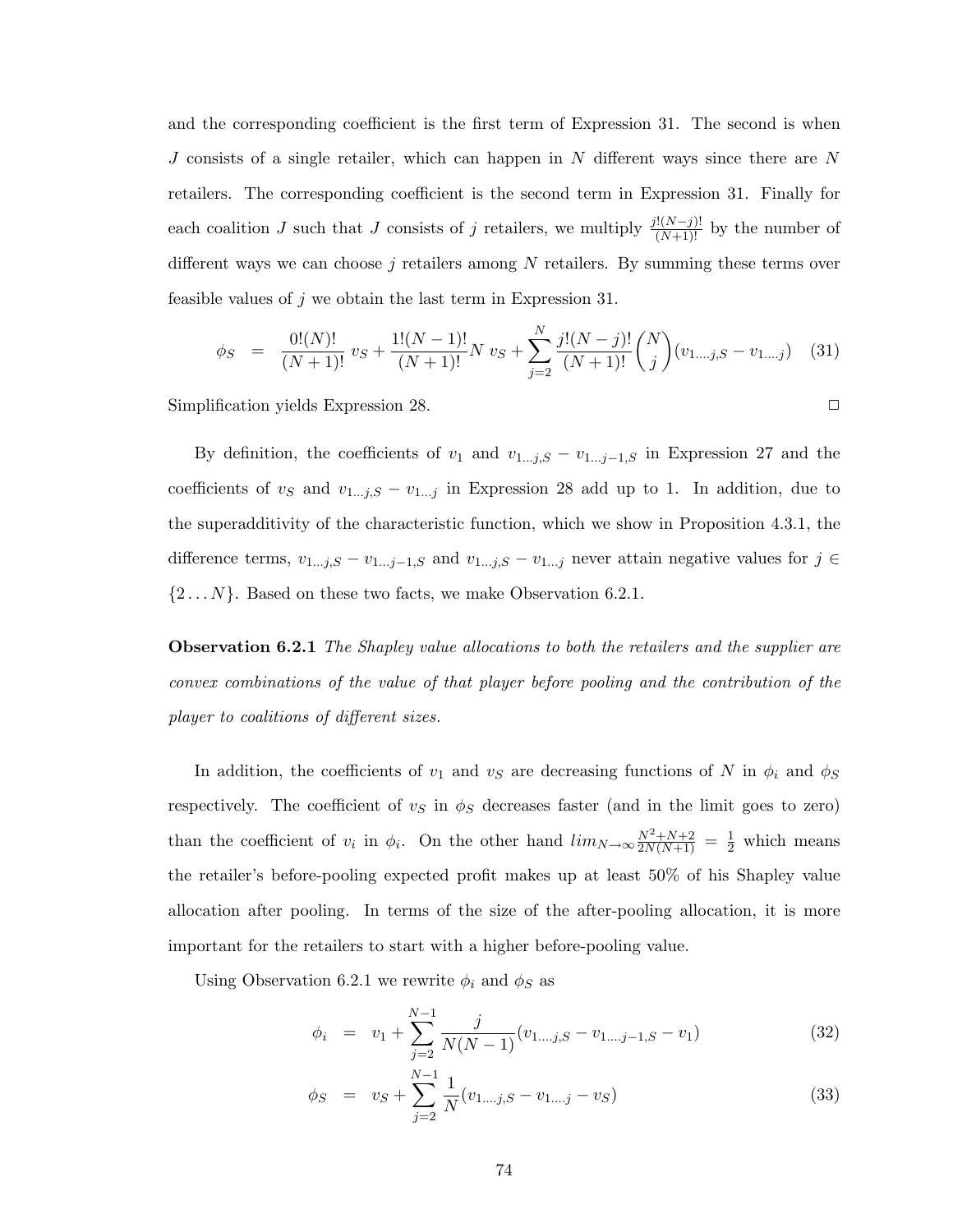We next establish some stability properties of the Shapley value allocation rule for the  $N - retailer$  game.

**Proposition 6.2.2** The Shapley value allocation mechanism induces the supplier to make the optimal inventory decision for the pooling-coalition.

*Proof* We use the definition of  $\phi_S$  as given in Expression 33. For a given N, that is for a given coalition size, all the terms except  $v_{1...N,S}$  are constants. Therefore the supplier wants to set the inventory level so as to maximize  $v_{1...N,S}$  in order to maximize her expected profit allocation. The  $v_{1...N,S}$  term is the total expected profit of the coalition consisting of N retailers and the supplier and is maximized at a stock level of  $F_c^{-1}$  $\int p+p_M-c$  $p+p_M+h$ ´ where  $F_c^{-1}(\cdot)$  denotes the convolution of the demand functions of the N retailers. From Chapter 2  $F_c^{-1} \left( \frac{p+p_M-c}{p+p_M+h} \right)$ ³ ´  $\frac{p+p_M-c}{p+p_M+h}$  is the supply chain coordinating inventory level and this concludes the  $\Box$ 

In Chapter 2 we note that in a decentralized supply chain the supplier, as the bearer of inventory risk, maximizes her profit by understocking. By Proposition 6.2.2, however, we show that under the Shapley value allocation rule, the supplier carries the supplychain-optimal level of inventory. How does the Shapley value profit allocation mechanism induce the supplier to carry the optimal level of inventory? Comparing Expressions 32 and 33, we find that for  $|j| = 2$ ,  $(v_{1...j,S} - v_{1...j-1,S} - v_1)$  equals  $(v_{1...j,S} - v_{1...j} - v_S)$ and the coefficients of these two terms are the same as well. Therefore for two retailers, the retailers and the supplier share the additional value due to pooling equally. For all  $j \in \{3...N\}, (v_{1...j,S} - v_{1...j} - v_S)$  is greater than  $(v_{1...j,S} - v_{1...j-1,S} - v_1)$  and the coefficient of  $(v_{1...j,S} - v_{1...j} - v_S)$  is also greater than that of  $(v_{1...j,S} - v_{1...j-1,S} - v_1)$ . This means that the supplier gets a larger portion of the extra profit due to pooling. We argue this is a fair allocation because the value of coalitions increase only when the supplier is part of the coalition. In other words, in our model the retailers cannot cooperate to pool inventory at a central facility other than at the supplier site. This relative power of the supplier is reflected in the Shapley value allocation to the supplier. We formalize this observation as follows: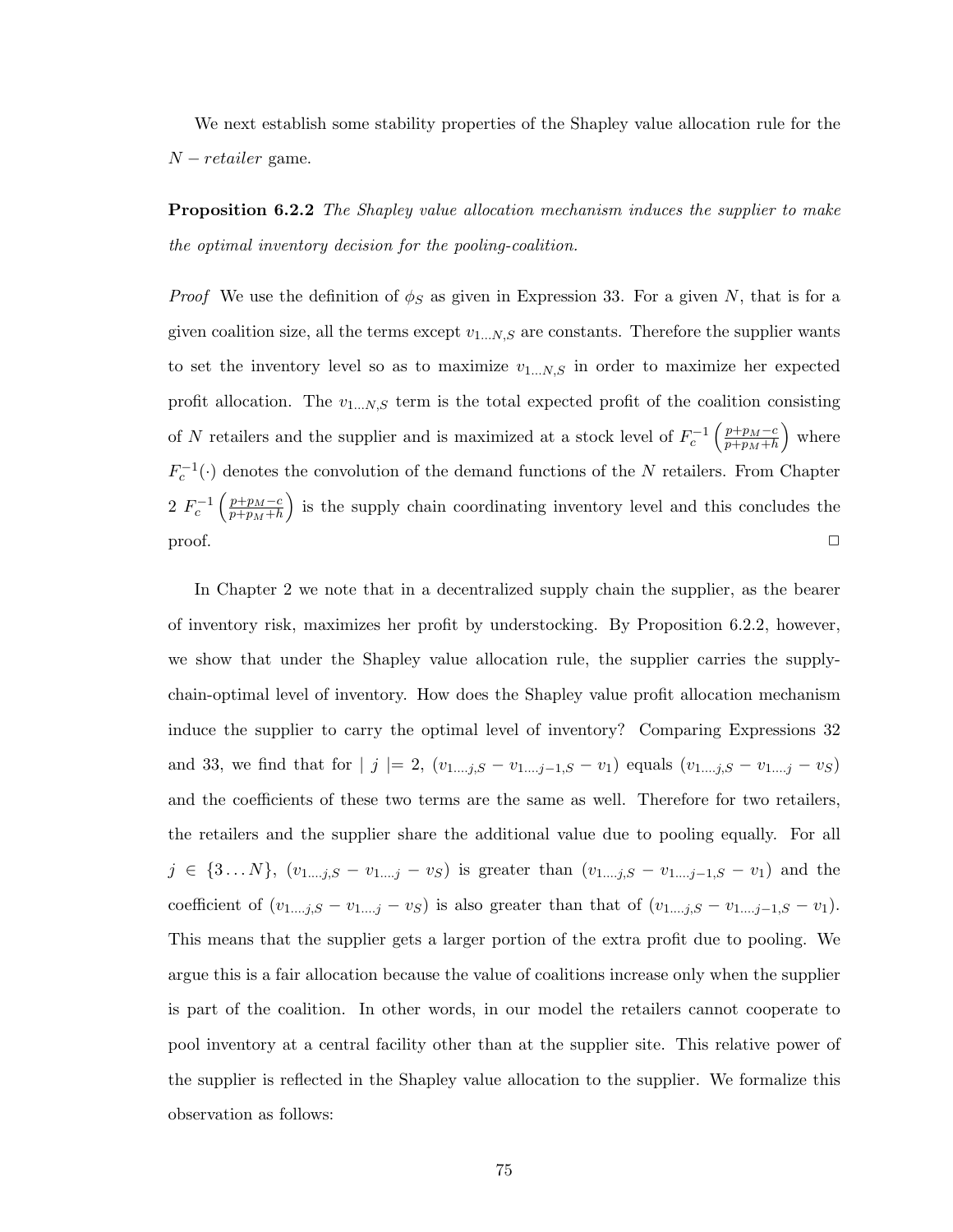**Observation 6.2.2** Under the Shapley value profit allocation mechanism the supplier has incentive to carry the supply-chain-optimal level of inventory since she reaps more of the additional profit due to pooling.

Even though the supplier reaps more of the additional profit due to inventory pooling, the retailers still have incentive to participate in pooling under the proposed allocation mechanism as we show with the next result.

**Proposition 6.2.3** The Shapley value allocations for any retailer  $i \in \{1 \dots N-1\}$  and the supplier are individually rational.

*Proof* Follows from the superadditivity of the characteristic function.  $\Box$ 

## 6.3 Individual Profits vs. Coalition Size

One would expect both the retailers' and the supplier's profit allocations to benefit from larger coalitions since larger coalitions pool inventory risk over a larger number of retailers. However as the following example demonstrates this is not always true and the retailers' profit allocations may actually be larger under smaller coalitions.

**Example 6.3.1** Consider a supply chain with three retailers. Let demand,  $D_i$ , at each retailer i be independent, identically distributed such that for  $i \in \{1,2,3\}$ 

$$
D_i = \begin{cases} 0 & w.p. & \frac{1}{2} \\ 1 & w.p. & \frac{1}{2} \end{cases}
$$

Let  $p_M = p = 3.5$ ,  $c = 2.5$ , and  $h = 0.5$ . In this case, when there is no pooling, the optimal stock the supplier carries for each retailer is  $x^* = 0$  which corresponds to  $v_i^* = v_S^* = 0$ . When two of the retailers decide to pool inventory, the optimal pooled-stock level is  $x_2^* = 1$ (let the subscript denote the number of retailers in the pooling coalition). The Shapley value profit allocation to each retailer is  $\phi_i^2 = \frac{7}{8}$  $\frac{7}{8}$ . The supplier's profit allocation is also  $\frac{7}{8}$ . When all three of the retailers agree to pool inventory, the optimal stock level is  $x_3^* = 2$  and the Shapley value allocation to each retailer is  $\phi_i^3 = \frac{55}{64}$ . In this case, the Shapley value profit allocation of the supplier is  $\frac{111}{64}$ .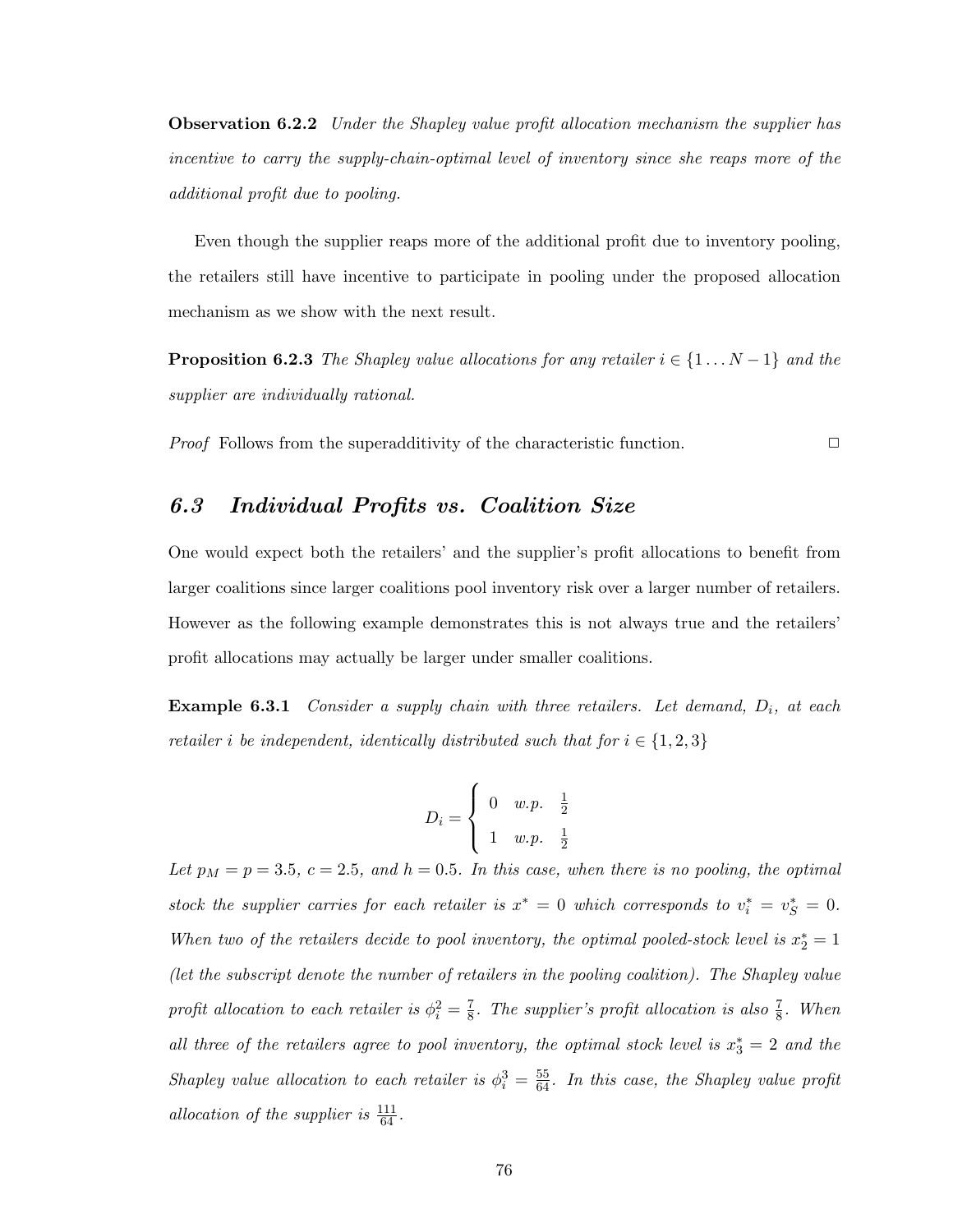In Example 6.3.1, a coalition consisting of two retailers and the supplier is the optimum coalition size for the retailers. However, the supplier prefers the larger coalition consisting of three retailers. We formalize our findings regarding the change in Shapley value profit allocations as the coalition size changes in the following two theorems.

The first theorem concerns the behavior of Shapley value profit allocations to the retailers as the number of retailers in the coalition increases from 2 to  $N$ , as the supply chain size is kept fixed. We are interested in the behavior of the retailer's Shapley value as an increasing number of the retailers (who are already part of the supply chain) agree to pooling. We find that, depending on the demand function, the retailer's Shapley value is maximized at either the smallest-size coalitions with 2 retailers or the largest N-retailer coalitions.

Before we state the theorem, we introduce new notation. Recall from Equation 15 that  $v_{1...i,S}$  consists of two terms. Let  $v_i^c = \max_x \{(p+p_M)S - hH - cx\}$  and let  $(N-i)v_{S_i} =$  $\overline{ }$  $k\in\{1...i\}$  max<sub>xk</sub>  $\{pS_k - hH_k - cx_k\}$  where  $v_{S_i} = \max_{x_k} \{pS_k - hH_k - cx_k\}$ . With the new notation,  $v_i^c$  represents the part of  $v_{1...i,S}$  that is due to the pooling coalition and  $v_{S_i}$  is the profit the supplier makes due to a single retailer without pooling. We use  $\phi_i^j$  $\frac{j}{i}$  to denote the Shapley value allocation to retailer i when the number of retailers in the coalition is  $|j|$ .

**Theorem 6.3.1** For given N, suppose  $\frac{v_i^c}{i+1}$  is bounded for all i. Then a)if  $v_i$ 's are concave and  $\phi_i^3 - \phi_i^2 \leq 0$  then  $\phi_i$  is monotone decreasing in i and convergent. b)if  $v_i$ 's are convex and  $\phi_i^3 - \phi_i^2 \ge 0$  then  $\phi_i$  is monotone increasing in i and convergent.

Proof We provide the proof for part a only since the proof for part b follows in the same manner.

Assume  $\phi_i^{k+1} - \phi_i^k \leq 0$ , where

$$
\phi_i^{k+1} - \phi_i^k = \frac{i(i+1)(v_{i+1}^c - v_i^c - v_{i-1})}{i(i+1)(i+2)}
$$
  
 
$$
- \frac{2(2((n-2)v_{Si} + v_2^c - 2v_1 - v_{i-1}) + \dots + i(v_i^c - v_{i-1}^c - v_{Si} - v_{i-1}))}{i(i+1)(i+2)}
$$

Let  $Y = 2((n-2)v_{S_i} + v_2^c - 2v_1 - v_S) + 3(v_3^c - v_2^c - v_{S_i} - v_1) + \cdots + i(v_i^c - v_{i-1}^c - v_{S_i} - v_1).$ Then  $\phi_i^{k+1} - \phi_i^k \leq 0$  implies

$$
2Y \ge i(i+1)(v_{i+1}^c - v_{i}^c - v_{Si} - v_1)
$$
\n(34)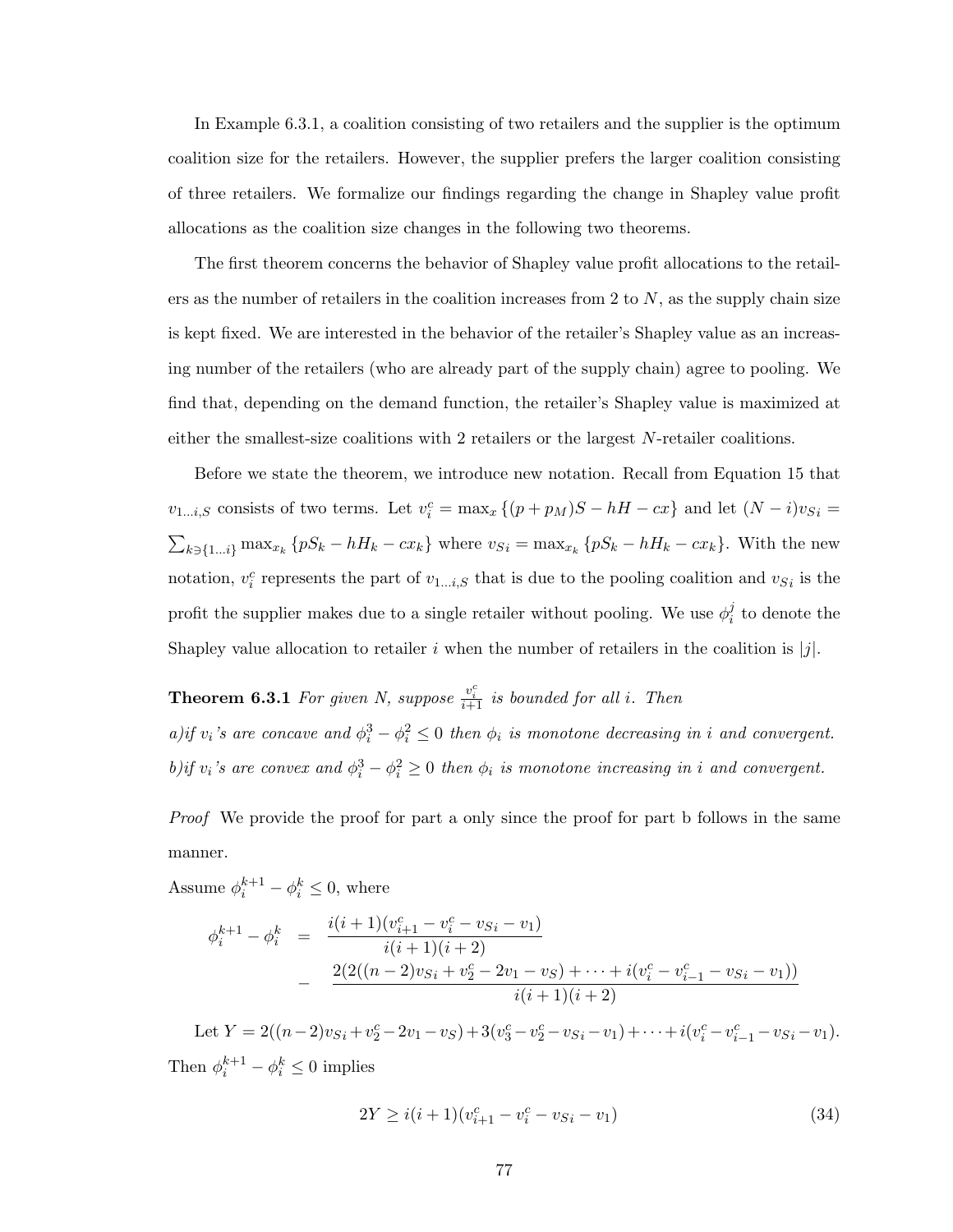Now assume  $\phi_i^{k+2} - \phi_i^{k+1} > 0$ , where

$$
\begin{array}{rcl}\n\phi_i^{k+2} - \phi_i^{k+1} & = & \frac{(i+1)(i+2)(v_{i+2}^c - v_{i+1}^c - v_{i-1}^c - v_{i-1}^c)}{(i+1)(i+2)(i+3)} \\
& & - \frac{2(2((n-2)v_{Si} + v_2^c - 2v_1 - v_{S}) + \dots + (i+1)(v_{i+1}^c - v_{i-1}^c - v_{i-1}^c)}{(i+1)(i+2)(i+3)}\n\end{array}
$$

Again using the Y notation,  $\phi_i^{k+2} - \phi_i^{k+1} > 0$  implies

$$
(i+1)(i+2)(v_{i+2}^c - v_{i+1}^c - v_{Si} - v_1) > 2(Y + (i+1)(v_{i+1}^c - v_i^c - v_{Si} - v_1)
$$
(35)

Due to Expression 34, adding 2Y to the left hand side and  $i(i+1)(v_{i+1}^c - v_i^c - v_{Si} - v_1)$  to the right hand side of Expression 35 does not change the direction of the inequality . We get

$$
(i+2)v_{i+2}^c - 2(i+1)v_{i+1}^c + iv_i^c > 2(v_{i+1}^c - v_i^c)
$$
  
\n
$$
(i+2)(v_{i+2}^c - v_{i+1}^c) - i(v_{i+1}^c - v_i^c) > 2(v_{i+1}^c - v_i^c)
$$
  
\n
$$
v_{i+2}^c - v_{i+1}^c > v_{i+1}^c - v_i^c
$$
  
\n
$$
\frac{v_{i+2}^c + v_i^c}{2} > v_{i+1}^c
$$

which is a contradiction to the concavity assumption. Now given  $\phi_i^3 - \phi_i^2 \leq 0$ , we can show that  $\phi_i$  is monotone decreasing. To show convergence, we also need to show that  $\phi_i$ is bounded. We rewrite  $\phi_i^k$  as

$$
\phi_i^k = \frac{v_1}{2} - \frac{v_1 + 2v_S}{k(k+1)} - \frac{\sum_{j=2}^{k-1} v_j^c}{k(k+1)} + \frac{v_k^c}{k+1}
$$

Define  $\widehat{\phi_i^k}$ :

$$
\widehat{\phi_i^k} = \frac{v_1}{2} - \frac{v_1 + 2v_S}{k(k+1)} - \frac{\sum_{j=2}^{k-1} v_1}{k(k+1)} + \frac{v_k^c}{k+1}
$$

$$
= \frac{v_1}{2} - \frac{v_1 + 2v_S}{k(k+1)} - \frac{(k-2)v_1}{k(k+1)} + \frac{v_k^c}{k+1}
$$

$$
\lim_{i \to \infty} \widehat{\phi_i^k} = \frac{v_1}{2} + \lim_{i \to \infty} \frac{v_k^c}{k+1}
$$

Since we assumed  $\frac{v_i^c}{i+1}$  is bounded, the last line implies  $\widehat{\phi_i^k}$  is bounded. Clearly,  $\widehat{\phi_i^k} > \phi_i^k$ . Therefore,  $\phi_i^k$  is also bounded. Then by monotone convergence,  $\phi_i$  is convergent.  $\Box$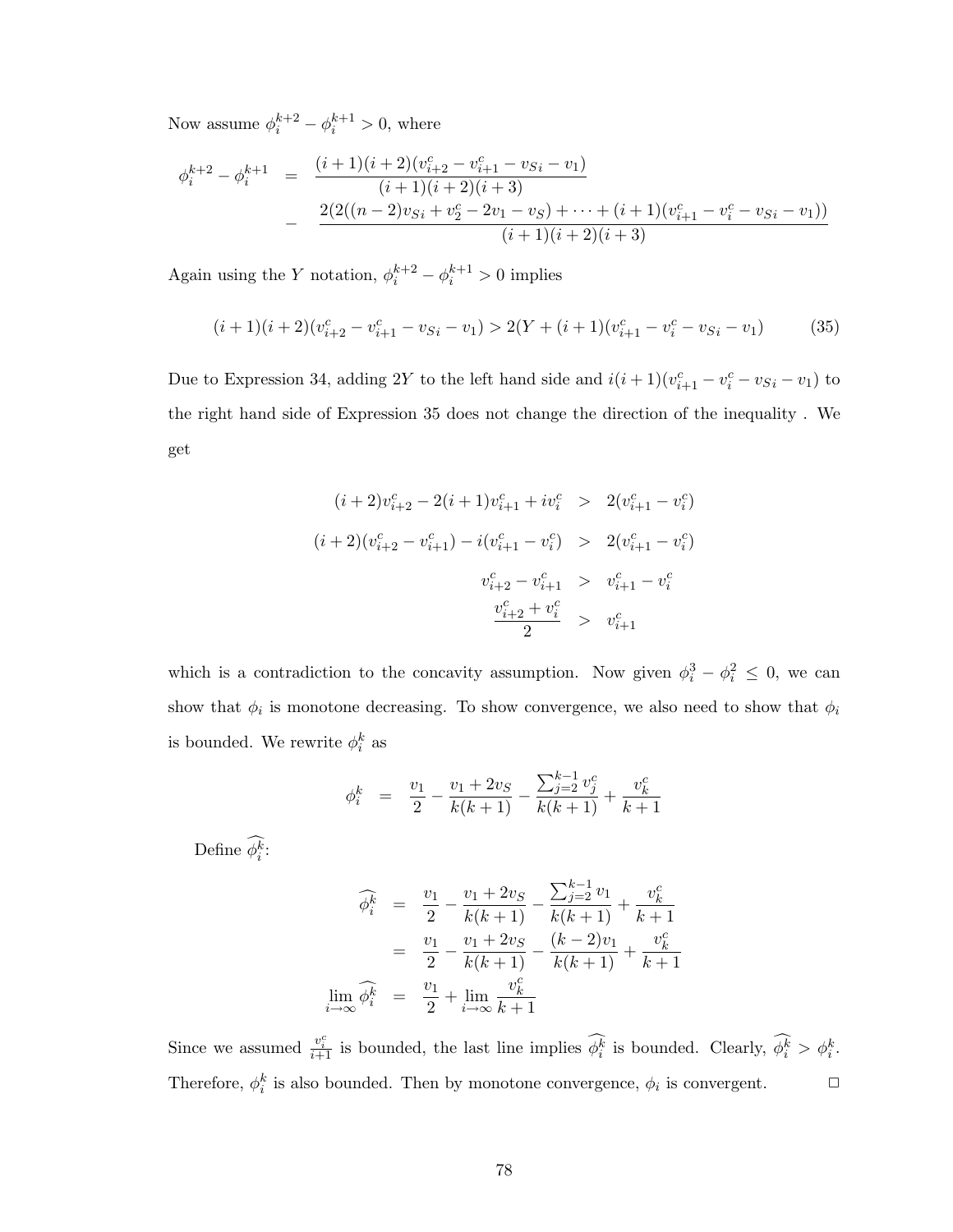**Theorem 6.3.2** The Shapley value profit allocation to the supplier is a non-decreasing function of the number of retailers in the coalition.

*Proof* Recall that  $v_s = Nv_{Si}$ . The change in the supplier's profit allocation when a third retailer joins a  $2 - retailer$  coalition is:

$$
\phi_S^3 - \phi_S^2 = N \cdot v_{Si} + \frac{1}{4} v_3^c + \frac{1}{4} v_4^c - \frac{5}{4} (v_{Si} + v_1) - \left[ N \cdot v_{Si} + \frac{1}{3} v_3^c - \frac{2}{3} (v_{Si} + v_1) \right] (36)
$$
  
= 
$$
\frac{1}{4} v_4^c - \frac{1}{12} v_3^c - \frac{7}{12} (v_{Si} + v_1)
$$
 (37)

From Expression 37,  $\phi_S^3 - \phi_S^2 \le 0$  is equivalent to  $3v_4^c \le v_3^c + 7(v_{Si} + v_1)$ . This last expression implies  $3v_3^c + 3(v_{Si} + v_1) \le v_3^c + 7(v_{Si} + v_1)$  (because  $3v_3^c + 3(v_{Si} + v_1)$  is a lower bound for  $v_4^c$ ) which is a contradiction since  $2v_3^c \geq 4(v_{Si} + v_1)$ .

Assume  $\phi_S^N - \phi_S^{N-1} \geq 0$ . In addition,  $\phi_S^{N+1} - \phi_S^N \geq 0$  is equivalent to

$$
Nv_{N+1} \ge v_N + v_{N-1} + \ldots + v_3 + \frac{(N+1)^2 - (N+1) + 2}{2}(v_{Si} + v_1) \tag{38}
$$

$$
= v_N + v_{N-1} + \ldots + v_3 + 2N(v_{Si} + v_1) \tag{39}
$$

Since we assumed  $\phi_S^N - \phi_S^{N-1} \geq 0$ , we know that

$$
(N-1)Nv_N \ge v_{N-1} + v_{N-2} + \ldots + v_3 + \frac{N^2 - N + 2}{2}(v_{Si} + v_1) \tag{40}
$$

Adding  $N(v_{Si} + v_1) + v_N$  to both sides of Inequality 40, we obtain

$$
N(v_{Si} + v_1) + Nv_N \ge v_N + v_{N-1} + \ldots + v_3 + \frac{(N+1)^2 - (N+1) + 2}{2}(v_{Si} + v_1)
$$
 (41)

Observe that the right hand side of Inequality 41 is the same as the right hand side of Inequality 39. We also know that

$$
Nv_{N+1} \ge N(v_{Si} + v_1) + Nv_N \tag{42}
$$

Together with  $(42)$ ,  $(41)$  implies Inequality 39 which concludes the proof.  $\Box$ 

## 6.3.1 Is the Shapley Value Profit allocation Mechanism in the Core?

In Section 4.2, we have defined the core as one of the stability criteria of the allocation mechanisms for cooperative games. In Theorem 6.3.2, we show that the supplier's allocation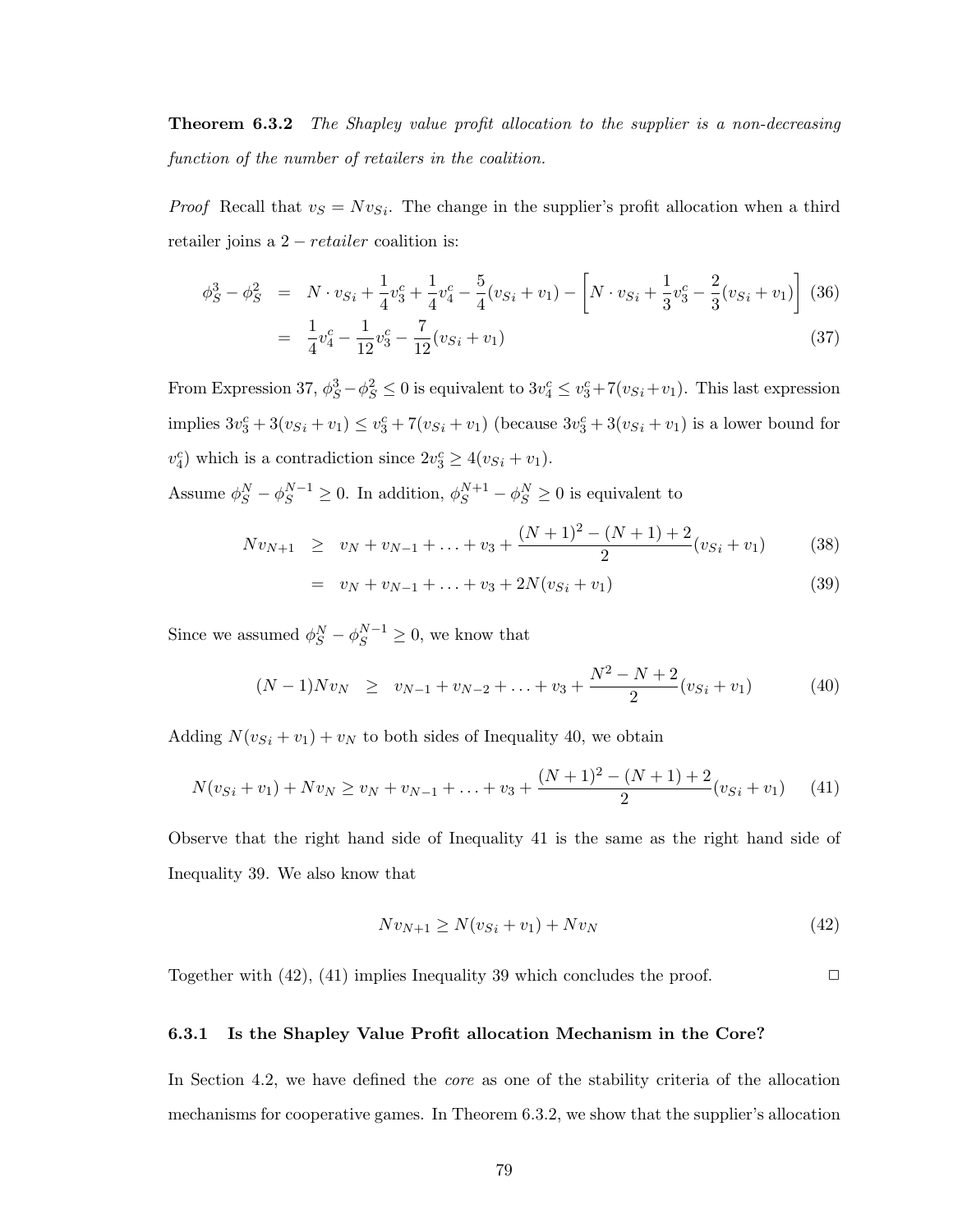is always maximized under the grand coalition. In addition, if the conditions in Theorem 6.3.1 Part (a) are satisfied then the retailers also prefer the grand coalition and the Shapley value allocations are in the core. However, Theorem 6.3.1 also shows that under some conditions the retailer allocations are maximized when there are only two retailers in the coalition. This, by itself, does not imply that the Shapley value allocations are not in the core when the retailers prefer smaller coalitions. Nevertheless we can find examples, like Example 6.3.2 below, where the Shapley value allocations are not in the core.

**Example 6.3.2** Consider a 3-retailer supply chain. In terms of  $v_1$  and  $v_{Si}$ , we get that  $v_2^c = 2(v_{S_i} + v_1)$ . Let  $v_3^c = 2.5(v_{S_i} + v_1)$  and  $v_4^c = 3.6(v_{S_i} + v_1)$ . When only two of the retailers participate in inventory pooling, the corresponding Shapley value allocations are:

$$
\begin{aligned}\n\phi_R^3 &= v_1 + \frac{1}{3}(2.5 - 2)(v_1 + v_{Si}) = \frac{14}{12}v_1 + \frac{2}{12}v_{Si} \\
\phi_S^3 &= v_S + \frac{1}{3}(2.5 - 2)(v_1 + v_{Si}) = 3v_{Si} + \frac{1}{6}(v_1 + v_{Si})\n\end{aligned}
$$

The total allocation to the supplier and two participating retailers is:

$$
2\phi_R^3 + \phi_S^3 = 2\left(\frac{14}{12}v_1 + \frac{2}{12}v_{Si}\right) + \frac{38}{12}v_{Si} + \frac{2}{12}v_1 = \frac{30}{12}v_1 + \frac{42}{12}v_{Si}
$$
(43)

When all three of the retailers participate in inventory pooling, the corresponding allocations are:

$$
\begin{aligned}\n\phi_R^4 &= v_1 + \frac{2}{12} \left( 2.5(v_1 + v_{Si}) - 2v_{Si} - v_1 \right) + \frac{3}{12} \left( 3.6(v_1 + v_{Si}) - 2.5(v_1 + v_{Si}) - v_{Si} \right) \\
&= \frac{13.3}{12} v_1 + \frac{1.3}{12} v_{Si} \\
\phi_S^4 &= v_S + \frac{1}{4} (2.5 - 2)(v_1 + v_{Si}) + \frac{1}{4} (3.6 - 3)(v_1 + v_{Si}) = 3v_{Si} + \frac{1.1}{4} (v_1 + v_{Si})\n\end{aligned}
$$

The total allocation to the supplier and any two of the three retailers is:

$$
2\phi_R^4 + \phi_S^4 = 2\left(\frac{13.3}{12}v_1 + \frac{1.3}{12}v_{Si}\right) + \frac{39.3}{12}v_{Si} + \frac{2}{12}v_1 = \frac{29.9}{12}v_1 + \frac{41.9}{12}v_{Si} \tag{44}
$$

By comparison of Expressions 43 and 44, we find that the total profit is higher if one of the retailers is out of the coalition. Therefore the grand coalition is not optimal, which means the Shapley value allocation is not in the core for this example.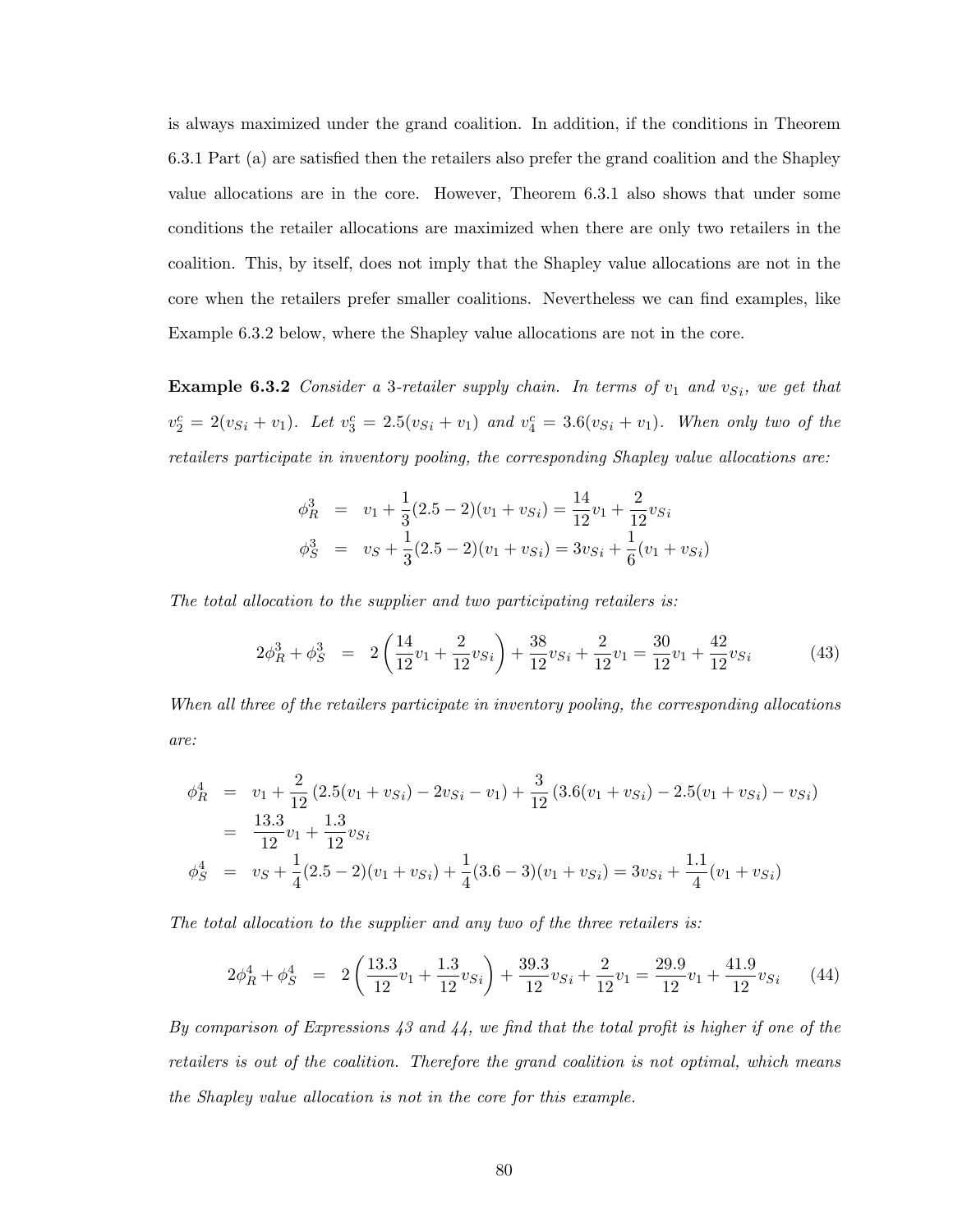We summarize our findings regarding the membership of the Shapley value allocations in the core with the following theorem.

#### **Theorem 6.3.3** The Shapley value allocation rule is

a. in the core when the Shapley value allocation to the retailers is non-decreasing in the number of retailers in the coalition. One special case is when the expected profit function is convex in the number of retailers.

b. may not be in the core when the Shapley value allocation to the retailers is decreasing in the number of retailers in the coalition. One special case is when the expected function is concave in the number of retailers.

*Proof* Theorems 6.3.1 and 6.3.2 together with Example 6.3.2 imply this result.  $\Box$ 

## 6.3.2 Shapley Value Allocations and Normally Distributed Demand

In addition to establishing the fact that the Shapley value allocations may not always be in the core, Theorem 6.3.3 also provides a condition through which we can check whether the Shapley value allocations are actually in the core – we need to check the convexity of the profit function in the number of retailers. By Theorem 6.3.1 we establish that the expected profit function is convex in the number of retailers in the coalition when demand is normally distributed. Therefore the Shapley value allocations are in the core when demand is normally distributed.

Lemma 6.3.1 When retailer demand is normally distributed, the expected profit of the coalition is convex in the number of retailers.

*Proof* Let demand at each retailer be normally distributed with mean  $\mu$  and standard deviation  $\sigma$ . Then the total demand for a pooling coalition with N retailers will be distributed normally with mean  $N\mu$  and standard deviation  $\sqrt{N}\sigma$ . For normally distributed demand, we know the optimal stock level to be mean demand plus  $k$  times the standard deviation, where  $k$  is the safety factor whose size depends on the inventory management policy followed (reserved versus pooled) as well as the system's cost and revenue parameters. Let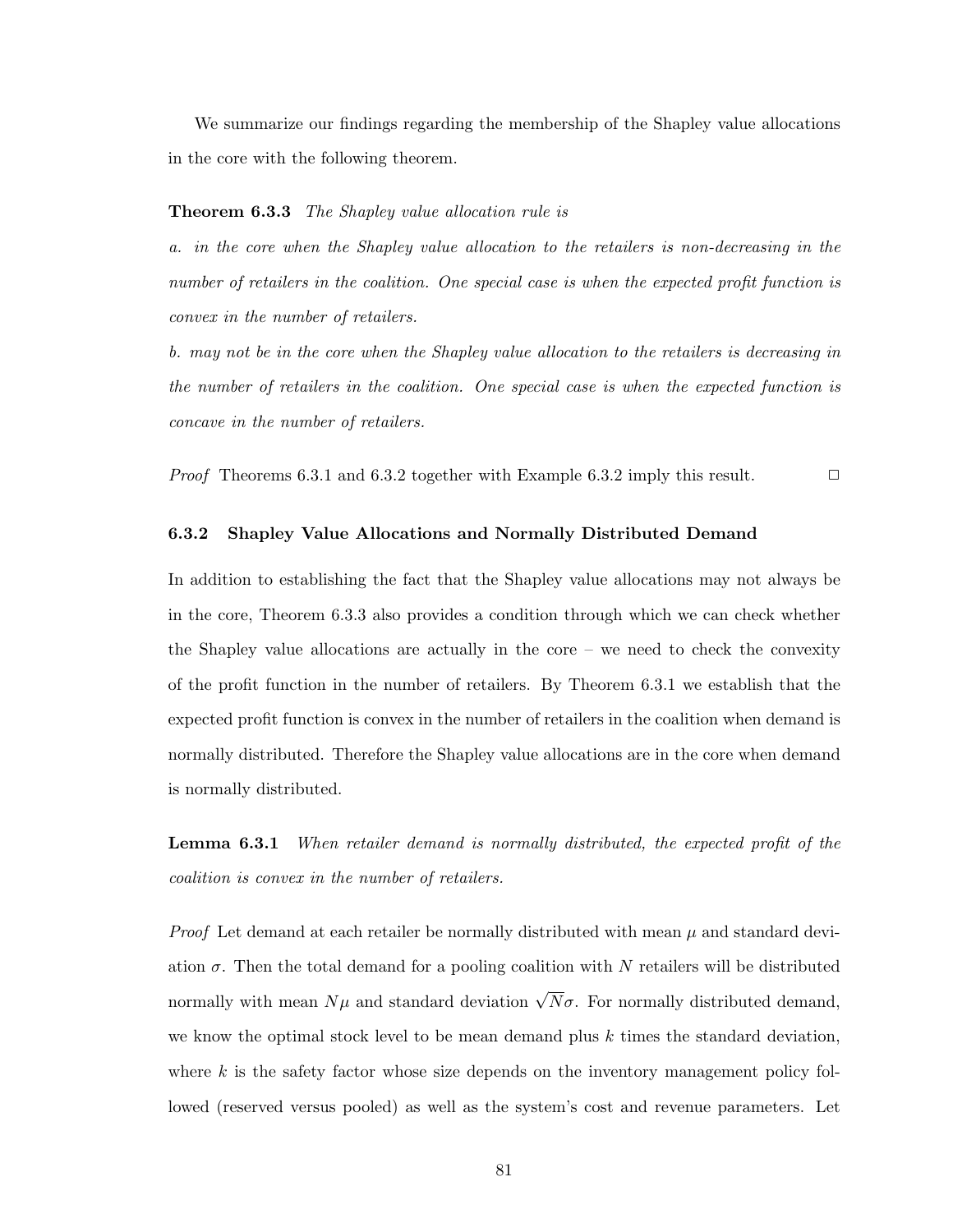$k_1$  be the safety factor under the reserved inventory management policy and determine  $k_1$ such that Equation 45 is satisfied.

$$
p_{u<}(k_1) = \frac{p-c}{p+h}
$$
\n(45)

where  $p_{u\lt}(k) = P(\text{a unit normal variable is less than } k)$ 

Similarly let  $k_2$  be the safety factor under the pooled inventory management policy and determine  $k_2$  such that Equation 46 is satisfied.

$$
p_{u<}(k_2) = \frac{p + p_M - c}{p + p_M + h}
$$
\n(46)

Finally define  $G_u(k)$ , a special function of the unit normal distribution which is used frequently in inventory calculations.

$$
G_u(k) = \int_k^{\infty} (u_0 - k) f_u(u_0) du_0 \tag{47}
$$

$$
= f_u(k) - kp_u \ge (k) \tag{48}
$$

Silver et al. [71, page 407] derive the objective function of the newsvendor problem as a function of  $\mu$ ,  $\sigma$ ,  $k$ , and  $G_u(k)$  when the demand follows a normal distribution and the objective is to minimize expected cost. We do the same for the case the objective is profit maximization instead of cost minimization. The expression for expected excess stock,  $H$ , as a function of these variables is (see Appendix A for a detailed derivation):

$$
H = k\sigma + \sigma G_u(k) \tag{49}
$$

The expression for expected sales, S, is:

$$
S = \mu - \sigma G_u(k) \tag{50}
$$

Using Expressions 49 and 50 we obtain  $\pi^N$ , the expected total profit of a coalition with N retailers (where  $N \geq 2$ ).

$$
\pi^N = N(p + p_M - c)\mu - \sqrt{N}\sigma [(p + p_M + h)G_u(k_2) + (c + h)k_2]
$$
  
=  $N(p + p_M - c)\mu - \sqrt{N}\sigma (p + p_M + h)f_u(k_2)$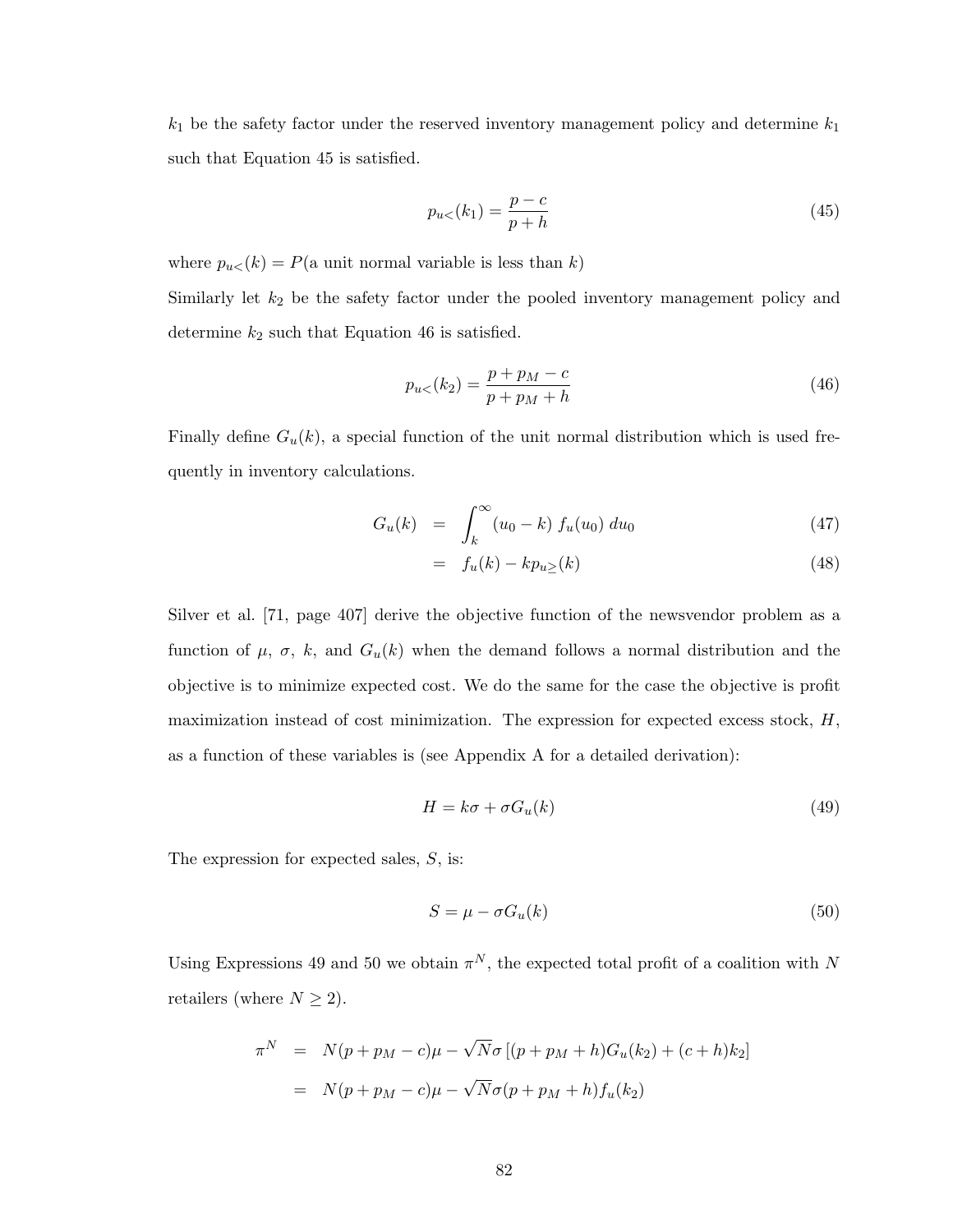The difference between the expected profit of a coalition with  $N$  retailers and that of a coalition with  $N-1$  retailers is:

$$
\pi^N - \pi^{N-1} = (p + p_M - c)\mu - (\sqrt{N} - \sqrt{N-1})\sigma(p + p_M + h)f_u(k_2)
$$
\n(51)

Since  $\sqrt{N}$  – √  $N-1$  is a decreasing function of N, Expression 51 is an increasing function of N which means  $\pi^N$  is convex in N.  $\square$ 

Theorem 6.3.4 When demand is normally distributed, allocations due to Shapley value are always in the core.

*Proof* Result follows from Theorems 6.3.3 and 6.3.1.

## 6.3.3 A Core Allocation Rule

A core allocation may not always exist for every cooperative game. For our inventory game, however, we show that there exists a core allocation even when the Shapley value is not in the core. Therefore we conclude that the core of the inventory pooling game is non-empty.

**Theorem 6.3.5** The core of the inventory pooling game among the supplier and the retailers is non-empty.

Proof We prove the result by constructing an allocation that is always in the core of the game. Consider an allocation scheme where the retailer allocations are equal to their expected profit before pooling and the supplier gets the remaining profit; that is expected after pooling profit of the coalition minus the retailers' allocations. Then the supplier's and the retailers' allocations under the grand coalition are:

$$
\begin{aligned}\n\phi_i^N &= v_1, \ \forall \ i \in \{1 \dots N\} \\
\phi_S^N &= v_N - Nv_1\n\end{aligned}
$$

Condition 1 of the core definition is satisfied since

$$
\sum_{i=1}^{N} \phi_i + \phi_S = v_N
$$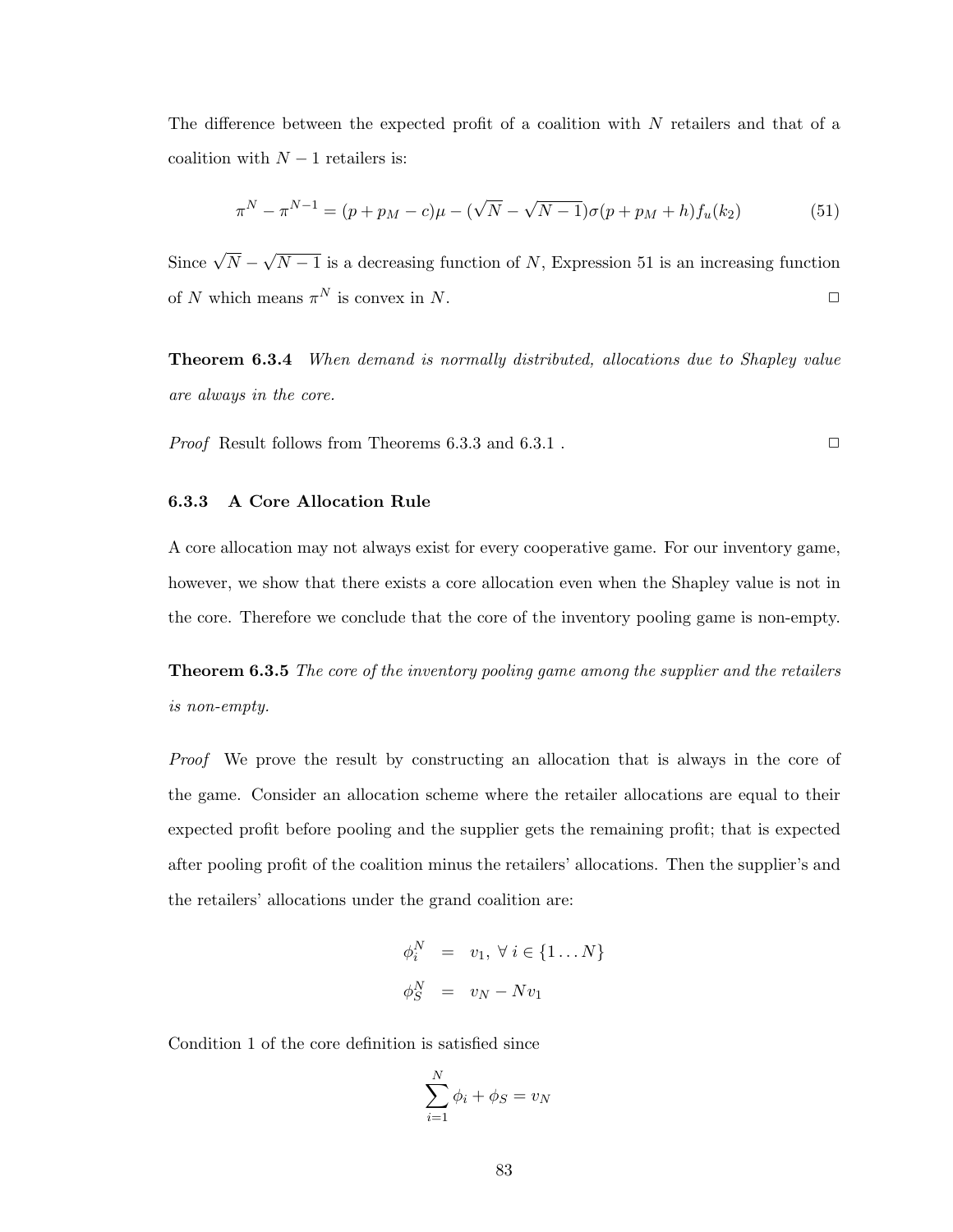Consider a smaller allocation with  $N - j$  retailers. Using the same allocation rule, the allocations under this smaller coalition are

$$
\begin{aligned}\n\phi_i^{N-j} &= v_1, \ \forall \ i \in \{1 \dots N - j\} \\
\phi_S^{N-j} &= v_{N-j} - (N - j)v_1\n\end{aligned}
$$

where  $j \in \{1 \dots N - 2\}$ . The total worth of the  $N - j$  retailers under this smaller coalition is the same as the total worth of these retailers under the grand coalition. The total worth of the  $N - j$  retailers and the supplier under the grand coalition is  $v_N - Nv_1 + (N - j)v_1 =$  $v_N - jv_1$ . We know that  $v_N - jv_1$  is at least as much as  $v_{N-j}$  since the expected profit of a supply chain with all  $N$  retailers agreeing to pooling is greater than or equal to the expected profit of a supply chain where only  $N - j$  of the retailers agree to pooling and the remaining  $j$  dictate a reserved inventory policy. Therefore the total worth of the coalition consisting of  $N - j$  retailers and the supplier is less than or equal to the worth of the same coalition under the grand coalition. By a similar argument we find that the supplier's allocation under the grand coalition is at least as much as her allocation under any smaller coalition. Therefore the second condition in the definition of the core is also satisfied and the proposed allocation mechanism is in the core.  $\Box$ 

We check the remaining two desired properties, individual rationality and ability to induce coordination, in order to better compare the Shapley value allocation rule with the mechanism proposed in Theorem 6.3.5. The second condition in the definition of the core corresponds to the individual rationality conditions for each of the players when the subsets considered are the singletons. Therefore the fact that the allocation mechanism is in the core directly implies that the allocations are individually rational, which we formalize in Corollary 6.3.1.

Corollary 6.3.1 The allocations due to the allocation scheme proposed in Theorem 6.3.5 are individually rational.

**Proposition 6.3.1** The allocation mechanism proposed in Theorem 6.3.5 coordinates the supply chain.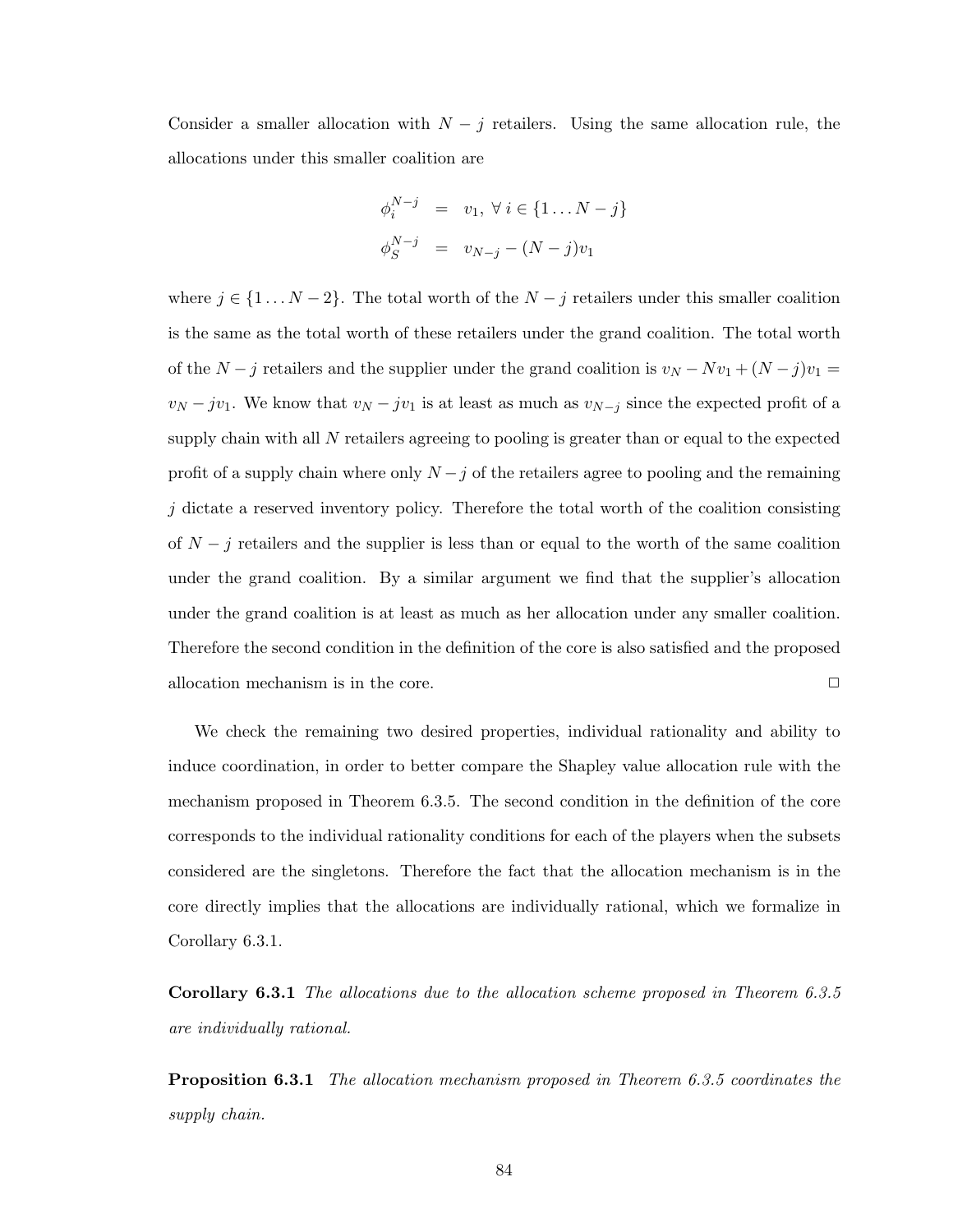*Proof* The supplier's allocation under the proposed mechanism is  $v_N - Nv_1$ . In order to maximize her profit allocation, the supplier maximizes  $v<sub>N</sub>$  (the other terms are fixed) and  $v_N$  is maximized when the inventory level in the supply chain equals to the optimal inventory level for the centralized supply chain.  $\Box$ 

When compared to the Shapley value allocation mechanism, the proposed allocation mechanism looks more favorable since it is in the core in addition to inducing coordination and being individually rational. However even though the theoretical stability conditions are satisfied, we argue that the proposed mechanism will be harder to implement than the Shapley value. The proposed mechanism reflects the relative power of the supplier; however at the same time gives zero incentive to the retailers to participate in the coalition. One may argue that since the retailers are indifferent between participating or not, they may as well agree to participate in pooling. On the other hand, the retailers also know that pooling increases total supply chain profit and the benefit is solely awarded to the supplier. Thus in a realistic negotiation setting, the retailers are more likely to preclude pooling than to agree to it.

Even when it is not in the core, the appeal of the Shapley value allocation mechanism is that the Shapley value is the unique expected payoff to the players which corresponds to their marginal contribution to coalitions of different sizes. When a player is able to calculate the size of her marginal contribution to the coalition under complete information (when all the demand and revenue information is known to all the players as is the case here), it will be extremely hard to make her participate in a coalition unless she is allocated her contribution or more.

### 6.3.4 Shortcomings of the Core as a Stability Measure

Even though the core is considered the predominant measure of stability in cooperative game theory since no player has incentive to break away from a core allocation, the core has shortcomings as a stability measure. In light of these shortcomings, we discuss the Shapley value as a practical profit allocation scheme even when the corresponding allocations are not in the core.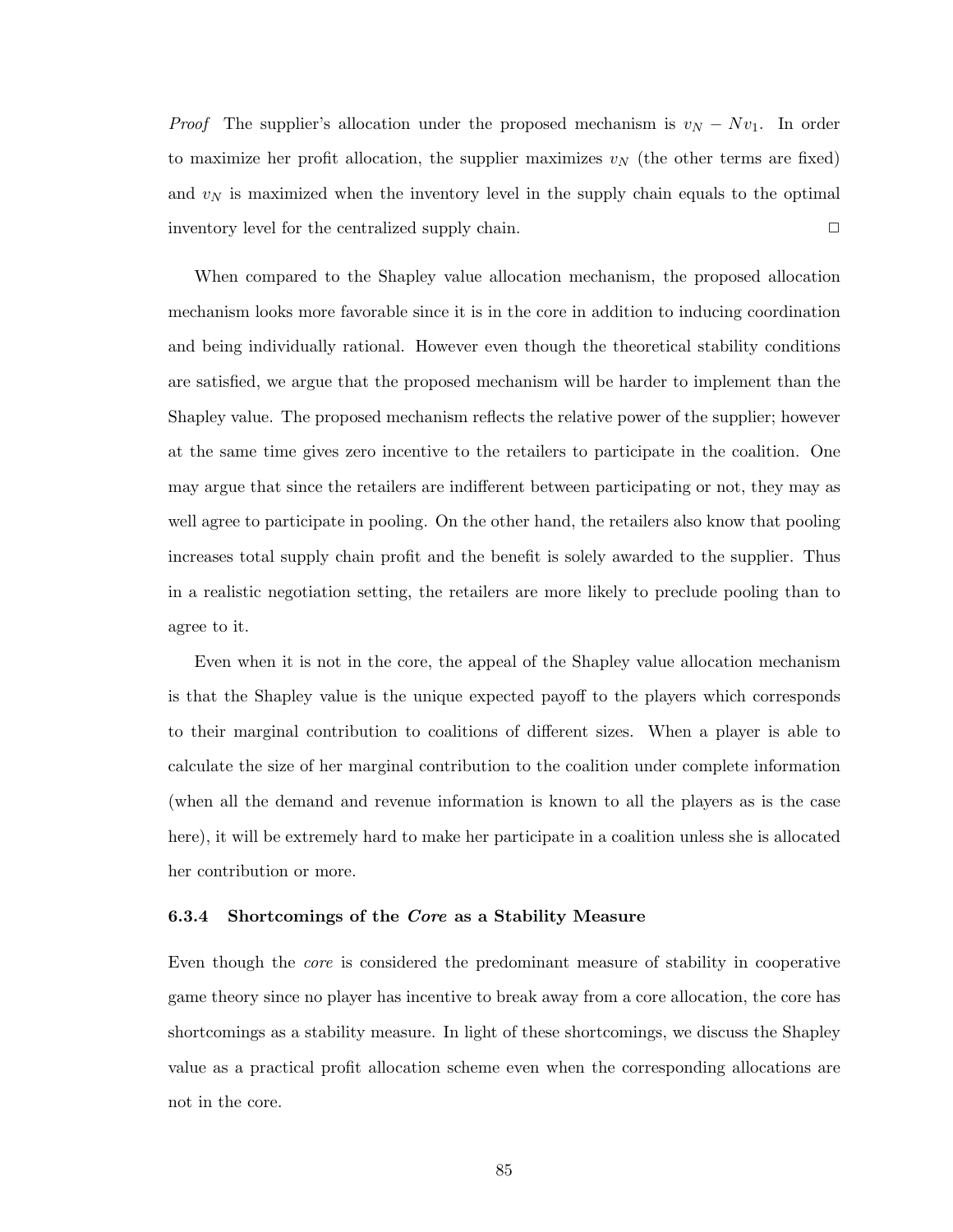The first problem with the core is that it may be empty for a given cooperative game. However as we have shown in Section 6.3.3 the core is not empty for our inventory problem. Another problem is that the core may not be a unique allocation when it is nonempty and there is no easy way to determine whether the core of a game is unique or not. The obvious problem with multiple allocations which are all in the core is that it is not possible to predict one of them as the likely outcome of the cooperative game. When the core is not a singleton, it is most likely that different players will be better off under different core allocations. This would make it difficult to employ one of the allocations as a contract to induce supply chain optimality.

Even when the core exists and is unique, it may be extremely sensitive to system parameters, which may render it non-implementable. We demonstrate this with the following example from Myerson [53, page 429].

Example 6.3.3 Consider a game with 2,000,001 players where 1,000,000 of the players can supply a left glove and 1, 000, 001 of the players can supply a right glove. The worth of a coalition corresponds to the number of matched pairs in the coalition. The unique core allocation assigns 1 to the players who supply the left glove and 0 to the players who supply the right glove.

The intuitive reasoning behind the core allocation in Example 6.3.3 which assigns an allocation of 0 to the players who supply the right gloves is that the right gloves are in excess supply. However, if we added just two left-glove suppliers to the game then the right-glove suppliers would get an allocation of 1 and the left-glove suppliers would get an allocation of 0. This property of being sensitive to game parameters and the tendency to assign a zero allocation to the player with the excess resource is inherent in the core since the characterization of the core derives from the duality idea in linear programming (the interested reader can refer to Myerson [53] and the references therein for a detailed discussion). Another example is the core allocations proposed by Anupindi et al. [4]. The allocations based on the values of the dual variables exhibit the same property – the players with the scarce resource divide the total worth of the coalition among themselves and the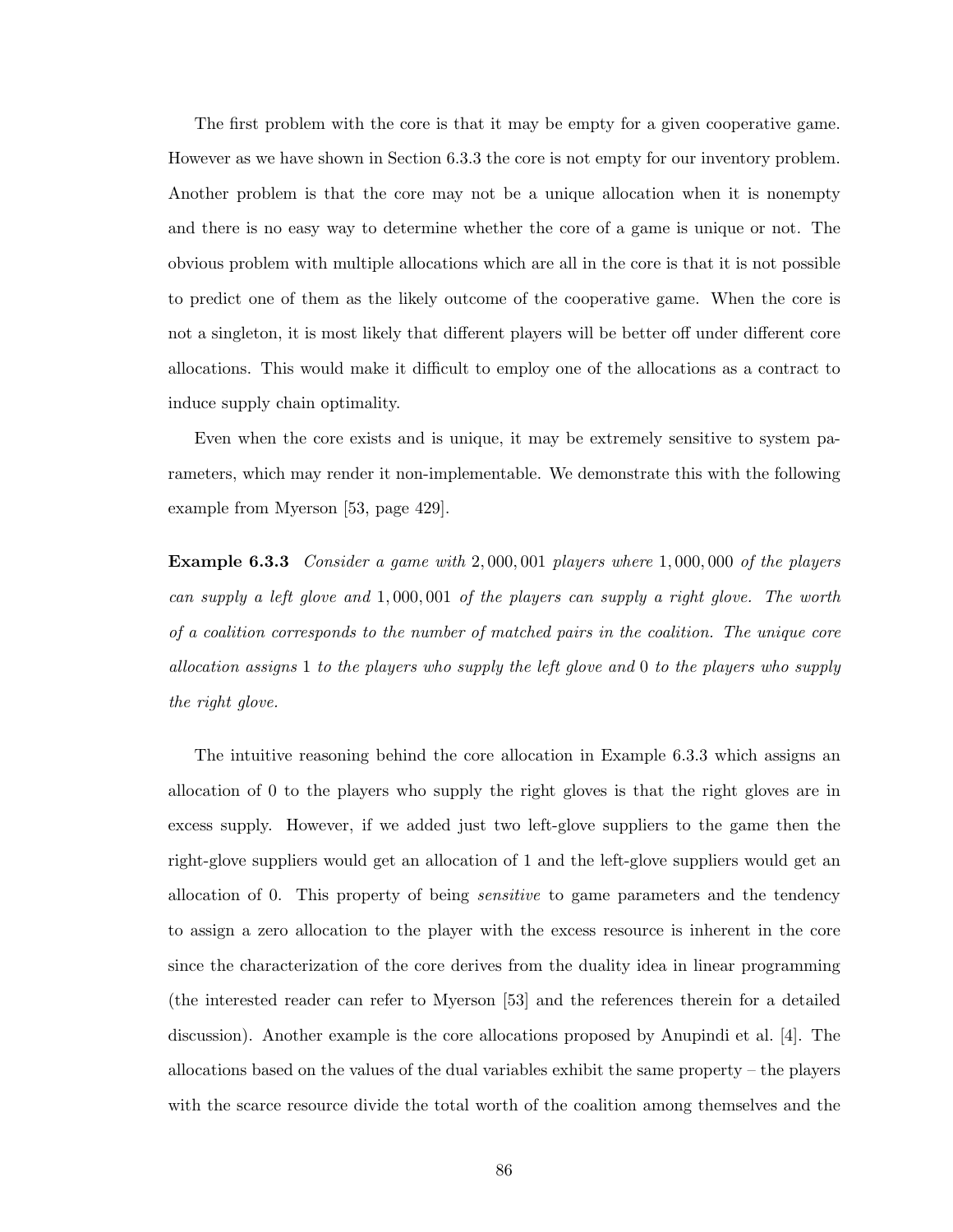players with the excess resource get an allocation of zero. Even though we agree that the allocation mechanism should recognize and reward the players with the scarce resource, we believe assigning an allocation of 0 to the players with the excess resource will not be acceptable in practice.

For the game discussed in Example 6.3.3, the Shapley value allocation to each of the right-glove suppliers is 0.500443 and the Shapley value allocation to each of the left-glove suppliers is 0.499557. The Shapley value allocation scheme recognizes the slightly higher bargaining power of the right-glove suppliers because they have the scarce resource. In addition, the Shapley value also recognizes the fact that without the left-glove suppliers there will not be any coalitions and therefore the right-glove suppliers will not be able to make any money either. As a result, the Shapley value allocation to each of the left-glove suppliers is not only positive but also only slightly lower than the allocation to the right glove suppliers to reflect the fact that the left gloves are in excess only by one glove given the 2, 000, 001 gloves. Theoretically, in this example, allocations due to the Shapley value would be considered unstable since they are not in the core. In practice, however, the unique core allocation may be more unstable since the left-glove suppliers are indifferent between participating or not.

# 6.4 Effect of Demand Variance on Allocations

One of the main reasons behind inventory pooling is to mitigate against negative effects of demand variance. Therefore we analyze how changes in demand variance affect the Shapley value allocations to both the supplier and the retailers. We are not able to prove results analytically for general distributions; however we discuss some illustrative examples and present our findings for a special case – where the demand at the retailers is normally distributed. Figure 9 shows that both the retailer's and the supplier's profit allocations may either increase or decrease in demand variance. We obtain Figure 9 based on an example where demand is normally distributed with mean 10 and standard deviation varying on the range  $[1 \dots 10]$ . We consider a supply chain with ten retailers and  $p = 4$ ,  $c = 1.5$ ,  $h = 0.1$ . The markup,  $p_M$ , is varied on the range [3...13]. Numerical experiments yield that the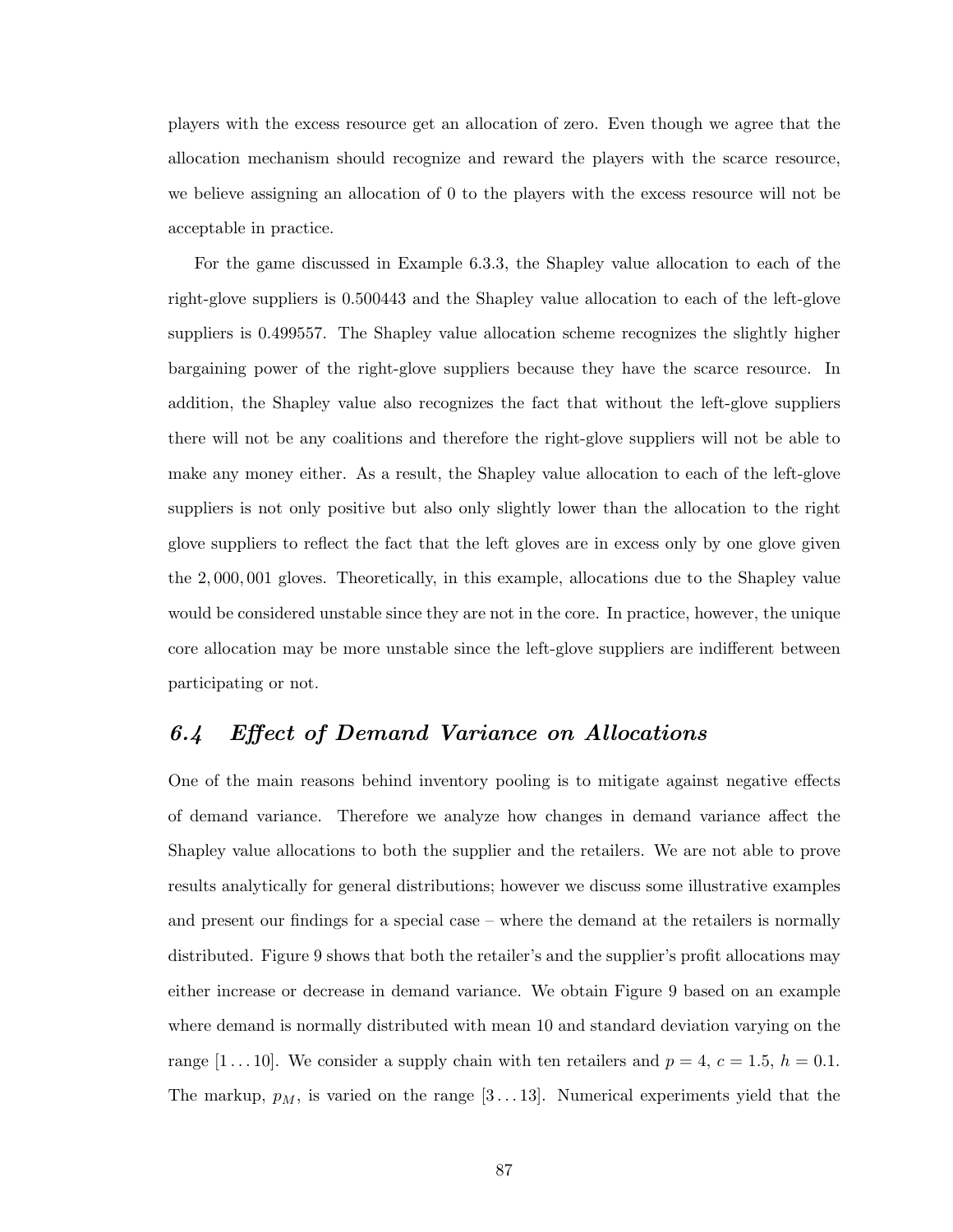

Figure 9: Change in retailer and supplier profit allocations as demand variance increases at different levels of markup

relative size of  $p_M$  with respect to the values of the other cost and revenue parameters affects the direction of change. Figure 9 shows that when markup increases, profit allocations to both the retailers and the supplier increase; however as demand variance increases, the direction of change in the profit allocations shifts as we increase the markup. As the markup increases, the retailer allocations first increase then decrease with demand variance whereas the supplier allocation first decreases then increases. We are able to derive a sufficient condition on  $p_M$  under which the supplier's Shapley value allocation is decreasing in standard deviation.

**Proposition 6.4.1** When demand at each of the retailers is normally distributed with mean  $\mu$  and standard deviation  $\sigma$ , the Shapley value allocation to the supplier is a decreasing function of  $\sigma$  if  $p + h > p_M$ .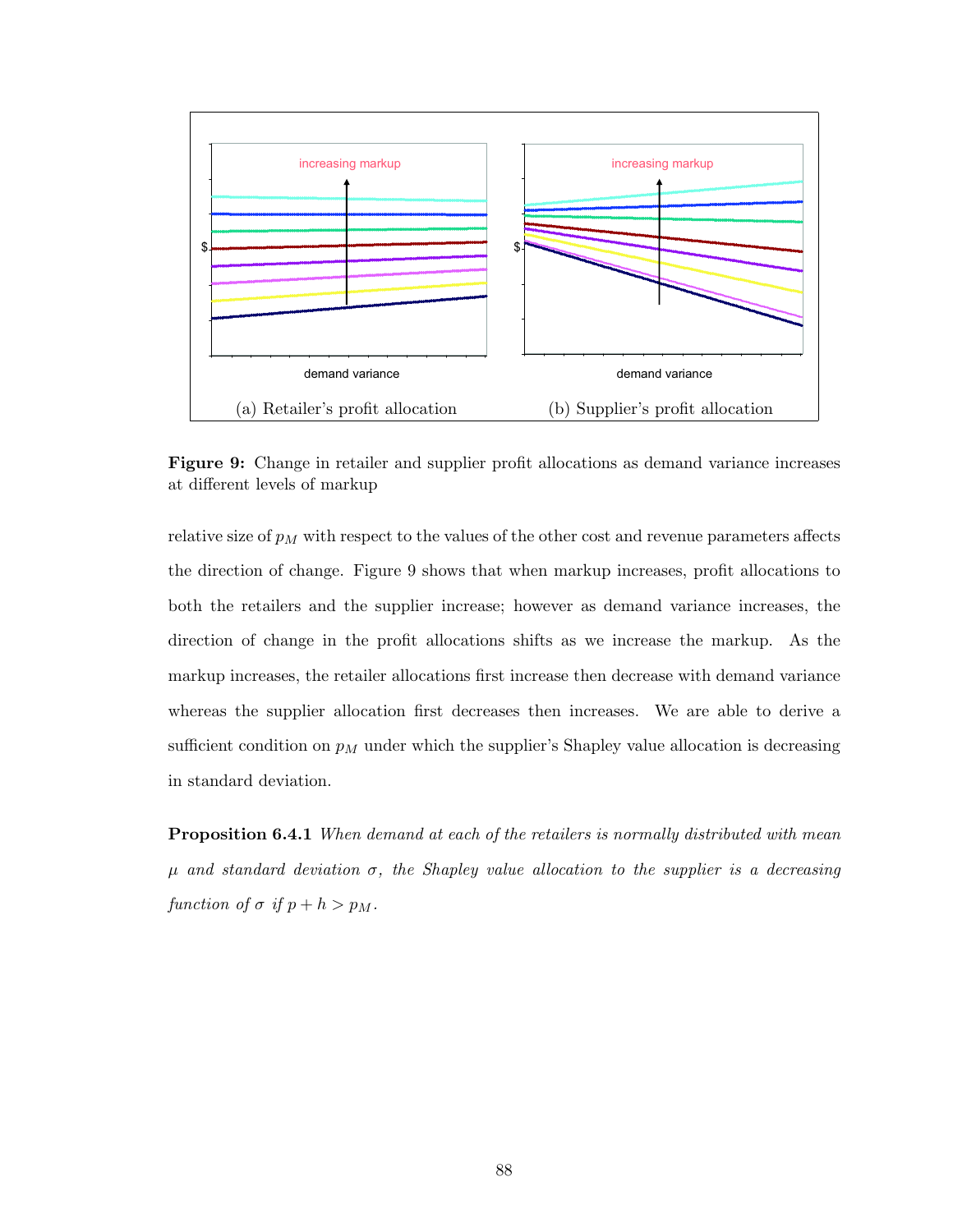*Proof* We need to represent the Shapley value allocation to the supplier in terms of  $\sigma$ .

$$
\phi_S = v_S + \frac{1}{N+1} (v_2^c - 2v_1 + (N-2)v_{Si} + Nx) + \dots + \frac{1}{N+1} (v_N^c - Nv_1 - Nx)
$$
  
\n
$$
= v_S + \frac{1}{N+1} (v_2^c + \dots + v_N^c) - \frac{1}{N+1} (2 + \dots N)v_1 - \frac{1}{N+1} (2 + \dots N)v_{Si}
$$
  
\n
$$
= v_S + \frac{1}{N+1} (v_2^c + \dots + v_N^c) - \frac{1}{N+1} \left( \frac{(N+1)N}{2} - 1 \right) (v_1 + v_{Si})
$$
  
\n
$$
= Nx + \frac{1}{N+1} (v_2^c + \dots + v_N^c) - \left( \frac{N}{2} - \frac{1}{N+1} \right) (v_1 + v_{Si})
$$
  
\n
$$
= \frac{Nx}{2} + \frac{v_{Si}}{N+1} - \frac{Nv_1}{2} + \frac{v_1}{N+1} + \frac{1}{N+1} \left( \frac{N(N+1)}{2} - 1 \right) (p + p_M - c)\mu
$$
  
\n
$$
- \frac{1}{N+1} \left( \sqrt{N} + \dots + \sqrt{2} \right) \sigma \left( (p + p_M + h)G_u(k_2) + (c + h)k_2 \right)
$$

The last line is obtained by plugging in the expected profit function for normally distributed demand as derived in Expression 51. We can write  $v_{Si}$  and  $v_1$  in terms of  $\mu$  and  $\sigma$ in the same manner; however we need to use  $k_1$  instead of  $k_2$ . By making use of the equality  $G_u(k) = f_u(k) - kp_{u}(k)$ , we obtain the complete representation of  $\phi_S$  in terms of  $\mu$  and  $\sigma$ as

$$
\phi_S = N((p-c)\mu - (p+h)\sigma f_u(k_1)) - \frac{1}{N+1} \left(\sqrt{N} + \dots + \sqrt{2}\right) \sigma f_u(k_2)(p+p_M+h) + \frac{N}{2} \left(\sigma f_u(k_1)(p+p_M+h) - p_M \sigma k_1\left(\frac{h+c}{p+h}\right)\right) + \frac{1}{N+1} \left(-\sigma f_u(k_1)(p+p_M+h) + p_M \sigma k_1\left(\frac{h+c}{p+h}\right)\right)
$$

Taking the derivative of  $\phi_S$  with respect to  $\sigma$  we obtain

$$
\frac{\partial \phi_S}{\partial \sigma} = -\frac{N(p+h)}{2} f_u(k_1) - \frac{1}{N+1} \left( \sqrt{N} + \dots + \sqrt{2} \right) f_u(k_2) (p + p_M + h) \n- \frac{N}{2} \left( -f_u(k_1) p_M + p_M k_1 \left( \frac{c+h}{p+h} \right) \right) \n+ \frac{1}{N+1} \left( -f_u(k_1) (p + p_M + h) + p_M k_1 \left( \frac{c+h}{p+h} \right) \right)
$$
\n(52)

From the definition of  $G_u(k_1)$  we know that

$$
\frac{1}{N+1}\left(-f_u(k_1)(p+p_M+h)+p_Mk_1\left(\frac{c+h}{p+h}\right)\right)\leq 0
$$

In addition, when  $(p+h) > p_M$ 

$$
\frac{N(p+h)}{2}f_u(k_1) \ge \frac{N}{2}\left(-f_u(k_1)p_M + p_Mk_1\left(\frac{c+h}{p+h}\right)\right)
$$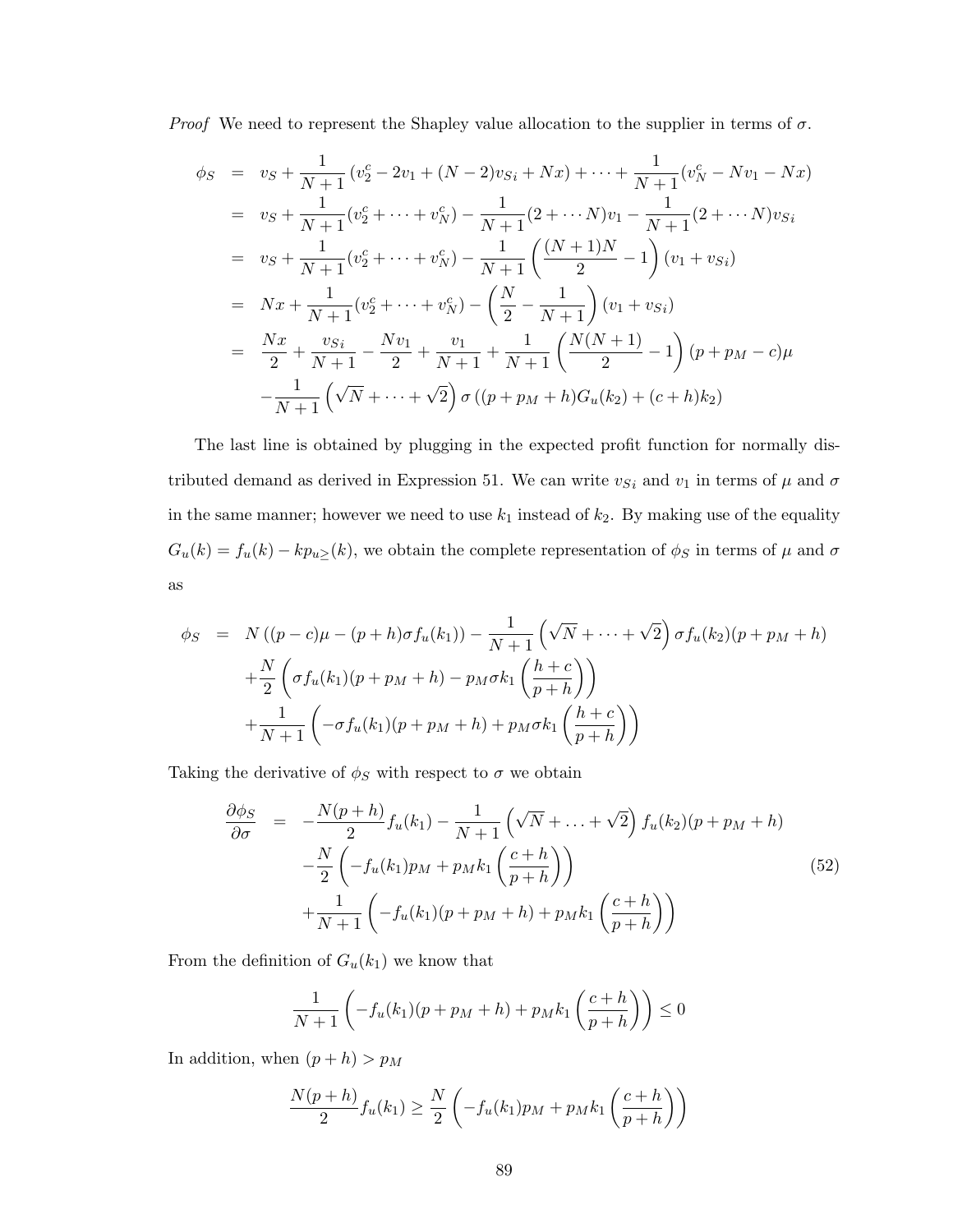Therefore  $\frac{\partial \phi_S}{\partial \sigma} < 0$  which proves the result.  $\Box$ 

The proof of Proposition 6.4.1 shows that surprisingly the direction of change does not depend on the demand distribution's parameters (mean and variance). The derivative of the supplier's Shapley value with respect to standard deviation (Expression 52) contains neither  $\mu$  nor  $\sigma$ . As long as the cost and revenue parameters are kept constant, the direction of change for the supplier's Shapley value allocation cannot be altered by changing the values of the demand mean and variance.

We derive another sufficient condition on the relative size of  $p<sub>M</sub>$  with respect to the other parameters under which the retailer's Shapley value allocation is increasing in demand variance. For the rest of the results in this section we require that  $\frac{p-c}{p+h} \geq 0.5$  which means that the supplier guarantees at least a service level of 0.5 to the retailers before pooling, which is usually the case in real life examples (for example [75] makes the same assumption).

**Proposition 6.4.2** When demand is normally distributed with mean  $\mu$  and standard deviation  $\sigma$ , the Shapley value allocation to each of the retailers is an increasing function of  $\sigma$  if  $p + h \geq N(N+1)p_M$ .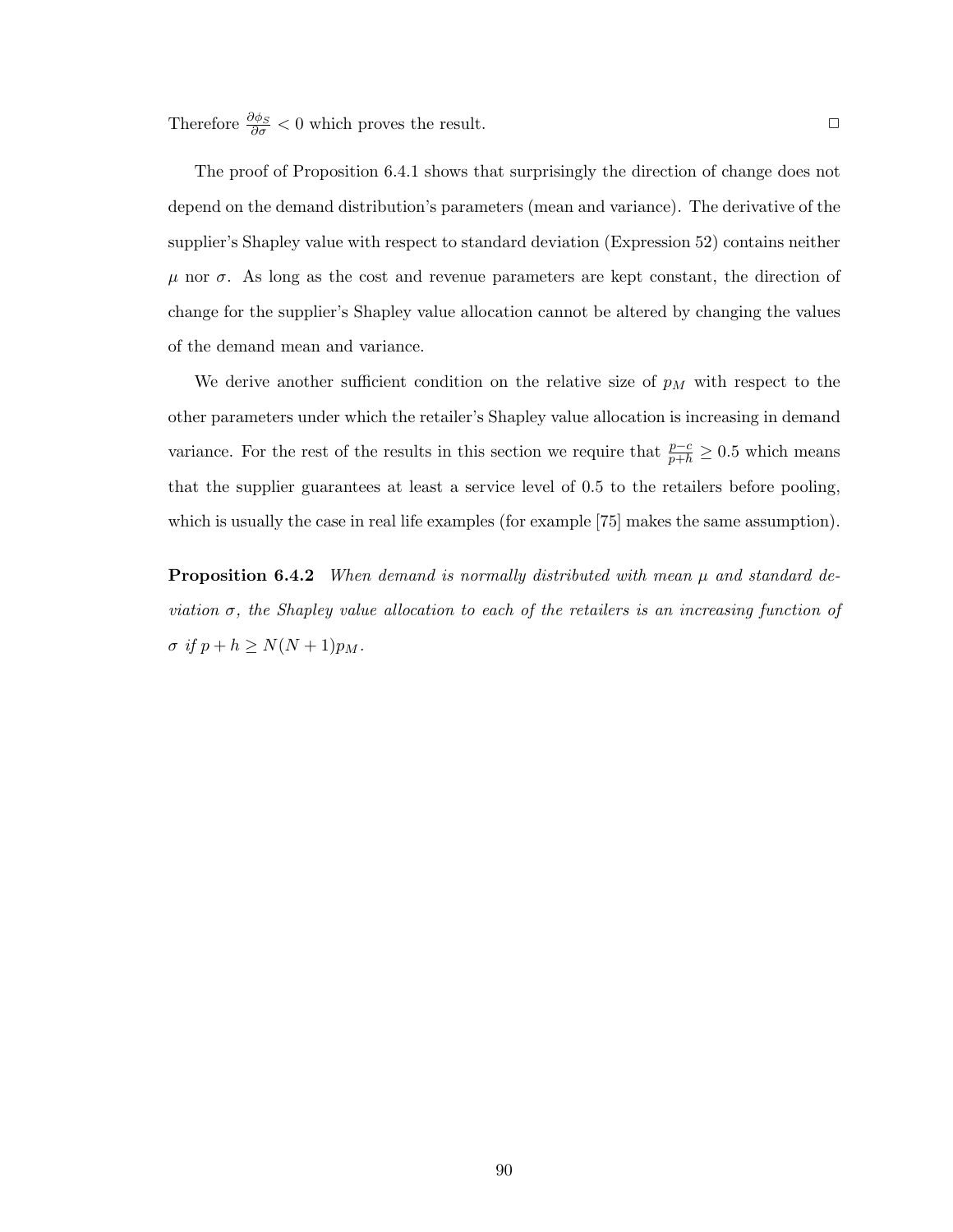*Proof* Writing  $\phi_i$  in terms of  $\sigma$  we obtain

$$
\phi_{i} = v_{1} + \frac{2}{N(N+1)}(v_{2}^{c} + (N-2)v_{Si} - 2v_{1} - Nx)
$$
\n
$$
+ \dots + \frac{N}{N(N+1)}(v_{N}^{c} - v_{N-1}^{c} - v_{Si} - v_{1})
$$
\n
$$
= v_{1} + \frac{Nv_{N}^{c}}{N(N+1)} - \frac{v_{N-1}^{c}}{N(N+1)} - \dots - \frac{v_{2}^{c}}{N(N+1)} - \frac{v_{Si} + v_{1}}{N(N+1)} - \frac{v_{Si} + v_{1}}{2}
$$
\n
$$
= p_{M}\mu - p_{M}\sigma f_{u}(k_{1}) + p_{M}\sigma k_{1}\frac{h+c}{p+h}
$$
\n
$$
+ \frac{N}{N(N+1)}\left(N(p + p_{M} - c)\mu - \sqrt{N}(p + p_{M} + h)\sigma f_{u}(k_{2})\right)
$$
\n
$$
- \dots - \frac{1}{N(N+1)}\left((2)(p + p_{M} - c)\mu - \sqrt{2}p + p_{M} + h)\sigma f_{u}(k_{2})\right)
$$
\n
$$
- \frac{(p + p_{M} - c)\mu - \sigma f_{u}(k_{1})(p + p_{M} + h) + p_{M}\sigma k_{1}\frac{h+c}{p+h}}{N(N+1)}
$$
\n
$$
- \frac{(p + p_{M} - c)\mu - \sigma f_{u}(k_{1})(p + p_{M} + h) + p_{M}\sigma k_{1}\frac{h+c}{p+h}}{2}
$$
\n
$$
= p_{M}\mu - p_{M}\sigma f_{u}(k_{1}) + p_{M}\sigma k_{1}\frac{h+c}{p+h}
$$
\n
$$
+ (p + p_{M} - c)\mu \left(\frac{N^{2}}{N(N+1)} - \left(\frac{N(N-1)}{2} - 1\right)\frac{1}{N(N+1)} - \frac{1}{N(N+1)} - \frac{1}{2}\right)
$$
\n
$$
- \frac{1}{N(N+1)}\sigma f_{u}(k_{2})\left(N\sqrt{N} - \sqrt{N-1} - \dots - \sqrt{2}\right)
$$
\n
$$
+ \sigma f_{u}(k_{1})(p + p_{M} + h)\left(\frac{1}{N(N+1)} + \frac{1}{2}\right) - p_{M}\sigma k_{1}\frac
$$

The last step follows from the definition of  $G_u(k)$ . Taking the derivative of  $\phi_i$  with respect to  $\sigma$  we obtain

$$
\frac{\partial \phi_i}{\partial \sigma} = -p_M G_u(k_1) \left( \frac{1}{2} - \frac{1}{N(N+1)} \right) - \frac{N\sqrt{N} - \dots - \sqrt{2}}{N(N+1)} f_u(k_2) (p + p_M + h) + f_u(k_1)(h + p) \left( \frac{1}{2} + \frac{1}{N(N+1)} \right)
$$

At optimality we know that  $k_1 \leq k_2$  which implies  $f_u(k_1) \geq f_u(k_2)$ . Therefore we have

$$
\frac{1}{2}f_u(k_1)(p + p_M + h) \ge \frac{\sqrt{N}}{N+1}f_u(k_2)(p + p_M + h)
$$
\n(53)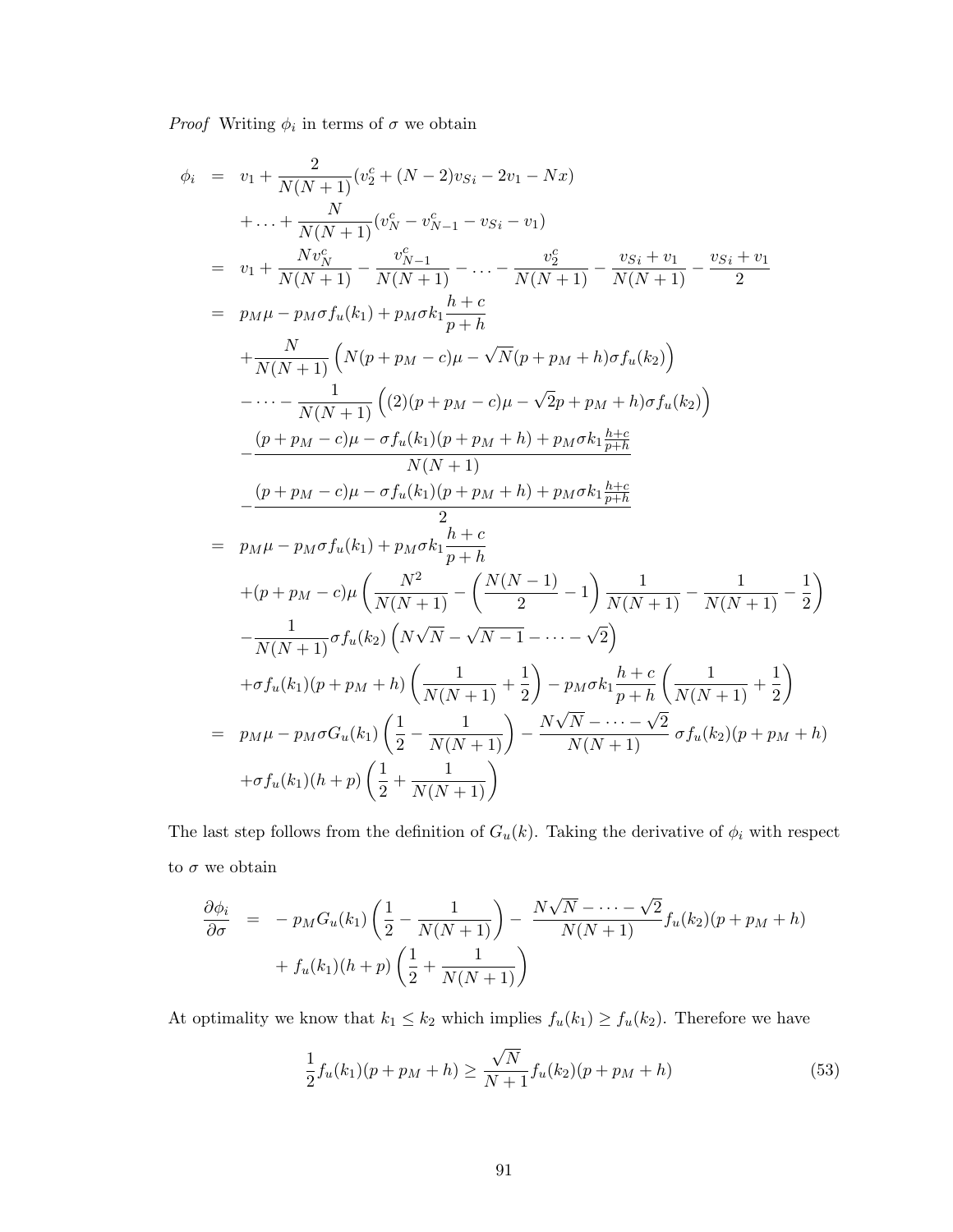In addition when  $p + h \ge N(N + 1)p_M$  we have

$$
\frac{(p+h)f_u(k_1)}{N(N+1)} \ge p_M f_u(k_1)
$$
\n(54)

Expressions 53 and 54 imply that  $\frac{\partial \phi_i}{\partial \sigma} > 0$  which proves the result.  $\Box$ 

The reason why the markup affects the change in retailer and supplier profit allocations in different directions lies in the fact that both the retailer and supplier Shapley value allocations consist of two parts – the part due to the respective player's expected profit before pooling and the part due to the player's contribution to coalitions of different sizes (recall Expressions 27 and 28). We find that depending on the level of markup either one of these parts become dominant in determining the player's final allocation. For the retailer, at low levels of markup the contribution to the coalitions becomes the dominant factor and for normally distributed demand, the value of forming pooling coalitions increases in increasing demand variance. Therefore as the demand variance increases, the retailer's Shapley value allocation also increases. On the contrary, for high levels of markup, the retailer's expected profit before pooling becomes the dominant factor and that term decreases as demand variance increases. As a result, for high levels of markup, the retailer's Shapley value allocation decreases as demand variance increases. The markup has the opposite effect on the supplier's profit allocation; that is for low levels of markup, the contribution to the coalitions becomes the dominant factor for the supplier and for high levels of markup vice versa.

By Theorem 6.4.1 below we also show that there exist two levels of markup, which we denote by  $p_M^1$  and  $p_M^2$ , such that below  $p_M^1$  the supplier's profit allocation decreases and the retailers' profit allocations increase with demand variance and beyond  $p_M^2$  we observe the opposite behavior. We summarize this result in Table 2.

**Theorem 6.4.1** There exist two levels of markup which we denote by  $p_M^1$  and  $p_M^2$  such that (a) for markup levels less than or equal to  $p_M^1$ , the supplier's profit allocation is decreasing and the retailer's profit allocation is increasing in demand variance.

(b) for markup levels greater than or equal to  $p_M^2$ , the retailer's profit allocation is decreasing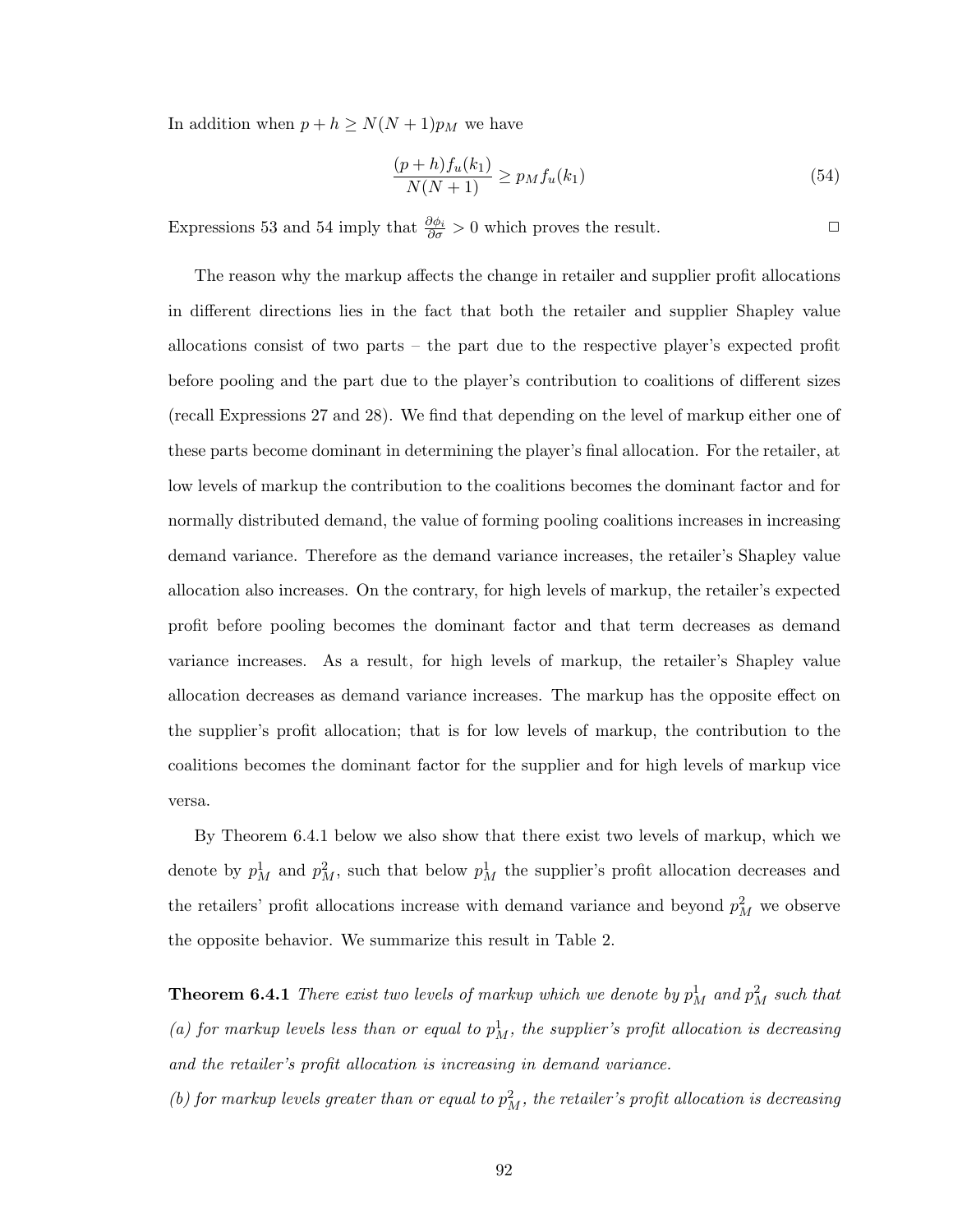and the supplier's profit allocation is increasing in demand variance. (c)  $p_M^1$  is not necessarily equal to  $p_M^2$ .

Proof From Expression 51 we know that expected total profit of the coalition is a decreasing function of demand variance. Therefore when demand variance increases, profit allocations to at least one type of player will decrease. As a result, to prove parts (a) and (b), it suffices to show that the profit allocation to one type of player increases in the given parameter region.

- (a) The existence of  $p_M^1$  follows from Proposition 6.4.2.
- (b) Rewriting Expression 52 by using the definition of  $G_u(k)$  we obtain

$$
\frac{\partial \phi_S}{\partial \sigma} = - (p + h) f_u(k_1) \left( \frac{N}{2} + \frac{1}{N+1} \right) - \frac{\sqrt{N} + \dots + \sqrt{2}}{N+1} f_u(k_2) (p + p_M + h) (55) + G_u(k_1) \left( \frac{N}{2} - \frac{1}{N+1} \right) p_M
$$

The first term in Equation 55 is a constant in terms of  $p<sub>M</sub>$  and the last term is an increasing function of  $p_M$ . We take the derivative of the second term with respect to  $p_M$  to obtain

$$
\frac{\partial}{\partial p_M} [(p + p_M + h) f_u(k_2)]
$$
\n
$$
= f_u(k_2)
$$
\n
$$
- (p + p_M + h) f_u(k_2) \Theta^{-1} \left( \frac{p + p_M - c}{p + p_M + h} \right) \frac{\partial}{\partial p_M} \Theta^{-1} \left( \frac{p + p_M - c}{p + p_M + h} \right) \frac{h + c}{(p + p_M + h)^2}
$$
\n
$$
= f_u(k_2) \left[ 1 - \Theta^{-1} \left( \frac{p + p_M - c}{p + p_M + h} \right) \frac{\partial}{\partial p_M} \Theta^{-1} \left( \frac{p + p_M - c}{p + p_M + h} \right) \frac{h + c}{p + p_M + h} \right]
$$

where  $\Theta(\cdot)$  is the cumulative distribution function of the unit normal distribution.

For  $\frac{p+p_M-c}{p+p_M+h} \geq 0.5$  (we can always satisfy this condition by increasing  $p_M$ )

$$
f_u(k_2)\left[1-\Theta^{-1}\left(\frac{p+p_M-c}{p+p_M+h}\right)\frac{\partial}{\partial p_M}\Theta^{-1}\left(\frac{p+p_M-c}{p+p_M+h}\right)\frac{h+c}{p+p_M+h}\right] \le f_u(k_2)
$$

Taking the limit of both sides as  $p_M$  goes to infinity we get

$$
\limsup_{p_M \to \infty} f_u(k_2) \left[ 1 - \Theta^{-1} \left( \frac{p + p_M - c}{p + p_M + h} \right) \frac{\partial}{\partial p_M} \Theta^{-1} \left( \frac{p + p_M - c}{p + p_M + h} \right) \frac{h + c}{p + p_M + h} \right] \le \lim_{p_M \to \infty} f_u(k_2) = 0
$$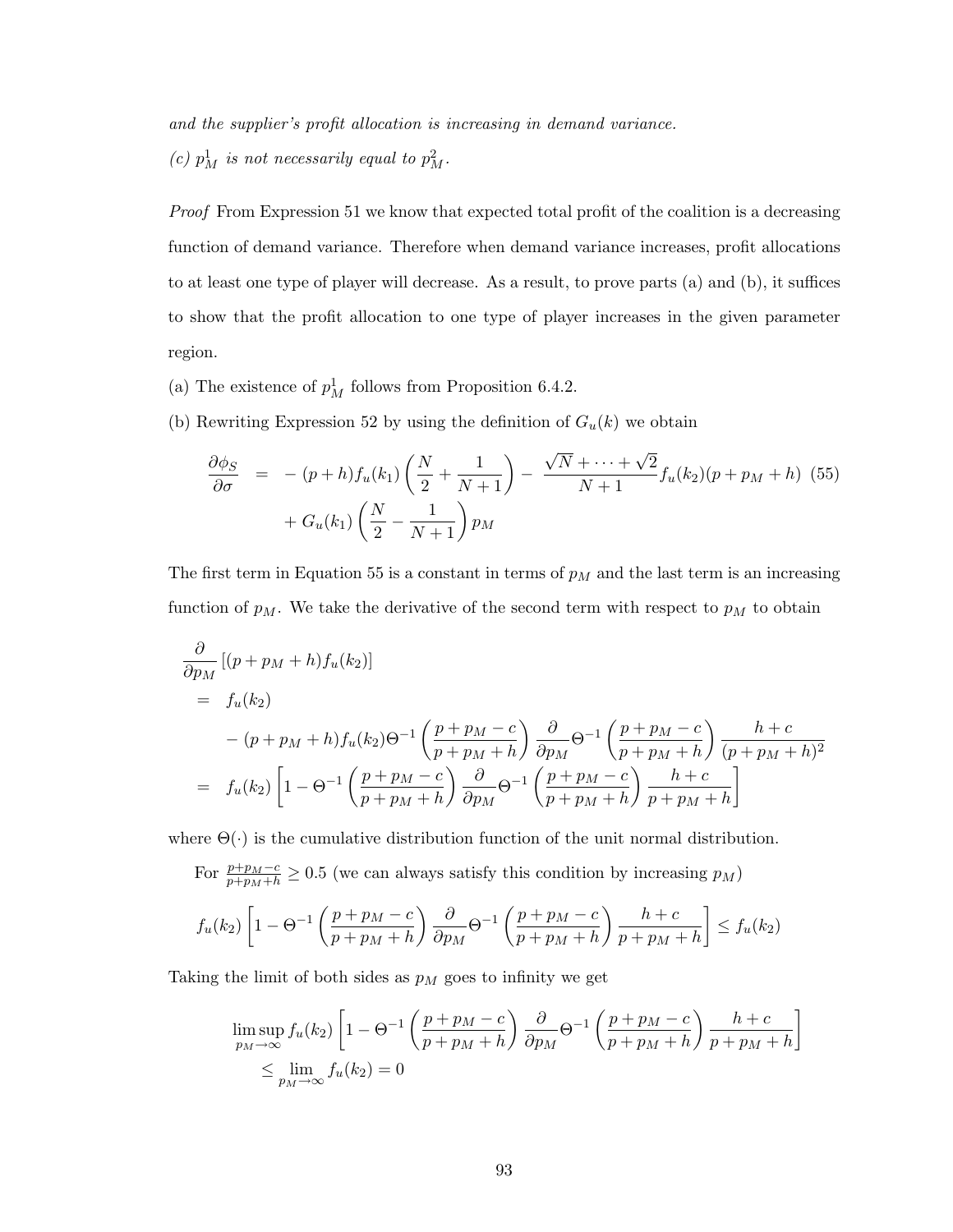Table 2: Direction of change in retailer and supplier profit allocations as demand variance increases at different levels of markup

|                              | $p_M \leq p_M^{\perp}$ | $ p_M^1 < p_M < p_M^2   p_M \geq p_M^2$ |  |
|------------------------------|------------------------|-----------------------------------------|--|
| supplier's profit allocation |                        |                                         |  |
| retailer's profit allocation |                        |                                         |  |

On the other hand

$$
\frac{\partial}{\partial p_M} \left[ - (p+h) f_u(k_1) \left( \frac{N}{2} + \frac{1}{N+1} \right) + G_u(k_1) \left( \frac{N}{2} - \frac{1}{N+1} \right) p_M \right]
$$
  
=  $G_u(k_1) \left( \frac{N}{2} - \frac{1}{N+1} \right)$ 

Because limit of the derivative of  $(p+p_M+h)f_u(k_2)$  is bounded above by zero, there exists a finite  $p_M^0$  such that the derivative of  $(p+p_M+h)f_u(k_2)$  evaluated at  $p_M^0$  is equal to  $G_u(k_1)$  $\left(\frac{N}{2} - \frac{1}{N+1}\right)$  $\left(\frac{1}{N+1}\right)$ . This means there is a point  $p_M^0 + \epsilon$  at which  $G_u(k_1)$  $\left(\frac{N}{2} - \frac{1}{N+1}\right)$  $\frac{1}{N+1}$ )  $p_M$  –  $(p+h) f_u(k_1) \left(\frac{N}{2} + \frac{1}{N+1}\right)$  $\frac{1}{2}$  $\frac{1}{N+1}$  and  $\sqrt{N}+\cdots+\sqrt{2}(p+p_M+h)f_u(k_2)$  intersect. Therefore the Shapley value allocation to the supplier is an increasing function of demand variance beyond  $p_M^2 =$  $p_M + \epsilon$  which proves part (b).

(c) We prove by example. Let  $\mu = 10$ ,  $p = 4$ ,  $c = 1.5$ ,  $h = 0.1$ , and  $N = 10$ . For this example  $p_M^1 = 3.92$  and  $p_M^2 = 9.87$ . For any markup level between these numbers the profit allocation to both the supplier and the retailers decreases.  $\Box$ 

The effects of the other parameters on the direction of change can be summarized as below:

- For large N, the allocation to the supplier starts increasing at smaller  $p_M$ .
- For given  $p_M$ , there is a high enough h that causes the allocation to retailers to decrease as demand variance increases.
- For high h allocation to the supplier increases over a larger range of  $p_M$ . For high p, the suppliers allocation increases only at very high  $p_M$ .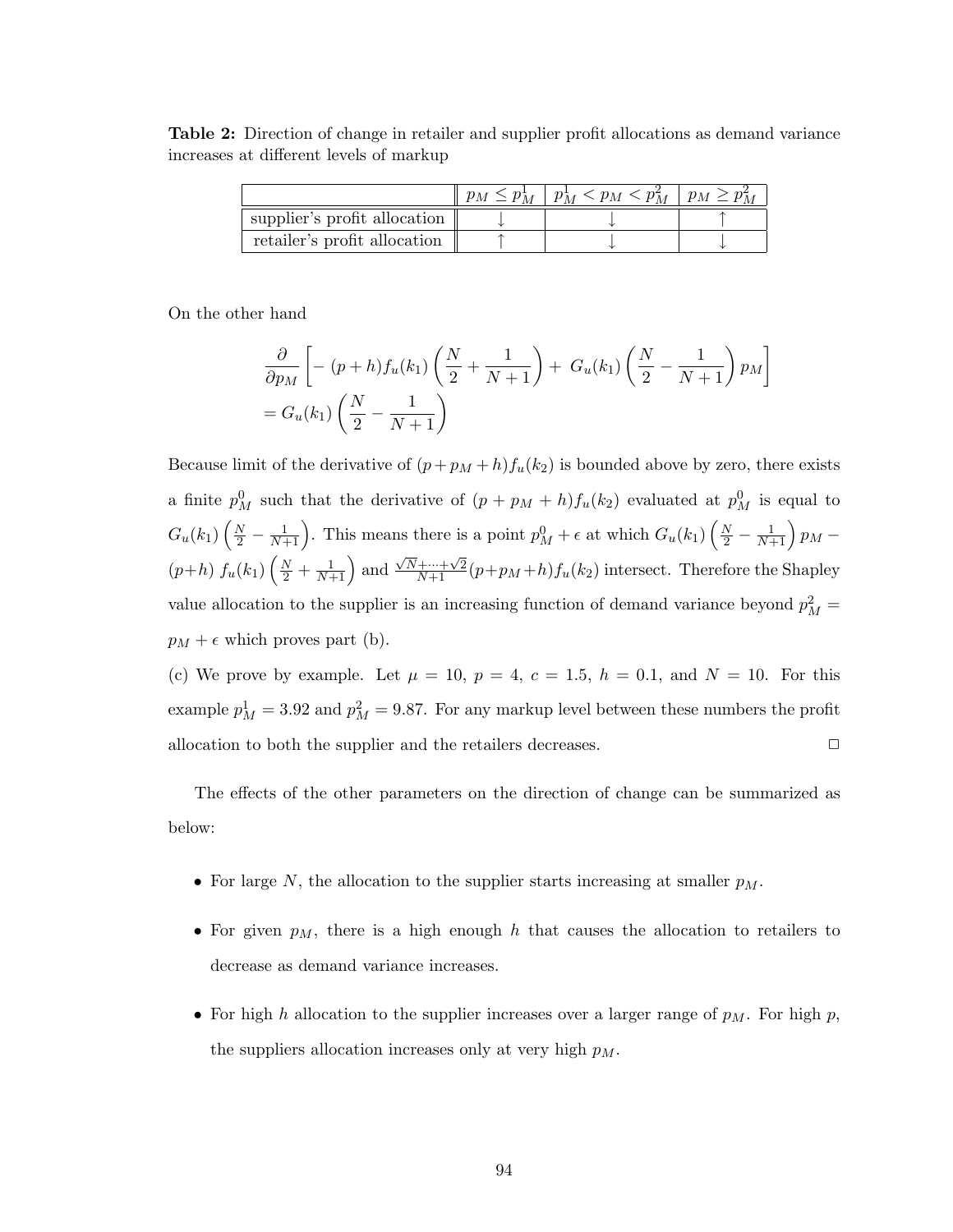# 6.5 Strategic Bargaining and Colluding Retailers

Up to this point, we assumed that in the inventory centralization game the order of events is such that the supplier announces a pooling contract in which she specifies the proportions with which total supply chain profit will be divided. Then the retailers announce whether they will participate in this pooling coalition. However once the supplier announces the contract, the retailers may first want to form coalitions among themselves and act as a single retailer with a demand function corresponding to the sum of their demands. We call this behavior colluding of the retailers. This coalition of retailers acting as one retailer, which we call a *pseudo* retailer and denote by the subscript  $p$ , accepts or rejects the supplier's offer. We assume that once two of the retailers collude to act as a single retailer in negotiating their profit allocation within the pooling coalition, if they decide not to enter the coalition, the supplier still treats them as a single retailer and determines the stock level accordingly. We still assume that each of the individual retailers faces independent identically distributed demand. The questions we are interested in are: Do the profit shares of the colluding retailers always increase? Does the profit share of the supplier always decrease? What happens to the profit shares of the non-participating retailers?

Due to the pooling effect, the demand from the pseudo retailer has a reduced variance and one would expect the total profit allocation to the colluding retailers to increase. We would also expect the collusion to adversely affect the profit allocations to the supplier and the non-participating retailer. However we find that these intuitions do not always hold.

To address these questions, we analyze a three-retailer supply chain where two of the retailers collude before they negotiate with the supplier. Let  $v_1$  denote the expected beforepooling profit of the non-participating retailer and  $v_p$  denote the expected before-pooling profit of the single pseudo retailer. Recall that  $v_{Si}$  denotes the profit of the supplier due to a single, no-pooling retailer. We use  $v_{Sp}$  to denote the supplier's profit due to the pseudo retailer. When both the non-prticipating retailer and the pseudo retailer agree to pool inventory, the resulting coalition will have two non-identical retailers. However without the retailer collusion, the coalition will have three identical retailers. We compare the profit allocation to the pseudo retailer under the two retailer coalition with the total profit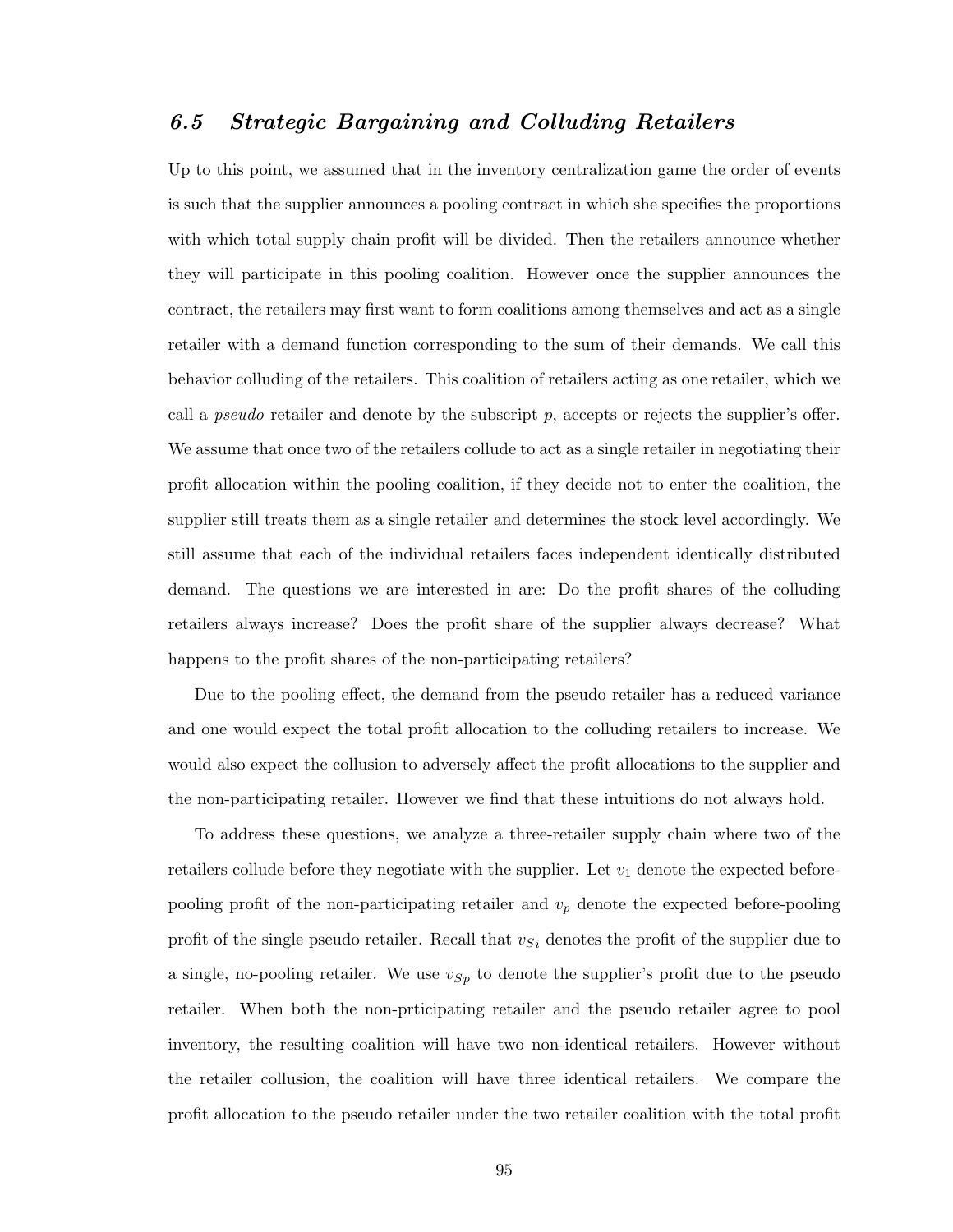allocation to two of the retailers under the three retailer coalition.

The pseudo retailer's profit allocation,  $\phi_i^2$  (as before we use the superscript to denote the number of retailers in the coalition), is

$$
\phi_p^2 = v_p + \frac{1}{3} (v_3 - v_1 - v_p - v_{Si} - v_{Sp})
$$

The total profit allocation to two of the retailers if they do not collude is

$$
2\phi_i^3 = 2v_1 + \frac{1}{3}(v_2^c - 2v_1 - 2v_{Si}) + \frac{1}{2}(v_3 - v_2^c - v_1 - v_{Si})
$$

The difference between the profit allocation to the pseudo retailer and the total profit allocation to the two non-colluding retailers is

$$
\phi_p^2 - 2\phi_i^3 = \frac{1}{6} \left( 6v_p - 12v_1 + v_2^c - v_3 + 5(v_1 + v_{Si}) - 2(v_p + v_{Sp}) \right) \tag{56}
$$

For the non-participating retailer, the profit allocation without the retailer collusion is

$$
\phi_i^3 = v_1 + \frac{1}{6} (v_2^c - 2v_1 - 2v_{Si}) + \frac{1}{4} (v_3 - v_2^c - v_1 - v_{Si})
$$

The non-participating retailer's profit allocation in case of a retailer collusion is

$$
\phi_i^2 = v_1 + \frac{1}{3}(v_3 - v_1 - v_p - v_{Si} - v_{Sp})
$$

We obtain the difference between the two allocations to be

$$
\phi_i^2 - \phi_i^3 = \frac{1}{12} \left( v_3 + v_2^c + 3(v_1 + v_{Si}) - 4(v_p + v_{Sp}) \right)
$$
\n(57)

Our first result concerns the comparison of the signs of Expressions 56 and 57.

**Proposition 6.5.1** When  $v_p \geq 2v_1$ , an increase in the profit allocation of the pseudo retailer due to retailer collusion implies an increase in the profit allocation of the non-participating retailer.

*Proof* When  $\phi_p^2 \geq 2\phi_i^3$ , from Expression 56 we have

$$
12v_1 + v_3 + 2(v_p + v_{Sp}) \le 6v_p + v_2^c + 5(v_1 + v_{Si})
$$
\n
$$
(58)
$$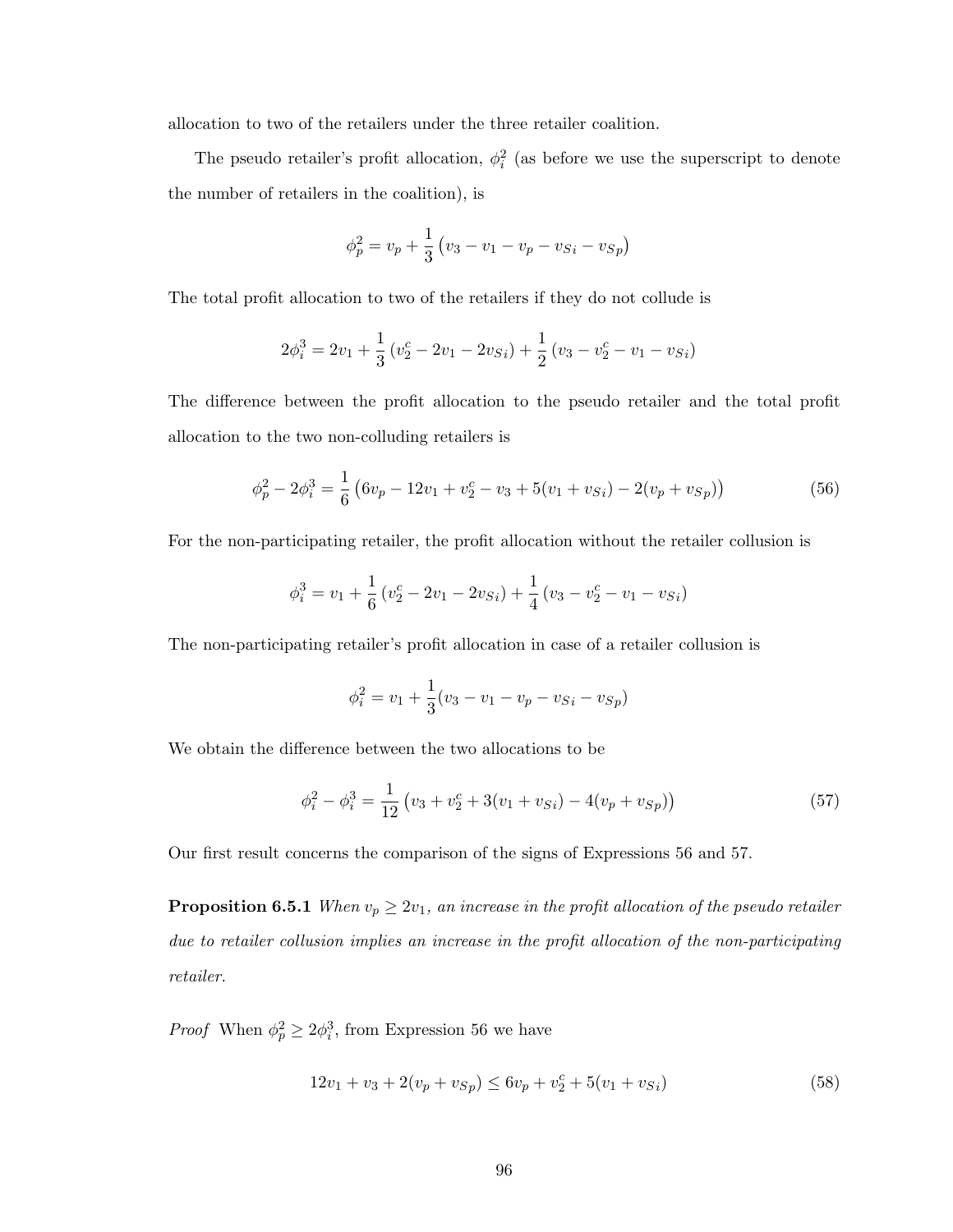Since  $v_3 \ge v_p + v_{Sp} + v_1 + v_{Si}$ , replacing  $v_3$  on the left hand side of Expression 58 by  $v_p + v_{Sp} + v_1 + v_{Si}$  and adding  $v_3 - (v_p + v_{Sp})$  to the right hand side will not change the direction of the inequality. Simplifying after these changes we obtain

$$
12v_1 + 4(v_p + v_{Sp}) \le 6v_p + v_2^c + v_3 + 3(v_1 + v_{Si})
$$
\n
$$
(59)
$$

When  $v_p \ge 2v_1$ , Expression 59 implies  $4(v_p + v_{Sp}) \le v_3 + 3(v_1 + v_{Si})$  which concludes the  $\Box$ 

The condition in Proposition 6.5.1,  $v_p \geq 2v_1$ , means that the expected sales when the supplier sets the stock level with respect to the total demand of two retailers is at least as much as the expected sales when the supplier sets stock levels separately for each of the retailers. Intuition suggests that this condition is a trivial one and would always be true. However as we show in Example 3.1.1 expected sales may decrease as a result of pooling.

The implication of Proposition 6.5.1 is that if the profit allocation to the pseudo retailer increases and the expected sales increases as a result of pooling then the profit allocation to the supplier decreases (since total supply chain profit does not increase, allocation to at least one player must decrease). When  $v_p \geq 2v_1$ , retailer collusion does not hurt the non-participating retailer but hurts the supplier. We formalize this observation as follows.

**Observation 6.5.1** Proposition 6.5.1 implies that an increase in the profit allocation to the colluding retailers implies a decrease in the profit allocation to the supplier and an increase in the profit allocation to the non-participating retailer whenever expected sales increases due to inventory pooling.

One case where  $v_p \geq 2v_1$  is always satisfied is when demand at each of the retailers is normally distributed. We can see this by calculating expected sales in both cases by using Equation 50.

We are also able to derive some conditions under which the profit allocations to the pseudo retailer and the non-participating retailer increase when demand is normally distributed. Again for the next two results we assume that  $\frac{p-c}{p+h} \geq 0$  as we did in the previous section.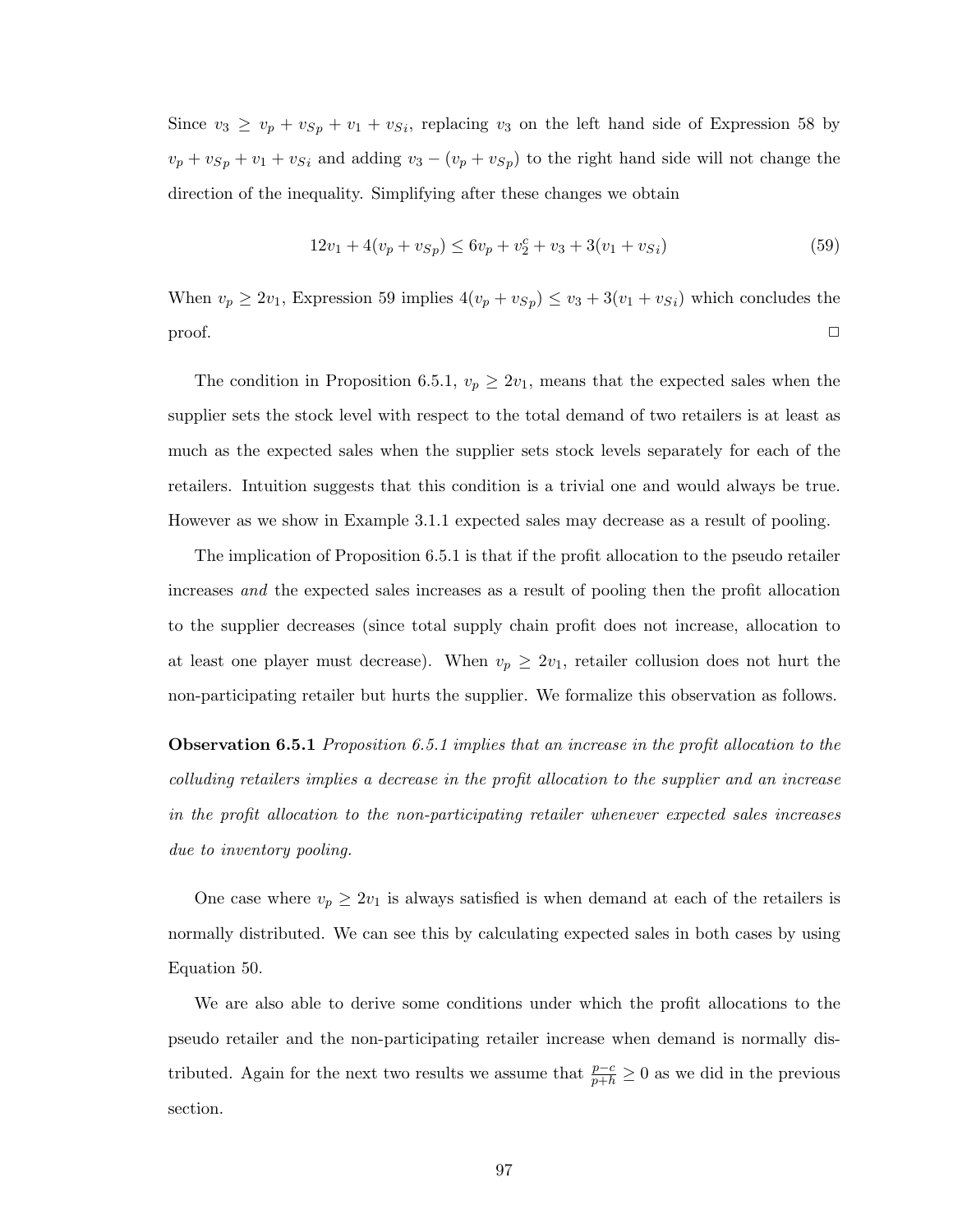Proposition 6.5.2 When demand at each of the retailers is normally distributed with mean  $\mu$  and standard deviation  $\sigma$ , a necessary condition for the profit allocation to the non-participating retailer to increase is

$$
\frac{k_2^2}{2} - \frac{k_1^2}{2} \ge 0.169
$$

Proof Using Equation 51 we can write (57) as below

$$
\phi_i^2 - \phi_i^3 = (p + p_M + h) \left[ -(\sqrt{2} + \sqrt{3}) f_u(k_2) + (4\sqrt{2} - 3) f_u(k_1) \right] - \frac{(4\sqrt{2} - 3)p_M(c+h)k_1}{p+h}
$$

When  $\phi_i^2 \geq \phi_i^3$ 

$$
(p + pM + h) \left[ -(\sqrt{2} + \sqrt{3}) f_u(k_2) + (4\sqrt{2} - 3) f_u(k_1) \right] \ge \frac{(4\sqrt{2} - 3)p_M(c+h)k_1}{p+h}
$$

By definition  $\frac{(4\sqrt{2}-3)p_M(c+h)k_1}{p+h} \geq 0$ . Therefore one necessary condition for  $\phi_i^{(2)} \geq \phi_i^{(3)}$  $i^{(3)}$  to hold is  $-($  $\sqrt{2} + \sqrt{3} f_u(k_2) + (4\sqrt{2} - 3) f_u(k_1) \ge 0$  which is equivalent to

$$
\frac{f_u(k_1)}{f_u(k_2)} \ge \frac{\sqrt{2} + \sqrt{3}}{4\sqrt{2} - 3}
$$
\n
$$
\frac{\frac{1}{\sqrt{2\pi}} e^{-\frac{k_1^2}{2}}}{\frac{1}{\sqrt{2\pi}} e^{-\frac{k_2^2}{2}}} \ge \frac{\sqrt{2} + \sqrt{3}}{4\sqrt{2} - 3}
$$
\n
$$
\frac{k_2^2}{2} - \frac{k_1^2}{2} \ge 0.169
$$

and this concludes the proof.  $\Box$ 

Similarly, we are able to derive a sufficient condition under which the profit allocation to the pseudo retailer always increases.

Proposition 6.5.3 When demand at each of the retailers is normally distributed and  $p_M > p+h$ , a sufficient condition under which the pseudo retailer's profit allocation increases is

$$
\frac{k_2^2}{2} - \frac{k_1^2}{2} \ge 1.922
$$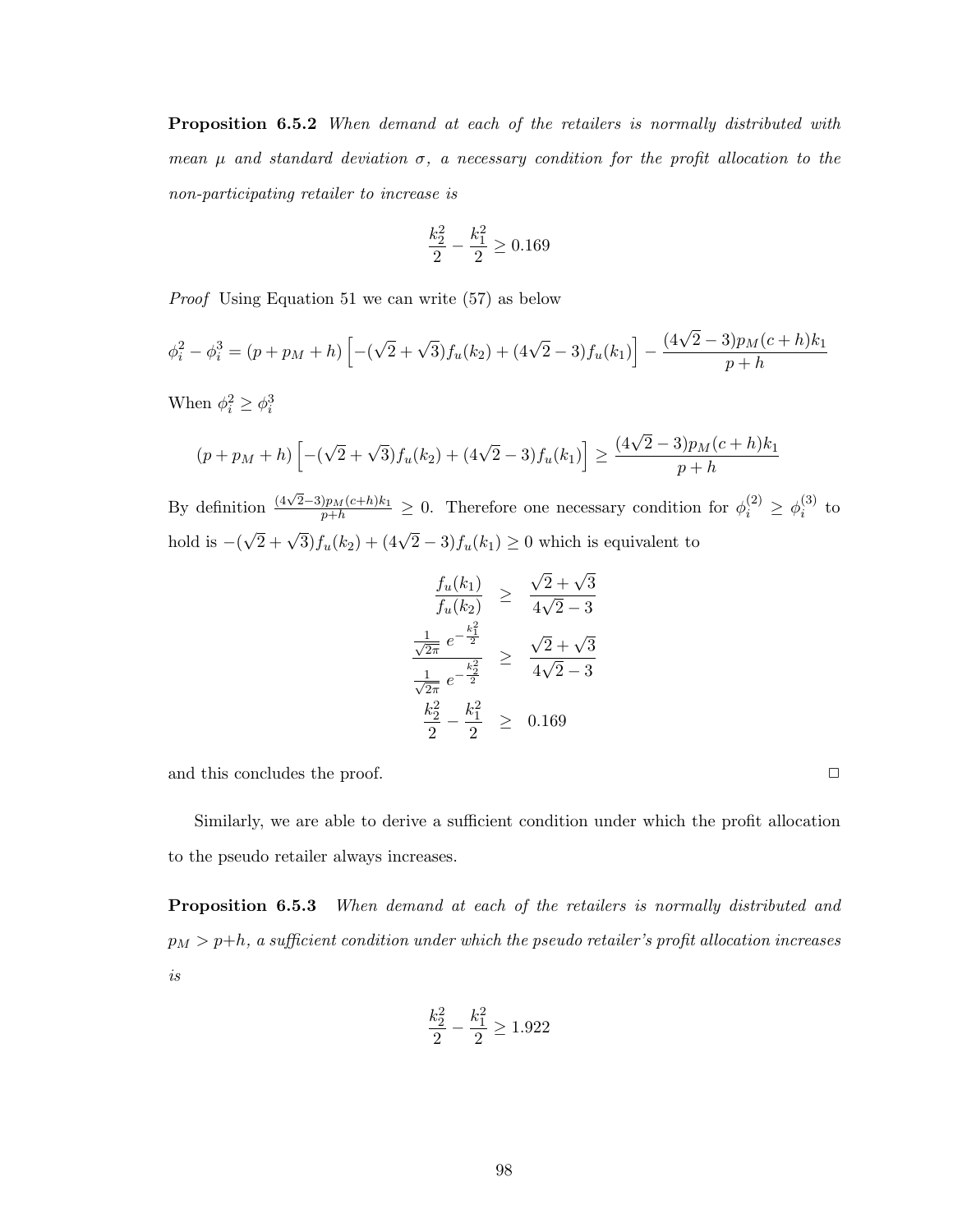For normally distributed demand  $\phi_p^2 - \phi_p^3 \geq 0$  is equivalent to

$$
(12 - 6\sqrt{2})G_u(k_1)p_M + (\sqrt{3} - \sqrt{2})(p + p_M + h)f_u(k_2)
$$
  
\n
$$
\geq (5 - 2\sqrt{2})G_u(k_1)p_M + (5 - 2\sqrt{2})f_u(k_1)(p + h) \iff
$$
  
\n
$$
(7 - 4\sqrt{2})G_u(k_1)p_M + (\sqrt{3} - \sqrt{2})(p + p_M + h)f_u(k_2)
$$
  
\n
$$
\geq (5 - 2\sqrt{2})f_u(k_1)(p + h) \iff
$$
  
\n
$$
(2 - 2\sqrt{2})G_u(k_1)p_M + (5 - 2\sqrt{2})f_u(k_1)p_M + (\sqrt{3} - \sqrt{2})(p + p_M + h)f_u(k_2)
$$
  
\n
$$
\geq (5 - 2\sqrt{2})f_u(k_1)(p + h) - \frac{(5 - 2\sqrt{2}k_1(h + c)p_M}{p + h}
$$

Since  $p_M > p + h$ ,  $(5 - 2)$ √  $(2)f_u(k_1)p_M \geq (5-2)$ √  $2f_u(k_1)(p+h)$ . An upper bound on  $(5-2\sqrt{2})k_1(h+c)p_M$  $\frac{1}{p+h}^{(n+c)p_M}$  is  $(5-2)$  $\sqrt{2}$ ) $f_u(k_1)p_M$ . Therefore if  $(\sqrt{3}-$ √  $(2)(p + p<sub>M</sub> + h) f<sub>u</sub>(k<sub>2</sub>) \geq (5 2\sqrt{2} f_u(k_1)p_M$  then we are done. Equivalently we need √

$$
\frac{f_u(k_2)}{f_u(k_1)} \ge \frac{(5 - 2\sqrt{2})p_M}{(\sqrt{3} - \sqrt{2})(p + p_M + h)}
$$

Taking the natural logarithm of both sides we obtain

$$
\frac{k_2^2}{2} - \frac{k_1^2}{2} \ge 1.922 + \ln p_M - \ln(p + p_M + h)
$$

Since  $\ln p_M - \ln(p + p_M + h) \le 0$ ,  $\frac{k_2^2}{2} - \frac{k_1^2}{2} \ge 1.922$  is a sufficient condition for  $\phi_p^{(2)} - \phi_p^{(3)} \ge 0$ to hold which concludes the proof.  $\Box$ 

The conditions in both Proposition 6.5.2 and 6.5.3 will be satisfied when  $k_2$  and  $k_1$  are sufficiently apart. One way in which the gap between these two critical ratios grows apart is increasing the retailer markup,  $p_M$ . One can interpret a high  $p_M$  as an indication of high retailer bargaining power. When retailers are powerful enough, colluding before they negotiate will increase their profit allocations. However, if the supplier is the powerful one, they cannot increase their allocations even through colluding.

### 6.6 Concluding Remarks

Our analysis of supply chains with an arbitrary number of retailers reveals the higher bargaining power of the supplier – a fact that was not apparent in the analysis of 2-retailer supply chains. The expected profit of a pooling coalition only increases if it contains the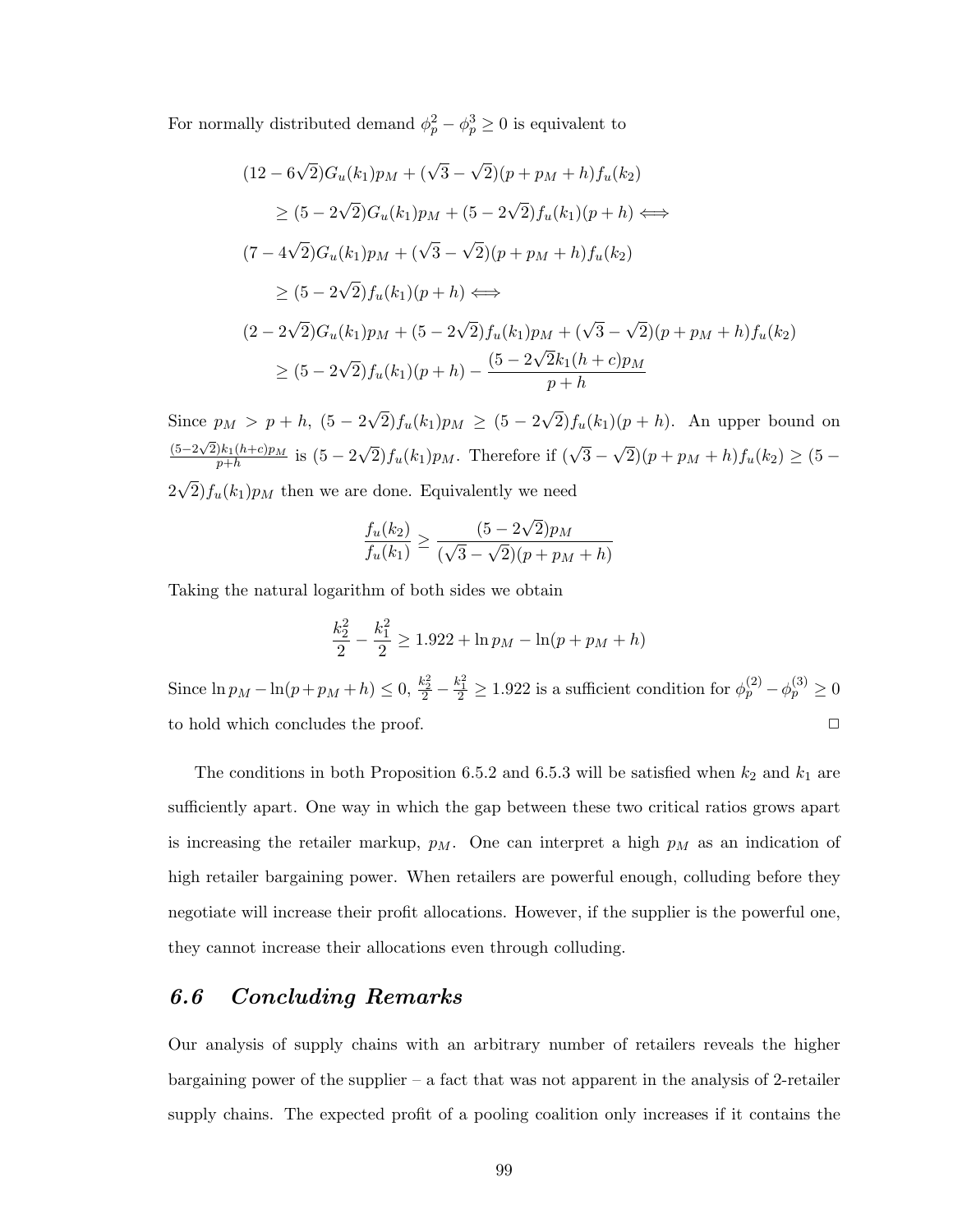supplier and at least two retailers. Therefore, as long as the supplier has the freedom to pick any two retailers among  $N$ , she has a higher bargaining power reflected by the fact that she reaps more of the profit due to pooling. In addition, the supplier may increase her profit allocation at the expense of decreasing that of the retailers by including more retailers in the pooling coalition. If the retailers do not have the bare minimum bargaining power, which we measure by the markup they charge, they will not be able to increase their profit allocations even though they collude against the supplier and the supplier may end up benefiting from the collusion.

Our results are dependent on our single-supplier assumption; however they still provide important insights about the electronics supply chain which provided the motivation for this research. In supply chains characterized by strong suppliers (consider the electronics supply chain and a supplier like Intel) which enjoy some monopolistic powers, depending on the profit allocation rule utilized, the supplier may maximize her profits at the expense of the retailers by bringing in more retailers to pool inventory. However we recognize the importance of extending our analysis to arbitrary number of suppliers and research in this direction is under way.

Another insight we obtain from this chapter is regarding the relationship between demand variance and the retailer markup as they affect the participants' profit allocations. We know that both the retailer and supplier profit allocations increase with increasing markup. However when coupled with the effect of the demand variance on the allocations, the supplier may prefer a low markup - low demand variance environment to a high markup - high demand variance environment. On the other hand, the retailer may be better off charging a low markup under high demand variance than she would be if she were charging a higher markup at a lower demand variance environment. Assuming the markup is market driven and exogenous to the model (as we do in this chapter) but that the players have freedom to choose which market to operate in where the markets are characterized by their demand variance and markup levels, these insights help determine which player will choose which type of market. On the other hand, if the retailers have some control over the markup they charge, our results indicate the possibility of conflict of interest between the retailers and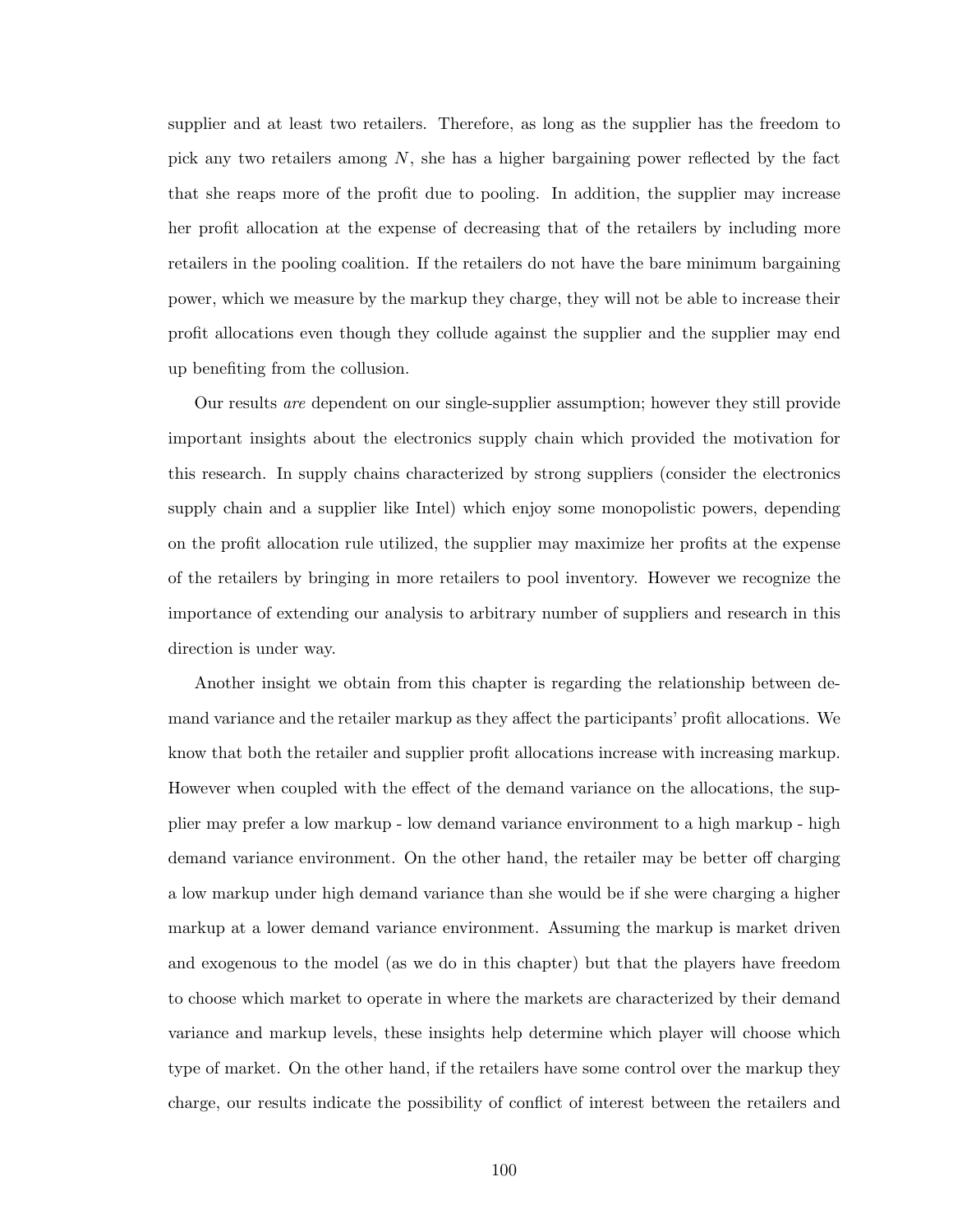the supplier, especially at extreme values of demand variance.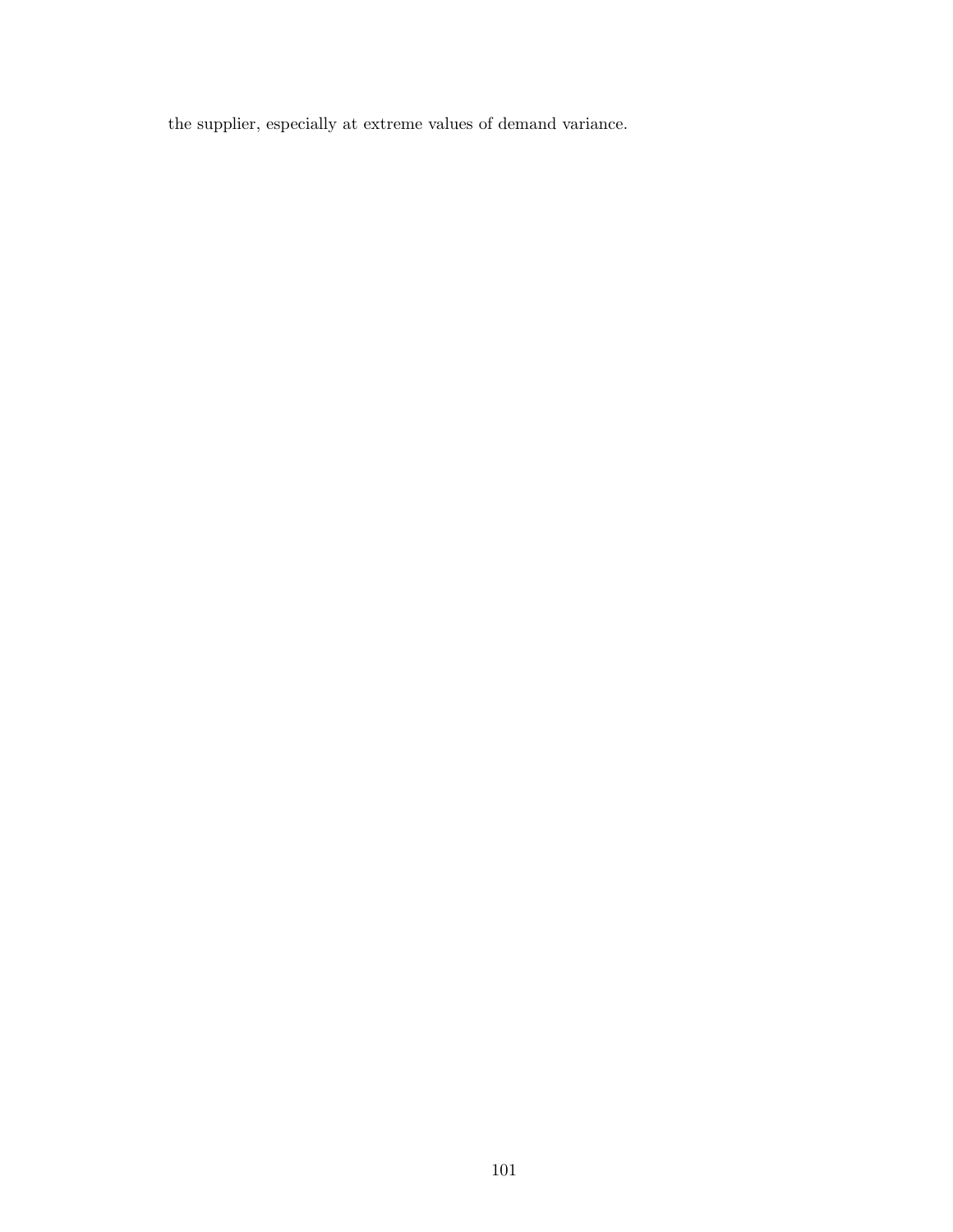## CHAPTER VII

#### CONCLUSIONS

As also observed by Anupindi and Bassok [2], the common intuition regarding inventory pooling is that it is always beneficial since it reduces inventory costs. However this intuition is flawed in the sense that it is true only for the supply-chain party (or parties) holding inventory. As in Anupindi and Bassok, we also consider a multi-echelon supply chain where only one of the echelons carries inventory and find that the party whose revenues depend only on sales (in our case the retailers) may lose profits due to pooling. We further analyze the applicability of service contracts in this context as a means of ensuring reservation profits for the retailers. Surprisingly, in addition to sometimes failing to guarantee profits, service contracts may lead to some unintended consequences such as causing one retailer to subsidize the service of another, which make them undesirable from the point of view of the retailers.

The profit-sharing mechanism we propose is based on a cooperative game theoretic model of the inventory transactions among the retailers and the supplier. As we discussed in Chapter 4, cooperative game theory has not received much attention in the operations research literature. Shapley value has been used in the supply chain context before [63, 41] but only as a cost allocation rule not as a means of affecting the operational decisions of the supply chain partners. This dissertation, in addition to being an initial step in understanding the uses of Shapley value as a supply-chain-coordinating incentive mechanism, also investigates the type of behavior the proposed profit-allocation mechanism induces in the supply-chain partners.

## 7.1 Discussion of Assumptions and Model Limitations

In order to examine the strategic behavior induced by the proposed profit-allocation mechanism, we require closed-form expressions for the retailer and the supplier Shapley values.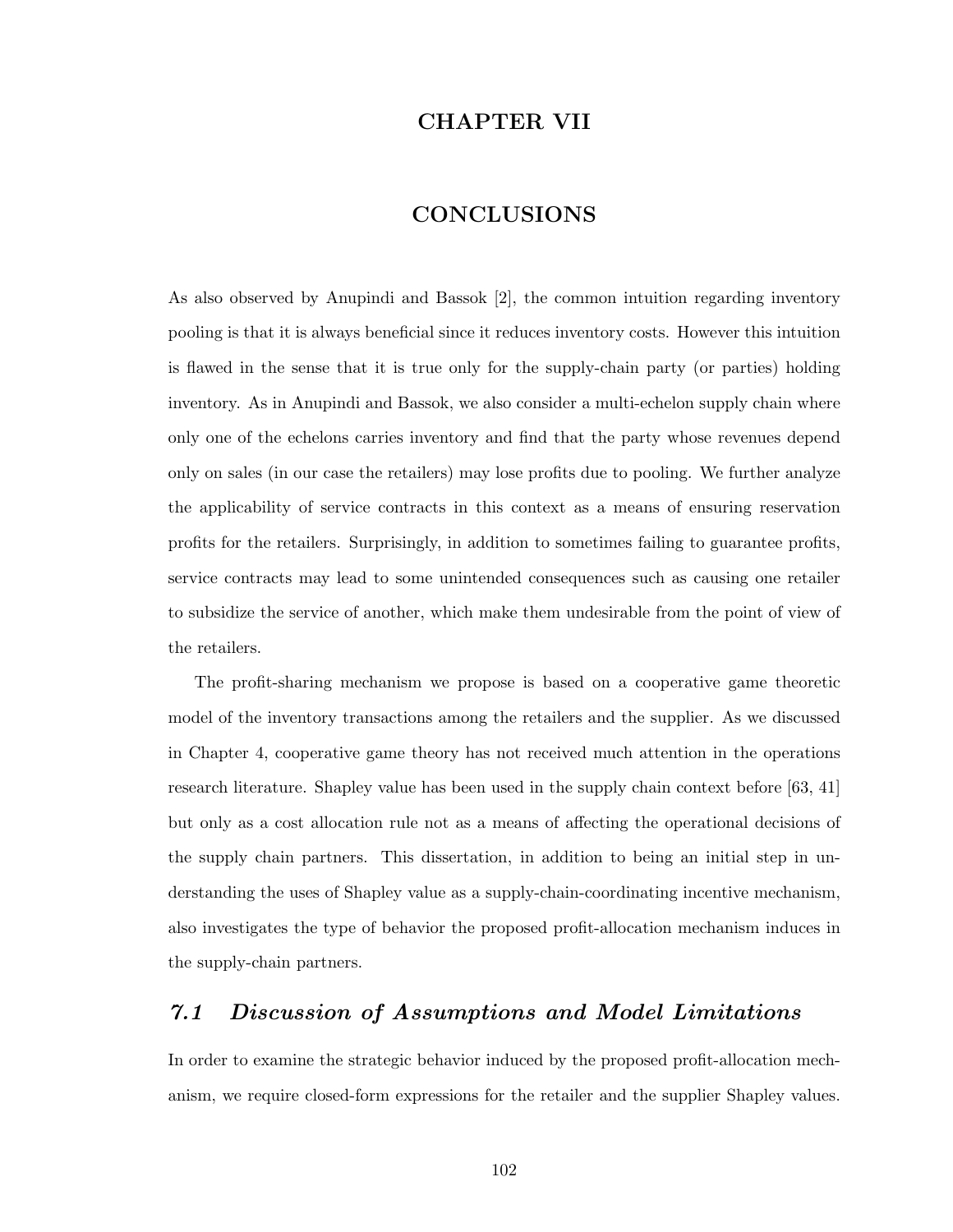For analytical tractability we are limited to either 2-retailer supply chains where the retailers are not necessarily identical or supply chains with an arbitrary number of identical retailers. We also assume independent demand across the retailers. These assumptions are common to most work in the inventory centralization literature. For example, Anupindi and Bassok [2], Rudi et al. [65] and Tagaras [74] also restrict analysis to two retailers. On the other hand, Cachon [17], Schwarz et al. [66], and the first part of McGavin et al. [51] among others assume N independent, identical retailers. One of the important results regarding the supply chain with  $N$  identical retailers is that the retailers do not always prefer the grand coalition. For the 2-retailer supply chain we find that the retailers prefer to form pooling coalitions with retailers requiring either very high or low service levels. In a supply chain with  $N$  non-identical retailers (and when the grand coalition is not optimal for the retailers), it would be interesting to analyze whether retailers with similar service requirements or retailers with sufficiently different service requirements group together to form coalitions.

Since the motivation of this research comes from the electronics industry where product life cycles are short, we assume a single period model. Under the single period model with independent demands across the retailers, complete sharing is always optimal. However in a multi-period model where sharing inventory today may result in a costly stockout tomorrow or in the case of competitive retailers, one of the hybrid policies discussed in Chapter 3, where the retailers carry some reserved inventory, may be optimal. Anupindi et al. [4] indeed point out that in one of the examples they discuss they would expect the e-tailers working with Ingram Entertainment to carry some reserved stock to hedge against stockouts at the supplier.

We assume that the wholesale price is exogenous to the model and is market-driven rather than being a contract parameter among the supplier and the retailers. Supporting this assumption, Flextronics does not try to keep suppliers in a price competition because they believe the market is competitive enough and determines the price. However this assumption becomes more questionable in the analysis of strategic retailer coalitions. For the retailers, the main motivation behind forming such coalitions is to increase their bargaining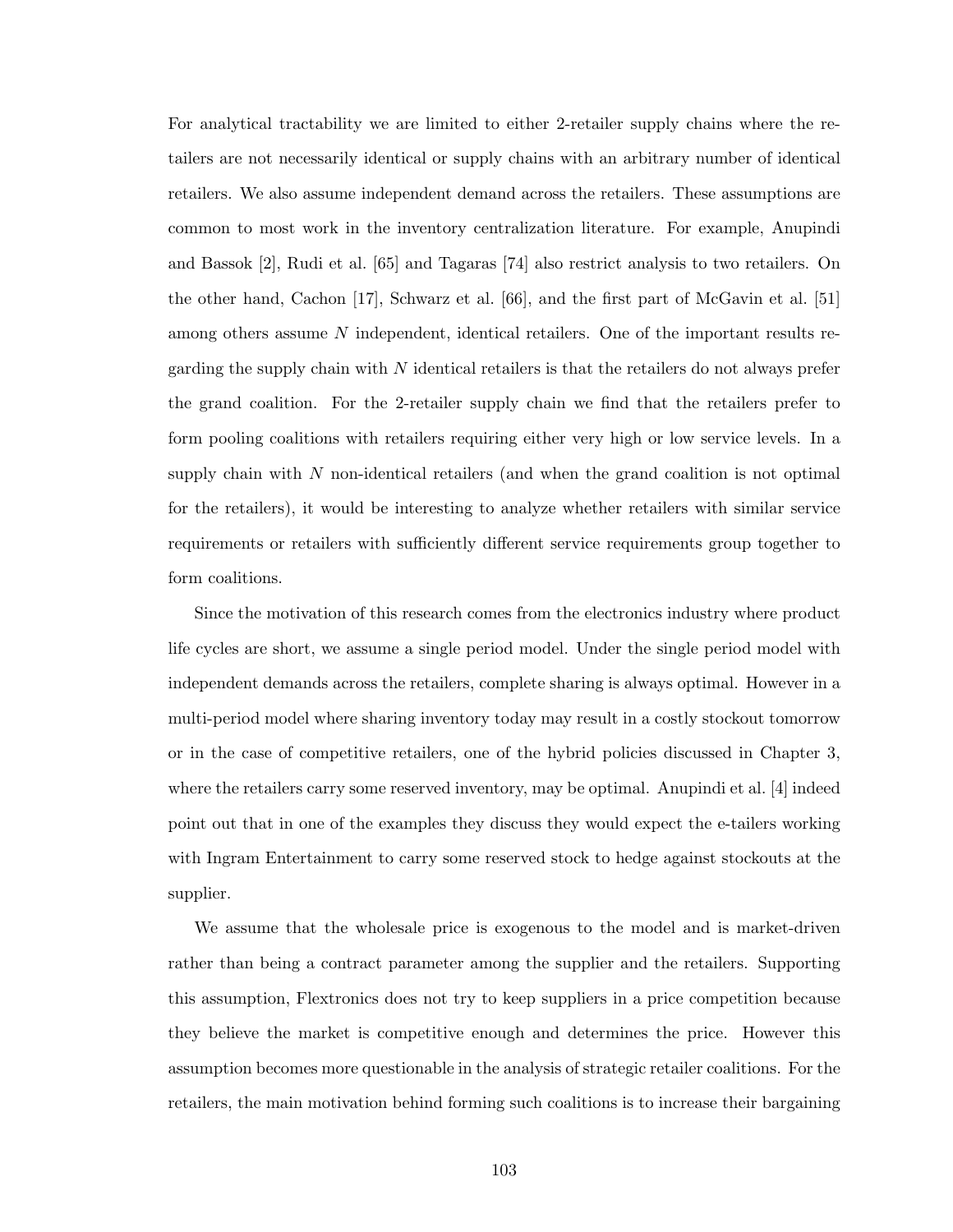power against the supplier. Therefore it may be less reasonable to assume that a coalition of  $N-1$  retailers will get the same wholesale price as a single retailer out of N retailers.

We use the *allocation game in expectation* approach in the analysis of the pooling problem. The analysis is based on the expected value of the game rather than on individual realizations of demand. Theoretically allocations for games in expectation are not negotiation proof. This approach implicitly assumes a long-term relationship among the players; if the players have the tendency to break away based on individual demand realizations, the allocations will not be stable. In addition, the Shapley value allocation mechanism is a form of revenue-sharing among the players, which we can view as a taxing mechanism. We know that the total supply chain performance is optimized when inventory is pooled; however some players may indeed be worse off. The value-sharing mechanism taxes the players whose profits increase due to pooling and gives refunds to players whose profits decrease. Again, this mechanism works best when the players are in a long-term relationship.

We assume complete demand-information sharing between the supplier and each of the retailers – the demand distribution of the retailer is transparent to the supplier. This is a common assumption in many game theoretic supply chain models; however it is worthwhile to consider the truth-inducing properties of the proposed allocation mechanism (see [13] for such an analysis in a different context). If the retailers were to pass on demand forecasts to the supplier, are there any incentives for the retailers to inflate the forecasts? Complete and truthful sharing of information regarding supplier and retailer revenues is also required for a revenue-sharing contract to work. Ensuring transparency of revenue information usually entails information technology investments and high monitoring costs, which may be one of the reasons why revenue-sharing contracts are not prevalent in the industry.

Finally, revenue-sharing among supply chain players belonging to different companies may raise some legal questions. First of all, the legal aspects of this problem are beyond the scope of this research. We offer the present analysis as a series of insights for supply chains where revenue-sharing may be implementable and as a benchmark of optimal performance for others where revenue-sharing is not possible due to reasons such as legal concerns. For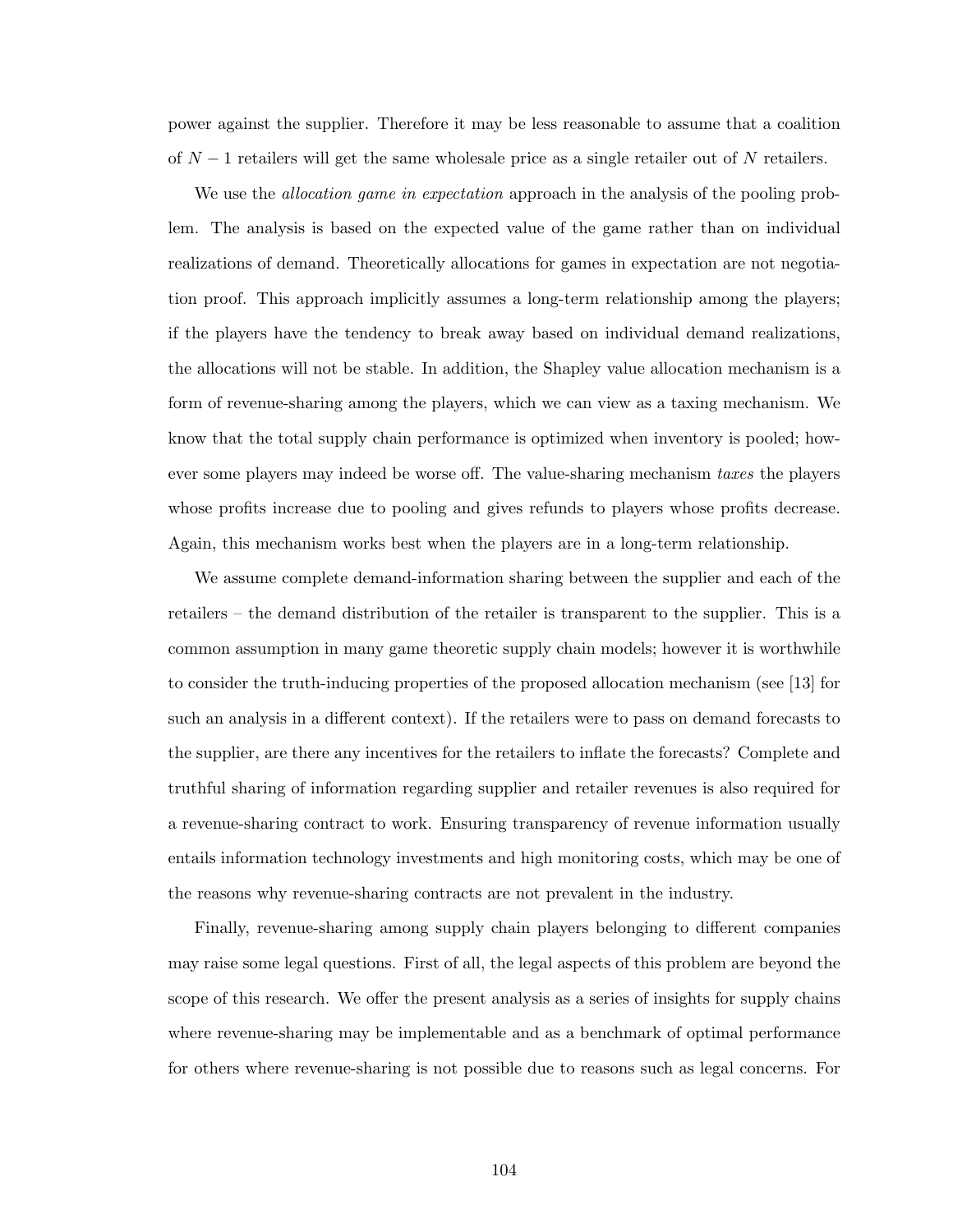example, the agreements between major studios and Blockbuster is one successful implementation of revenue-sharing contracts [12].

#### 7.2 Research Directions

One of the main limitations of the proposed allocation mechanism is that it is a form of revenue sharing. The drawbacks of implementing revenue-sharing contracts have been discussed extensively in the literature. On the other hand, revenue-sharing contracts are strong contracts in the sense that they coordinate a wider range of supply chain situations when compared to other more frequently invoked contracts. One remedy the researchers offer for this dilemma is to design equivalent contracts such that the percentage of revenue each player will get is not explicitly the contract parameter but rather another decision variable (or set of variables) such as wholesale price coupled with a side payment is. Cachon and Lariviere [12] prove the equivalence of buy-back and revenue-sharing contracts for a newsvendor-based model with a single retailer and a single supplier. However the equivalence fails to hold if the underlying model is a price-dependent newsvendor. Cheng et al. [20] design an options contract which achieves the same share of revenues as the supply-chain coordinating revenue sharing contract. However in both of these papers, there is only a single player at both of the echelons. Designing an equivalent contract where there are multiple players in one of the echelons is a more challenging task; however we conjecture that designing an options contract that is equivalent to our Shapley value allocation mechanism is possible and this is one area in which we would like to pursue further research.

Another limitation of the present work is that we assume there is no competition at either of the echelons. We would like to extend our results in two directions. First, we would like to relax the independent demands assumption and incorporate retailer competition. This can be done in several different ways. For example, we can assume total market demand is fixed and all the retailers compete for their market share. In this scenario, increasing sales at one location implies decreasing sales at all the other locations. In this case, the retailers may be more reluctant towards shared inventory management policies. Another approach would be to assume a predetermined percentage of the customers are willing to search for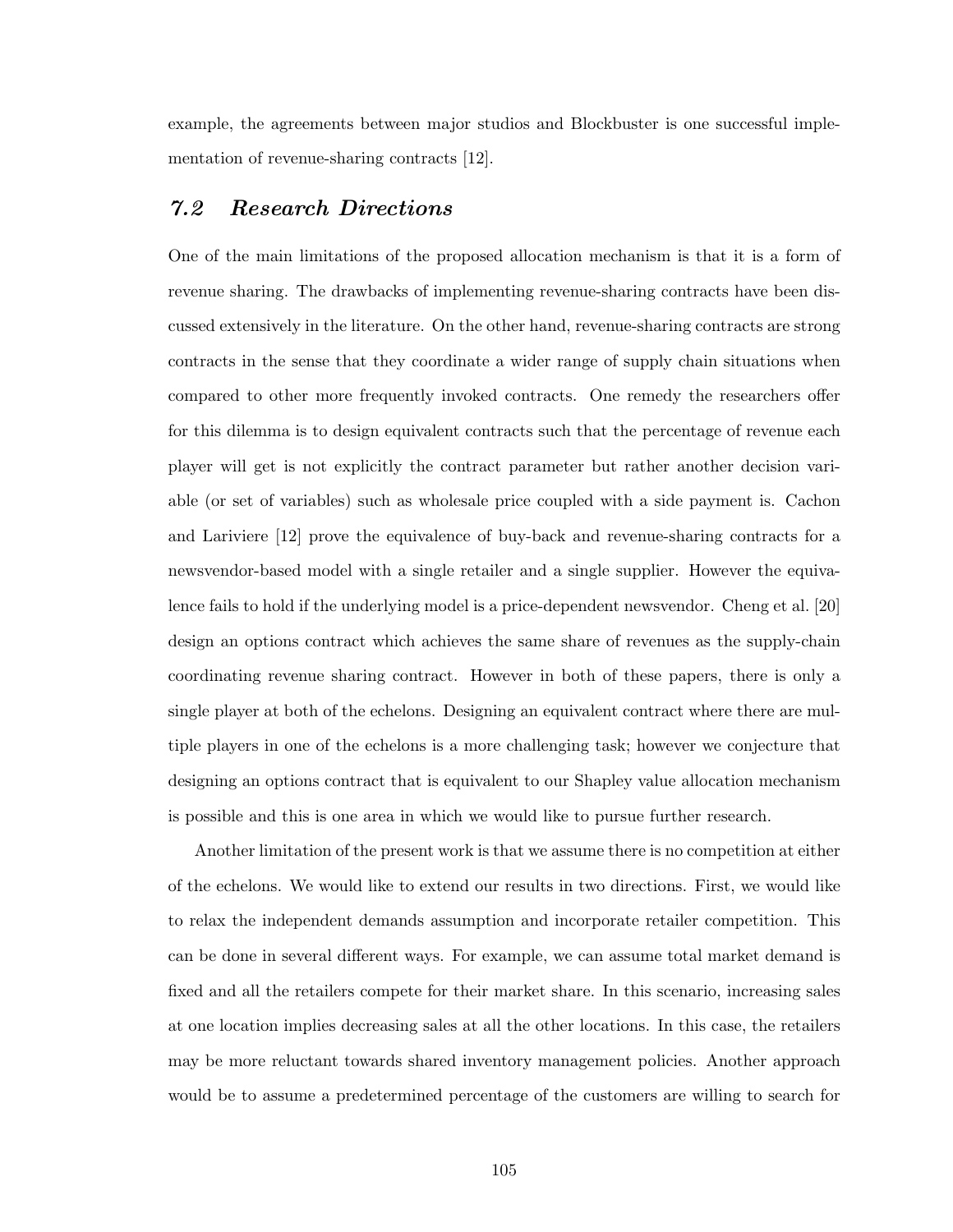the product or wait for it to be delivered from another retailer. In this scenario, rather than letting the supplier pool inventory, the retailers may prefer to reserve their own inventories and whenever they have excess supply, sell at a higher price to another retailer with excess demand.

For the electronics industry that motivated this research, single or dual sourcing is the industry norm for most products. Therefore we believe extending our analysis to include two suppliers will significantly enhance the insights of our model. One question that is of particular interest to us is: Given two suppliers and the Shapley value allocation mechanism, will the retailers form two mutually exclusive coalitions where each coalition works with a single supplier or will the retailers continue to dual source?

Finally, as discussed before, one concern the retailers have against inventory pooling is the fear that their pooling-partners may infer strategic information regarding their demand distributions. In relation to information sharing, we would like to extend our research in two directions. First we would like to analyze the truth-inducing properties (or lack there of) of the proposed profit-allocation mechanism. For example, in Chapter 5 we show that the retailer and supplier profit allocations are maximized at different service-level requirement pairs. The natural question that arises is whether the allocation mechanism gives incentive to the retailers to falsify their service level requirements. The second area of research is the investigation of possible information guessing under the allocation mechanism. Under reserved inventory management, the retailers share their demand information only with the supplier. However when they pool inventory and allot the benefits using a form of revenue-sharing, can the retailers infer information about their coalition partners and even more importantly can they use this information to gain advantages? If they can, this gives them incentive to falsify their demand information and/or service level requirements. This would require remedies to the Shapley value allocation mechanism to ensure truth-inducing behavior.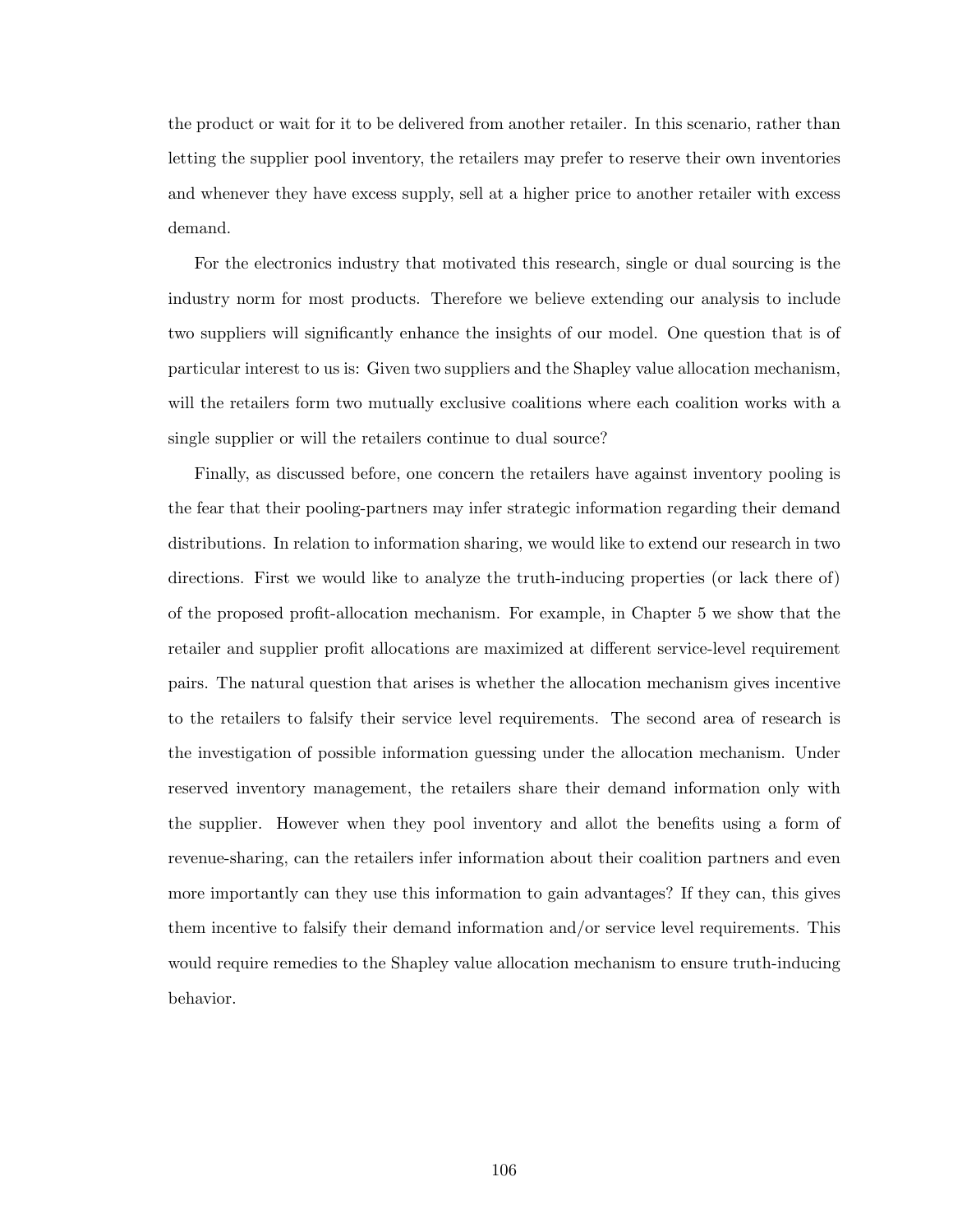## APPENDIX A

# DERIVATION OF SUPPLY CHAIN PROFIT WHEN DEMAND IS NORMALLY DISTRIBUTED

Here we give the details of the derivation of the expected profit function when demand is normally distributed. Silver et al. [71, page 407] derive the expected total cost expression when there is a stock-out cost.

Recall that the optimal stock level is  $x^* = \mu + k^* \sigma$  when demand is normally distributed where the value of the safety factor,  $k^*$ , depends on who makes the inventory decision [71]. For the case of a powerful supplier,  $k^* = k_1$  satisfies

$$
p_{u<(k_1) = \frac{p-c}{p+h}
$$

For the case of a centralized supply chain,  $k^* = k_2$  satisfies

$$
p_{u<}(k_2) = \frac{p+p_M-c}{p+p_M+h}
$$

We use  $k^*$  to denote the safety factor in the derivation; whether  $k_1$  or  $k_2$  should be used will be apparent from the context. We first derive the expression for expected left-over inventory, H. Let  $u_0 = \frac{x^* - \mu}{\sigma}$  $\frac{-\mu}{\sigma}$ .

$$
H = \int_{-\infty}^{x^*} (x^* - y) f(y) dy
$$
  
\n
$$
= \int_{-\infty}^{\mu + k^* \sigma} (\mu + k^* \sigma - y) f(y) dy
$$
  
\n
$$
= \sigma \int_{-\infty}^{k^*} (k^* - u_0) \frac{1}{\sqrt{2\pi}} e^{-\frac{u_0^2}{2}} du_0
$$
  
\n
$$
= -\sigma \int_{-\infty}^{k^*} (u_0 - k^*) \frac{1}{\sqrt{2\pi}} e^{-\frac{u_0^2}{2}} du_0
$$
  
\n
$$
= -\sigma \left( \int_{-\infty}^{\infty} (u_0 - k^*) \frac{1}{\sqrt{2\pi}} e^{-\frac{u_0^2}{2}} du_0 - \int_{k^*}^{\infty} (u_0 - k^*) \frac{1}{\sqrt{2\pi}} e^{-\frac{u_0^2}{2}} du_0 \right)
$$
  
\n
$$
= -\sigma (0 - k^* - G_u(k^*))
$$
  
\n
$$
= \sigma k^* + \sigma G_u(k^*)
$$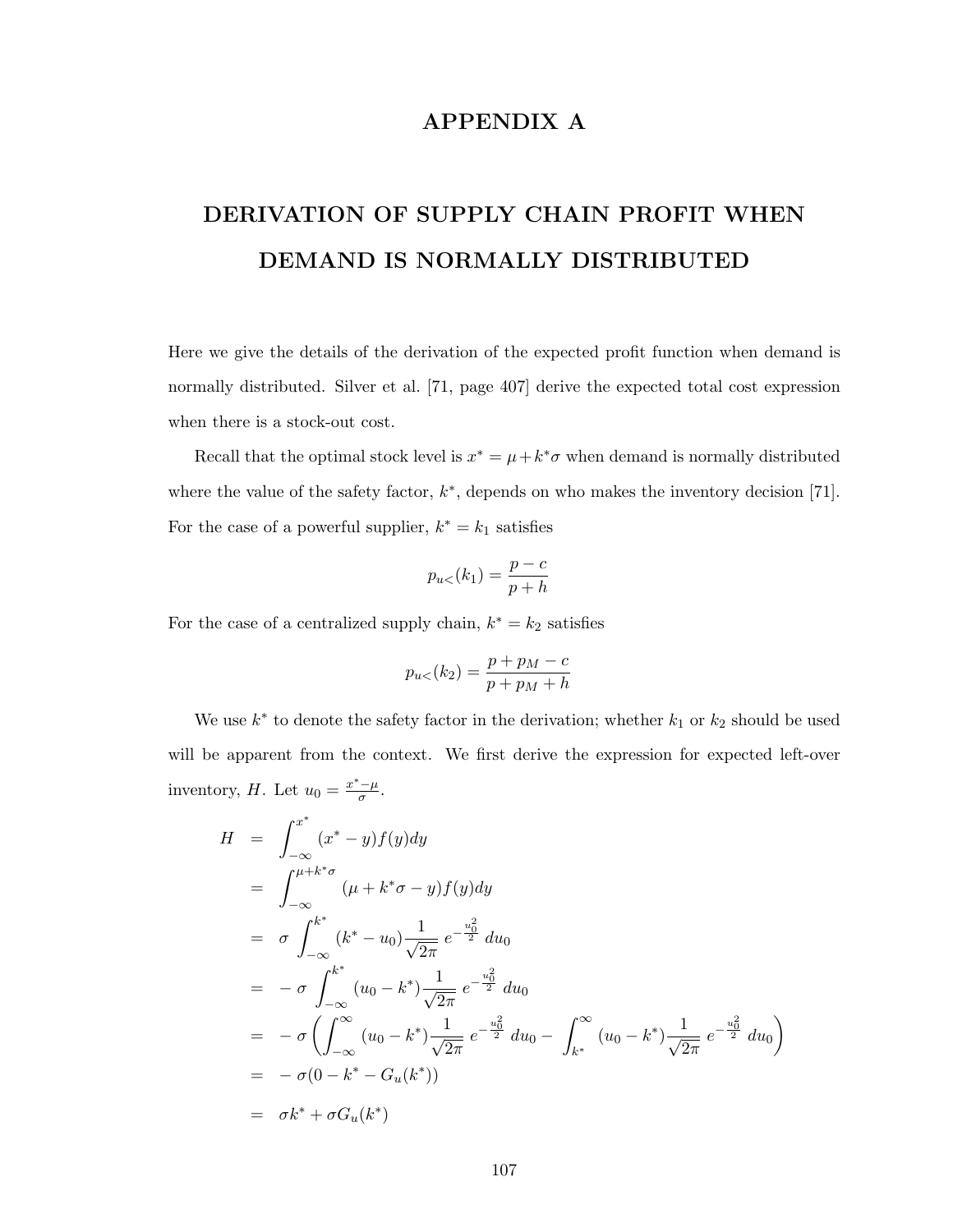where we invoke the definition of  $G_u(k) = \int_k^{\infty} (u_0 - k) f_u(u_0) du_0$ . Similarly we derive the expression for expected sales, S.

$$
S = \int_{-\infty}^{\infty} \mu + k^* \sigma y f(y) dy + \int_{\mu + k^* \sigma} \infty (\mu + k^* \sigma) f(y) dy
$$
  
\n
$$
= \int_{-\infty}^{\infty} y f(y) dy - \int_{\mu + k^* \sigma}^{\infty} y f(y) dy + \int_{\mu + k^* \sigma}^{\infty} (\mu + k^* \sigma) f(y) dy
$$
  
\n
$$
= \mu + \int_{\mu + k^* \sigma} \infty (\mu + k^* \sigma - y) f(y) dy
$$
  
\n
$$
= \mu + \int_{k^*}^{\infty} (u_0 \sigma + k^* \sigma) f_u(u_0) du_0
$$
  
\n
$$
= \mu - \sigma G_u(k^*)
$$

Using the expressions for expected left-over inventory and expected sales, we obtain the expected profit function,  $\pi$  as

$$
\pi = (p + p_M)(\mu - \sigma G_u(k^*)) - h(\sigma k^* + \sigma G_u(k^*)) - c(\mu + k^* \sigma)
$$
  
= 
$$
(p + p_M - c)\mu - \sigma f_u(k^*)(p + p_M + h)
$$

where the last step follows from the second definition of  $G_u(k)$  as given below.

$$
G_u(k) = \int_k^{\infty} (u_0 - k) f_u(u_0) du_0
$$
  
=  $f_u(k^*) - k^* p_{u \geq}(k^*)$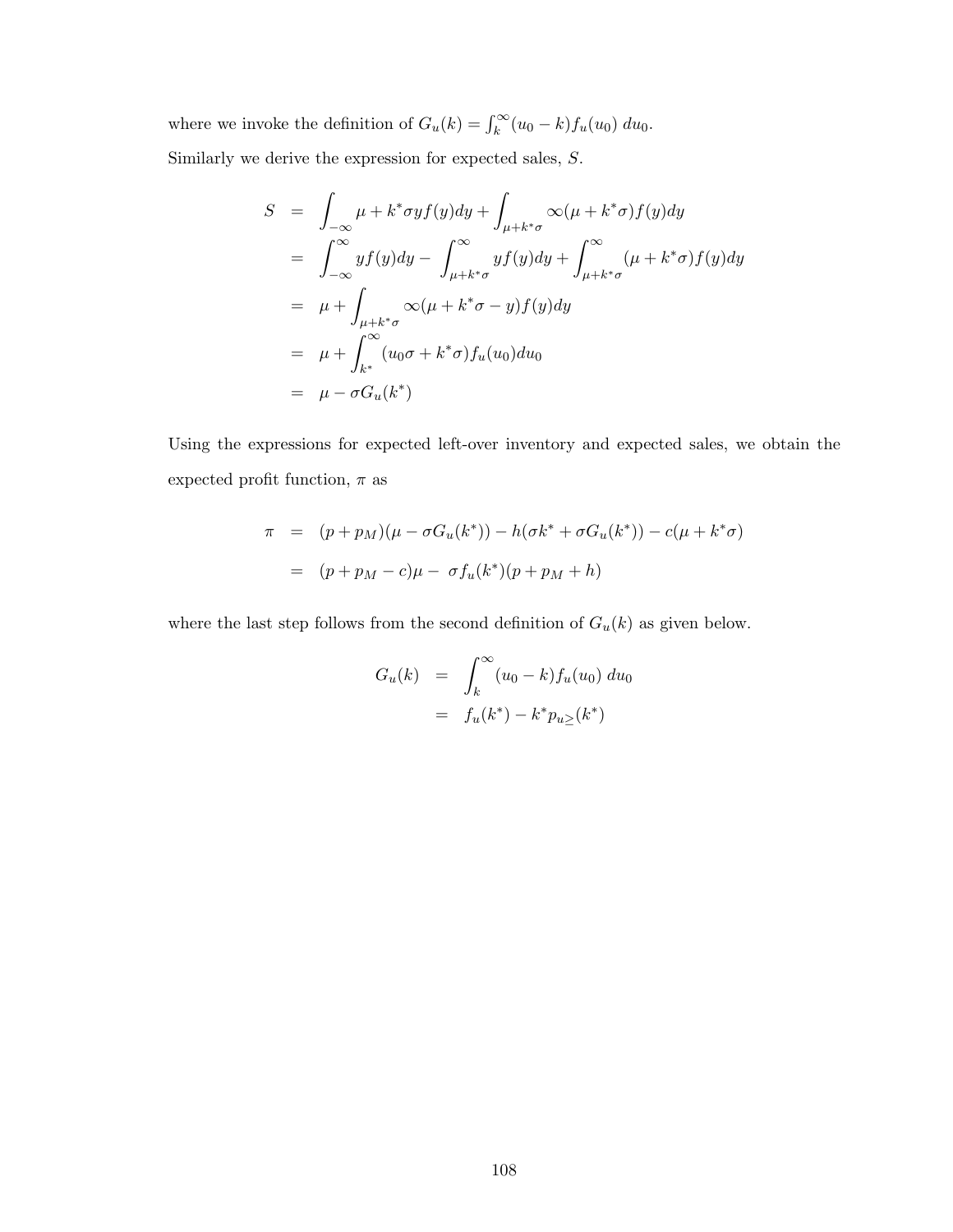#### REFERENCES

- [1] Anonymous, "Government cost probe may scuttle mrp ii," IE News, Production and Inventory Control, vol. 22, no. 1, pp. 1,7, 1987.
- [2] Anupindi, R. and Bassok, Y., "Centralization of stocks: Retailers vs. manufacturer," Management Science, vol. 45, no. 2, pp. 178–191, 1999.
- [3] ANUPINDI, R., BASSOK, Y., and ZEMEL, E., Study of Decentralized Distribution Systems: Part I – A General Framework. Kellogg Graduate School of Management. Northwestern University, Evanston, IL, 1999.
- [4] Anupindi, R., Bassok, Y., and Zemel, E., "General framework for the study of decentralized distribution systems," Manufacturing and Service Operations Management, vol. 3, no. 4, pp. 349–368, 2001.
- [5] BAKER, K. R., MAGAZINE, M. J., and NUTTLE, H. L. W., "The effect of commonality on safety stock in a simple inventory model," Management Science, vol. 32, no. 8, pp. 982–988, 1986.
- [6] BARNES, E., DAI, J., DENG, S., DOWN, D., GOH, M., LAU, H. C., and SHARAFALI, M., Electronics Manufacturing Service Industry. The Logistics Institute–Asia Pacific, Georgia Tech and The National University of Singapore, Singapore, 2000.
- [7] Benjaafar, S., Cooper, W., and Kim, J.-S., On the Benefits of Inventory Pooling in Production-Inventory Systems. University of Minnesota, Minneapolis, MN, 2002.
- [8] BIDDLE, G. and STEINBERG, R., "Allocations of joint and common costs," *Journal of* Accounting Literature, vol. 3, pp. 1–45, 1984.
- [9] CACHON, G., "Supply chain coordination with contracts," in To appear in Handbooks in Operations research and Management Science: Supply Chain Management (Graves, S. and DE KOK, T., eds.), North-Holland, 2002.
- [10] CACHON, G. and LARIVIERE, M., "Capacity allocation using past sales when to turnand-earn," Management Science, vol. 45, no. 5, pp. 685–703, 1999.
- [11] Cachon, G. and Lariviere, M., "Capacity choice and allocation: Strategic behavior and supply chain performance," Management Science, vol. 45, no. 8, pp. 1091–1108, 1999.
- [12] CACHON, G. and LARIVIERE, M., Supply Chain Coordination with Revenue-Sharing Contracts: Strengths and Limitations. The Wharton School. University of Pennsylvania, Philadelphia, PA, 2000.
- [13] CACHON, G. and LARIVIERE, M., "Contracting to assure supply: How to share demand forecasts in a supply chain," Management Science, vol. 47, no. 5, pp. 629–646, 2001.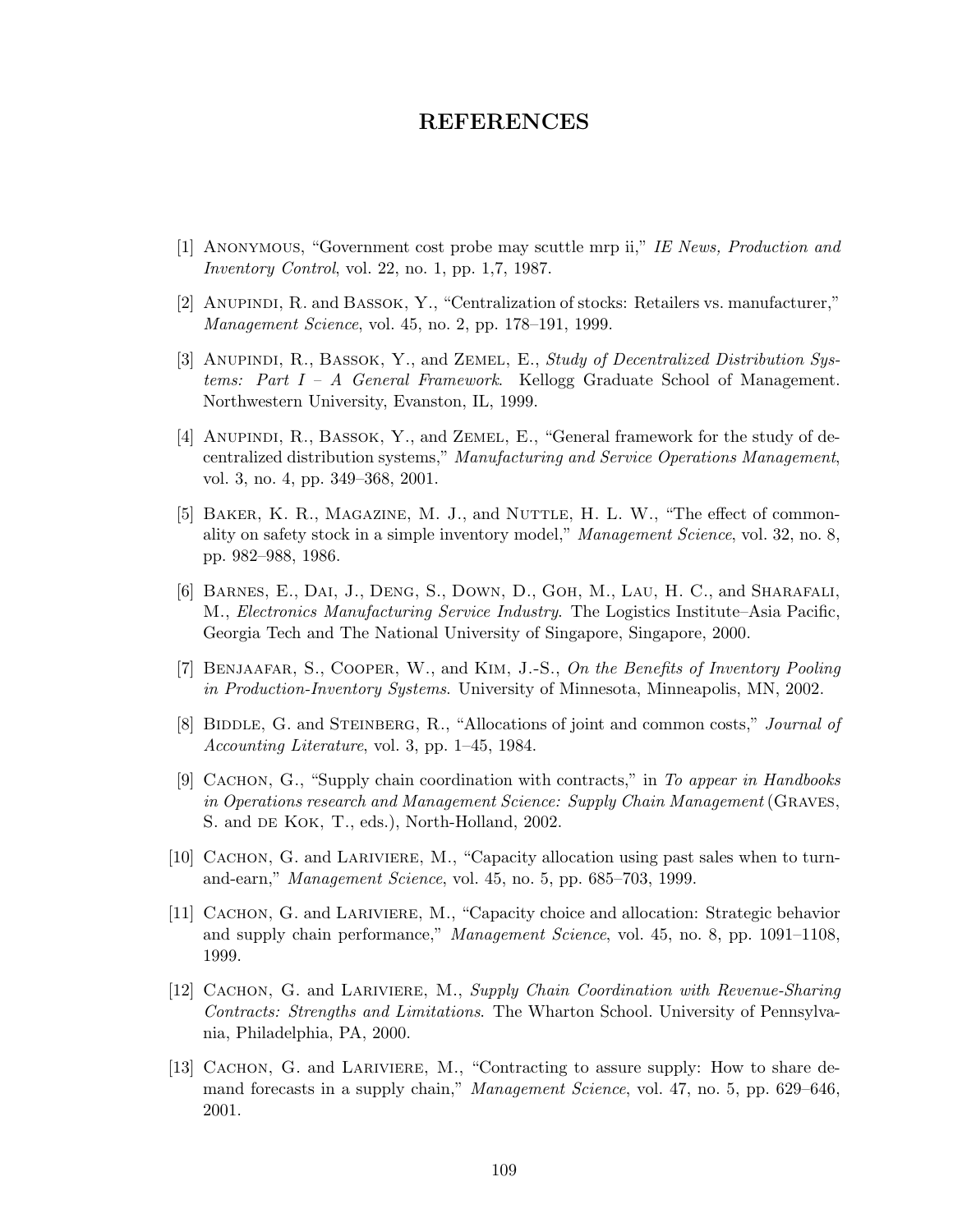- [14] CACHON, G. and NETESSINE, S., "Game theory in supply chain analysis," in To appear in Supply Chain Analysis in the eBusiness Era. (SIMCHI-LEVI, D., WU, S. D., and Shen, Z. J., eds.), Kluwer Academic Press, 2003.
- [15] Cachon, G. and Zipkin, P., "Competitive and cooperative policies in a two-stage supply chain," *Management Science*, vol. 45, no. 7, pp. 936–953, 1999.
- [16] Cachon, G. P., Competitive and Cooperative Inventory Management in a Two-Echelon Supply Chain with Lost Sales. Fuqua School of Business, Duke University, Durham, NC, 1999.
- [17] Cachon, G. P., Stock Wars: Inventory Competition in a Two-Echelon Supply Chain with Multiple Retailers. Fuqua School of Business, Duke University, Durham, NC, 1999.
- [18] Cachon, G. P., The Allocation of Inventory Risk and Advanced Purchase Discounts in a Supply Chain. The Wharton School, University of Pennsylvania, Philadeplphia, PA, 2002.
- [19] Cachon, G. and Lariviere, M., "An equilibrium analysis of linear, proportional and uniform allocation of scarce capacity," IIE Transactions, vol. 31, pp. 835–849, 1999.
- [20] Cheng, F., Ettl, M., Lin, G., Schwarz, M., and Yao, D., Flexible Supply Contracts via Options. IBM Research Report, Yorktown Heights, NY, 2002.
- [21] Cherikh, M., "On the effect of centralization on expected profits in a multi-location newsboy problem," Journal of the Operational Research Society, vol. 51, pp. 755–761, 2000.
- [22] Dana, J. and Spier, K., "Revenue sharing and vertical control in the video rental industry," The Journal of Industrial Economics, vol. 49, no. 3, pp. 223–245, 2001.
- [23] Deshpande, V., Cohen, M., and Donohue, K., "A threshold inventory rationing policy for service-differentiated demand classes," Management Science, vol. 49, no. 6, pp. 683–703, 2003.
- [24] Diks, E. and de Kok, A., "Controlling a divergent 2-echelon network with transshipments using the consistent appropriate rationing policy," International Journal of Production Economics, vol. 45, pp. 369–379, 1996.
- [25] DONG, L. and RUDI, N., Supply Chain Interaction under Transshipments: Exogenous vs. Endogenous Wholesale Prices. Working Paper. Olin School of Business, Washington University, St. Louis, MO, 2002.
- [26] Eppen, G., "Effects of centralization on expected costs in multi-location newsboy problem," Management Science, vol. 25, no. 5, pp. 498–501, 1979.
- [27] Eppen, G. and Schrage, L., "Centralized ordering policies in a multi-warehouse system with lead time and random demand," Multi-Level Production/Inventory Systems: Theory and Practice, L. Schwarz(ed), North Holland, 1981.
- [28] Erkoc, M. and Wu, D., Managing High-Tech Capacity Expansion via Reservation Contracts. Department of Industrial and Systems Engineering, Lehigh University, Bethlehem, PA, 2002.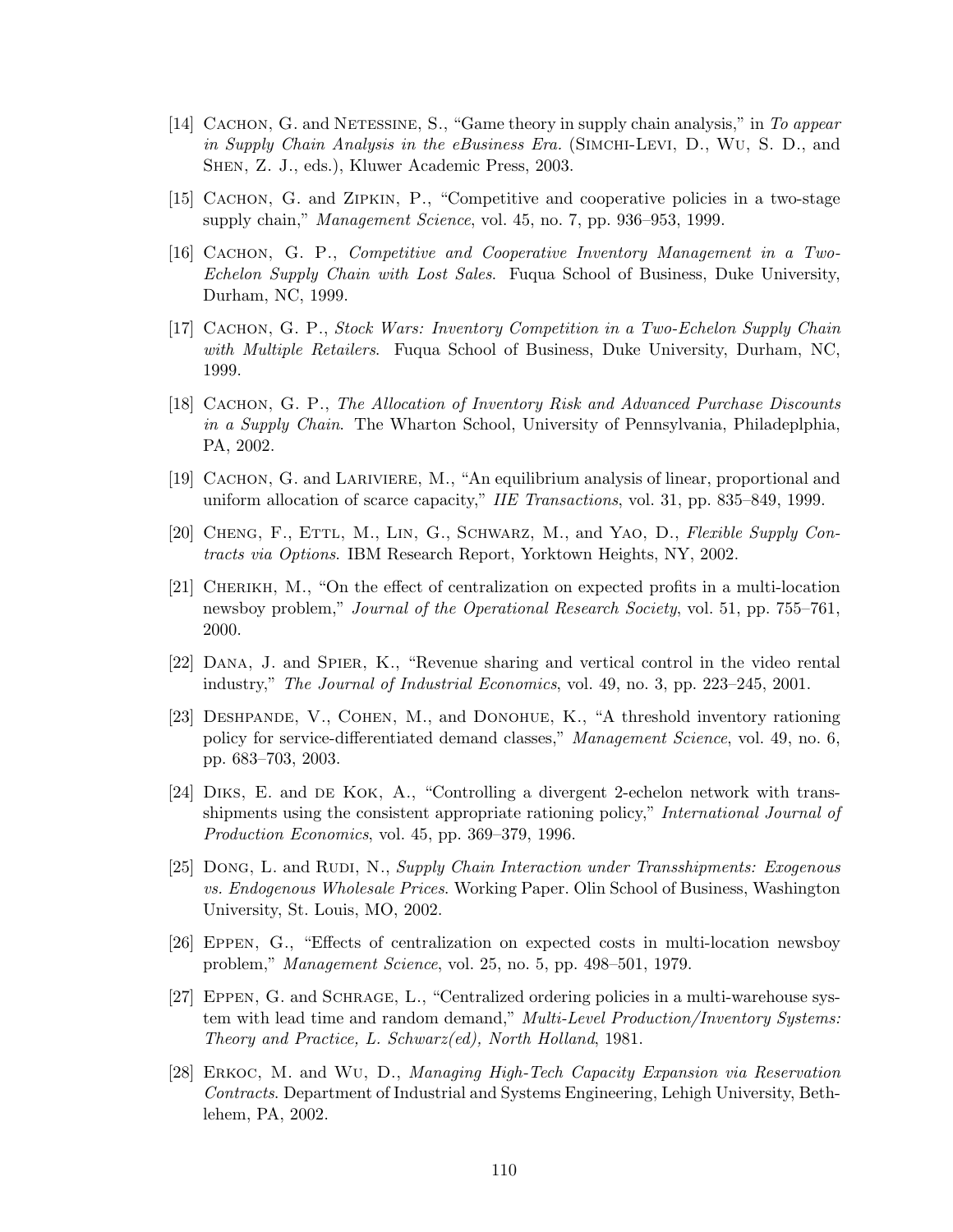- [29] Eynan, A., "The impact of demands' correlation on the effectiveness of component commonality," International Journal of Production Research, vol. 34, no. 6, pp. 1581– 1602, 1996.
- [30] Gerchak, Y. and Gupta, D., "On apportioning costs to customers in centralized continuous review systems," Journal of Operations Management, vol. 10, no. 4, pp. 546– 551, 1991.
- [31] Gerchak, Y. and He, Q.-M., On the Relation Between the Benefits of Risk Pooling and the Variability of Demand. Tel-Aviv University, Tel-Aviv, Israel, 2001.
- [32] GERCHAK, Y. and HENIG, M., "Inventory model with component commonality,"  $Op$ erations Research Letters, vol. 5, no. 3, pp. 157–160, 1986.
- [33] Gerchak, Y., Magazine, M. J., and Gamble, A. B., "Component commonality with service requirements," Management Science, vol. 34, no. 6, pp. 753–760, 1988.
- [34] Gerchak, Y. and Mossman, D., "On the effect of demand randomness on inventories and costs," Operations Research, vol. 40, no. 4, pp. 804–807, 1992.
- [35] Gerchak, Y. and Wang, Y., Revenue-Sharing vs. Wholesale-Price Contracts in Assembly Systems with Random Demand. Department of Industrial Engineering, Tel-Aviv University, Tel-Aviv, Israel, 2000.
- [36] Granot, D. and Sosic, G., "A three-stage model for a decentralized distribution system of retailers," Operations Research, vol. 51, no. 5, pp. 771–784, 2002.
- [37] GRANOT, D. and SOSIC, G., Formation of Alliances in Internet-Based Supply Exchanges. Sauder School of Business, University of British Columbia, Vancouver, Canada, 2003.
- [38] Ha, A., "Inventory rationing in a make-to-stock production system with several demand classes and lost sales," Management Science, vol. 43, no. 8, pp. 1093–1103, 1997.
- [39] Ha, A., "Stock rationing policy for a make-to-stock production system with two priority classes and backordering," Naval Research Logistics, vol. 43, pp. 458–472, 1997.
- [40] HA, A., "Stock rationing in an  $m|e_k|1$  make-to-stock queue," *Management Science*, vol. 46, no. 1, pp. 77–87, 2000.
- [41] Hartman, B. and Dror, M., "Cost allocation in continuous-review inventory models," Naval Research Logistics, vol. 43, pp. 549–561, 1996.
- [42] Hartman, B. and Dror, M., "Optimizing centralized inventory operations in a cooperative game theory setting," IIE Transactions, vol. 35, pp. 243–257, 2003.
- [43] HARTMAN, B., DROR, M., and SHAKED, M., "Cores of inventory centralization games," Games and Economic Behavior, vol. 31, pp. 26–49, 2000.
- [44] JACKSON, P. and MUCKSTADT, J., "Risk poolong in a two-period, two-echelon inventory stocking and allocation problem," Naval Research Logistics, vol. 36, pp. 1–26, 1989.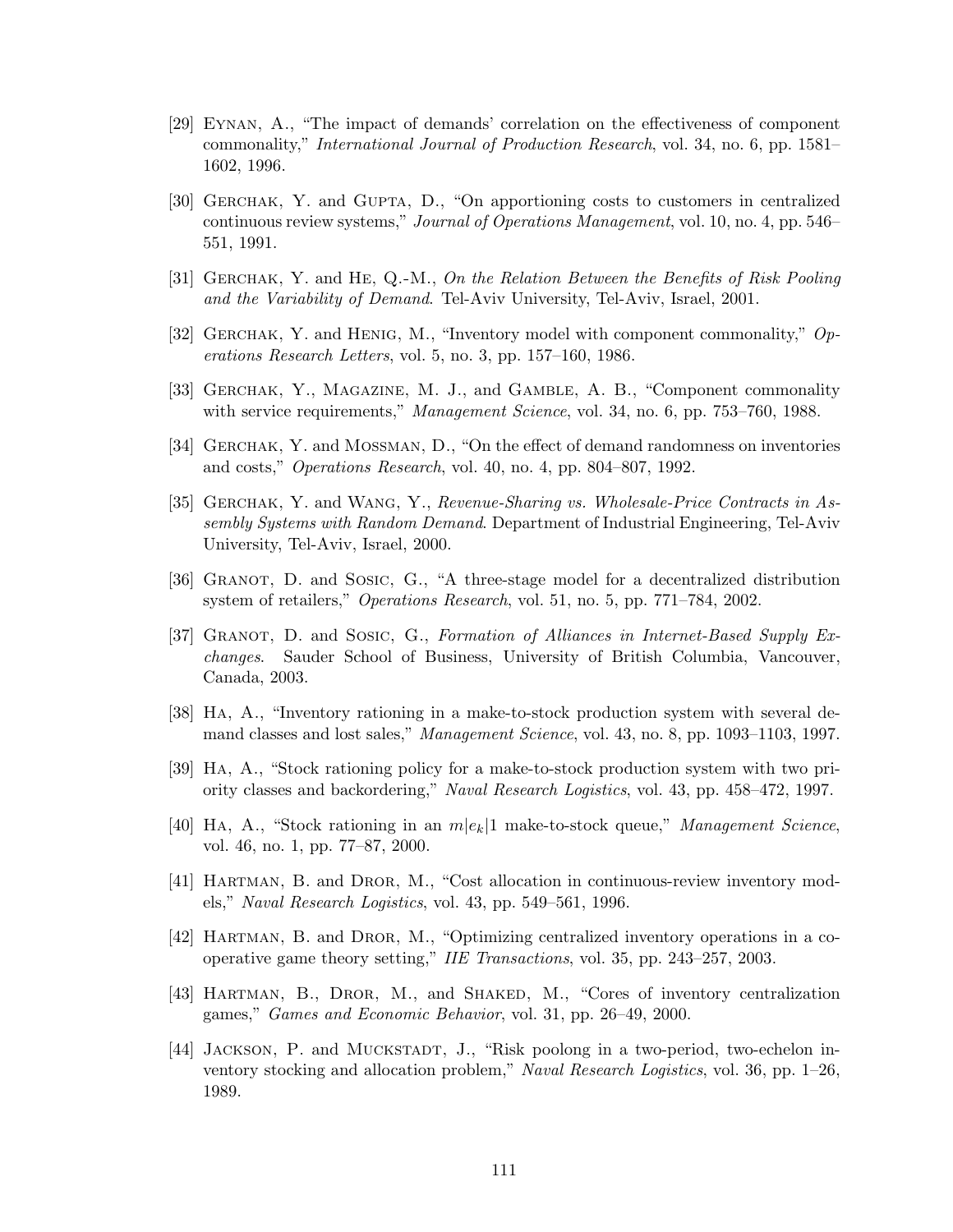- [45] JEULAND, A. and SHUGAN, S., "Managing channel profits," *Marketing Science*, vol. 2, no. 3, pp. 239–272, 1983.
- [46] Jin, M. and Wu, D., Procurement Auction with Supplier Coalitions: Validity Requirements and Mechanism Design. Department of Industrial and Systems Engineering, Lehigh University, Bethlehem, PA, 2003.
- [47] Lariviere, M., "Supply chain contracting and coordination with stochastic demand," in Quantitative Models of Supply Chain Management (Tayur, S., Magazine, M., and Ganeshan, R., eds.), Kluwer Academic Publishers, 1999.
- [48] Lee, H. and Whang, S., "Decentralized multi-echelon supply chains: Incentives and information," Management Science, vol. 45, no. 5, pp. 633–640, 1999.
- [49] LIPPMAN, S. and McCARDLE, K., "The competitive newsboy," Operations Research, vol. 45, pp. 54–65, 1997.
- [50] LOUDERBACK, J., "Another approach to allocating joint costs: A comment," Accounting Review, vol. 51, no. 3, pp. 683–685, 1976.
- [51] McGavin, E., WARD, J., and SCHWARZ, L., "Balancing retailer inventories," Operations Research, vol. 45, no. 6, pp. 820–830, 1997.
- [52] Muller, A., Scarsini, M., and Shaked, M., "The newsvendor game has a nonempty core," Games and Economic Behavior, vol. 38, pp. 118–126, 2002.
- [53] MYERSON, R. B., *Game Theory Analysis of Conflict*. Harvard University Press, Cambridge, Massachusetts, 1991.
- [54] NETESSINE, S. and RUDI, N., Supply Chain Structures on the Internet: Marketing-Operations Coordination under Drop-shipping. Simon Graduate School of Business, University of Rochester, Rochester, NY, 2001.
- [55] NETESSINE, S. and RUDI, N., Centralized and Competitive Inventory Models with Demand Substitution. The Wharton School, University of Pennsylvania, Philadelphia, PA, 2002.
- [56] Parlar, M., "Game theoretic analysis of the substitutable product inventory problem with random demands," Naval Research Logistics, vol. 35, pp. 397–409, 1988.
- [57] Parlar, M. and Goyal, S., "Optimal ordering decisions for two substitutable products with stochastic demands," Opsearch, vol. 21, no. 1, pp. 1–15, 1984.
- [58] Pasternack, B. A. and Drezner, Z., "Optimal inventory policies for substitutable commodities with stochastic demand," Naval Research Logistics, vol. 38, pp. 221–240, 1991.
- [59] Plambeck, E. and Taylor, T., Renegotiation of Supply Contracts. Graduate School of Business, Stanford University, Palo Alto, CA, 2002.
- [60] Plambeck, E. and Taylor, T., Sell the Plant? The Impact of Contract Manufacturing on Innovation, Capacity and Profitability. Graduate School of Business, Stanford University, Palo Alto, CA, 2003.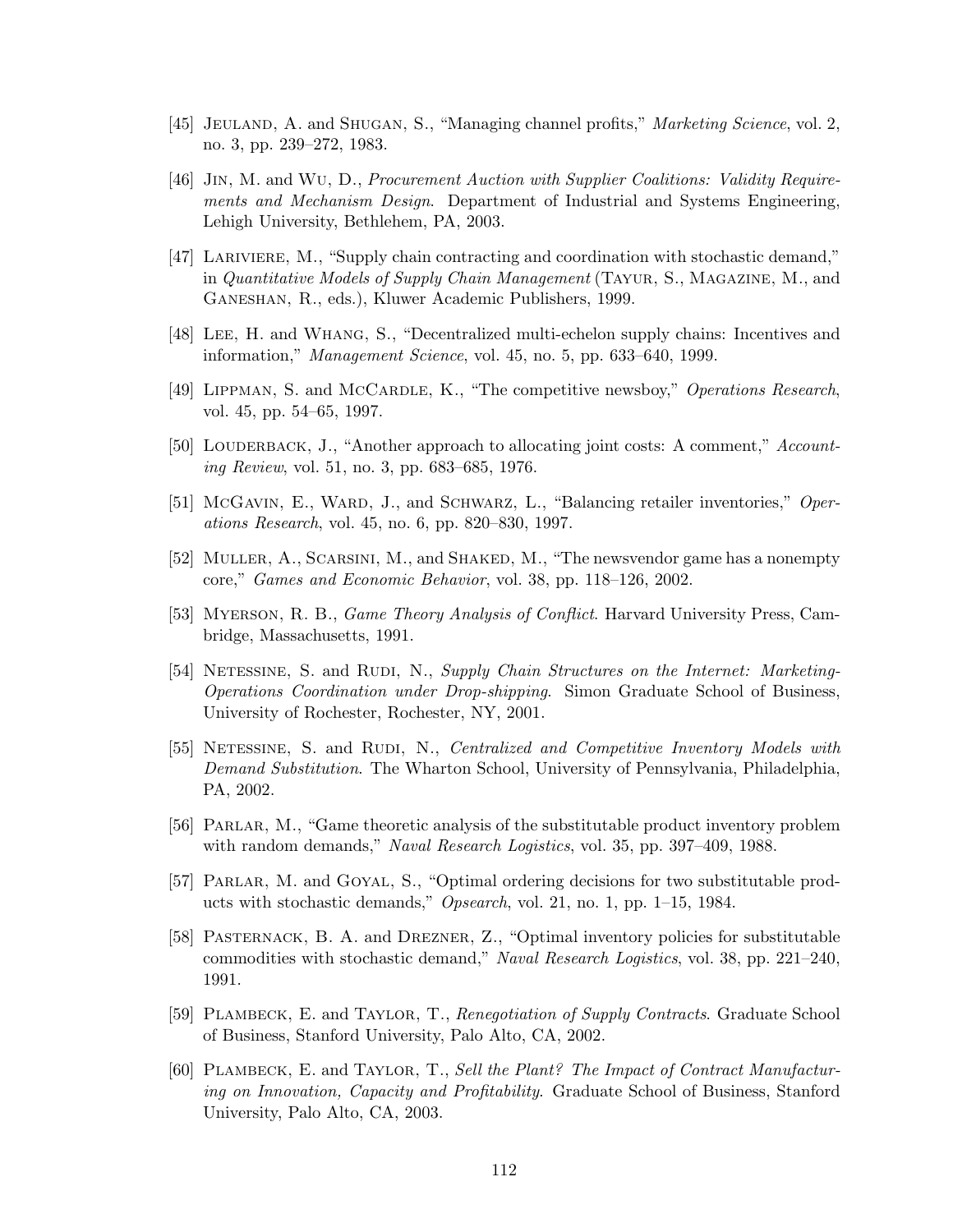- [61] Porteus, E. L., "Stochastic inventory theory," Handbooks in OR&MS. eds: D. P. Heyman and M. J. Sobel, vol. 2, pp. 605–652, 1990.
- [62] RAGHUNATHAN, S., "Impact of demand correlation in the value of and incentives for information sharing in a supply chain," European Journal of Operational Research, vol. 146, pp. 634–649, 2003.
- [63] Robinson, L., "A comment on gerchak and gupta's "on apportioning costs to customers in centralized continuous review systems"," Journal of Operations Management, vol. 11, pp. 99–102, 1993.
- [64] Robinson, L., "Optimal and approximate policies in multiperiod, multilocation inventory models with transshipments," Operations Research, vol. 38, no. 2, pp. 278–295, 1990.
- [65] RUDI, N., KAPUR, S., and PYKE, D., "A two-location inventory model with transhipment and local decision making," To appear in Management Science, 2001.
- [66] Schwarz, L., Deuermeyer, B., and Badinelli, R., "Fill-rate optimization in a one-warehouse, n-identical retailer distribution system," Management Science, vol. 31, no. 4, pp. 488–498, 1985.
- [67] SHAKED, M. and SHANTHIKUMAR, J. G., Stochastic Orders and Their Applications. Academic Press, San Diego, CA, 1994.
- [68] Shapley, L. S., "A value for n-person games," Contribution to the Theory of Games, Princeton University Press, Princeton, NJ, vol. 2, pp. 307–317, 1953.
- [69] SHAPLEY, L. S., "Cores of convex games," International Journal of Game Theory, vol. 1, pp. 11–26, 1971.
- [70] Shubik, M., "The assignment of joint costs," in Management Control: New Directions in Basic Research (BONINI, C., JAEDICKE, R., and WAGNER, H., eds.), pp. 205–226, 1964.
- [71] Silver, E., Pyke, D., and Peterson, R., Inventory Management and Production Planning and Scheduling. John Wiley & Sons, New York, 1998.
- [72] SPENGLER, J. J., "Vertical integration and antitrust policy," Journal of Political Economy, vol. 58, no. 4, pp. 347–352, 1950.
- [73] Swaminathan, J. and Srinivasan, R., "Managing individual service constraints under stochastic demand," Operations Research Letters, vol. 24, pp. 115–125, 1999.
- [74] Tagaras, G., "Effects of pooling on the optimization and service levels of two-location inventory systems," IIE Transactions, vol. 21, no. 3, pp. 250–257, 1989.
- [75] Yang, H. and Schrage, L., An Inventory Anomaly: Risk Pooling May Increase Inventory. Graduate School of Business, University of Chicago, Chicago, IL, 2002.
- [76] Young, H., "Monotonic solutions of cooperative games," International Journal of Game Theory, vol. 14, pp. 65–72, 1985.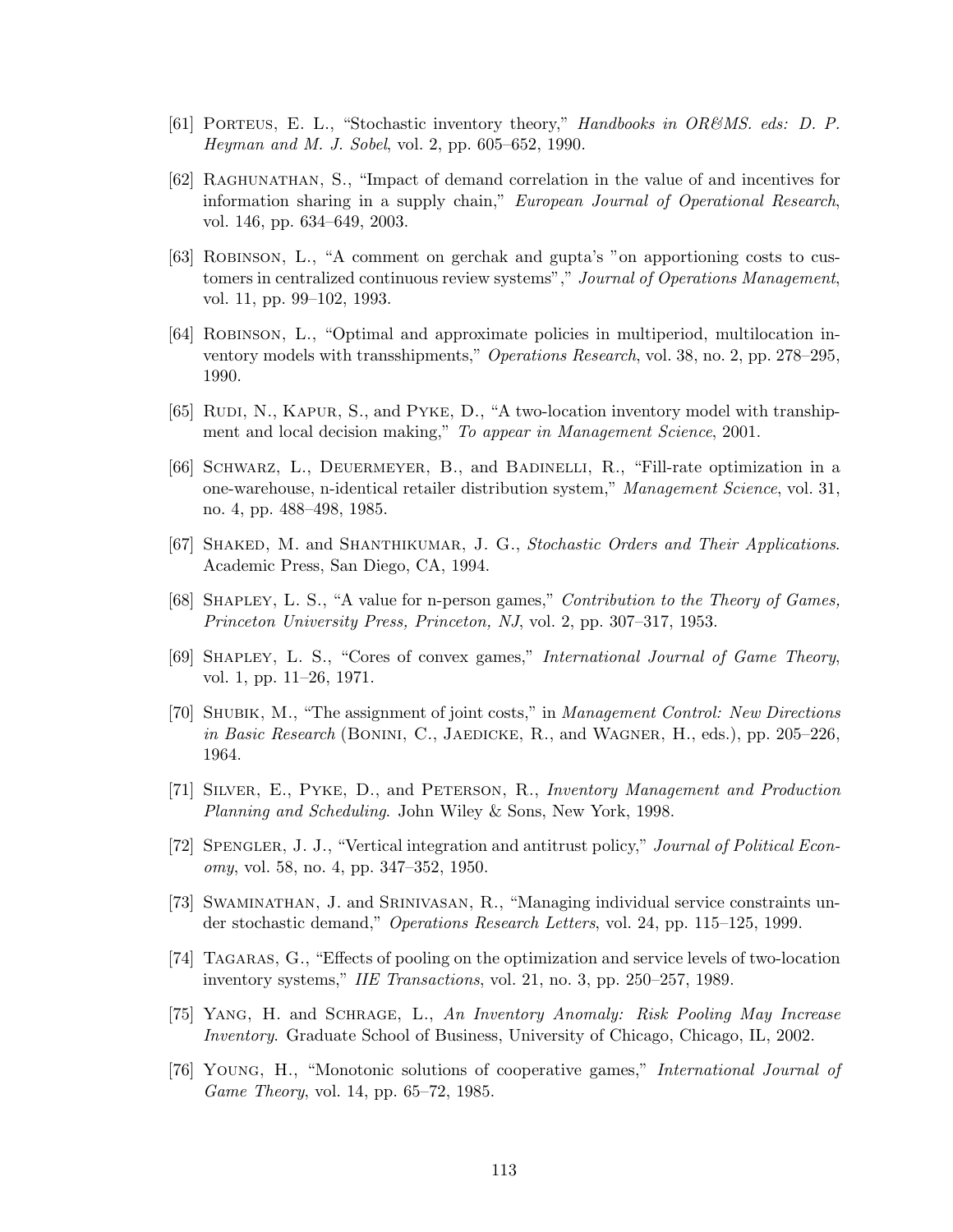[77] ZHAO, H., DESHPANDE, V., and RYAN, J., Inventory Sharing and Rationing in Decentralized Dealer Networks. School of Industrial Engineering, Purdue University, West Lafayette, IN, 2002.